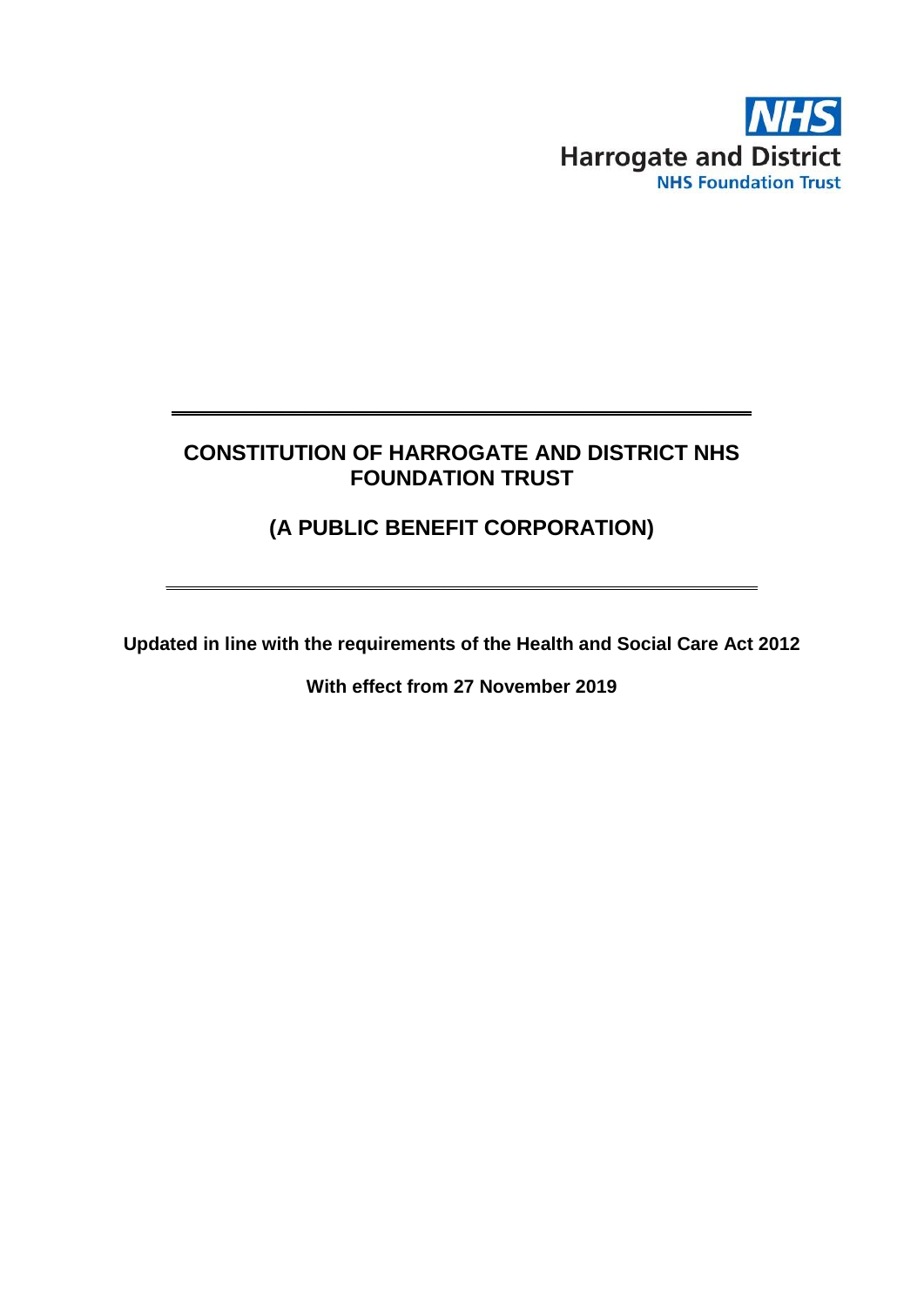## **Table of Contents**

| 1. |                                                                                |
|----|--------------------------------------------------------------------------------|
| 2. |                                                                                |
| 3  |                                                                                |
| 4  |                                                                                |
| 5  |                                                                                |
| 6  |                                                                                |
| 7  |                                                                                |
| 8  |                                                                                |
| 9  |                                                                                |
| 10 |                                                                                |
| 11 |                                                                                |
| 12 |                                                                                |
| 13 |                                                                                |
| 14 |                                                                                |
| 15 |                                                                                |
| 16 |                                                                                |
| 17 |                                                                                |
| 18 |                                                                                |
| 19 |                                                                                |
| 20 |                                                                                |
| 21 |                                                                                |
| 22 |                                                                                |
| 23 | Presentation of the annual accounts and reports to the Governors and members39 |
| 24 |                                                                                |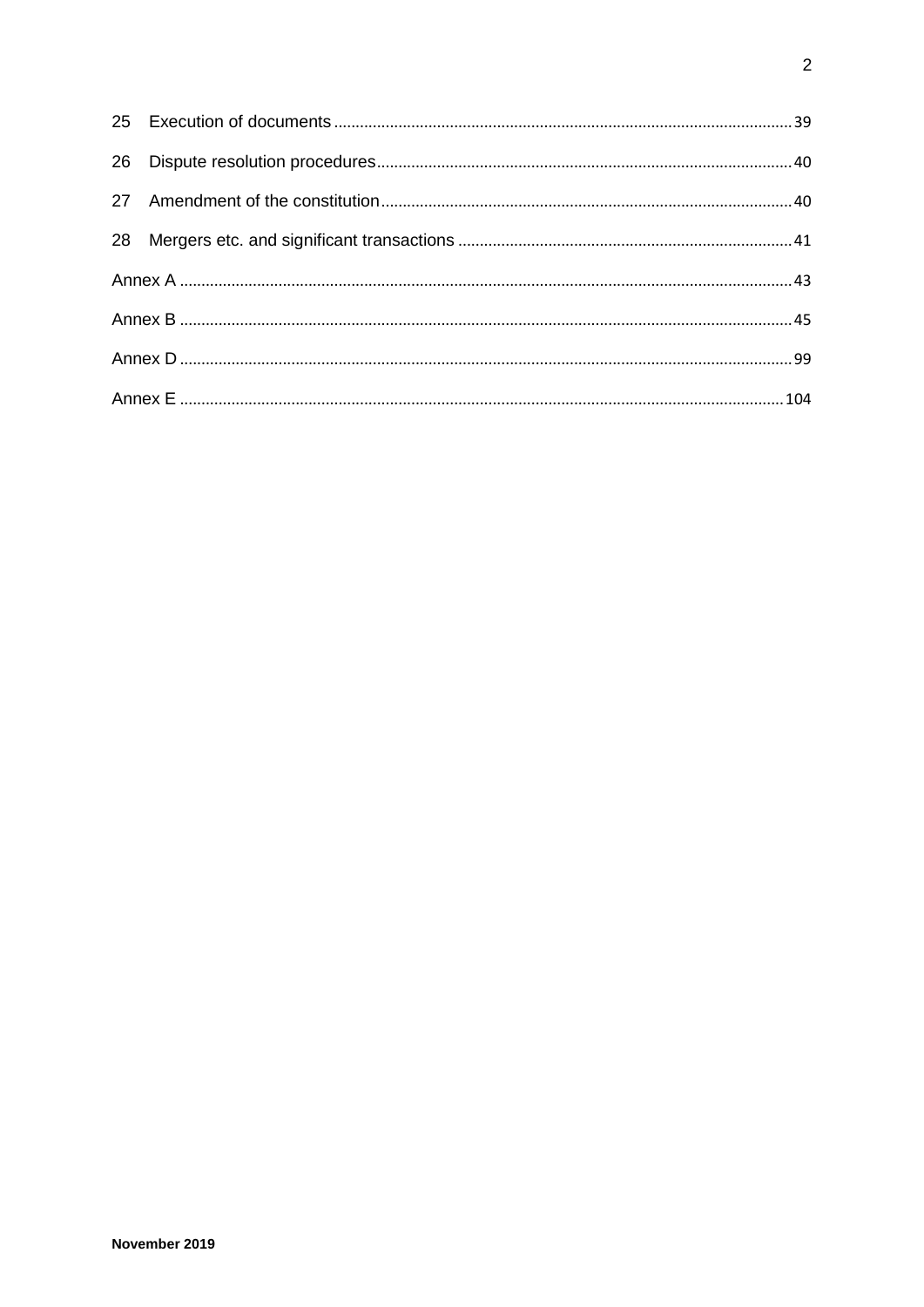## <span id="page-3-0"></span>**1. Interpretation and definitions**

- 1.1. Unless otherwise stated, words or expressions contained in this constitution shall bear the same meaning as in the National Health Service Act 2006 as amended by the Health and Social Care Act 2012.
- 1.2. Words importing the masculine gender only shall include the feminine gender; words importing the singular shall include the plural and viceversa.
- 1.3. In this constitution:

| "the 2006 Act"               | is the National Health Service Act<br>2006;                                                                                                                             |  |
|------------------------------|-------------------------------------------------------------------------------------------------------------------------------------------------------------------------|--|
| "the 2012 Act"               | is the Health and Social Care Act 2012;                                                                                                                                 |  |
| "Accounting Officer"         | means the person who from time to time<br>discharges the function specified in section<br>25(5) of Schedule 7 to the 2006 Act;                                          |  |
| "Annual Members'<br>Meeting" | is defined in paragraph 15 of this<br>constitution;                                                                                                                     |  |
| "area of the Trust"          | means the areas specified in Annex A;                                                                                                                                   |  |
| "Board of Directors"         | means the Board of Directors as<br>constituted in accordance with this<br>constitution;                                                                                 |  |
| "CCGs"                       | means Clinical Commissioning Groups;                                                                                                                                    |  |
| "Chairman"                   | means the individual appointed by the<br>Council of Governors to provide leadership<br>to and chair meetings of the Board of<br>Directors and the Council of Governors; |  |
| "Company Secretary"          | means the individual appointed to perform<br>the duties of the Secretary to the Trust as<br>defined in section 17 of this constitution;                                 |  |
| "constitution"               | means this constitution and all annexes to it;                                                                                                                          |  |
| "Council of<br>Governors"    | means the Council of Governors as<br>constituted in accordance with this<br>constitution;                                                                               |  |
| "Lead Governor"              | means the person appointed to preside over                                                                                                                              |  |
|                              |                                                                                                                                                                         |  |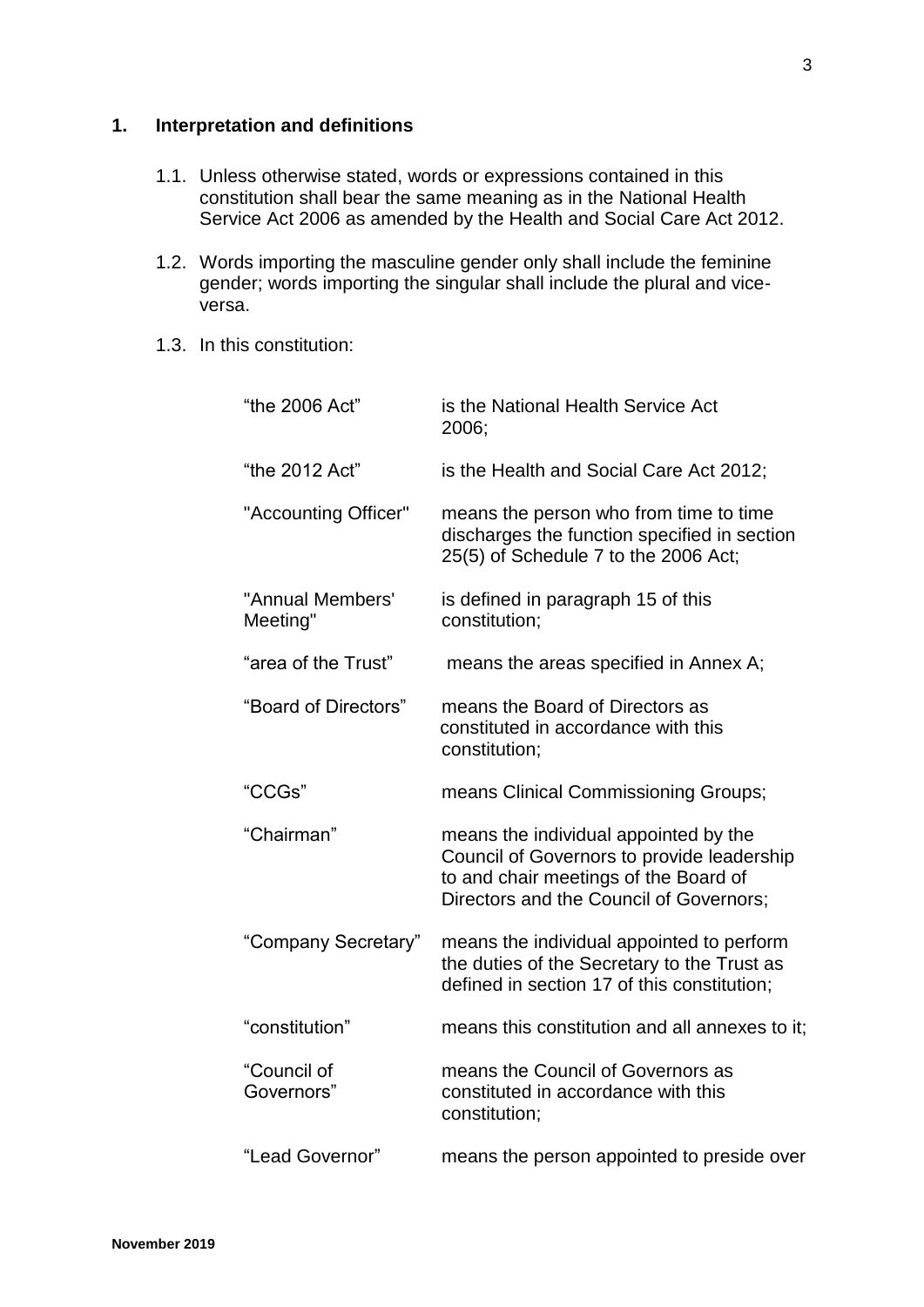|                                                     | meetings of the Council of Governors in the<br>absence of the Chairman and Vice<br>Chairman.                                                                   |
|-----------------------------------------------------|----------------------------------------------------------------------------------------------------------------------------------------------------------------|
| "Director"                                          | means a member of the Board of Directors;                                                                                                                      |
| "elected Governors"                                 | means those Governors elected by the<br>public constituencies and the classes<br>within the staff constituency;                                                |
| "financial year"                                    | means each successive period of twelve<br>months beginning with 1 April;                                                                                       |
| "Governor"                                          | means a member of the Council of<br>Governors and either being a Public<br>Governor, Staff Governor or Stakeholder<br>Governor;                                |
| "Licence"                                           | means the Trust's licence granted by<br>Monitor under the 2012 Act:                                                                                            |
| "Medical Practitioners'<br><b>Staff Class"</b>      | means the staff class of the staff<br>staff constituency defined in paragraph 7.3.3<br>of this constitution;                                                   |
| "NHS Improvement"<br>(formally known as<br>Monitor) | is the body corporate known as Monitor, as<br>provided by Section 61 of the 2012 Act;                                                                          |
| "Nursing and Midwifery<br><b>Staff Class"</b>       | means the staff class of the staff<br>constituency defined in paragraph 7.3.2 of<br>this constitution;                                                         |
| "Other Clinical Staff<br>Class"                     | means the staff class of the staff<br>constituency defined in paragraph 7.3.4 of<br>this constitution;                                                         |
| "Non-Clinical<br><b>Staff Class"</b>                | means the staff class of the staff<br>constituency defined in paragraph 7.2.5 of<br>this constitution;                                                         |
| "Local Authority<br>Governor"                       | means a member of the Council of<br>Governors appointed by one or more local<br>authorities whose area includes the whole<br>or part of the area of the Trust; |
| "member"                                            | means a member of the Trust;                                                                                                                                   |
| "the Trust"                                         | means Harrogate and District NHS<br><b>Foundation Trust;</b>                                                                                                   |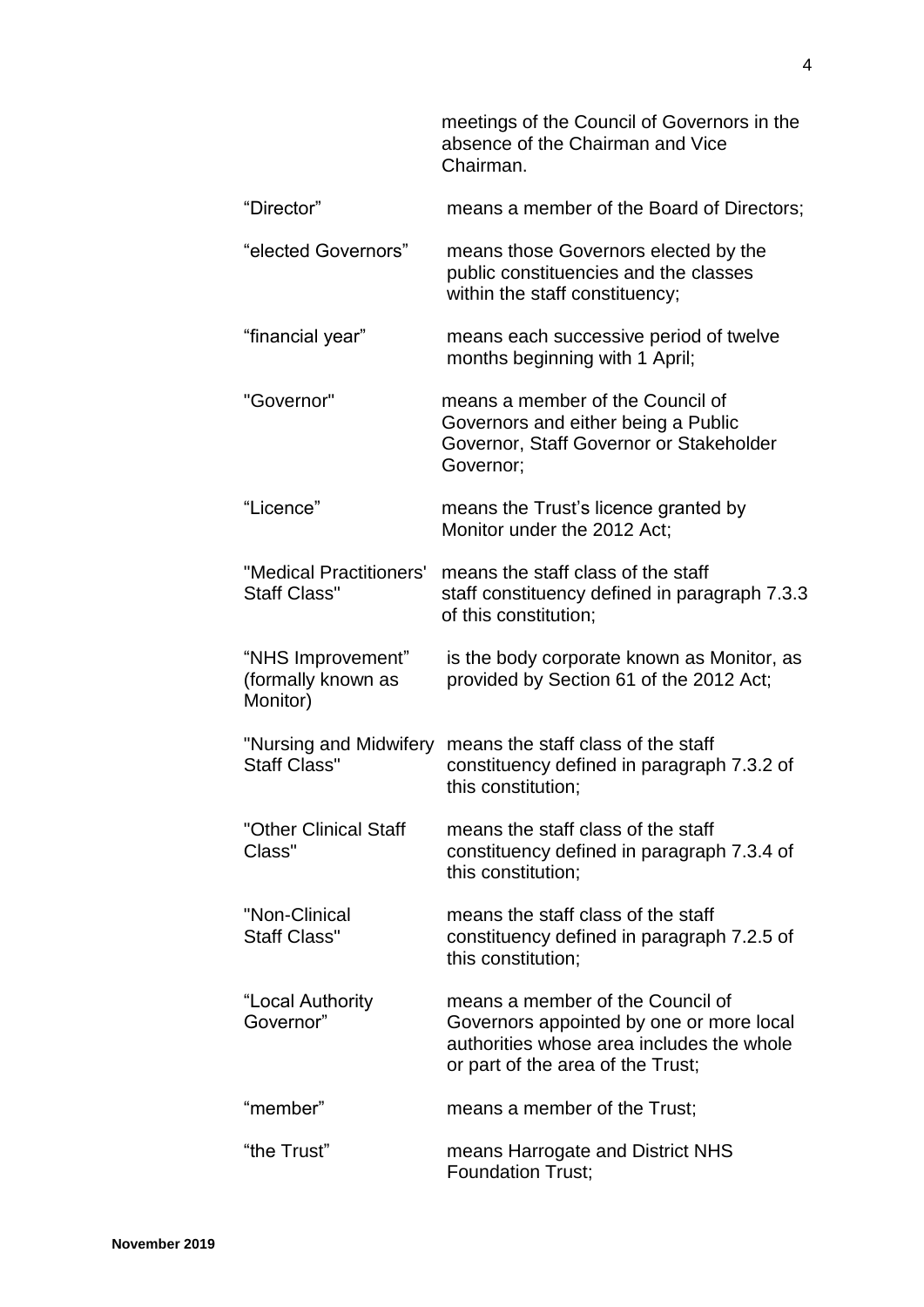|       | "Public Governor"                | means a member of the Council of<br>Governors elected by members of the<br>public constituencies;                                                                                 |
|-------|----------------------------------|-----------------------------------------------------------------------------------------------------------------------------------------------------------------------------------|
| Trust | "Senior Independent<br>Director" | means the individual appointed by the Board<br>to act as the Senior Independent Director in<br>accordance with section 16.5 of the<br>constitution;                               |
|       | "Staff Governor"                 | means a member of the Council of<br>Governors elected by the members of the<br>relevant class within the staff constituency;                                                      |
|       | "Stakeholder<br>Governor"        | means those members of the Council of<br>Governors appointed by the appointing<br>organisations;                                                                                  |
|       | "Vexatious<br>Complainant"       | a definition can be found within the<br>Trust's Making Experiences Count Policy;                                                                                                  |
|       | "Vice Chairman"                  | means the individual appointed by the<br>Council of Governors, to chair in the<br>absence of the Chairman, meetings of the<br>Board of Directors and the Council of<br>Governors. |

## **2 Name**

2.1 The name of the foundation Trust is Harrogate and District NHS Foundation Trust (the Trust).

## <span id="page-5-0"></span>**3 Principal purpose**

- 3.1 The principal purpose of the Trust is the provision of goods and services for the purposes of the health service in England.
- 3.2 The Trust does not fulfil its principal purpose unless, in each financial year, its total income from the provision of goods and services for the purposes of the health service in England is greater than its total income from the provision of goods and services for any other purposes.
- 3.3 The Trust may provide goods and services for any purposes related to:
	- 3.3.1 the provision of services provided to individuals for or in connection with the prevention, diagnosis or treatment of illness, and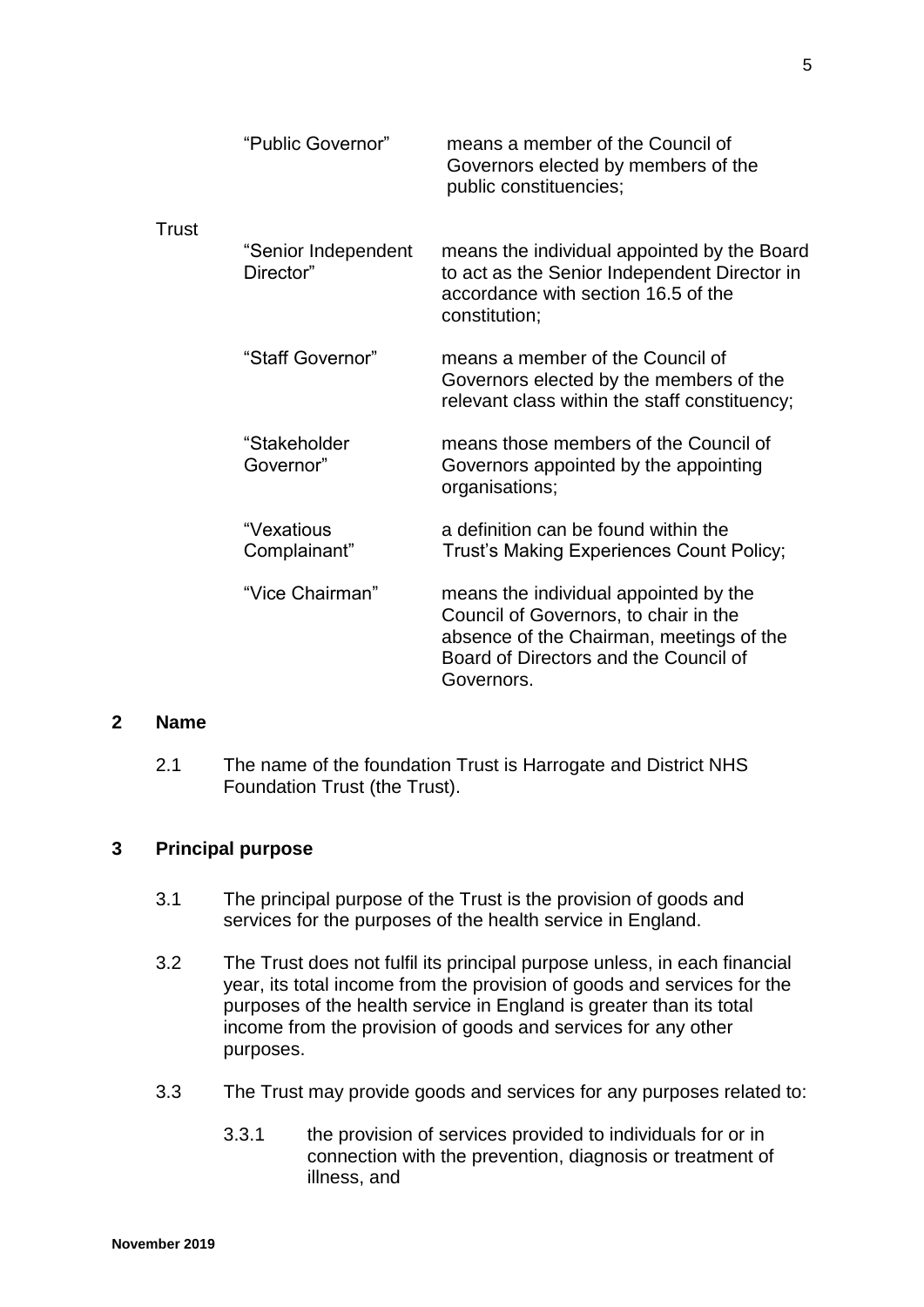- 3.3.2 the promotion and protection of public health.
- 3.4 The Trust may also carry out activities other than those mentioned in the above paragraph for the purpose of making additional income available in order better to carry on its principal purpose.

#### <span id="page-6-0"></span>**4 Powers**

- 4.1 The powers of the Trust are set out in the 2006 Act, subject to any restrictions in its Licence.
- 4.2 In particular it may:
	- 4.2.1 acquire and dispose of property;
	- 4.2.2 enter into contracts;
	- 4.2.3 accept gifts of property (including property to be held on Trust for the purposes of the Trust or for any purposes relating to the health service); and,
	- 4.2.4 employ staff.
- 4.3 Any power of the Trust to pay remuneration and allowances to any person includes the power to make arrangements for providing, or securing the provision of, pensions or gratuities (including those payable by way of compensation for loss of employment or loss or reduction of pay).
- 4.4 The Trust may borrow money for the purposes of or in connection with its functions subject to any restrictions imposed by NHS Improvement from time to time.
- 4.5 The Trust may invest money (other than money held by it as Trustee) for the purposes of or in connection with its functions subject to any guidance provided by NHS Improvement. The investment may include investment by:
	- 4.5.1 forming, or participating in forming bodies corporate;
	- 4.5.2 otherwise acquiring membership of bodies corporate.
- 4.6 The Trust may give financial assistance (whether by way of loan, guarantee or otherwise) to any person for the purposes of or in connection with its functions.
- 4.7 The Trust may raise charitable funds and in doing so, appeal for any contribution, donation, grant, gift money or property.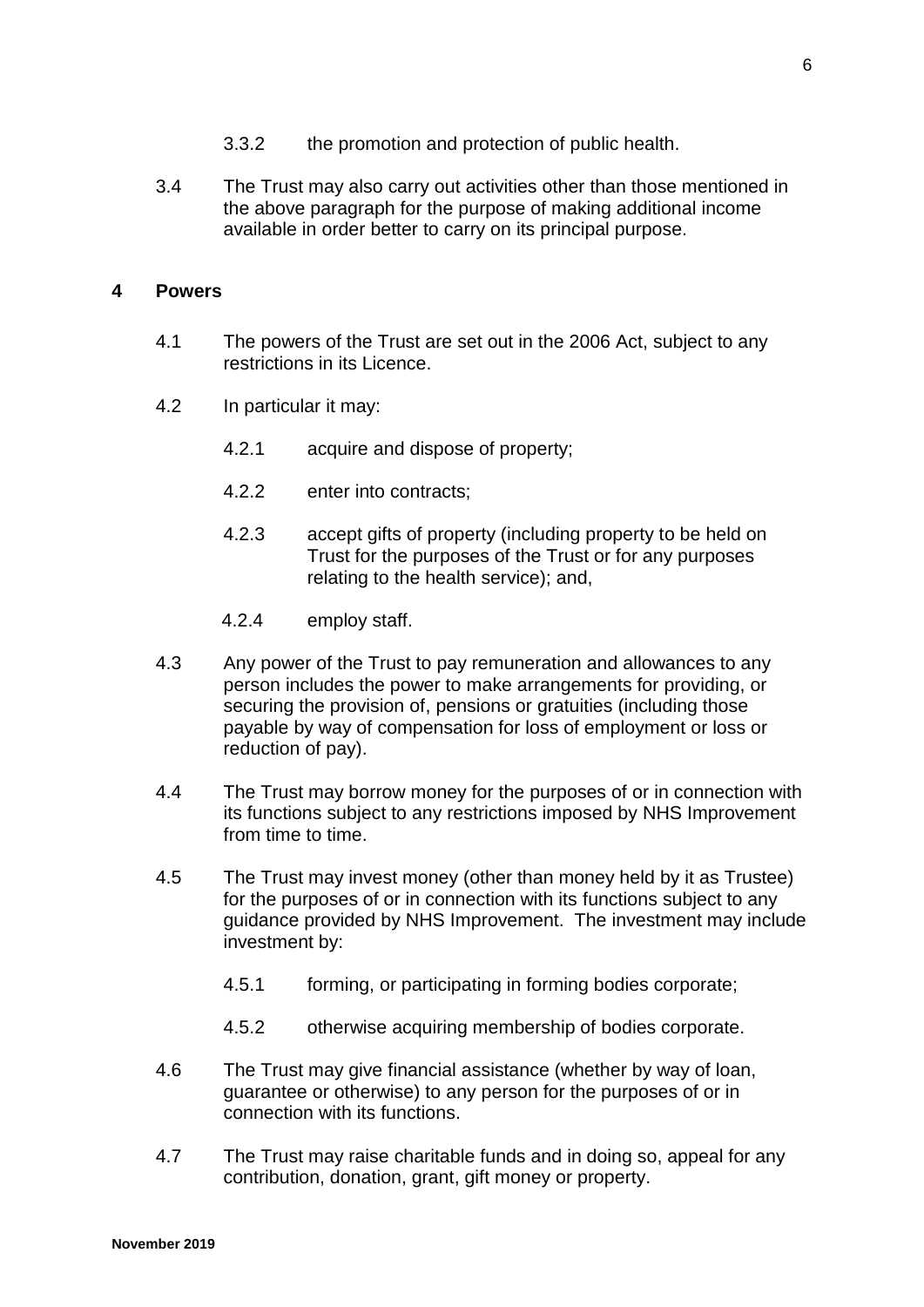#### <span id="page-7-0"></span>**5 Commitments**

- 5.1 The Trust shall exercise its functions effectively, efficiently and economically.
- 5.2 Representative membership
	- 5.2.1 The Trust shall at all times endeavour to procure membership that, taken as a whole, is representative of those eligible for membership, and in deciding which areas are to be areas of the Trust, have regard to the need for those eligible for such membership to be representative of those to whom the Trust provides goods and services. The Trust shall at all times have in place and pursue a Membership Development Strategy which shall be approved by the Council of Governors, and which shall be reviewed by them from time to time, and in any event, at least every three years.
	- 5.2.2 The Council of Governors shall present to each Annual Members' Meeting:
		- 5.2.2.1 a report on steps taken to procure that, taken as a whole, the actual membership of its constituencies is representative of those eligible for such membership;
		- 5.2.2.2 the progress of a Membership Development Strategy; and,
		- 5.2.2.3 any changes to the Membership Development Strategy.
- 5.3 Co-operation with external organisations
	- 5.3.1 In exercising its functions the Trust shall co-operate with other NHS bodies (as defined in Section 275 of the 2006 Act) including the National Institute for Health and Clinical Excellence, NHS Digital, Local Authorities, NHS Improvement, the Care Quality Commission and with other non-health organisations, both statutory and voluntary.
- 5.4 Respect for rights of people
	- 5.4.1 In conducting its affairs, the Trust shall respect the rights of members of the community it services, its employees and people dealing with the Trust as set out in the Charter of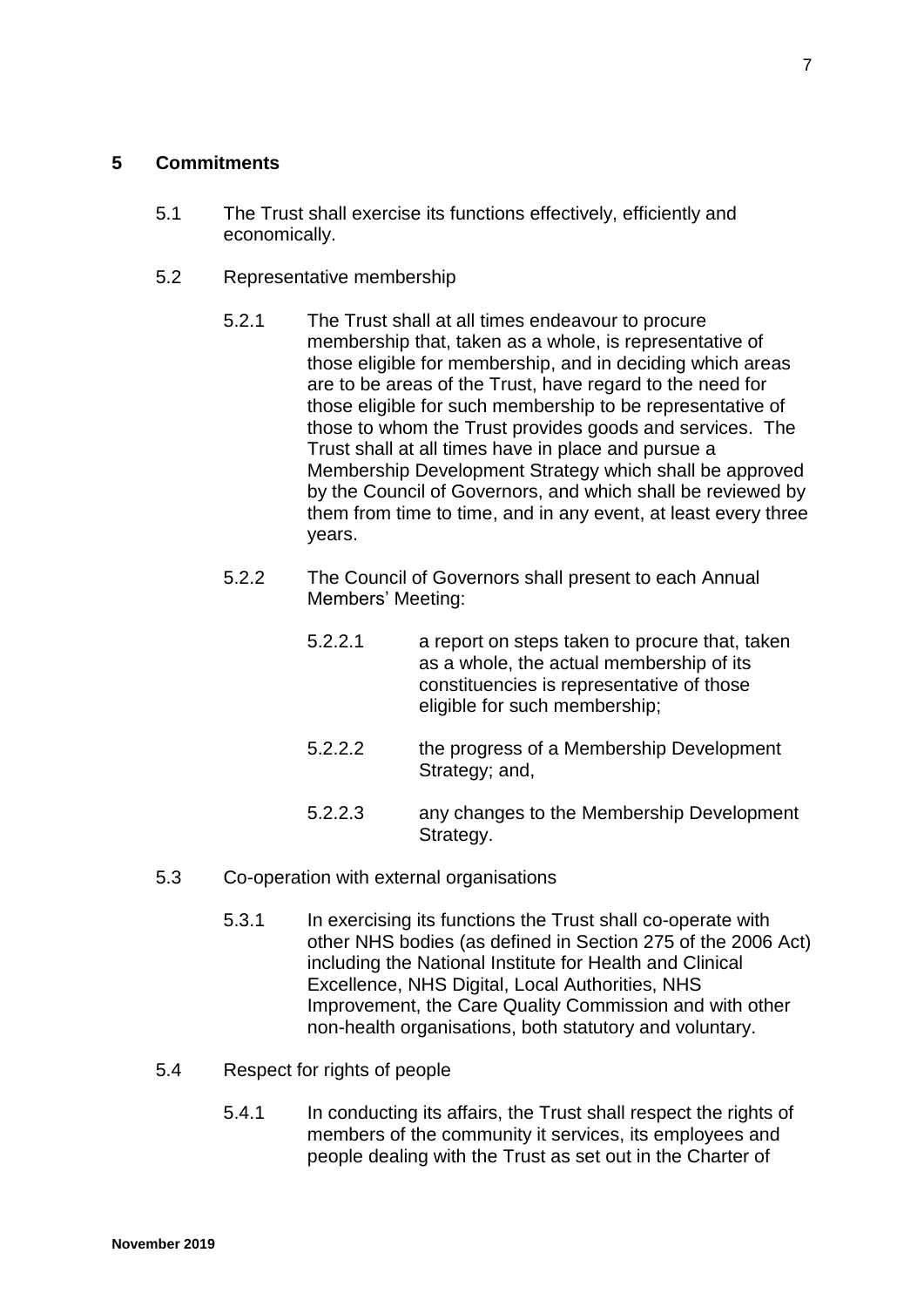Fundamental Rights of the European Union and the NHS Constitution.

- 5.5 Openness
	- 5.5.1 In conducting its affairs, the Trust shall have regard to the need to provide information to members and conduct its affairs in an open and accessible way.

#### <span id="page-8-0"></span>**6 Framework**

6.1 The affairs of the Trust are to be conducted by the Board of Directors, the Council of Governors and the members in accordance with this constitution. The members, the Council of Governors and the Board of Directors are to have the roles and responsibilities set out in this constitution.

## <span id="page-8-1"></span>**7 Membership and constituencies**

- 7.1 The members of the Trust are those individuals whose names are entered in the membership database. Every member is either a member of one of the public constituencies or a member of one of the classes of the staff constituency. Subject to this constitution, membership is open to any individual who:
	- 7.1.1 is 16 years of age and over; and
	- 7.1.2 is entitled under this constitution to be a member of a public constituency or a member of the appropriate class within the staff constituency as applicable; and
	- 7.1.3 if applying to be a member of a public constituency, has completed a public membership application form; or
	- 7.1.4 if applying to be a member of a class within the staff constituency, chooses to opt in to the staff membership scheme.
- 7.2 Public constituencies
	- 7.2.1 There are six public constituencies covering the area of the Trust as set out in Annex A. Membership of each of the public constituencies is open to individuals:
		- 7.2.1.1 who live in an area of the Trust;
		- 7.2.1.2 who are not eligible to be members of the staff constituency;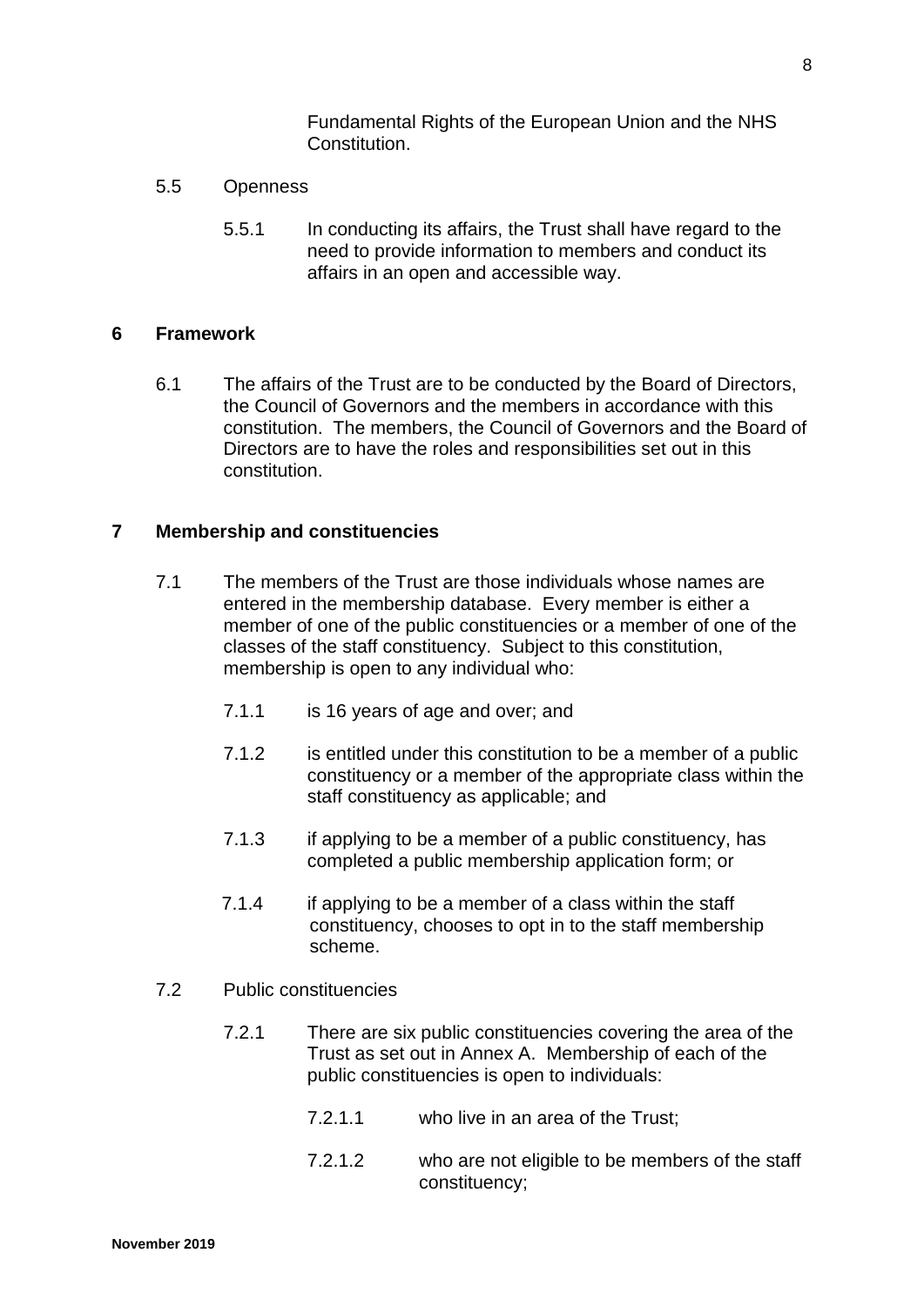- 7.2.1.3 who meet the criteria and have completed the application referred to in paragraph 7.1 above; and
- 7.2.1.4 who are not otherwise disqualified from membership under paragraph 8 of this constitution.
- 7.2.2 The minimum number of members in each of the public constituencies is:

200 in Harrogate and surrounding villages;

120 in Ripon and West District;

120 in Knaresborough and East District;

120 in Wetherby and Harewood including Otley and Yeadon, Adel and Wharfedale and Alwoodley Wards;

100 in the rest of North Yorkshire and York; and

50 in the Rest of England.

7.2.3 Those individuals who live in an area of the Trust are referred to collectively as a public constituency.

#### 7.3 Staff constituency

7.3.1 The staff constituency is to be divided into four classes of individuals as follows:

The Nursing and Midwifery Staff Class;

The Medical Practitioners' Staff Class;

The Other Clinical Staff Class; and

The Non-Clinical Staff Class.

The classes are collectively referred to as the staff constituency. In the case of employment covering a dual role, the primary appointment will determine the relevant class of the staff constituency.

7.3.2 The members of the Nursing and Midwifery Staff Class are individuals who are members of the staff constituency whose regulatory body falls within the remit of the Council for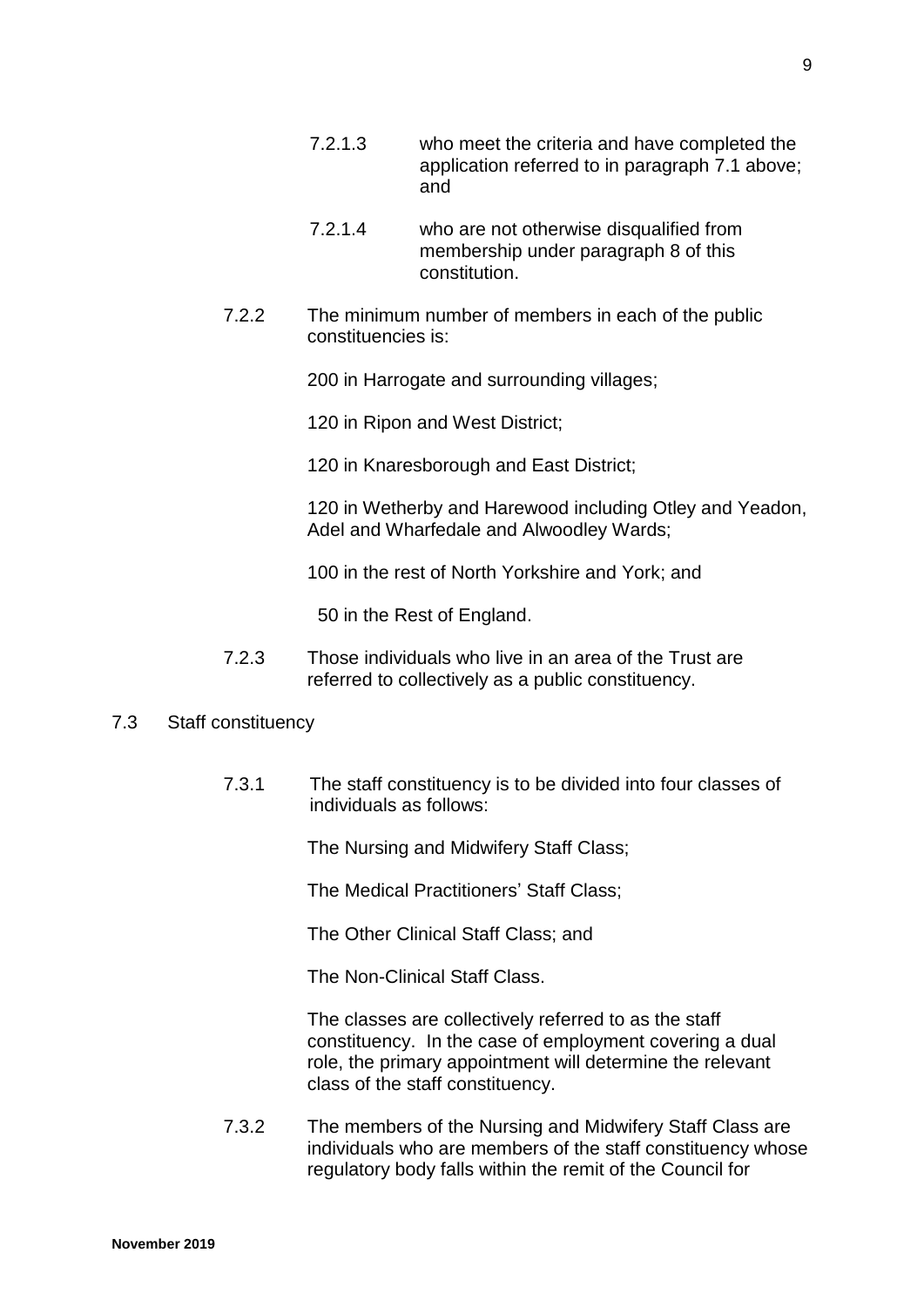Healthcare Regulatory Excellence established by section 25 of the NHS Reform and Health Care Professions Act 2002 and who are registered with the Nursing and Midwifery Council, and unregistered nursing staff who are employed by the Trust.

- 7.3.3 The members of the Medical Practitioners' Staff Class are individuals who are members of the staff constituency who are fully registered persons within the meaning of the Medical Act 1983 or the Dental Act 1984.
- 7.3.4 The members of the Other Clinical Staff Class are individuals who are members of the staff constituency (other than nurses or midwives referred to in paragraph 7.3.2 above) whose regulatory body falls within the remit of the Council for Healthcare Regulatory Excellence established by section 25 of the NHS Reform and Health Care Professions Act 2002, or are employed by the Trust to carry out associated clinical duties to support clinical staff.
- 7.3.5 The members of the Non-Clinical Staff Class are individuals who are members of the staff constituency who do not come within paragraphs 7.3.2, 7.3.3 and 7.3.4 above.
- 7.3.6 Members of the staff constituency are to be individuals who:
	- 7.3.6.1 are employed by the Trust under a contract of employment which has no fixed term or a fixed term of at least 12 months; or,
	- 7.3.6.2 have been continuously employed by the Trust for at least 12 months; and,
	- 7.3.6.3 are not disqualified from membership under paragraph 8 below; and,
	- 7.3.6.4 have been invited by the Trust to become a member of the relevant class of the staff constituency and have informed the Trust they wish to be a member.
- 7.3.7 The minimum number of members in each class of the staff constituency is:

150 will be registered in the Nursing and Midwifery Staff Class;

15 in the Medical Practitioners' Staff Class;

50 in the Other Clinical Staff Class; and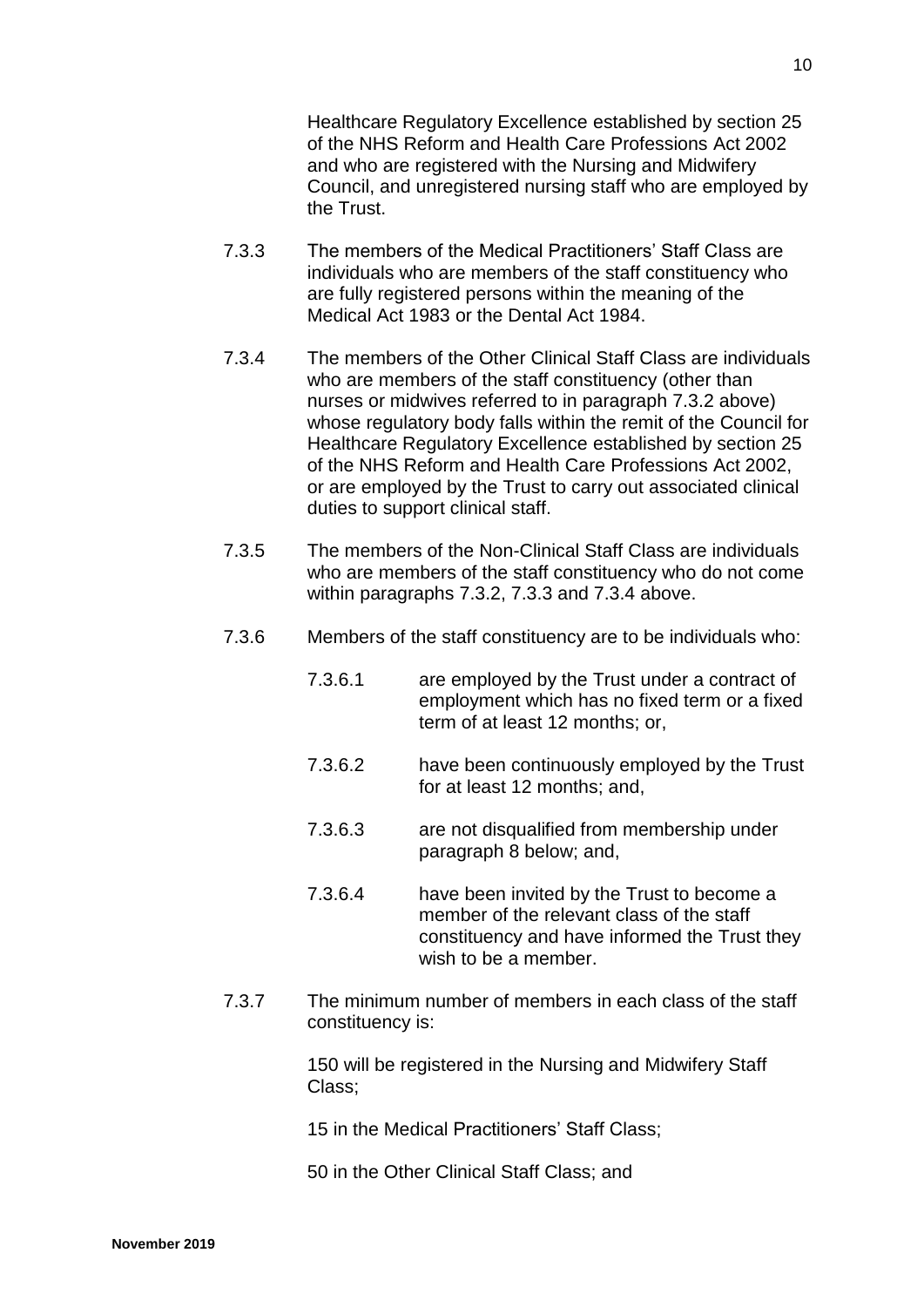100 in the Non-Clinical Staff Class.

7.3.8 A person who is eligible to be a member of one of the classes of the staff constituency may not become or continue as a member of the public constituencies and may not become or continue as a member of more than one staff class.

## <span id="page-11-0"></span>**8 Disqualification from membership**

- 8.1 A person may not be a member of the Trust:
	- 8.1.1 If, in the opinion of the Council of Governors after following proper procedures as required by the Trust's Standing Orders, there are reasonable grounds to believe that they are likely to act in a way detrimental to the interests of the Trust;
	- 8.1.2 If within the last five years they have perpetrated a serious incident of violence towards any of the Trust's facilities, employees or volunteers in association with their employment as defined in the Trust's Violence and Aggression Policy; or
	- 8.1.3 If they are not eligible to be a member in accordance with paragraphs 7.2 and 7.3 of this constitution.

## <span id="page-11-1"></span>**9 Termination of membership**

- 9.1 A member shall cease to be a member if:
	- 9.1.1 they resign by notice to the Foundation Trust Office:
	- 9.1.2 they die;
	- 9.1.3 they are disqualified from membership by paragraph 8;
	- 9.1.4 being a member of a public constituency, they cease to fulfil the requirements of paragraph 7.2; or,
	- 9.1.5 being a member of the staff constituency, they cease to fulfil the requirements of paragraph 7.3.
- 9.2 Upon ceasing to be a member, any benefits attaching to membership cease immediately.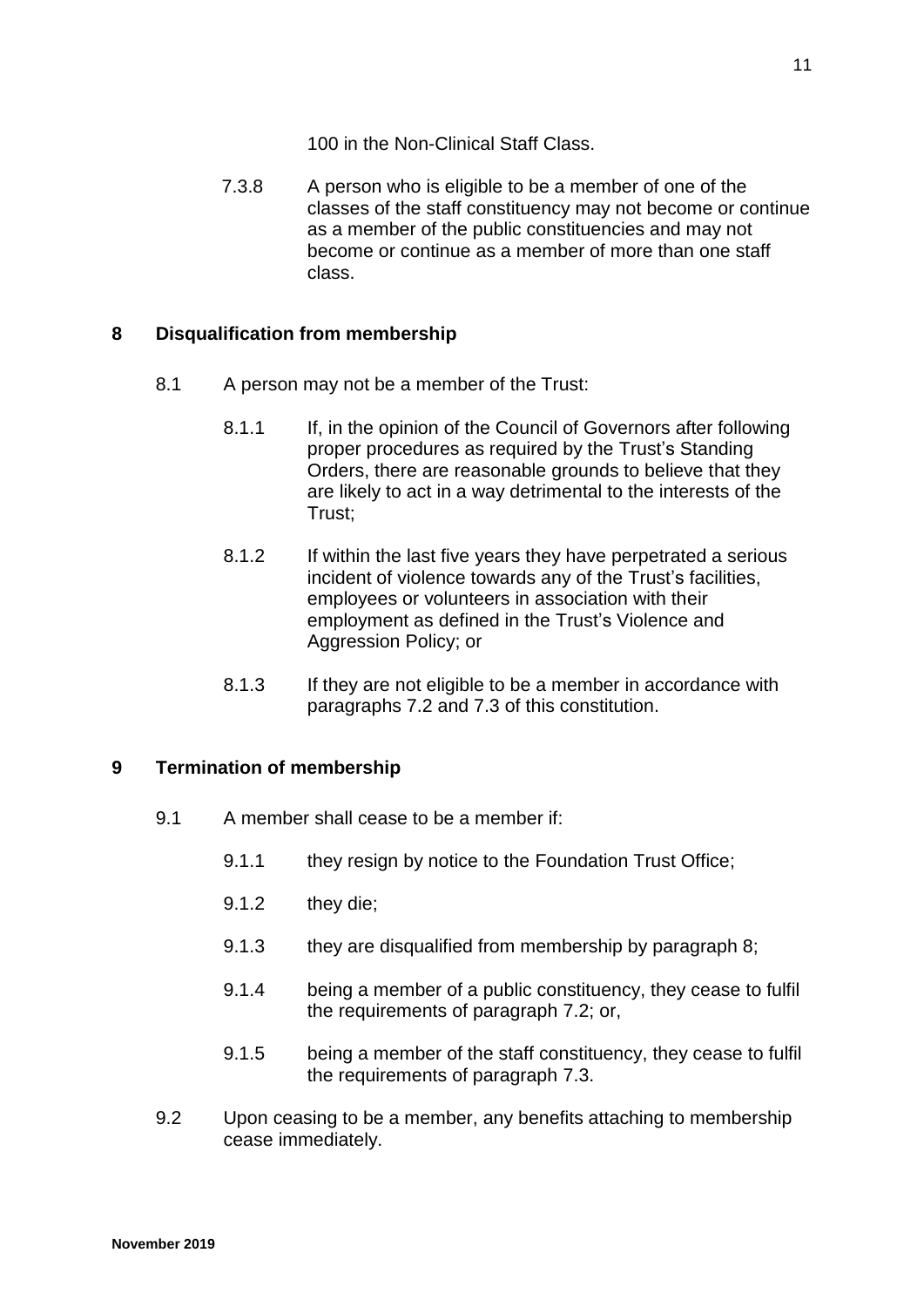## <span id="page-12-0"></span>**10 The role of members**

- 10.1 The role of members is to demonstrate their support to the Trust and should they wish to, and be eligible, stand for election to be a Public Governor or Staff Governor on the Council of Governors.
- 10.2 To vote on whether to approve amendments to the constitution in relation to the powers and duties of the Council of Governors (or otherwise with respect to the role that the Council of Governors has as part of the Trust) and to take such other part in the affairs of the Trust as is provided in this constitution.
- 10.3 The surpluses or any profits of the Trust are not to be distributed either directly or indirectly in any way at all among members of the Trust.
- 10.4 Members will receive treatment by the Trust on exactly the same basis as any other NHS patient.

## <span id="page-12-1"></span>**11 The Council of Governors**

- 11.1 The Trust is to have a Council of Governors. It is to consist of elected Public and Staff Governors and appointed Stakeholder Governors.
- 11.2 The Council of Governors of the Trust is to comprise:
	- 11.2.1 Thirteen Public Governors, which must be more than half the total membership of the Council of Governors, are to be elected by the public constituencies as follows:

Area 1 – Harrogate and surrounding villages (five Governors);

Area 2 – Ripon and West District (two Governors);

Area 3 – Knaresborough and East District (two Governors);

Area 4 – Wetherby and Harewood wards and Alwoodley, Adel and Wharfedale and Otley and Yeadon wards (two Governors);

Area 5 – The Rest of North Yorkshire and York (one Governor); and

Area 6 – the Rest of England (one Governor).

11.2.2 Five Staff Governors from each of the following four staff classes are to be elected as follows:

Medical Practitioners' Staff Class (one Governor);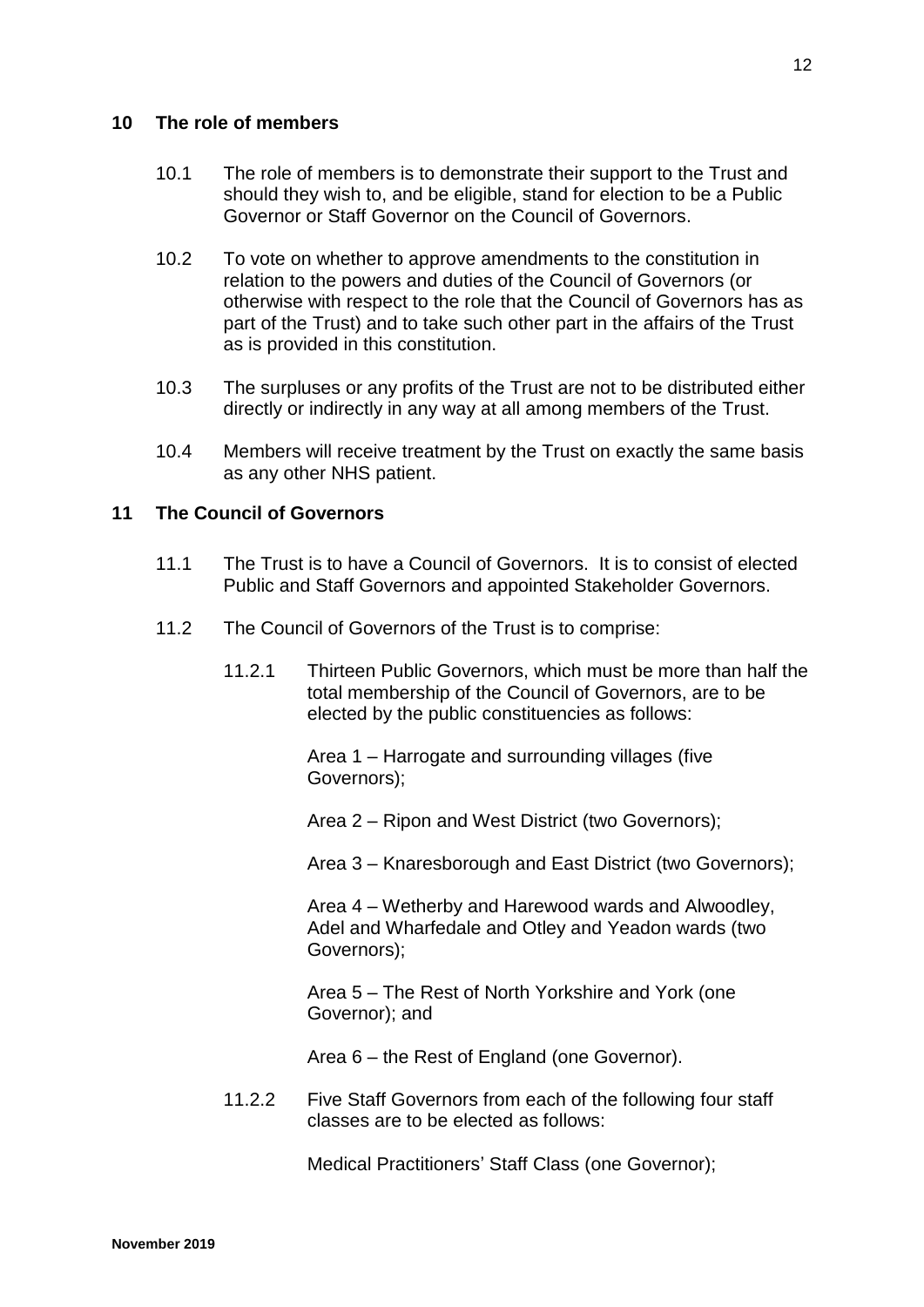Nursing and Midwifery Staff Class (two Governors);

Other Clinical Staff Class (one Governor); and,

Non-Clinical Staff Class (one Governor).

- 11.2.3 Six appointed Stakeholder Governors from each of the following:
	- 11.2.3.1 Patient Experience Stakeholder Governor;
	- 11.2.3.2 North Yorkshire County Council;
	- 11.2.3.3 Harrogate Borough Council;

11.2.3.4 A Governor appointed by a local university or research institution;

11.2.3.5 A Voluntary Organisation Governor appointed by a local voluntary organisation; and,

11.2.3.6 A Governor appointed by Harrogate Healthcare Facilities Management Limited.

- 11.3 Composition of the Council of Governors, subject to the 2006 Act, shall seek to ensure that:
	- 11.3.1 the interests of the community served by the Trust are appropriately represented; and,
	- 11.3.2 the level of representation of the public constituencies, the staff constituency and the appointed Stakeholder Governors strikes an appropriate balance having regard to their legitimate interest in the Trust's affairs.

#### 11.4 Elected Governors

- 11.4.1 Subject to the composition of the Council of Governors, members of the public constituencies may elect any of their number to be Public Governors for that constituency. Members of each of the classes in the staff constituency may elect any of their number to be Staff Governors for that class.
- 11.4.2 If contested, the elections will take place by secret ballot in accordance with the Trust's election rules using the single transferable vote system.
- 11.4.3 The model election rules for the Council of Governors, which govern the elections for elected Governors, are set out in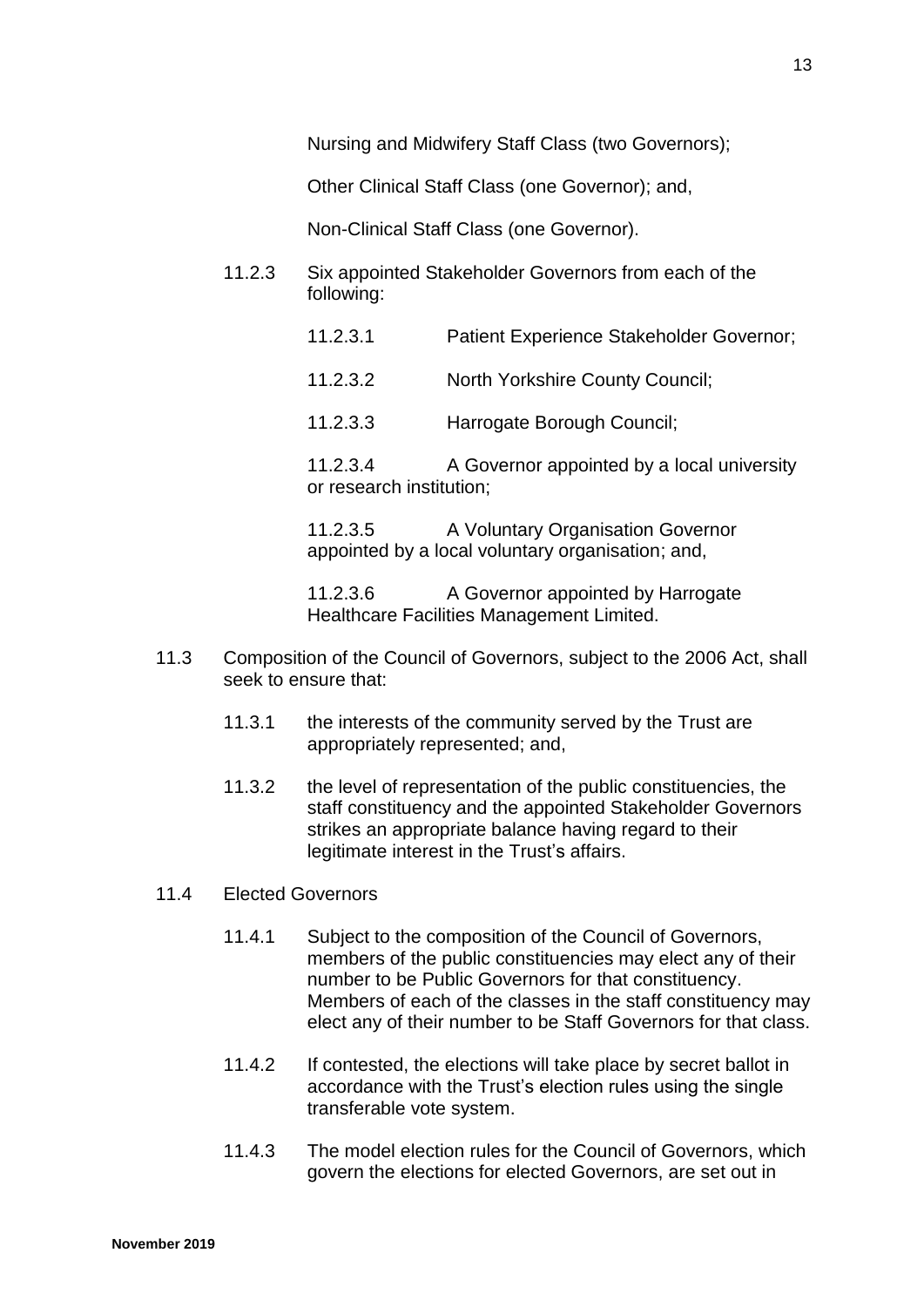Annex B to this constitution. Any subsequent variation of the model election rules shall not constitute a variation of the terms of this constitution for the purposes of paragraph 27 of this constitution.

- 11.5 Appointed Stakeholder Governors
	- 11.5.1 The organisations set out in 11.2.3 above shall, on request, furnish the Trust the names of Governors appointed to serve and be responsible for replacement as necessary.
- 11.6 Council of Governors tenure
	- 11.6.1 Elected Governors:
		- 11.6.1.1 shall normally hold office for a period of three years;
		- 11.6.1.2 subject to the next sub-paragraph, are eligible for re-election after the end of that period;
		- 11.6.1.3 may not hold office for more than nine years in total or three terms of office; and
		- 11.6.1.4 An elected Governor who has fulfilled their term of office may not return as a Stakeholder Governor without a break of one term (three years).

cease to be a Governor if they:

- 11.6.1.5 cease to hold office;
- 11.6.1.6 cease to be a member of the public constituency to which they were elected, or;
- 11.6.1.7 cease to be a member of the class of the staff constituency to which they were elected.
- 11.6.2 Appointed Stakeholder Governors:
	- 11.6.2.1 shall normally hold office for a maximum period of three years commencing from the date of their appointment;
	- 11.6.2.2 subject to the next sub-paragraph, are eligible for re-appointment after the end of that period;
	- 11.6.2.3 may not hold office for longer than nine years in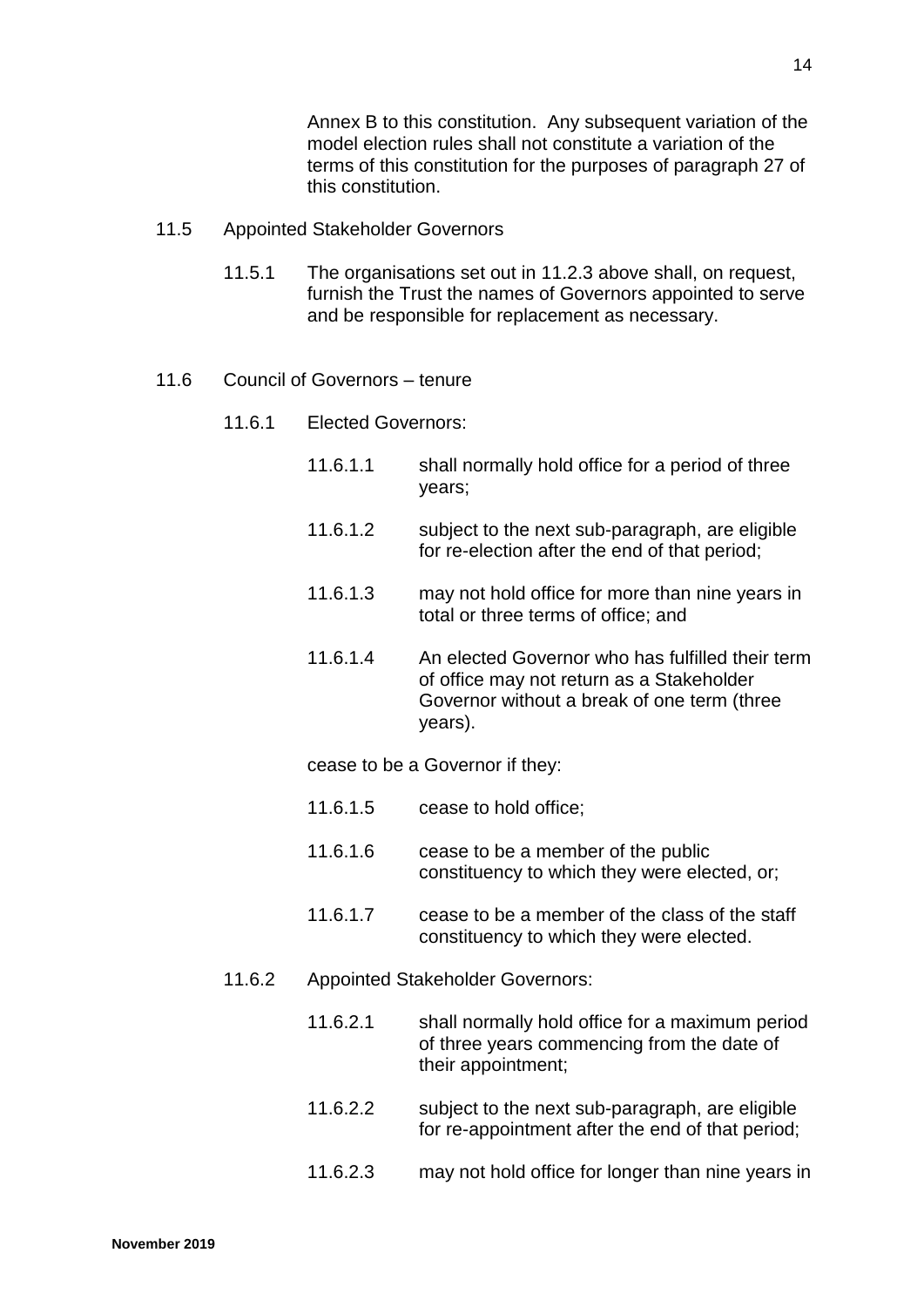total or three terms of office; and

- 11.6.2.4 shall cease to hold office if the appointing organisation terminates their appointment.
- 11.7 Lead Governor of the Council of Governors
	- 11.7.1 The Council of Governors shall elect a Lead Governor from amongst the Governors. The Lead Governor shall preside in the absence of the Chairman and Vice Chairman. The Council of Governors shall operate its own procedure for electing the Lead Governor.
- 11.8 Ineligibility to be a Governor
	- 11.8.1 A person may not become a Governor of the Trust, and if already holding such office will immediately cease to do so if:
		- 11.8.1.1 they have been responsible for, been privy to, contributed to or facilitated any serious misconduct or mismanagement (whether unlawful or not) in the course of carrying out regulated activity or providing a service elsewhere which, if provided in England would be a regulated activity;
		- 11.8.1.2 they are a Director of the Trust, or a Governor or Director of another NHS Foundation Trust;
		- 11.8.1.3 they are a member who shares the same household as a member of the Board of Directors of the Trust;
		- 11.8.1.4 they have been adjudged bankrupt or their estate has been sequestrated and in either case they have not been discharged;
		- 11.8.1.5 they have made a composition or arrangement with, or granted a trust deed for, their creditors and have not been discharged in respect of it;
		- 11.8.1.6 they have within the preceding five years been convicted in the British Islands of any offence, and a sentence of imprisonment (whether suspended or not) for a period of three months or more (without the option of a fine) was imposed on them;
		- 11.8.1.7 they have within the preceding two years been dismissed from any paid employment with a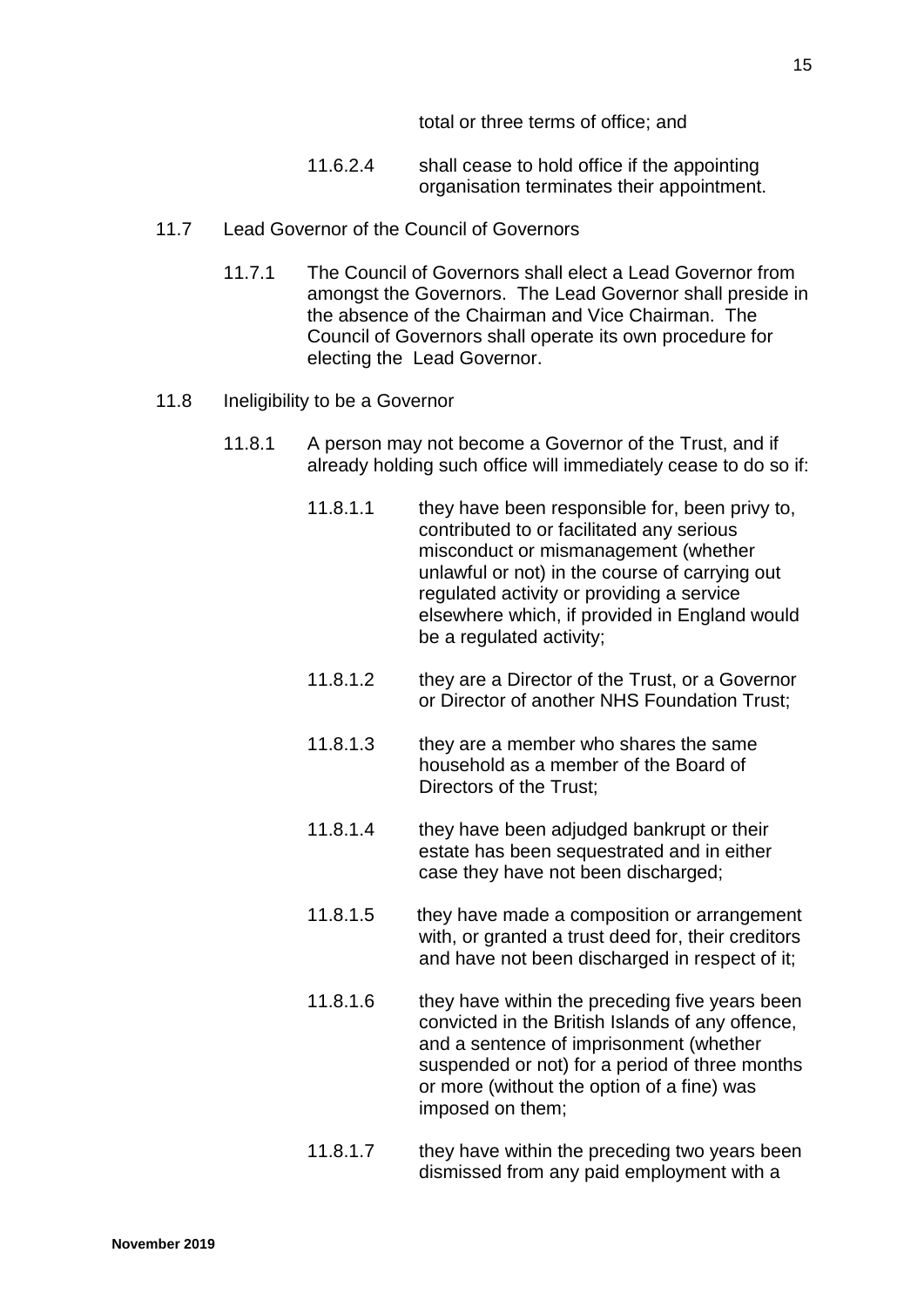health service body for reasons considered to be inappropriate by this Trust;

- 11.8.1.8 they are a person whose tenure of office as the Chairman or as a member or Director of a health service body has been terminated on the grounds that their appointment is not in the interests of the health service, for nonattendance at meetings, or for non-disclosure of a pecuniary interest;
- 11.8.1.9 they have had their name removed, by a direction under paragraph 10 of the National Health Service (Performers Lists) Regulations 2004 or Section 151 of the 2006 Act (or similar provision elsewhere), and has not subsequently had their name included in such a list;
- 11.8.1.10 they are not by reason of their health capable of properly performing tasks which are intrinsic to the office for which they are elected or appointed;
- 11.8.1.11 they are a vexatious complainant of the Trust, as defined by Trust policy;
- 11.8.1.12 they are a vexatious litigant of the Trust as defined by Trust policy;
- 11.8.1.13 they are a family relation or occupant of the same household of a person who is an existing Governor of the Trust;
- 11.8.1.14 any amount properly owing to the Trust by them remains outstanding without good cause;
- 11.8.1.15 they do not, or cease to, fulfil the eligibility requirements as set out in this constitution.
- 11.9 Termination of office and removal of Governors
	- 11.9.1 A person holding office as a Governor shall immediately cease to do so if:
		- 11.9.1.1 they resign by notice in writing to the Chairman;
		- 11.9.1.2 they fail to attend half of the Council of Governor meetings in any financial year, unless the other Governors are satisfied that: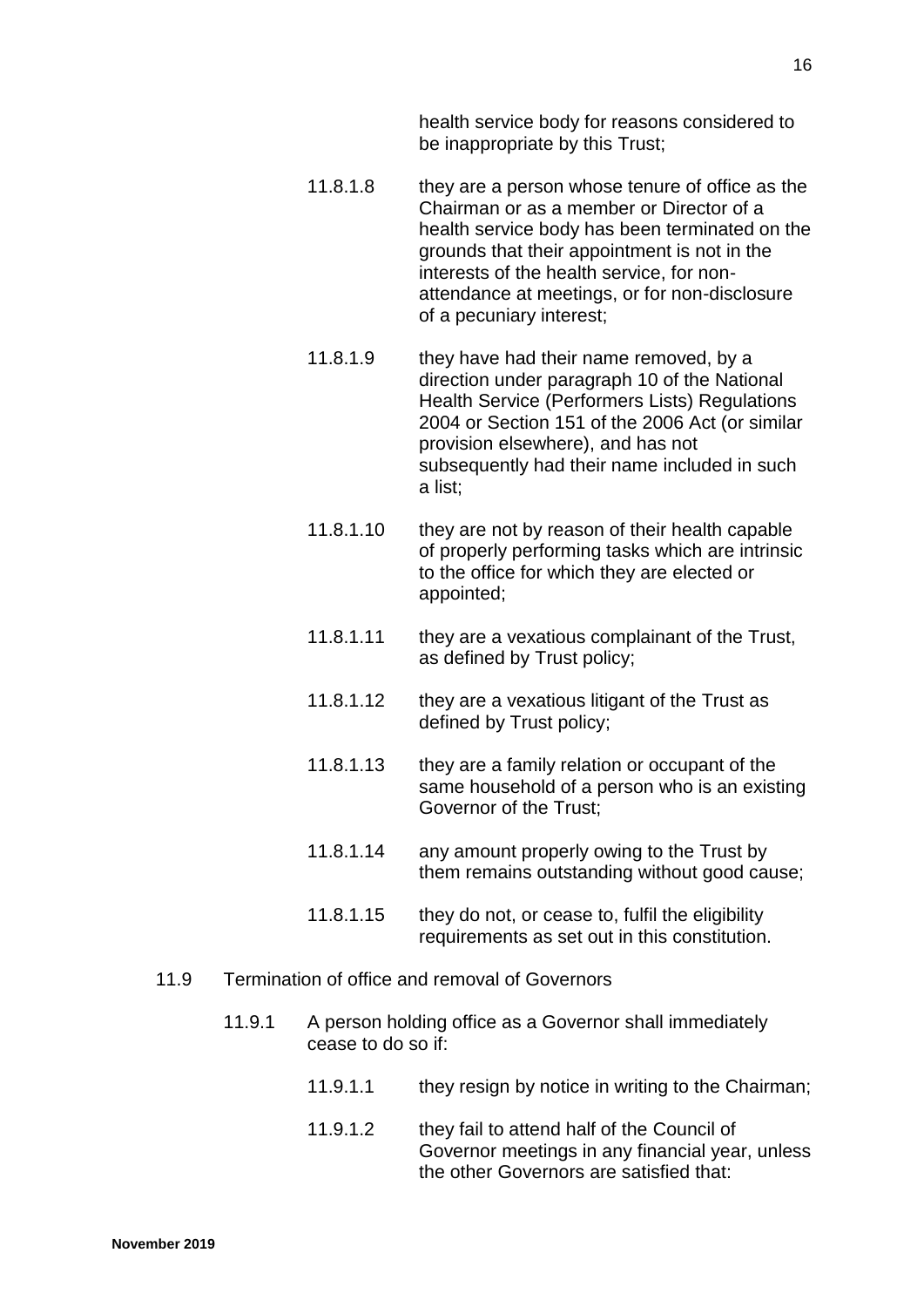- 11.9.1.2.1 the absences were due to reasonable causes; and
- 11.9.1.2.2 they will start attending meetings of the Trust again within such a period as the Council of Governors consider reasonable,
- 11.9.1.3 in the case of an elected Governor, they cease to be a member of the constituency or class of the constituency by whom they were elected.
- 11.9.1.4 in the case of an appointed Stakeholder Governor the appointing organisation terminates their appointment;
- 11.9.1.5 without good reason they have failed to undertake any training which the Council of Governors or Trust requires Governors to undertake;
- 11.9.1.6 they have failed to sign and deliver to the Foundation Trust Office a statement in the form required by the Council of Governors confirming acceptance of the code of conduct for Governors;
- 11.9.1.7 they refuse to sign the declaration form that they are a member of one of the public constituencies or one of the classes of the staff constituency as the case may be and are not prevented from being a member of the Council of Governors;
- 11.9.1.8 their name has been placed on a register of Schedule 1 offenders pursuant to the Sex Offences Act 2003 and/or the Children and Young Persons Act 1933 and the conviction is not spent under the Rehabilitation of Offenders Act 1974;
- 11.9.1.9 they are removed from the Council of Governors by a resolution approved by a majority of 75% (of the remaining Governors) at a quorate meeting of the Council of Governors . The Governor would be permitted to address the Council of Governors in person if they wish to do so but must withdraw from the discussion, decision and voting on the resolution. The Council of Governors would consider a resolution to remove a Governor on the grounds that:

11.9.1.9.1 they have committed a serious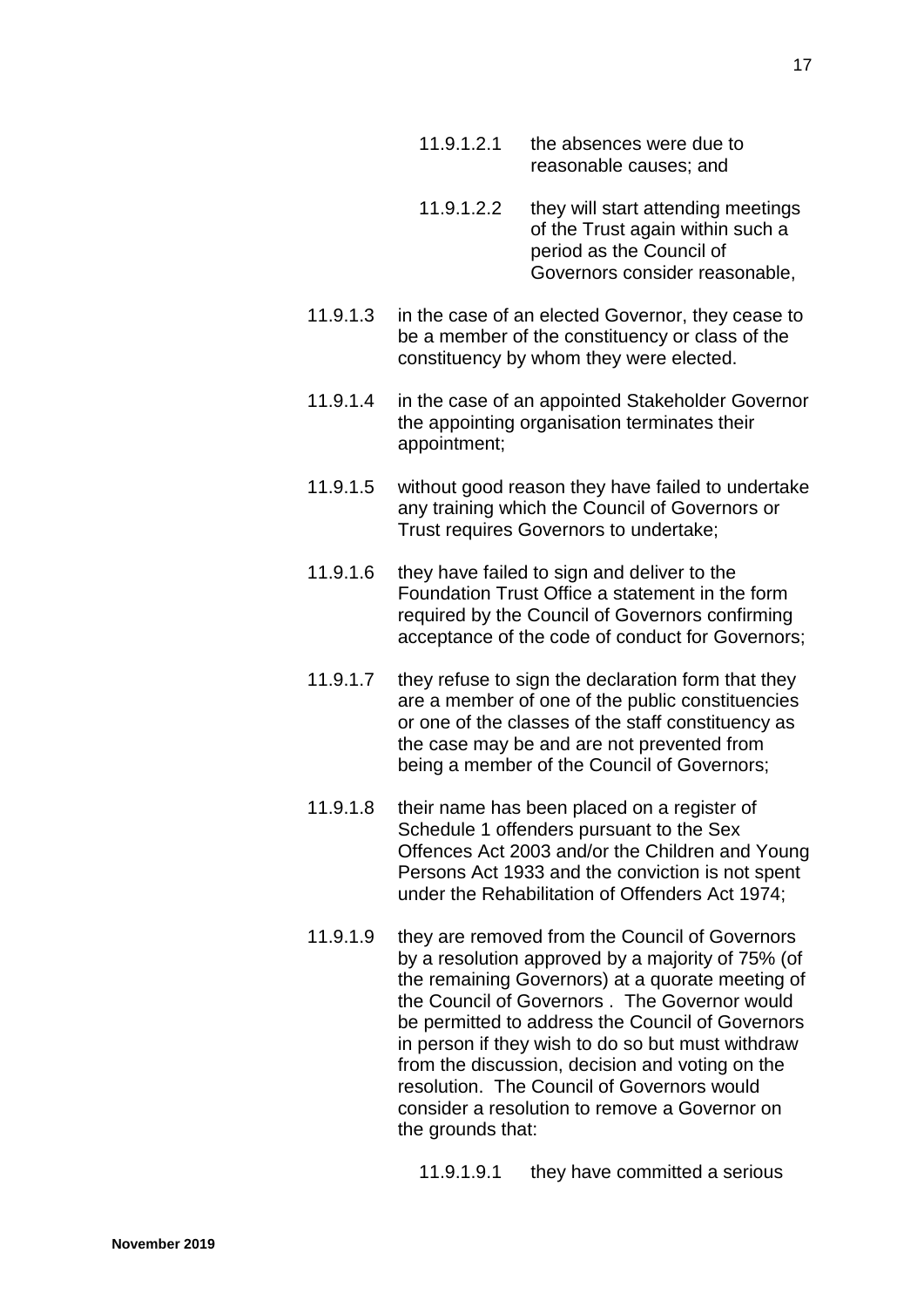breach of the code of conduct, or;

- 11.9.1.9.2 they have acted in a manner detrimental to the interests of the Trust which would undermine public confidence; and,
- 11.9.1.9.3 the Council of Governors considers that it is not in the best interests of the Trust for them to continue as a Governor.
- 11.9.2 Special Provisions relating to Termination of Governors' Tenure
	- 11.9.2.1 Any complaint or concern made in respect of a Governor on any of the grounds set out in the Constitution shall be dealt with in line with the Procedure for Management of Governor Conduct Concerns.
	- 11.9.2.2 At any time, the Chairman is authorised to take such interim measures as may be immediately required, including the exclusion of the Governor concerned from a meeting or suspension from duties, on the basis that such measures are necessary to:
	- 11.9.2.2.1 Enable an effective investigation to be undertaken into any concern or complaint about a Governor;
	- 11.9.2.2.2 Address or prevent any significant disruption to the effective operation of any part of the Trust;
	- 11.9.2.2.3 Manage risk to the health or wellbeing of a Governor, employee, volunteer or patient of the Trust;
	- 11.9.2.2.4 Protect the reputation of the Trust or safeguard public confidence in the Trust;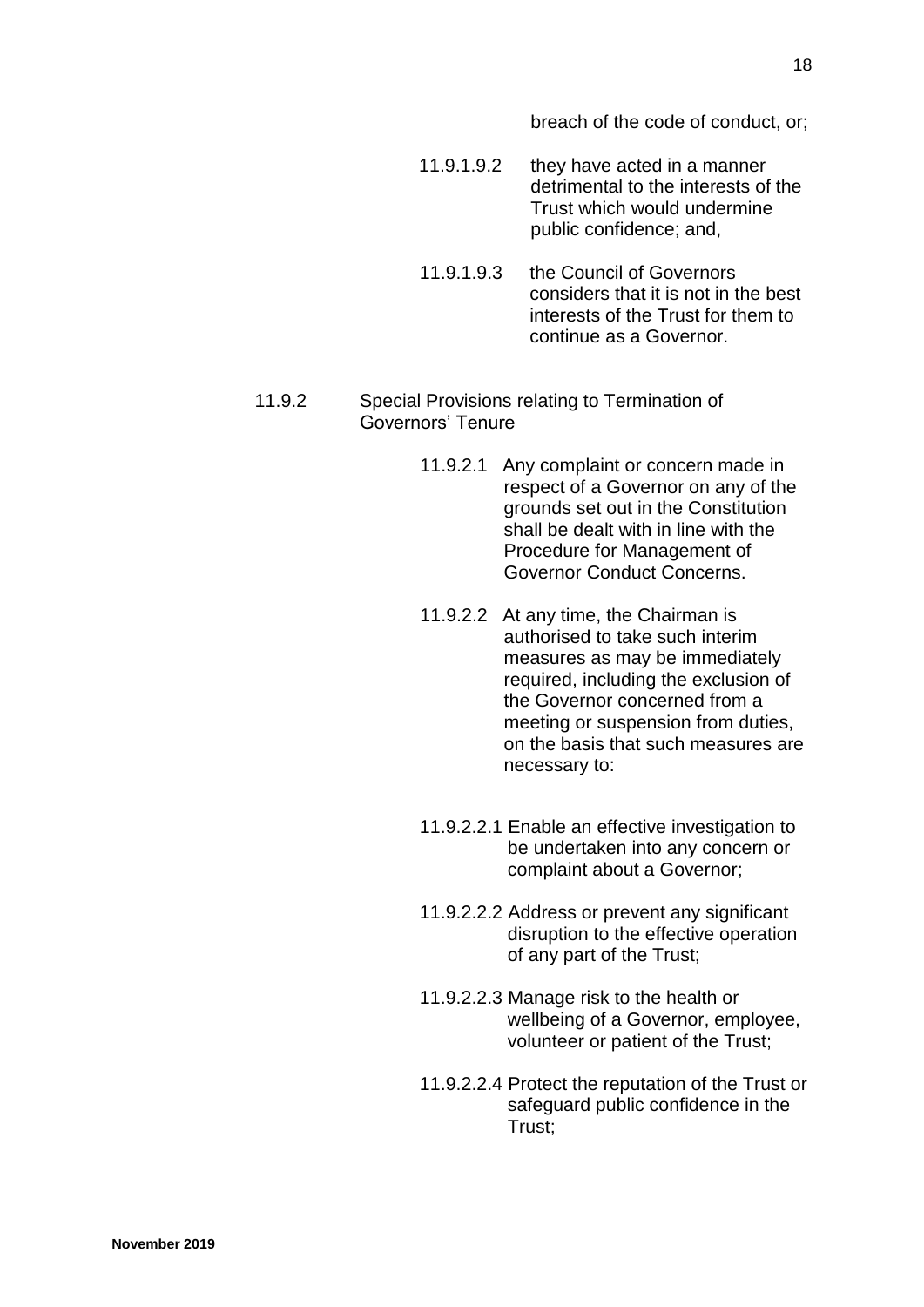11.9.2.2.5 Give effect to a proposal by the Council to impose a sanction on a Governor.

#### 11.10 Vacancies amongst Governors

- 11.10.1 Where a vacancy arises on the Council of Governors for any reason other than expiry of term of office, the following provisions will apply:
	- 11.10.1.1 where the vacancy arises amongst the appointed Stakeholder Governors, the Chairman shall request that the appointing organisation appoint a replacement to hold office for the remainder of the term of office;
	- 11.10.1.2 where the vacancy arises amongst the elected Governors, the Council of Governors shall be at liberty either:
		- 11.10.1.2.1 to call an election within six months, provided that the period of the vacancy exceeds six months; or,
		- 11.10.1.2.2 to invite the next highest polling eligible candidate for that seat at the most recent election, who is willing to take office to fill the seat until the next annual election, at which time the seat will become vacant and subject to election for any un-expired period of the term of office.
	- 11.10.1.3 If no-one is available under 11.10.1.2.2, and the vacancy is for three months or less, the seat will remain vacant until the next scheduled election.
- 11.11 Expenses and remuneration of Governors
	- 11.11.1 The Trust may pay travelling and other expenses to Governors at such rates as it decides.
	- 11.11.2 Governors are not to receive remuneration.
	- 11.11.3 The Chairman will agree separate arrangements with each appointing organisation in 11.2.3 to cover the reimbursement costs of the appointed Stakeholder Governor.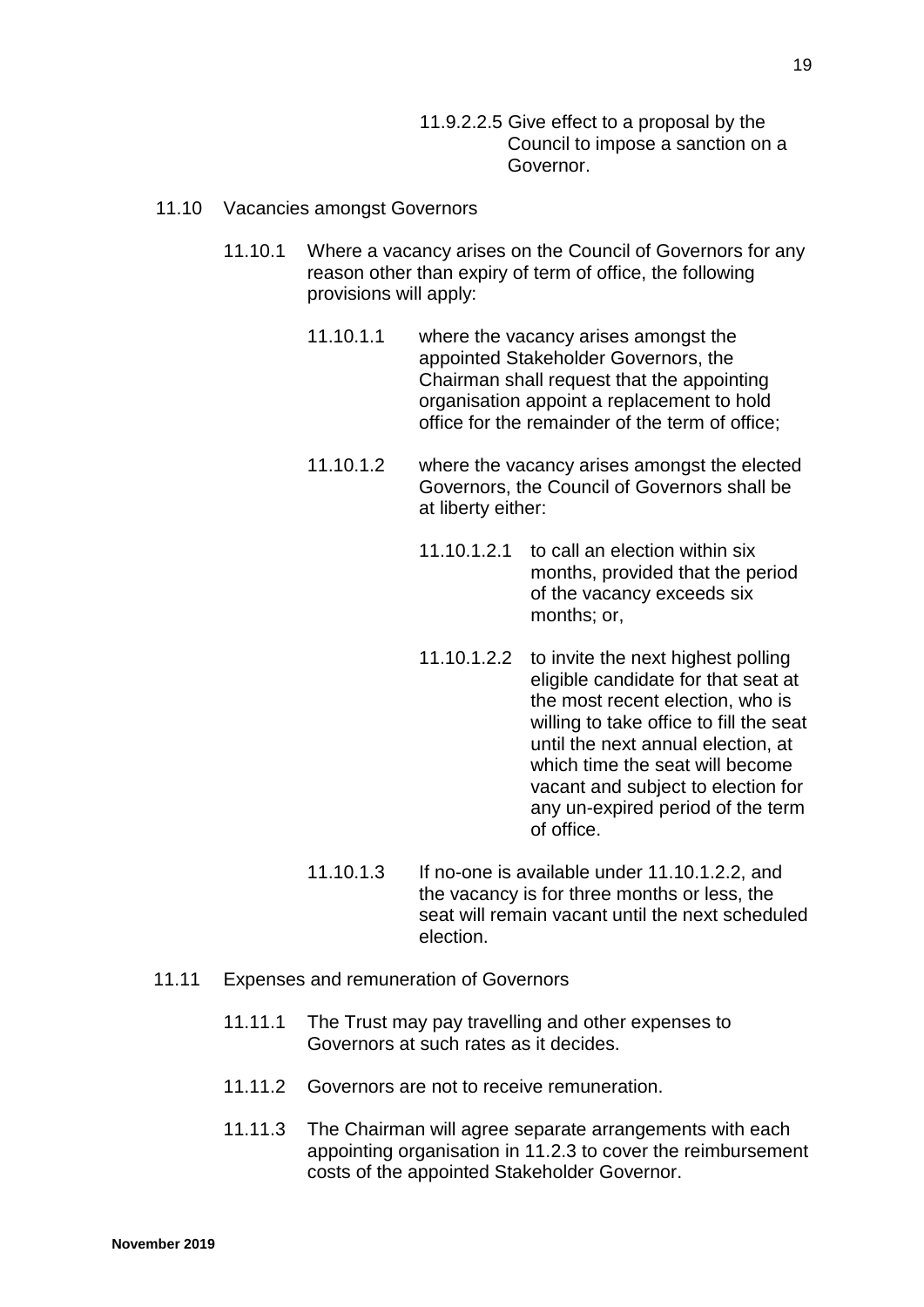- 11.12 Disclosure of interests
	- 11.12.1 Any Governor who has a material interest in a matter as defined in Annex E and below shall declare such interest to the Council of Governors and it shall be recorded in a register of interests. Further guidance is also available from the Trust's Conflicts of Interest Policy. The Governor in question:
		- 11.12.1.1 shall not be present except with the permission of the Council of Governors in any discussion of the matter; and,
		- 11.12.1.2 shall not vote on the issue (and if by inadvertence they do remain and vote, their vote shall not be counted).
	- 11.12.2 Any Governor who fails to disclose any interest required to be disclosed under the preceding paragraph must permanently vacate their office if required to do so by a majority of the remaining Governors, in accordance with section 11.9.1.
	- 11.12.3 A material interest, as defined in Annex E, is a matter of any interest held by a Governor, their spouse or partner, or member of their immediate family, in any firm or company or business which, in connection with the matter, is trading with the Trust, or is likely to be considered as a potential trading partner with the Trust. The exceptions which shall not be treated as material interests are as follows:
		- 11.12.3.1 shares not exceeding 1% of the total shares in issue held in any company whose shares are listed on any public exchange;
		- 11.12.3.2 an employment contract held by Staff Governors;
		- 11.12.3.3 an employment contract with a Local Authority;
		- 11.12.3.4 an employment contract with an educational establishment (a university or research institute) and
		- 11.12.3.5 a contract held with a voluntary organisation.
	- 11.12.4 An elected Governor may not vote at a meeting of the Council of Governors unless, before attending their first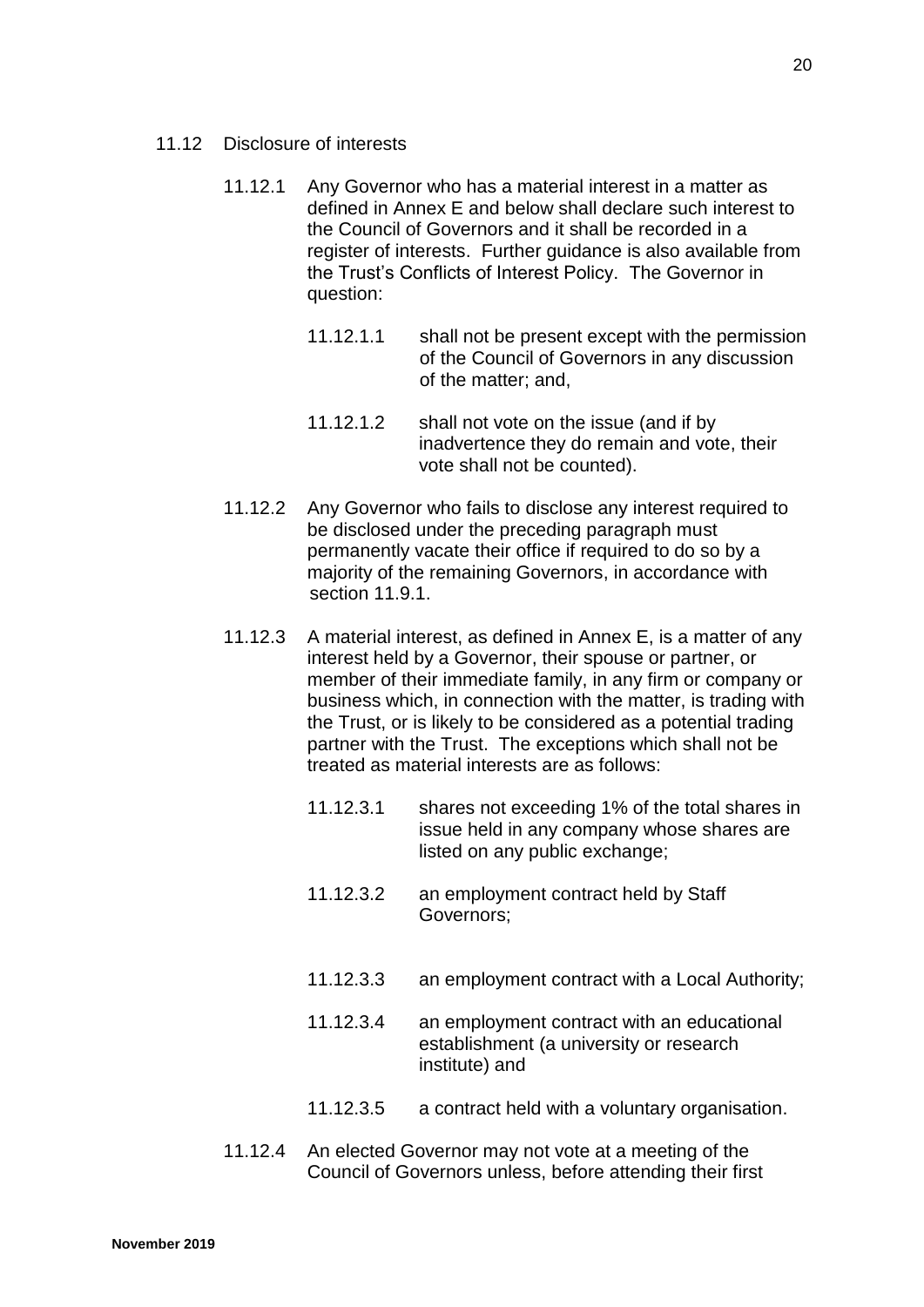meeting, they have made a declaration in the form specified by the Council of Governors that they are a member of a public constituency or a member of the classes of the staff constituency and are not prevented from being a Governor of the Council of Governors. An elected Governor shall be deemed to have confirmed the declaration upon attending any subsequent meeting of the Council of Governors.

## <span id="page-21-0"></span>**12 Roles and responsibilities of the Council of Governors**

- 12.1 The general duties of the Council of Governors are:
	- 12.1.1 to hold the Non-Executive Directors individually and collectively to account for the performance of the Board of Directors:
	- 12.1.2 to represent the interests of the members of the Trust as a whole and the interests of the public;
	- 12.1.3 to appoint or remove the Chairman and the other Non-Executive Directors;
	- 12.1.4 to approve an appointment (by the Non-Executive Directors) of the Chief Executive;
	- 12.1.5 to appoint the Lead Governor of the Council of Governors;
	- 12.1.6 to decide the remuneration and allowances, and the other terms and conditions of office, of the Chairman and Non-Executive Directors;
	- 12.1.7 to appoint or remove the Trust's external auditor selected from an approved list put forward by the Board of Directors;
	- 12.1.8 to consider the annual accounts, any report of the external auditor on them and the annual report;
	- 12.1.9 to provide their views to the Board of Directors when the Board of Directors is preparing the document containing information about the Trust's forward planning;
	- 12.1.10 to respond as appropriate when consulted by the Board of Directors in accordance with this constitution;
	- 12.1.11 to undertake such functions as the Board of Directors shall from time to time request and which the Council of Governors shall agree;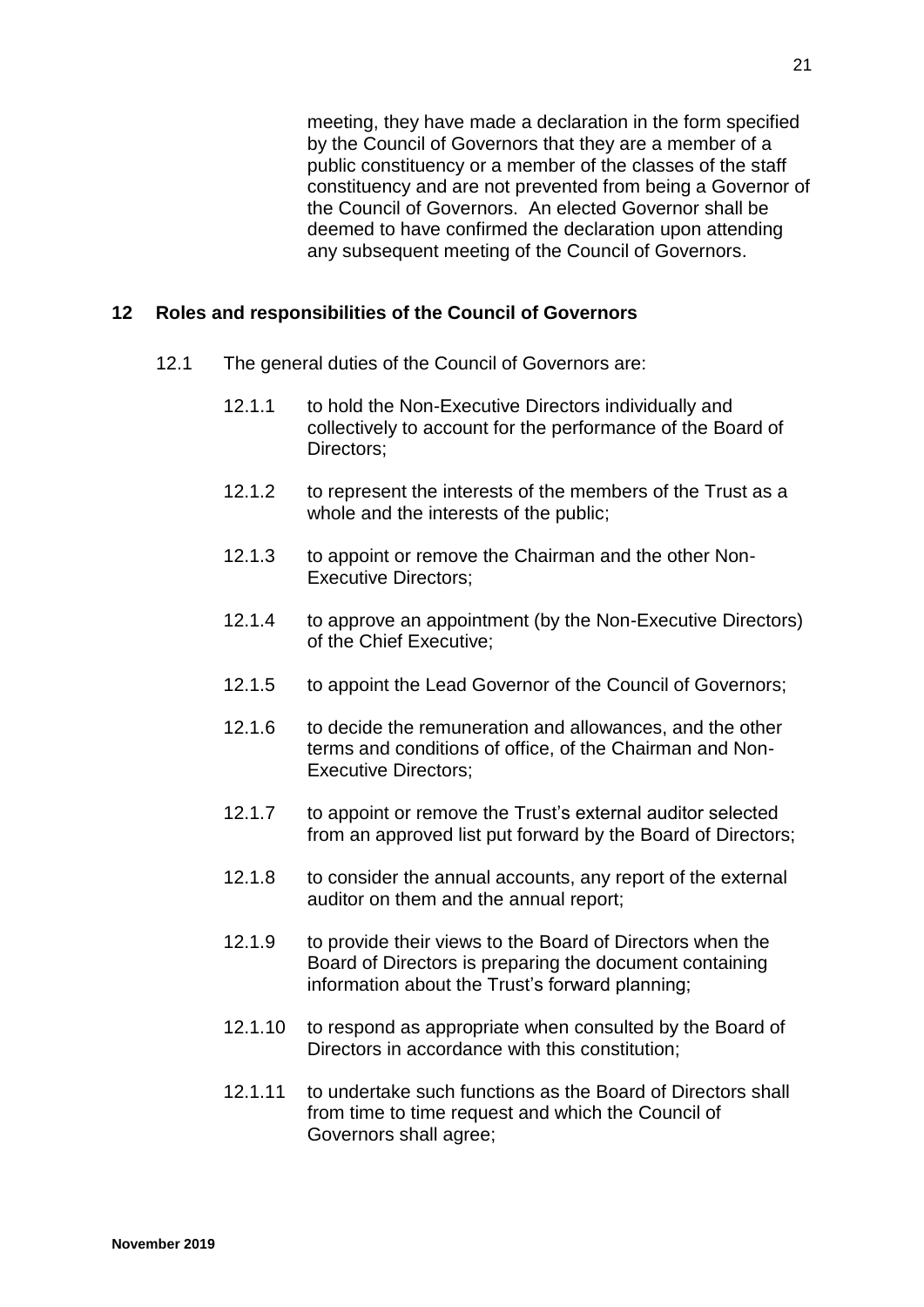- 12.1.12 to prepare, and from time to time to review, the Membership Development Strategy, its policy for the composition of the Council of Governors and of the Non-Executive Directors;
- 12.1.13 to require one or more Directors to attend a meeting of the Council of Governors for the purpose of obtaining information about the Trust's performance of its functions or the Directors' performance of their duties (and deciding whether to propose a vote on the Trust or Directors' performance);
- 12.1.14 to approve any merger, acquisition, separation or dissolution application in respect of the Trust before the application is made to NHS Improvement and the entering into of any significant transactions;
- 12.1.15 to vote on whether to approve the referral of a question by a Governor to any panel appointed by NHS Improvement; and
- 12.1.16 to approve any proposals to increase by 5% or more of the Trust's proportion of its total income in any financial year attributable to activities other than the provision of goods and services for the purposes of the health service in England. The proposal may be implemented only if more than half of the members of the Council of Governors of the Trust voting approve its implementation.
- 12.2 The Council of Governors will conduct its business at meetings held in accordance with this constitution.
- 12.3 All Governors will adhere to the policies and procedures of the Trust, acting in the best interest of the Trust at all times.
- 12.4 The Trust must take steps to secure that the Governors are equipped with the skills and knowledge they require in their capacity as such.
- 12.5 Any amendments to the constitution in relation to the powers or duties of the Council of Governors (or otherwise in respect of the role that the Council of Governors has as part of the Trust) must be put to the vote of the members and approved at the Annual Members' Meeting in accordance with paragraphs 27.3 and 27.4 of this constitution.

## <span id="page-22-0"></span>**13 Meetings of the Council of Governors**

13.1 The Chairman of the Trust, or in his absence, the Vice Chairman of the Trust, or in exceptional circumstances in the absence of both the Chairman and Vice Chairman, the Lead Governor of the Council of Governors shall preside at a meeting of the Council of Governors.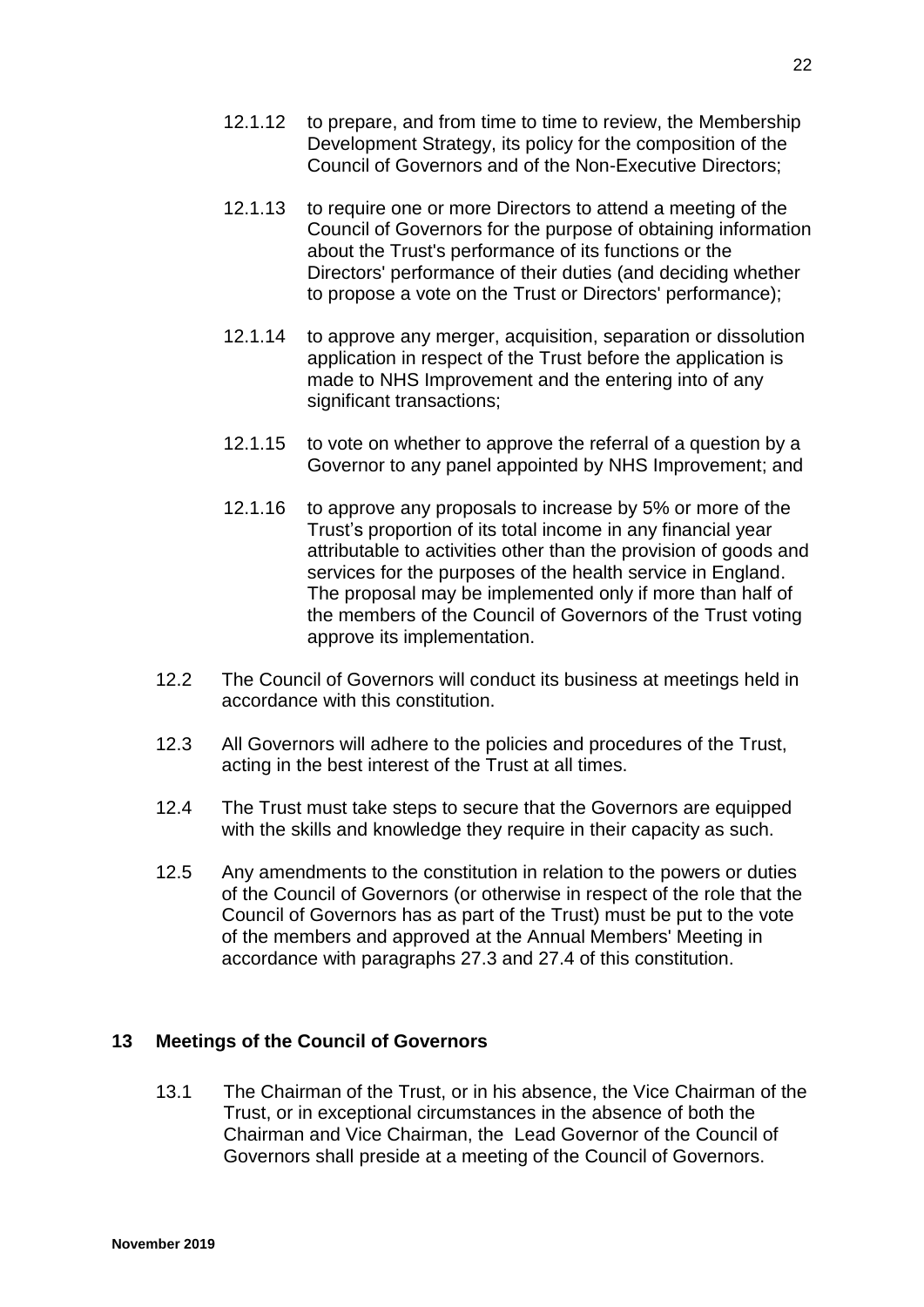- 13.2 Where a conflict of interest arises for the Chairman and Vice Chairman, the Lead Governor of the Council of Governors shall chair that element of the meeting. In the absence of the Lead Governor, the Governors shall elect from their members a Governor to chair that element of the meeting. In acting as the Chairman, a Governor shall have a casting vote on that issue.
- 13.3 Meetings of the Council of Governors are to be open to members of the public except in the following circumstances:
	- 13.3.1 during the consideration of any material or discussion in relation to a named person employed by or proposed to be employed by the Trust;
	- 13.3.2 during the consideration of any material or discussion in relation to a named person who is, or has been, or is likely to become a patient of the Trust, or a carer in relation to such a patient; and,
	- 13.3.3 during the consideration of any matter which, by reason of its nature, the Council is satisfied should be dealt with on a confidential basis.
- 13.4 The Chairman may exclude any person present from a meeting of the Council of Governors if they are interfering or preventing proper conduct of a meeting. In addition the Chairman may exclude any person present from a meeting of the Council of Governors for a breach of the Standing Orders relating to the conduct of meetings.
- 13.5 For the purposes of obtaining information about the Trust's performance of its functions, or the Directors' performance of their duties (and deciding whether to propose a vote on the Trust's or Directors' performance), the Council of Governors may require one or more of the Directors to attend a meeting.
- 13.6 The Council of Governors is to meet at least four times per year, three of which will be general meetings and one the Annual Members' Meeting.
- 13.7 At an Annual Members' Meeting, within six months of the end of the financial year, the Council of Governors are to receive and consider the annual accounts, any report of the external auditor on them and the annual report, see 12.1.8.
- 13.8 The Council of Governors is to adopt its own Standing Orders for its practice and procedure, in particular for its procedure at meetings, and these shall be in accordance with Annex D.
- 13.9 A Governor, whether elected to the Council of Governors by a public constituency, elected by one of the classes of the staff constituency or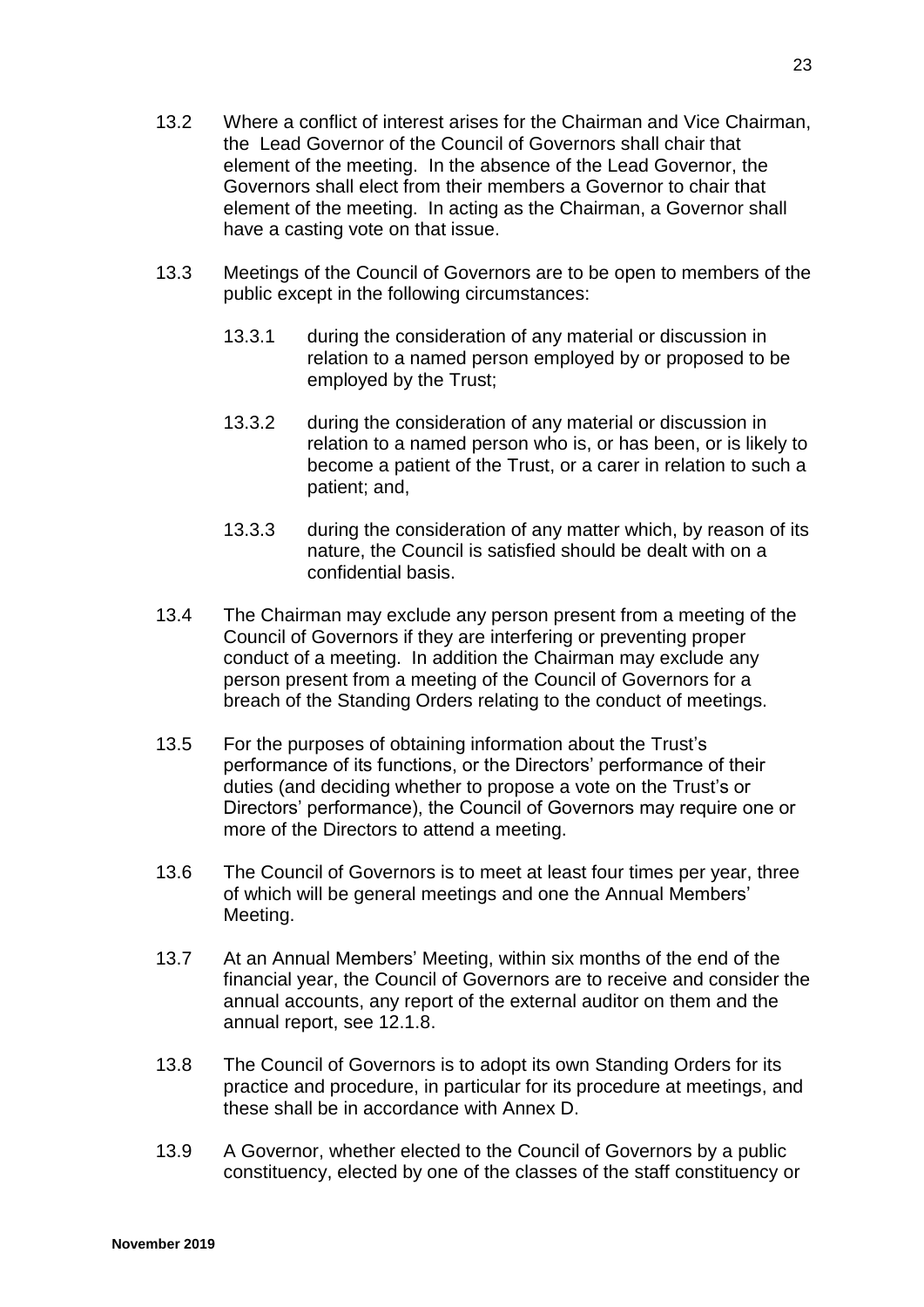nominated as a Stakeholder Governor, may not vote at a meeting of the Council of Governors unless, within one month of election or appointment, he has made a declaration of eligibility in the form set out at Annex C stating which constituency or section he is a member of and is not prevented from being a member of the Council of Governors by paragraph 8 of Schedule 7 to the 2006 Act or under this constitution.

#### <span id="page-24-0"></span>**14 Council of Governors – referral to the Panel**

- 14.1 In this paragraph, the Panel means a panel of persons appointed by NHS Improvement to which a governor of an NHS Foundation Trust may refer a question as to whether the Trust has failed or is failing:
	- 14.1.1 to act in accordance with its constitution; or
	- 14.1.2 to act in accordance with provision made by or under Chapter 5 of the 2006 Act.
- 14.2 A Governor may refer a question to the Panel only if more than half of the members of the Council of Governors in attendance at a quorate meeting vote to approve the referral.

#### <span id="page-24-1"></span>**15 Annual Members' Meeting**

- 15.1 The Trust is to hold an annual meeting of its members (Annual Members' Meeting) within six months of the end of each financial year. The Annual Members' Meeting shall be open to members of the public.
- 15.2 At the Annual Members' Meeting the Council of Governors shall present to the members (and in respect of presenting the documents referred to in sub-paragraphs 15.2.1 to 15.2.4, at least one member of the Board of Directors must be in attendance):
	- 15.2.1 the annual accounts;
	- 15.2.2 any report of the external auditor;
	- 15.2.3 any report of any other external auditor of the Trust's affairs;
	- 15.2.4 the annual report;
	- 15.2.5 forward planning information for the next financial year;
	- 15.2.6 a report on steps taken to secure that (taken as a whole) the actual membership of its public constituencies is representative of those eligible for such membership;
	- 15.2.7 the progress of the Membership Development Strategy;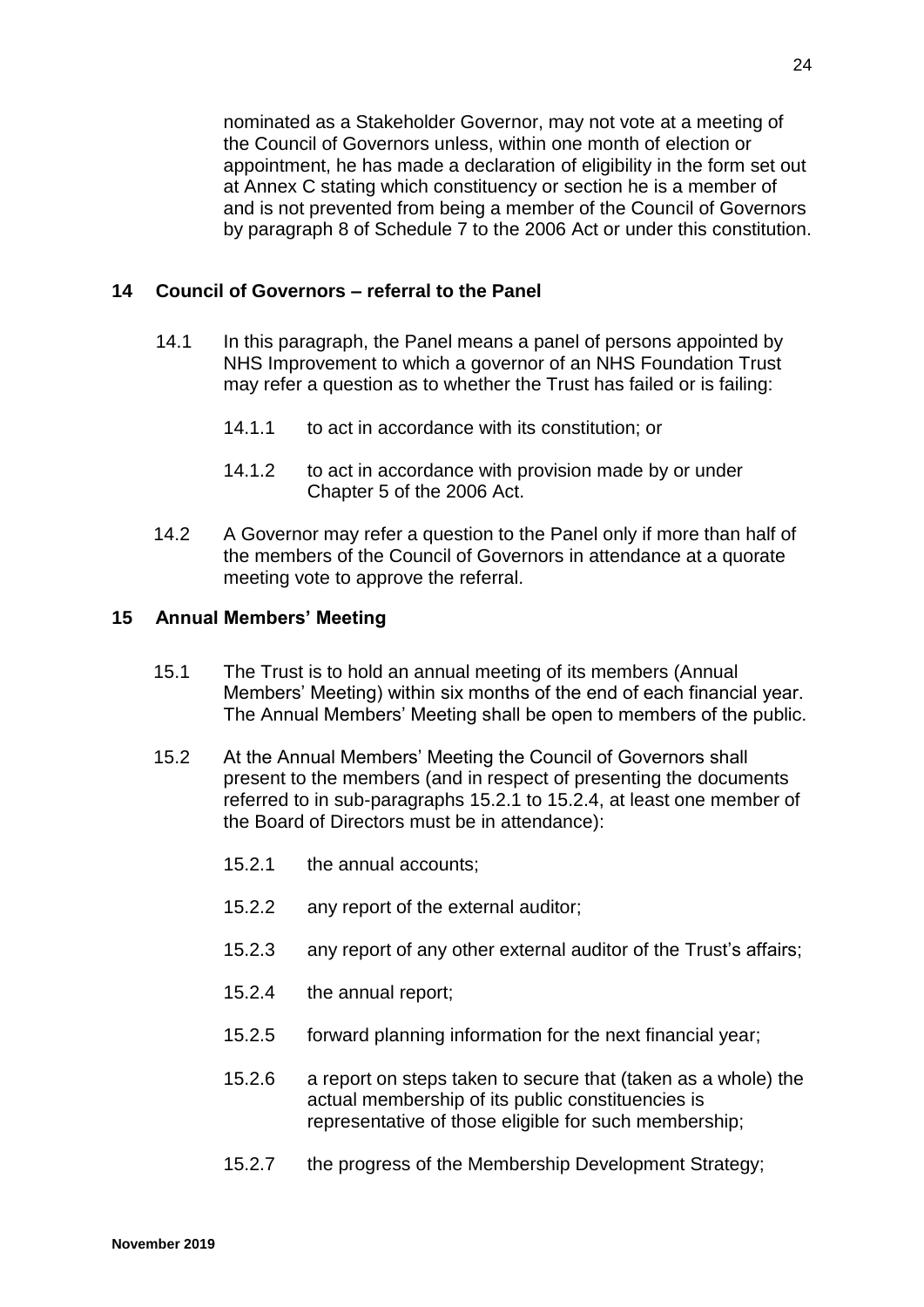- 15.2.8 subject to 15.5 below, any proposed changes to the constitution for the composition of the Council of Governors and of the Non-Executive Directors;
- 15.2.9 a report on the activities of the Remuneration, Nominations and Conduct Committee within the previous year; and
- 15.2.10 the results of elections and appointment to the Council of Governors.
- 15.3 The Council of Governors will invite the external auditor to the Annual Members' Meeting.
- 15.4 Minutes of every Annual Members' Meeting, of every meeting of the Council of Governors and of every meeting of the Board of Directors are to be kept. Minutes of meetings will be taken at the next meeting and signed by the Chairman of that meeting. The signed minutes will be conclusive evidence of the events of the meeting.
- 15.5 Any amendments to the constitution in relation to the powers or duties of the Council of Governors (or otherwise in respect of the role that the Council of Governors has as part of the Trust) must be put to the vote of the members and approved at the Annual Members' Meeting in accordance with paragraphs 27.3 and 27.4 of this constitution.

## <span id="page-25-0"></span>**16 Board of Directors**

- 16.1 The Trust shall have a Board of Directors. It shall comprise of Executive and Non-Executive Directors.
	- 16.1.1 Non-Executive Directors:
		- 16.1.1.1 a Chairman, who is to be appointed by the Council of Governors; and,
		- 16.1.1.2 a minimum of six Non-Executive Directors who are to be appointed by the Council of Governors.
	- 16.1.2 Executive Directors:
		- 16.1.2.1 a Chief Executive who is to be appointed by the Non-Executive Directors, subject to the approval of the Council of Governors;
		- 16.1.2.2 the Chief Executive shall be the Accounting Officer;
		- 16.1.2.3 a Finance Director;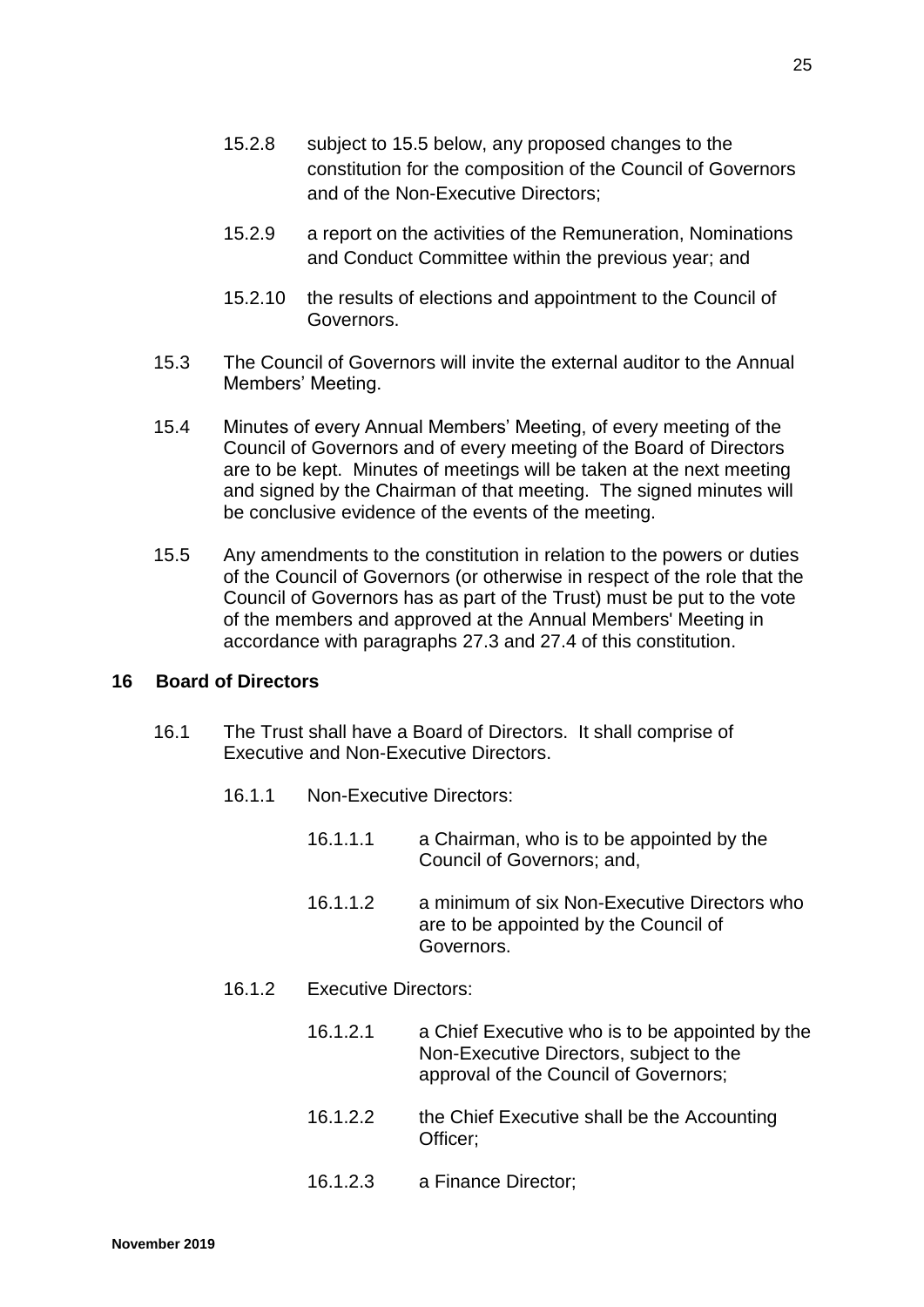- 16.1.2.4 a registered medical practitioner or a registered dentist (within the meaning of the Dentists' Act 1984);
- 16.1.2.5 a registered nurse or a registered midwife;
- 16.1.2.6 Two Executive Directors.
- 16.1.2.7 a Deputy Chief Executive who will be one of the above.
- 16.1.3 The Non-Executive Directors and Chief Executive will establish and set the Terms of Reference for a Remuneration and Nominations Committee for the appointment of Executive Directors. The committee should consist of the Chairman, the Chief Executive and other Non-Executive Directors. The removal of an Executive Director is subject to the application of the appropriate Trust policies and procedures.
- 16.1.4 Only members of the public constituencies who are not disqualified by virtue of paragraph 11.8.1 are eligible for appointment as a Non-Executive Director.
- 16.2 Appointment and removal of Non-Executive Directors
	- 16.2.1 Non-Executive Directors (including the Chairman) are to be appointed by the Council of Governors. Removal of the Chairman and other Non-Executive Directors shall require the approval of 75% of the members of the Council of Governors at a quorate meeting.
	- 16.2.2 The Council of Governors will establish and set the terms of reference for a Remuneration, Nominations and Conduct Committee. The Committee will normally be chaired by the Chairman. Where the Chairman has a conflict of interest, for example when the Committee is considering the Chairman's re-appointment or remuneration, the Committee will normally be chaired by the Lead Governor.
	- 16.2.3 That committee will recommend to the full Council of Governors no more than one individual per Non-Executive vacancy for appointment to the Board of Directors.
	- 16.2.4 The Board of Directors will identify the skills, experience and knowledge required from time to time of any vacant post of Non-Executive Directors (including the Chairman). The Board of Directors will draw on advice from external sources as necessary.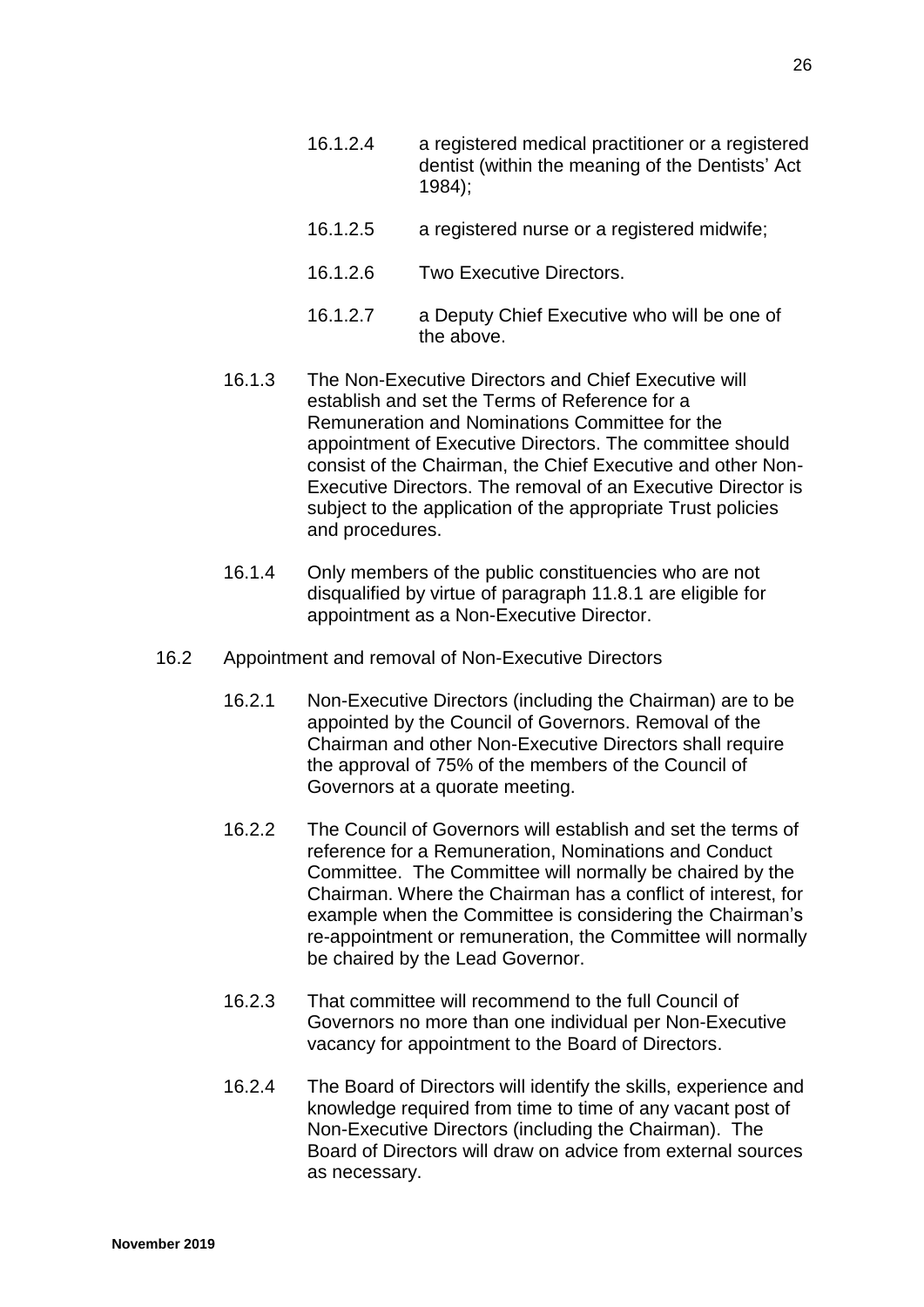- 16.2.5 The Council of Governors will have responsibility for the handling of all further aspects of the recruitment process, including any appointment.
- 16.2.6 The Trust shall publicly advertise the posts to be filled where determined by the Remuneration, Nominations and Conduct Committee on the basis of performance or when a Non-Executive Director is approaching their final term of office.
- 16.2.7 A long list for consideration will be identified by the Remuneration, Nominations and Conduct Committee. Only those candidates meeting the skills and experience agreed by the Board of Directors will be eligible for appointment.
- 16.2.8 For the purpose of considering the appointment of Non-Executive Directors the interview panel will include the Chairman, three Governors, at least one of whom will be a Public Governor, an independent external assessor and the Chief Executive, acting in an ex-officio capacity. The Chief Executive and the independent external assessor have no vote.
- 16.2.9 For the purpose of considering the appointment of the Chairman of the Trust, the interview panel will include four Governors, two of whom will be Public Governors, an independent external assessor and the Chief Executive, acting in an ex-officio capacity. The Chief Executive and the independent external assessor have no vote.
- 16.3 Terms of office of Non-Executive Directors
	- 16.3.1 The Chairman and the Non-Executive Directors are to be appointed for a period of office in accordance with the terms and conditions of office decided by the Council of Governors at a general meeting. Non-Executive Directors will serve a three year period and will not normally exceed a maximum of three terms of office except in exceptional circumstances.
	- 16.3.2 Any terms beyond two terms (six years) should be subject to annual endorsement of the continued appointment by the Council of Governors.
- 16.4 Board of Directors roles and responsibilities
	- 16.4.1 The general duty of the Board of Directors, and of each Director individually, is to act with a view to promoting the success of the Trust so as to maximise the benefits for the members of the Trust as a whole and for the public.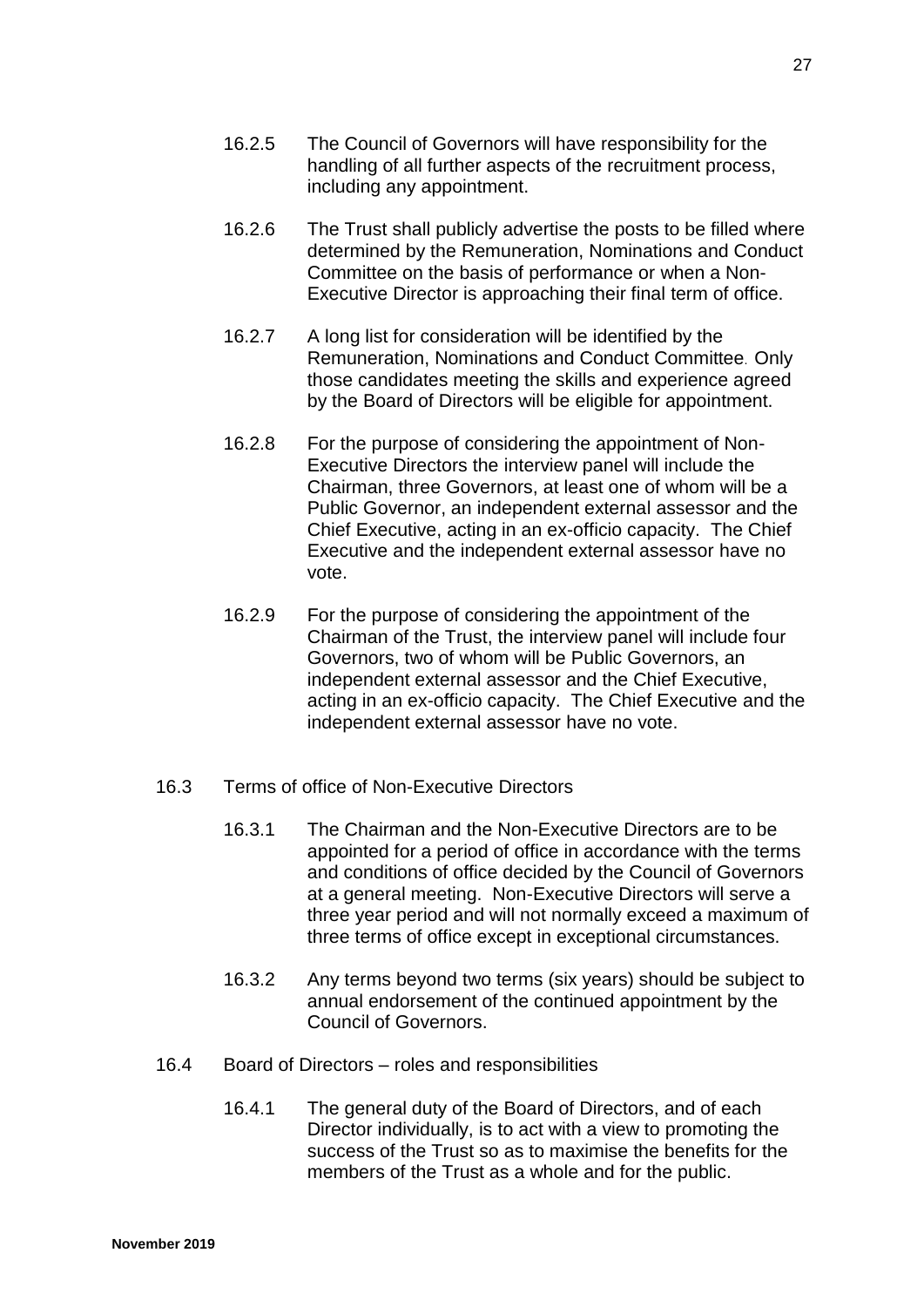- 16.4.2 The business of the Trust shall be managed by the Board of Directors who, subject to this constitution, shall exercise all the powers of the Trust including:
	- 16.4.2.1 to act as the critical decision making body of the Trust and to be accountable for the subsequent risks and liabilities that rest with this responsibility;
	- 16.4.2.2 to set the strategic direction of the Trust within the overall limits detailed in the Licence by NHS Improvement;
	- 16.4.2.3 to define its annual and longer-term objectives and agree plans to achieve them;
	- 16.4.2.4 to oversee the delivery of its plan by monitoring performance against objectives and ensuring that corrective action is taken when necessary;
	- 16.4.2.5 to ensure effective financial stewardship through value for money, financial control, financial planning and strategy;
	- 16.4.2.6 to ensure high standards of corporate governance and personal behaviour are maintained in the conduct of business of the Trust;
	- 16.4.2.7 to ensure appropriate mechanisms for the appointment, appraisal and remuneration of staff;
	- 16.4.2.8 to endeavour to ensure effective dialogue between the Trust and the local community on its plans and performance and that these are responsive to the needs of the community; and,
	- 16.4.2.9 to work collaboratively with the Council of Governors to ensure that each body understands their respective roles and responsibilities and develop practical ways of engaging and interacting with each other.
- 16.4.3 A third party dealing in good faith with the Trust shall not be affected by any defect in the process by which Directors are appointed or any vacancy on the Board of Directors.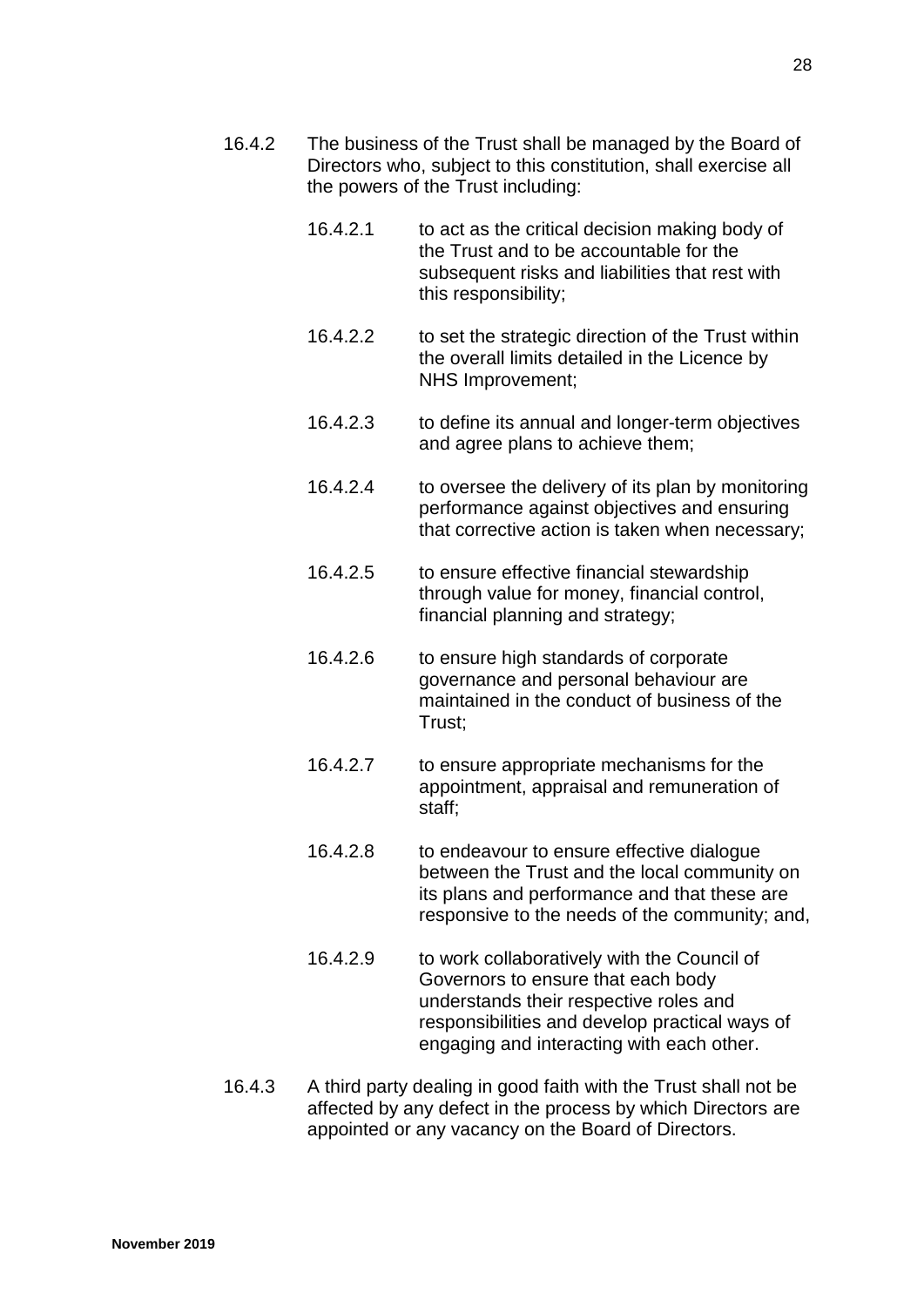- 16.4.4 All Directors will adhere to the policies and procedures of the Trust and shall act in the best interests of the Trust at all times.
- 16.5 Appointment of the Vice Chairman and Senior Independent Director
	- 16.5.1 For the purposes of enabling the proceedings of the Trust to be conducted in the absence of the Chairman, the Council of Governors will appoint by simple majority, following a recommendation from the Chairman, a Non-Executive Director to be Vice Chairman for such a period, not exceeding the remainder of their term as a Non-Executive Director of the Trust.
	- 16.5.2 The Board of Directors, following a recommendation from the Chairman and in consultation with the Council of Governors, will appoint a Non-Executive Director to be Senior Independent Director for such a period, not exceeding the remainder of their term as a Non-Executive Director of the Trust.
- 16.6 Remuneration and Nominations Committees
	- 16.6.1 The Remuneration and Nominations Committee of Non-Executive Directors shall decide the terms and conditions of office, including remuneration and allowances, of the Executive Directors (including the Chief Executive). The Director of Workforce and Organisational Development shall be the secretary to this Committee. The Chief Executive shall be in attendance at the request of the Committee. Neither the Director of Workforce and Organisational Development nor the Chief Executive shall be present to the discussion of their own remuneration.
	- 16.6.2 The Remuneration, Nominations and Conduct Committee of Governors shall recommend to the Council of Governors the terms and conditions of office, including remuneration and allowances, of the Non-Executive Directors, including the Chairman.
	- 16.6.3 The remuneration for Directors is to be disclosed in the annual report.
- 16.7 Disqualification
	- 16.7.1 A person may not become or continue as a Director of the Trust if:
		- 16.7.1.1 they are not of good character;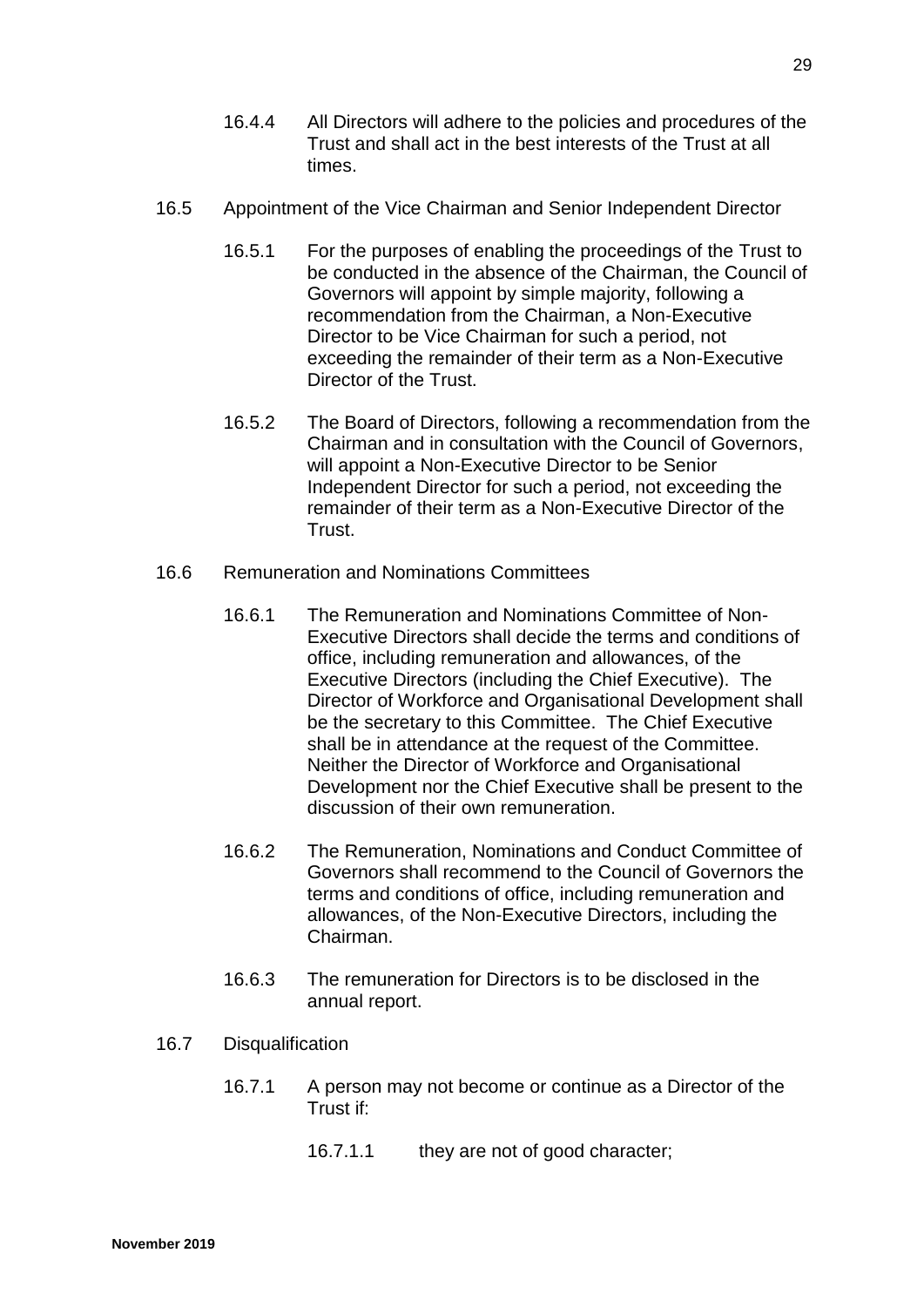- 16.7.1.2 they do not have the qualifications, competence, skills and experience which are intrinsic for the work for which they are to be appointed, or have been appointed;
- 16.7.1.3 they have been responsible for, been privy to, contributed to or facilitated any serious misconduct or mismanagement (whether unlawful or not) in the course of carrying out a regulated activity or providing a service which, if provided in England, would be a regulated activity;
- 16.7.1.4 they have been adjudged bankrupt or their estate has been sequestrated and in either case they have not been discharged;
- 16.1.7.5 they have made a composition or arrangement with, or granted a trust deed for, their creditors and have not been discharged in respect of it;
- 16.7.1.6 they are the subject of a bankruptcy restriction order or an interim bankruptcy restriction order or an order to like effect made in Scotland or Northern Ireland;
- 16.7.1.7 they are a person to whom a moratorium period under a debt relief order applied under Part VIIA (Debt Relief Order) of the Insolvency Act 1986;
- 16.7.1.8 they are included on the children's barred list or the adults' barred list maintained under section 2 of the Safeguarding Vulnerable Groups Act 2006, or in any corresponding list maintained under an equivalent enactment in force in Scotland or Northern Ireland;
- 16.7.1.9 they are prohibited from holding the relevant office or position or from carrying on the regulated activity, by or under enactment;
- 16.7.1.10 they have within the preceding five years been convicted in the British Islands of any offence, and a sentence of imprisonment (whether suspended or not) for a period of three months or more (without the option of a fine) was imposed on them;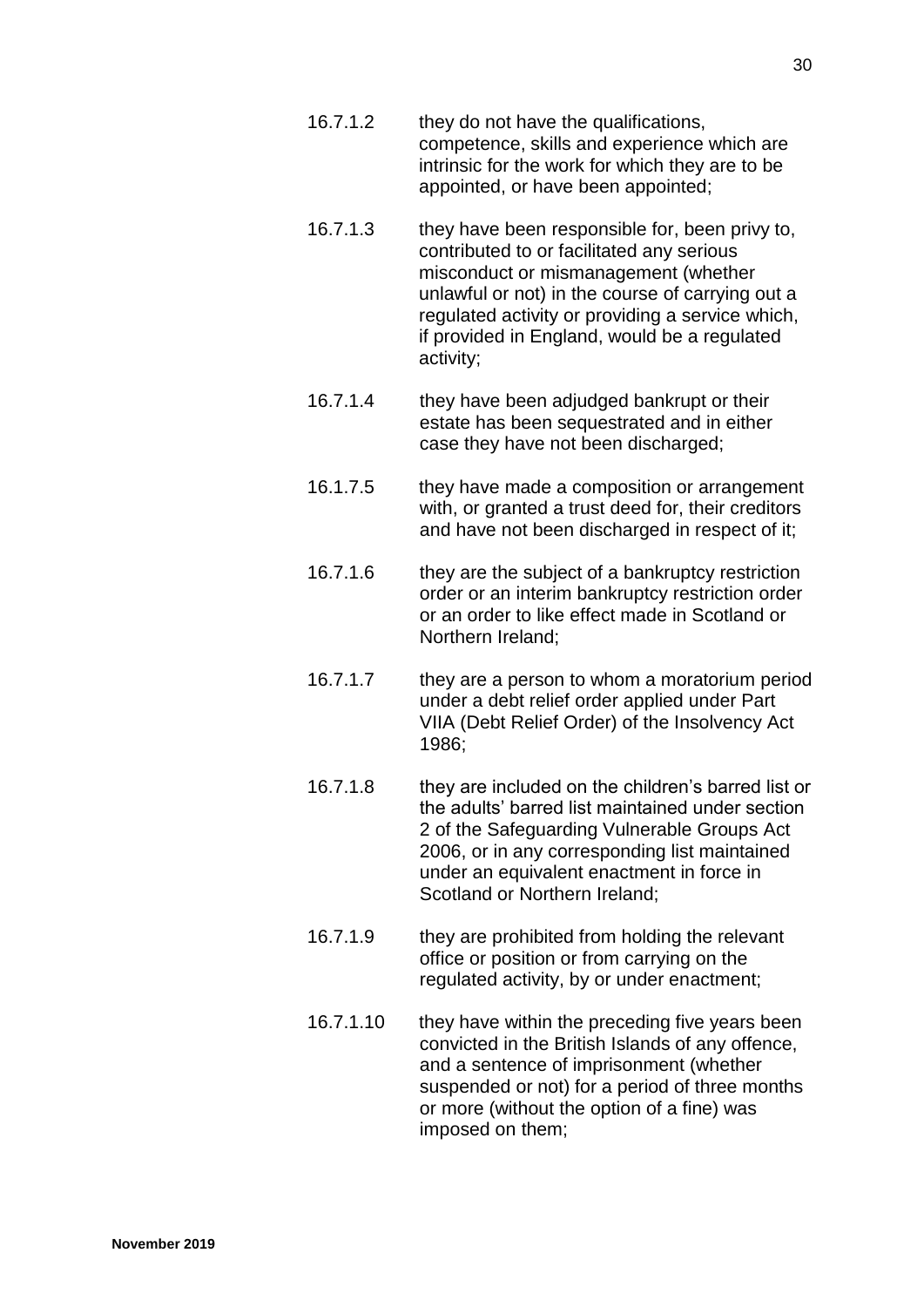- 16.7.1.11 any amount properly owing to the Trust by them remains outstanding without good cause;
- 16.7.1.12 they are the subject of a disqualification order made under the Company Directors Disqualification Act 1986;
- 16.7.1.13 in the case of a Non-Executive Director, they are no longer a member of a public constituency;
- 16.7.1.14 they are a person whose tenure of office as a Chairman or as a member or Director of a health service body has been terminated on the grounds that their appointing is not in the interests of the health service, for nonattendance at meetings or for non-disclosure of a pecuniary interest;
- 16.7.1.15 they have had their name removed by a direction under paragraph 10 of the National Health Service (Performers Lists) Regulations 2004 or Section 151 of the 2006 Act (or similar provision elsewhere) and have not subsequently had their name included on such a list;
- 16.7.1.16 they have within the preceding two years been dismissed, for reasons considered to be inappropriate by the Trust, from any paid employment with a health service body;
- 16.7.1.17 in the case of a Non-Executive Director they have without good reason failed to fulfil any training requirement established by the Board of Directors;
- 16.7.1.18 in the case of a Non-Executive Director they have failed to sign and deliver to the Company Secretary, a statement in the form required by the Board of Directors, confirming acceptance of the code of conduct for Directors.

## 16.8 Meetings of the Board of Directors

16.8.1 Meetings of the Board of Directors shall be open to members of the public unless the Board of Directors decides otherwise in relation to all or part of such meetings having regard to the confidential nature of the business to be transacted, publicity on which would be prejudicial to the public interest. The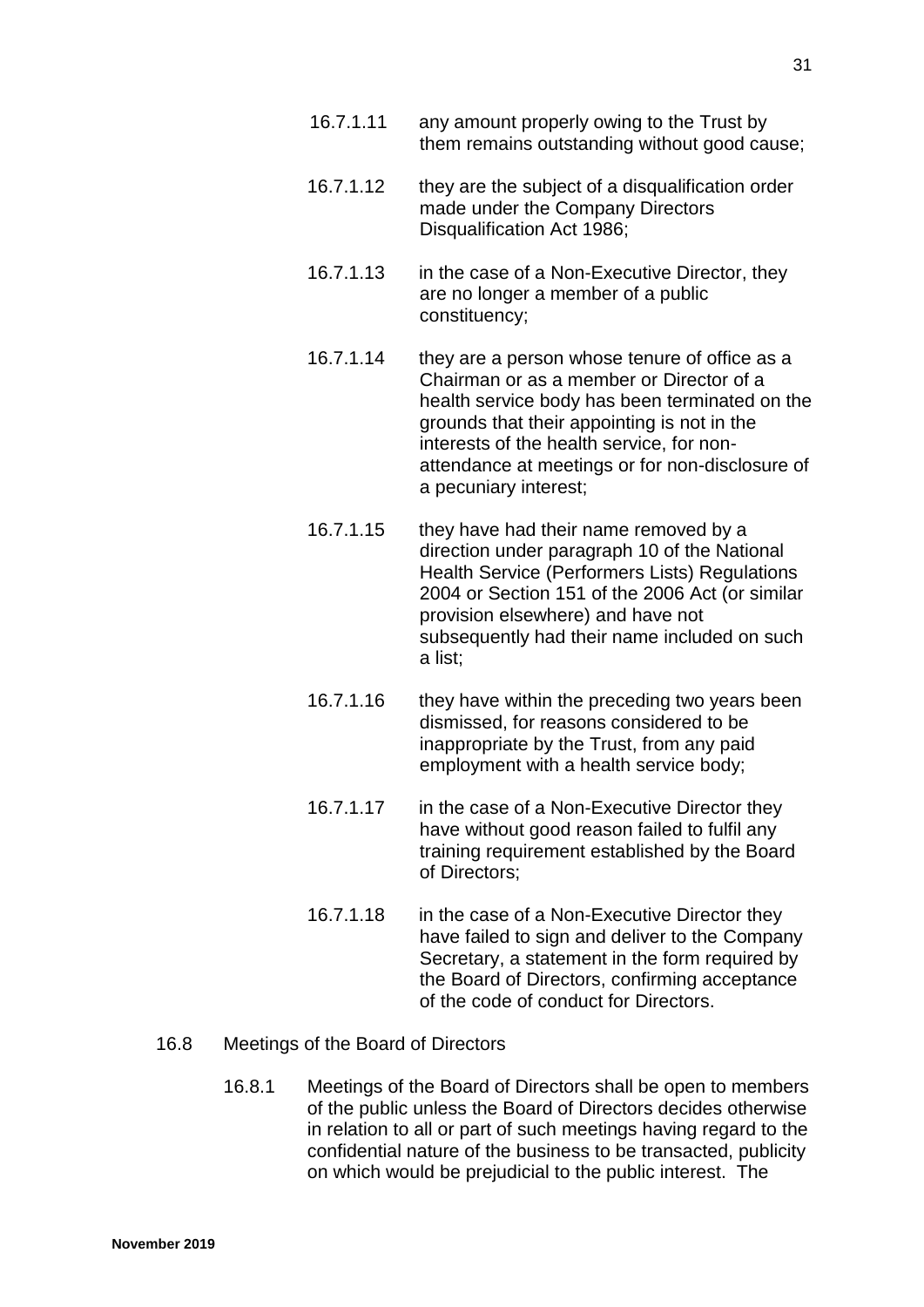Chairman may exclude any member of the public and representatives of the press from any meeting or part of meeting of the Board of Directors if they are interfering with or preventing the proper conduct of the meeting.

- 16.8.2 Before holding a meeting, the Board of Directors must send a copy of the agenda of the meeting and a copy of the draft minutes of the previous meeting to the Council of Governors.
- 16.8.3 The Board of Directors shall meet at the direction of the Chairman. Standing Orders govern the proceedings and business of meetings. The proceedings shall not however be invalidated by any vacancy of its membership, or defect in a Director's appointment.

#### 16.9 Committees and delegation

- 16.9.1 The Board of Directors shall have a schedule of delegation. Any of the powers of the Board may be delegated, whether to a committee, group of Directors, or to an Executive Director, subject to the Board maintaining a list of powers reserved to itself.
- 16.9.2 The Board of Directors shall appoint an Audit Committee of Non-Executive Directors to monitor the exercise of the external auditor's functions and perform such monitoring, reviewing and other functions as the Board of Directors shall consider appropriate. The Audit Committee shall function pursuant to its terms of reference.
- 16.10 Conflicts of interest
	- 16.10.1 The duties that a Director has by virtue of being a Director include in particular:
		- 16.10.1.1 a duty to avoid a situation in which the Director has (or can have) a direct or indirect interest that conflicts (or possibly may conflict) with the interests of the Trust;
		- 16.10.1.2 a duty not to accept a benefit from a third party by reason of being a Director or doing (or not doing) anything in that capacity.
	- 16.10.2 The duty referred to in sub-paragraph 16.10.1.1 of this constitution is not infringed if:
		- 16.10.2.1 the situation cannot reasonably be regarded as likely to give rise to a conflict of interest; or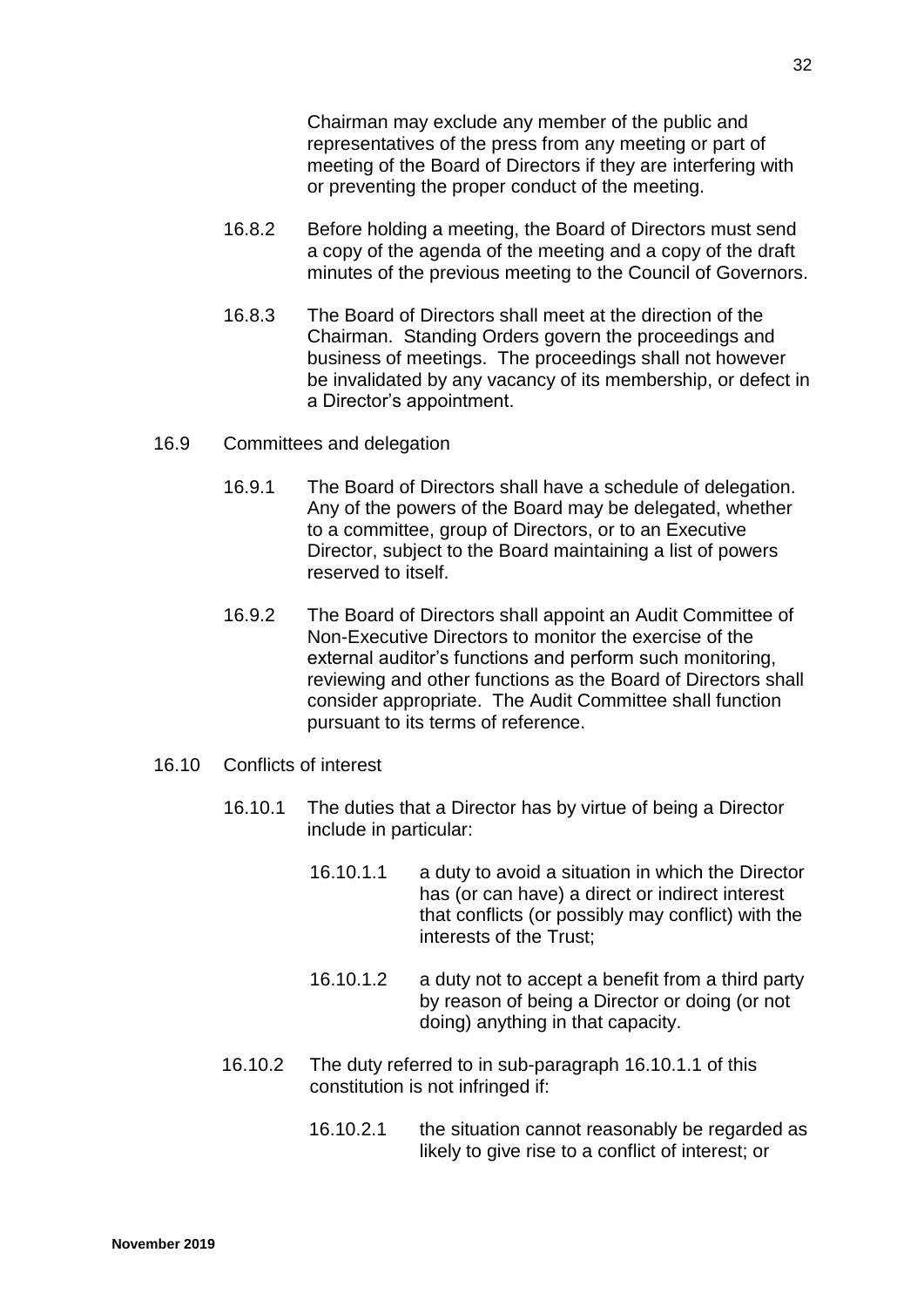- 16.10.2.2 the matter has been authorised in accordance with this constitution.
- 16.10.3 The duty referred to in sub-paragraph 16.10.1.2 is not infringed if acceptance of the benefit cannot reasonably be regarded as likely to give rise to a conflict of interest.
- 16.10.4 In sub-paragraph 16.10.1.2 of this constitution. "third party" means a person other than:
	- 16.10.4.1 the Trust; or
	- 16.10.4.2 a person acting on its behalf.
- 16.10.5 If a Director has in any way a direct or indirect interest in a proposed transaction or arrangement with the Trust, which includes a relevant and material interest in a matter as defined in Annex E and at 16.10.10 below, the Director must declare the nature and extent of that interest to the other Directors and it shall be recorded at the earliest opportunity and before the next meeting of the Board of Directors in a register of interests. Further guidance is also available from the Trust's Conflicts of Interest Policy. The Director in question:
	- 16.10.5.1 shall not be present except with the permission of the Board of Directors in any discussion of the matter; and,
	- 16.10.5.1 shall not vote on the issue (and if by inadvertence they do remain and vote, their vote shall not be counted).
	- 16.10.5.3 It shall be a disciplinary offence on the part of a Director wilfully to fail to disclose any interest required to be disclosed under the preceding paragraph.
- 16.10.6 Any declaration required by this paragraph 16.10 must be made before the Trust enters into the transaction or arrangement.
- 16.10.7 If a declaration under this paragraph 16.10 proves to be, or becomes inaccurate or incomplete, a further declaration must be made.
- 16.10.8 This paragraph 16.10 of the constitution does not require a declaration of an interest of which the Director is not aware or where the Director is not aware of the transaction or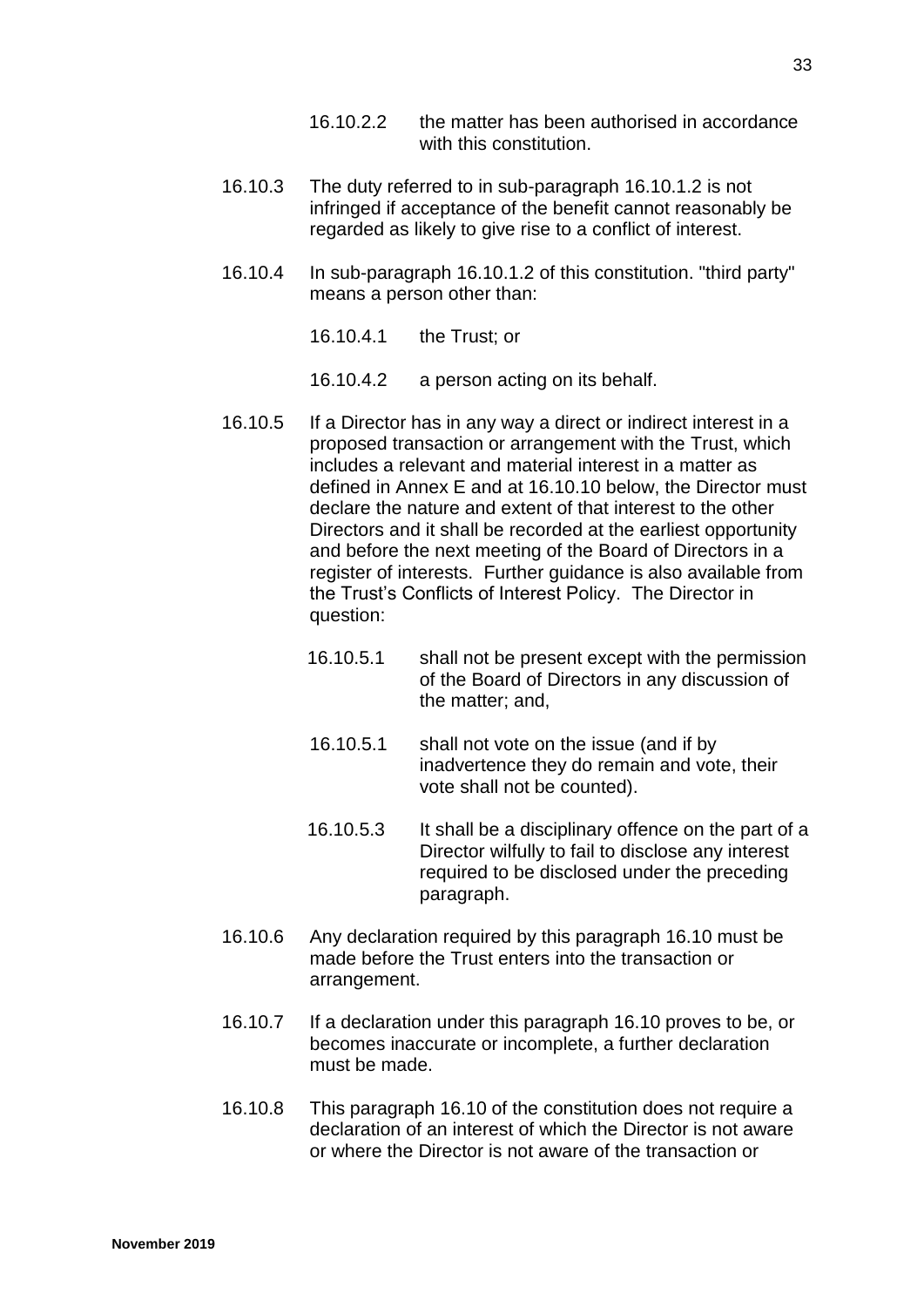arrangement in question.

- 16.10.9 A Director need not declare an interest:
	- 16.10.9.1 If it cannot reasonably be regarded as likely to give rise to a conflict of interest;
	- 16.10.9.1 If, or to the extent that, the Directors are already aware of it;
	- 16.10.9.2 If, or to the extent that, it concerns terms of the Director's appointment that have been or are to be considered:
		- 16.10.9.2.1 By a meeting of the Board of Directors; or
		- 16.10.9.2.2 By a committee of the Directors appointed for the purpose under this constitution.
- 16.10.10 A material interest in a matter, as defined in Annex E, is any interest held by a Director, their spouse or partner, or a member of immediate family, in any firm or company or business which in connection with the matter is trading with the Trust or is likely to be considered as a potential trading partner with the Trust. The exceptions which shall not be treated as material interests are as follows:
	- 16.10.10.1 shares not exceeding 1% of the total shares in issue held in any company whose shares are listed on any public exchange; and,
	- 16.10.10.2 an employment contract with an appointing organisation held by a Non-Executive Director.
- 16.11 Expenses
	- 16.11.1 The Trust may pay travelling and other expenses to Executive Directors and Non-Executive Directors at such rates as it decides.

#### <span id="page-34-0"></span>**17 Roles and responsibilities of the Company Secretary of the Trust**

17.1 The Trust shall have a Company Secretary. The Company Secretary shall not be a member of the Council of Governors or the Chief Executive or the Finance Director. The Company Secretary's functions shall include responsibility for: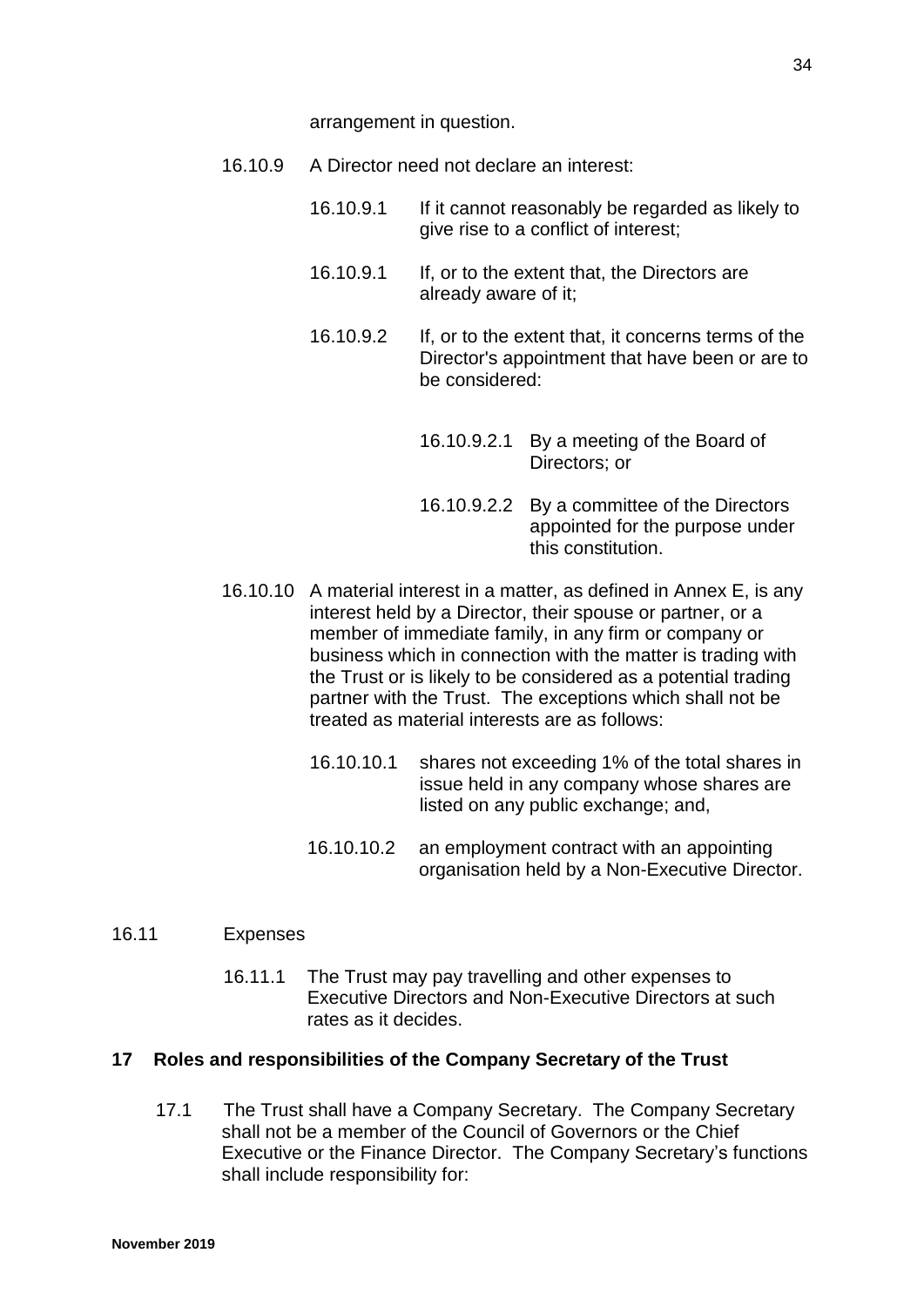- 17.1.1 acting as secretary to the Council of Governors and the Board of Directors and such committees as may from time to time be required by either the Board or Council;
- 17.1.2 summoning and attending all meetings of the Council of Governors and the Board of Directors and keeping the minutes of those meetings;
- 17.1.3 keeping the register of members and other registers required by this constitution to be kept;
- 17.1.4 publishing to members, in appropriate form, information about the Trust's affairs; and
- 17.1.5 preparing and sending to NHS Improvement, and any other statutory body, all returns which are required to be made.

#### <span id="page-35-0"></span>**18 Registers**

- 18.1 The Trust is to have:
	- 18.1.1 a register of members showing, in respect of each member, the constituency to which he belongs and, where there are classes within it, the class to which he belongs;
	- 18.1.2 a register of the Council of Governors;
	- 18.1.3 a register of interests of the Council of Governors;
	- 18.1.4 a register of Directors; and
	- 18.1.5 a register of interests of the Board of Directors.
- 18.2 The Foundation Trust Office shall remove from the register of members the name of any member who ceases to be entitled to be a member under the provisions of this constitution, and will add the name of anyone who applies to be and becomes a member.
- 18.3 The Trust shall not make any part of its registers available for inspection by members of the public which shows details of any member of the Trust, if the member so requests.
- 18.4 So far as the registers are required to be made available:
	- 18.4.1 they are to be available for inspection free of charge at all reasonable times; and
	- 18.4.2 a person who requests a copy of, or extract from, the registers is to be provided with a copy or extract.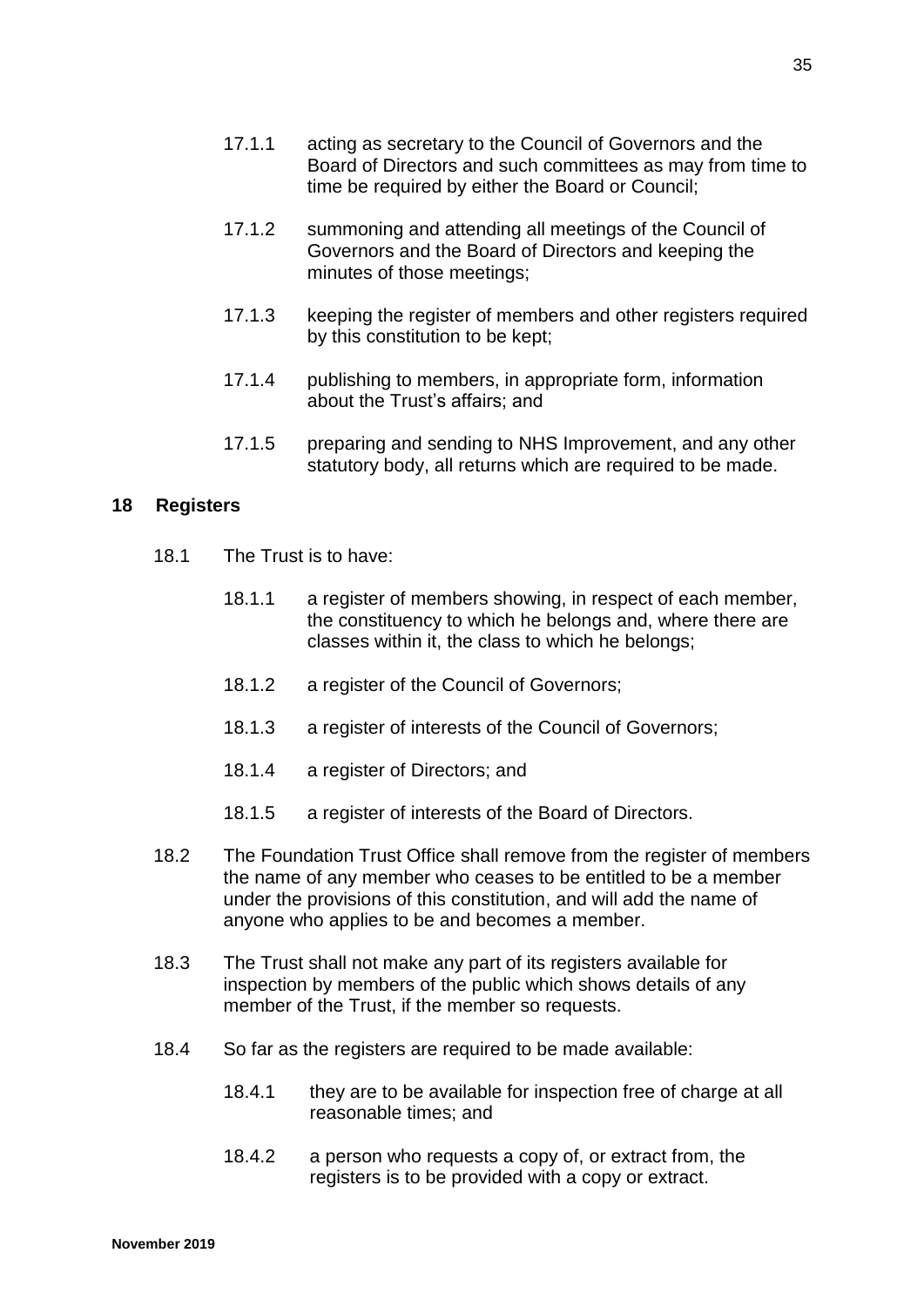18.5 If the person requesting a copy or extract is not a member of the Trust, the Trust may impose a reasonable charge for doing so.

## **19 Public documents**

- 19.1 The following documents of the Trust are to be available for inspection by members of the public at all reasonable times and shall be available on the Trust's website, in line with the Trust's Freedom of Information Policy:
	- 19.1.1 a copy of the current constitution;
	- 19.1.2 a copy of the latest annual accounts and of any report of the external auditor on them;
	- 19.1.3 a copy of the report of any other external auditor of the Trust's affairs appointed by the Council of Governors;
	- 19.1.4 a copy of the latest annual report;
- 19.2 The Trust shall also make the following documents relating to a special administration of the Trust available for inspection by members of the public free of charge at all reasonable times:
	- 19.2.1 a copy of any order made under section 65D (appointment of Trust special administrator), 65J (power to extend time), 65KC (action following Secretary of State's rejection of final report), 65L (Trusts coming out of administration) or 65LA (Trusts to be dissolved) of the 2006 Act;
	- 19.2.2 a copy of any report laid under section 65D (appointment of Trust special administrator) of the 2006 Act;
	- 19.2.3 a copy of any information published under section 65D (appointment of Trust special administrator) of the 2006 Act;
	- 19.2.4 a copy of any draft report published under section 65F (administrator's draft report) of the 2006 Act;
	- 19.2.5 a copy of any statement provided under section 65F (administrator's draft report) of the 2006 Act;
	- 19.2.6 a copy of any notice published under section 65F (administrator's draft report), 65G (consultation plan), 65H (consultation requirements), 65J (power to extend time), 65KA (NHS Improvement's decision), 65KB (Secretary of State's response to NHS Improvement's decision), 65KC (action following Secretary of State's rejection of final report) or 65KD (Secretary of State's response to re-submitted final report) of the 2006 Act;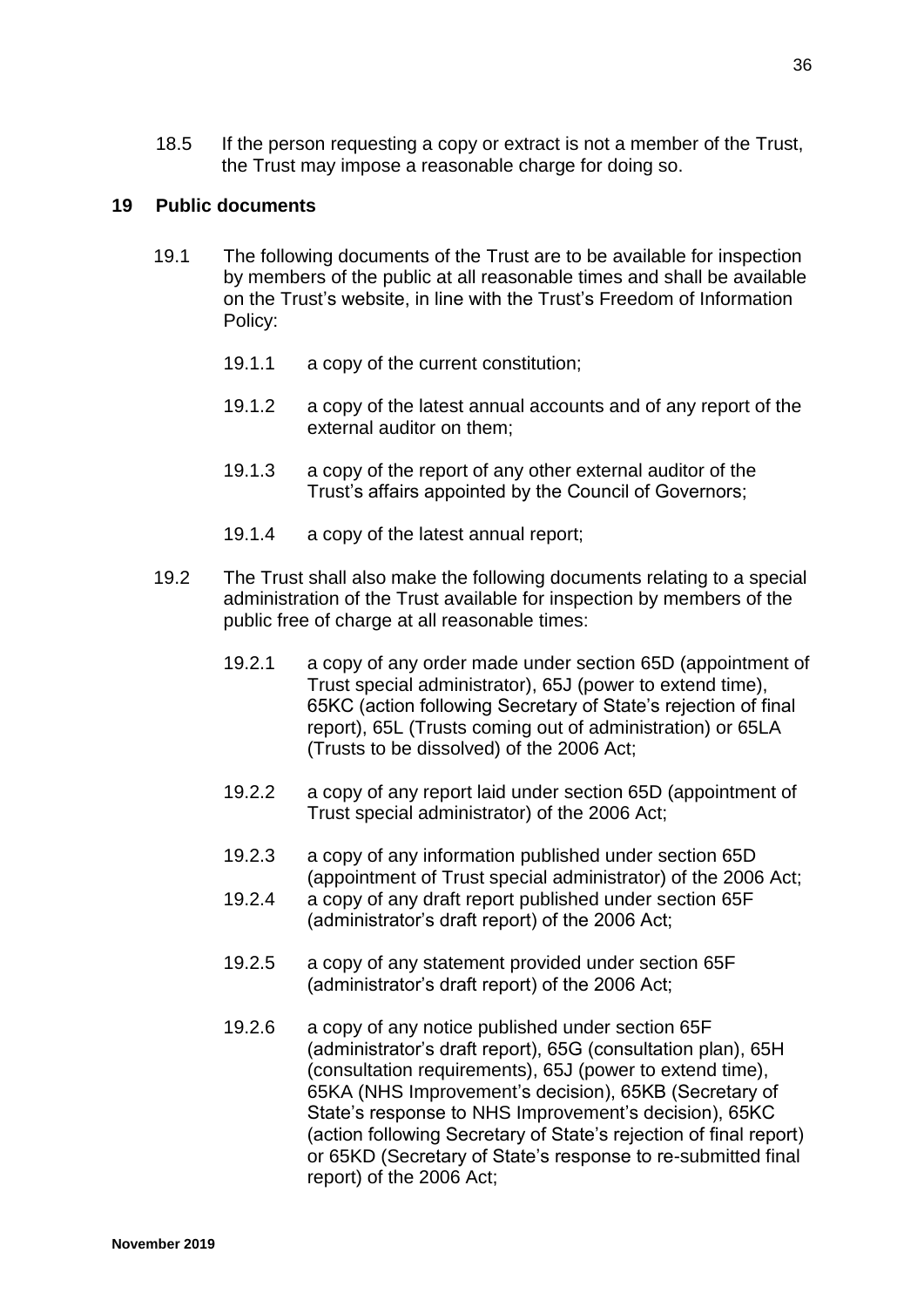- 19.2.7 a copy of any statement published or provided under section 65G (consultation plan) of the 2006 Act;
- 19.2.8 a copy of any final report published under section 65I (administrator's final report) of the 2006 Act;
- 19.2.9 a copy of any statement published under section 65J (power to extend time) or 65KC (action following Secretary of State's rejection of final report) of the 2006 Act; and,
- 19.2.10 a copy of any information published under section 65M (replacement of Trust special administration) of the 2006 Act.
- 19.3 Any person who requests a copy of, or extract from any of the above documents, is to be provided with a copy. If the person requesting a copy or extract is not a member of the Trust, the Trust may impose a reasonable charge for doing so.

# **20 External auditor**

- 20.1 The Trust is to have an external auditor and is to provide the auditor with every facility and all information which he may reasonably require for the purposes of his functions under Schedule 10 to the 2006 and paragraph 23 of Schedule 7 to the 2006 Act.
- 20.2 A person may only be appointed as the external auditor if he (or in the case of a firm of each of its members) is a member of one or more of the bodies referred to in paragraph 23 (4) of Schedule 7 to the 2006 Act.
- 20.3 The Council of Governors at a general meeting shall appoint or remove the Trust's external auditors.
- 20.4 The external auditor is to carry out his duties in accordance with Schedule 15 to the 2006 Act and in accordance with any directions given by NHS Improvement on standards, procedures and techniques to be adopted.
- 20.5 The Board of Directors shall nominate a list of external auditors to be considered for appointment by the Council of Governors and may resolve that external auditors be appointment to review any other aspect of the Trust's performance. Any such external auditors are to be appointed by the Council of Governors.

# **21 Accounts**

21.1 The Trust must keep proper accounts and proper records in relation to the accounts.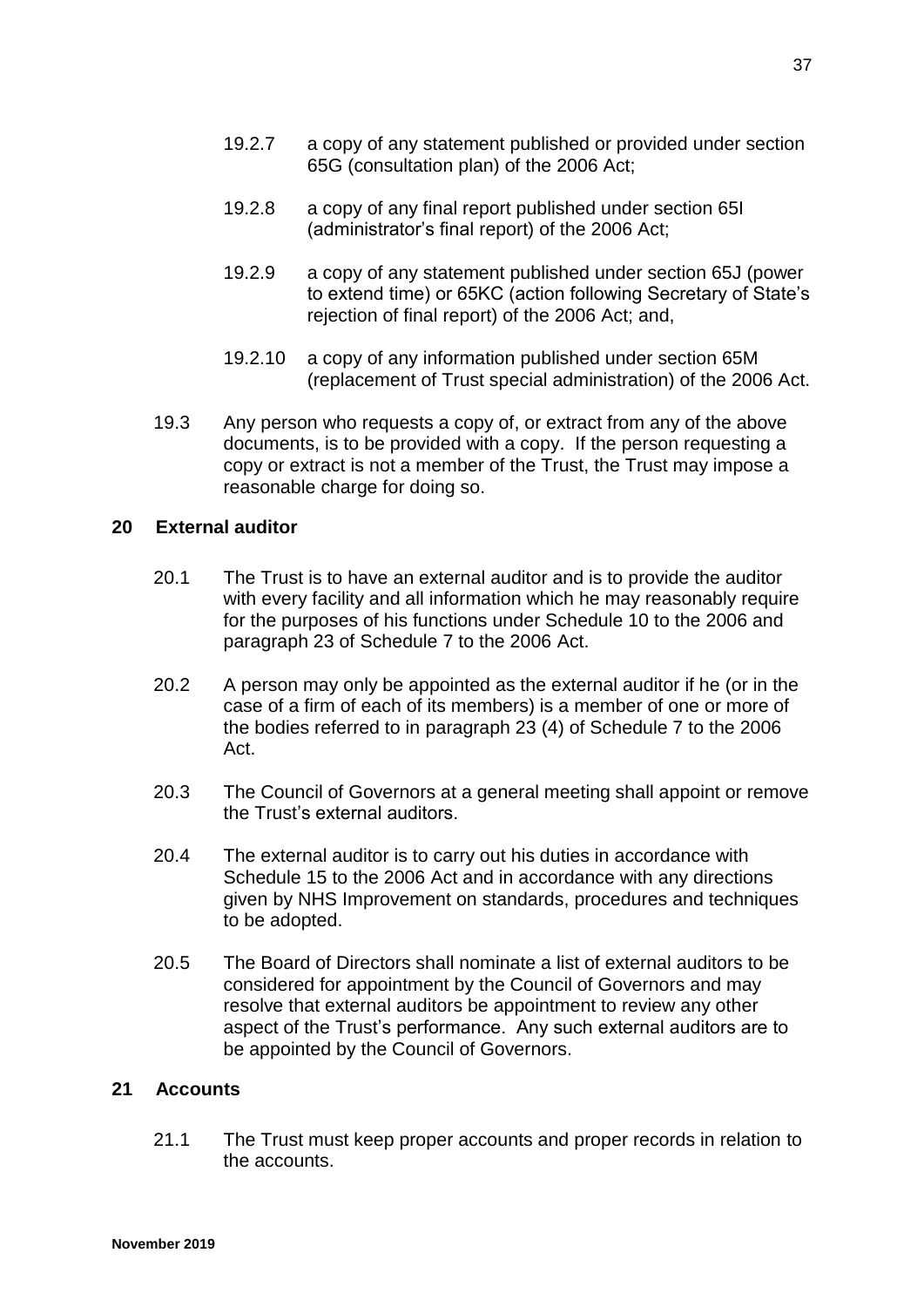- 21.2 NHS Improvement may, with the approval of the Secretary of State, give directions to the Trust as to the content and form of the accounts.
- 21.3 The accounts are to be audited by the Trust's external auditor.
- 21.4 The Trust shall prepare in respect of each financial year annual accounts in such form as NHS Improvement may with the approval of the Secretary of State direct.
- 21.5 The annual accounts, any report of the external auditor on them, and the annual report are to be presented and considered at a Council of Governors meeting. The Trust may combine a meeting of the Council of Governors convened for the purposes of this paragraph with the Annual Members' Meeting.
- 21.6 The Trust shall lay a copy of the annual accounts, and any report of the external auditor on them, before Parliament and send copies of those documents to NHS Improvement within such period as NHS Improvement may direct.

## **22 Annual reports, forward plans and non-NHS work**

- 22.1 The Trust is to prepare annual reports and send them to NHS Improvement.
- 22.2 The Trust shall give information as to its forward planning in respect of each financial year to NHS Improvement. The document containing this information is to be prepared by the Directors, and in preparing the document, the Board of Directors must have regard to the views of the Council of Governors.
- 22.3 Each forward plan must include information about:
	- 22.3.1 the activities other than the provision of goods and services for the purposes of the health service in England that the Trust proposes to carry on; and.
	- 22.3.2 the income it expects to receive from doing so.
- 22.4 Where a forward plan contains a proposal that the Trust carry on an activity of a kind mentioned in sub-paragraph 22.3.1, the Council of Governors must:
	- 22.4.1 determine whether it is satisfied that the carrying on of the activity will not to any significant extent interfere with the fulfilment by the Trust of its principal purpose or the performance of its other functions; and
	- 22.4.2 notify the Directors of the Trust of its determination.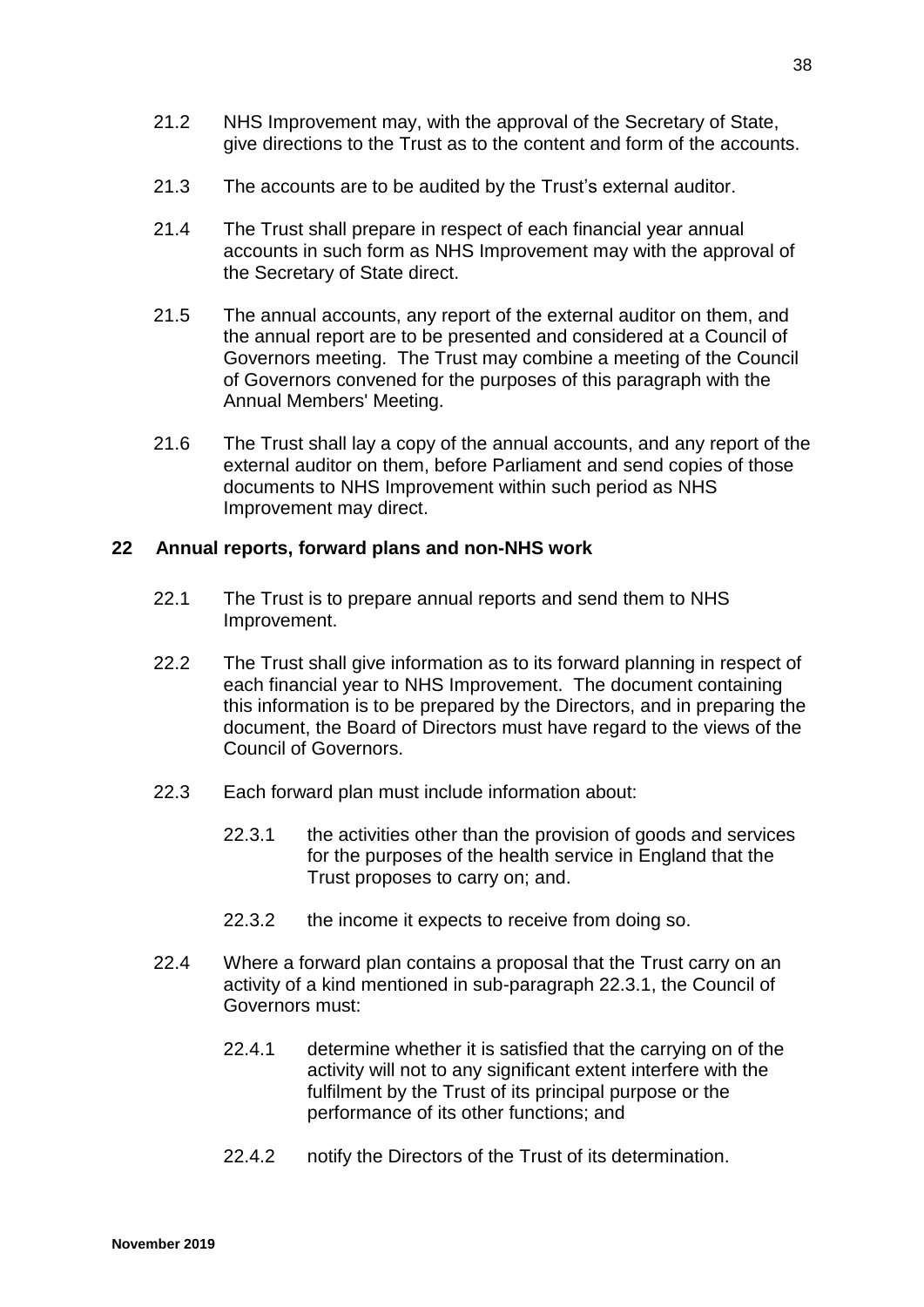22.5 A Trust which proposes to increase by 5% or more the proportion of its total income in any financial year attributable to activities other than the provision of goods and services for the purposes of the health service in England may implement the proposal only if more than half of the members of the Council of Governors of the Trust voting approve its implementation.

# **23 Presentation of the annual accounts and reports to the Governors and members**

- 23.1 The following documents are to be presented to the Council of Governors at a general meeting of the Council of Governors for consideration:
	- 23.1.1 the annual accounts;
	- 23.1.2 any report of the external auditor on them; and
	- 23.1.3 the annual report.
- 23.2 The documents shall also be presented to the members of the Trust at the Annual Members' Meeting with at least one member of the Board of Directors in attendance.
	- 23.3 The Trust may combine a meeting with the Council of Governors convened for the purposes of sub-paragraph 23.1 with the Annual Members' Meeting.

# **24 Indemnity**

24.1 The Council of Governors and the Board of Directors and officers of the Trust, acting honestly and in good faith, will be indemnified against personal liability incurred in the execution or purported execution of their functions, save where they have acted recklessly. Any costs arising in this way will be met by the Trust. The Trust may purchase and maintain insurance against this risk.

# **25 Execution of documents**

25.1 The Trust is to have a seal, but this is not to be affixed except under the authority of the Board of Directors.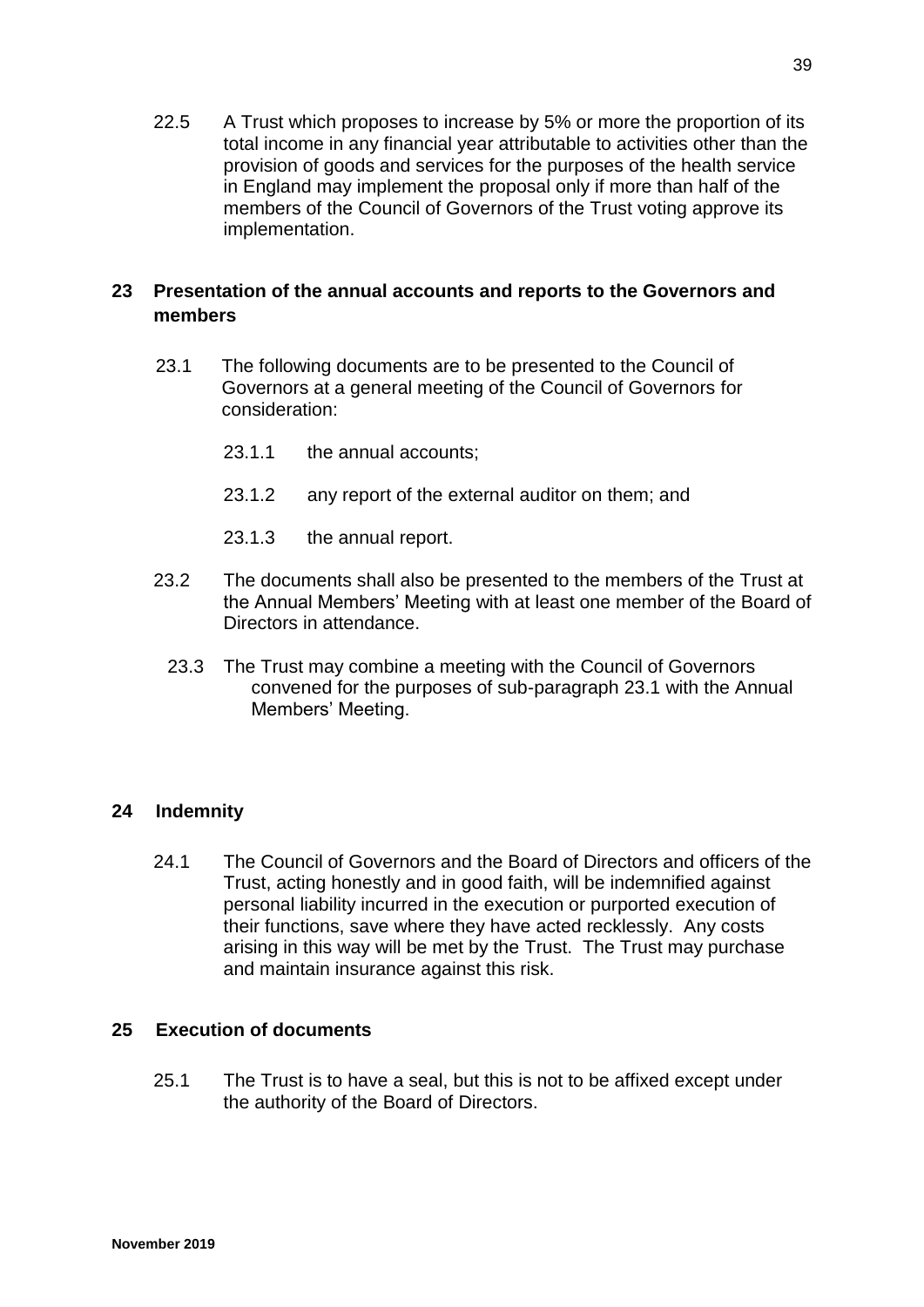25.2 A document purporting to be duly executed under the Trust's seal, or to be signed on its behalf, is to be received in evidence and, unless the contrary is proved, taken to be so executed or signed.

## **26 Dispute resolution procedures**

- 26.1 Other than where specified in the constitution or the Standing Orders of the Council of Governors, questions of eligibility, procedure and administrative matters in relation to governorship or meetings of members or Governors shall be determined by the Company Secretary, with the right of appeal to a committee of the Council of Governors convened for the purpose of this, whose decision shall be final and binding except in the case of manifest error.
- 26.2 Other than where specified in the constitution or the Standing Orders for the Board of Directors, questions of procedure and administrative matters in relation to directorship or meetings of Directors shall be determined by the Company Secretary, with the right of appeal to the Board of Directors convened for the purpose of this, whose decision shall be final and binding except in the case of manifest error.

# **27 Amendment of the constitution**

- 27.1 No amendment shall be made to this constitution unless:
	- 27.1.1 More than half of the members of the Council of Governors of the Trust voting approve the amendments; and,
	- 27.1.2 More than half of the members of the Board of Directors of the Trust voting approve the amendments.
- 27.2 Amendments made under paragraph 27.1 take effect as soon as the conditions in that paragraph are satisfied, but the amendment has no effect in so far as the constitution would, as a results of the amendment, not accord with schedule 7 of the 2006 Act.
- 27.3 Where an amendment is made to the constitution in relation to the powers or duties of the Council of Governors, or otherwise with respect to the role that the Council of Governors has as part of the Trust:
	- 27.3.1 at least one member of the Council of Governors must attend the next Annual Members' Meeting and present the amendment; and,
	- 27.3.2 the Trust must give the members an opportunity to vote on whether they approve the amendment.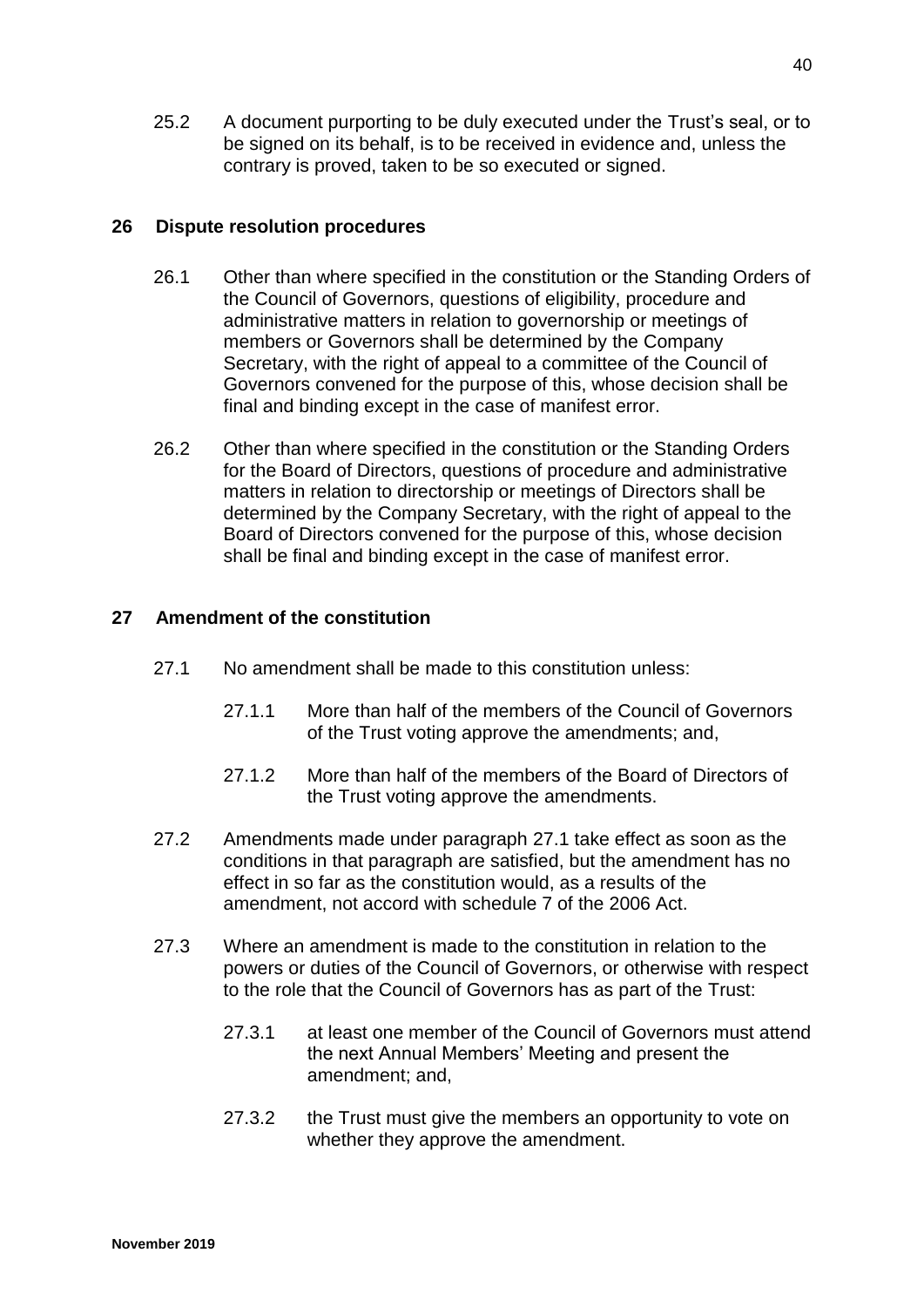- 27.4 If more than half of the members voting approve the amendment, the amendment continues to have effect, otherwise it ceases to have effect and the Trust must take such steps as are necessary as a result.
- 27.5 Amendments by the Trust of its constitution are to be notified to NHS Improvement. For the avoidance of doubt, NHS Improvement's functions do not include a power or duty to determine whether or not the constitution as a result of the amendments accords with Schedule 7 of the 2006 Act.

## **28 Mergers etc. and significant transactions**

- 28.1 The Trust may only apply for a merger, acquisition, separation or dissolution with the approval of more than half of the members of the Council of Governors.
- 28.2 The Trust may enter into a significant transaction only if more than half of the members of the Council of Governors of the Trust voting approve entering into the transaction.
- 28.3 Significant transaction means a transaction which would not otherwise require the approval of the Council of Governors under paragraph 28.1 above which meets any one of the criteria below:

## **Assets:**

The gross assets subject to the transaction are greater than 25% of the Trust's existing gross assets.

## **Income:**

The income attributable to the assets or the contract associated with the transaction is greater than 25% of the Trust's overall income.

# **Consideration to total Trust capital**

The gross capital of the company or business being acquired/divested, is greater than 25% of the total capital of the Trust following completion, or the effects on the total capital of the Trust resulting from a transaction.

- 28.4 For the purposes of this paragraph:
	- 28.4.1 "gross assets" is the total of fixed assets and current assets;
	- 28.4.2 "gross capital" is the market value of the target's shares and debt securities, plus the excess of current liabilities over current assets; and
	- 28.4.3 "total capital" is the taxpayers' equity.
- 28.5 Material transaction means: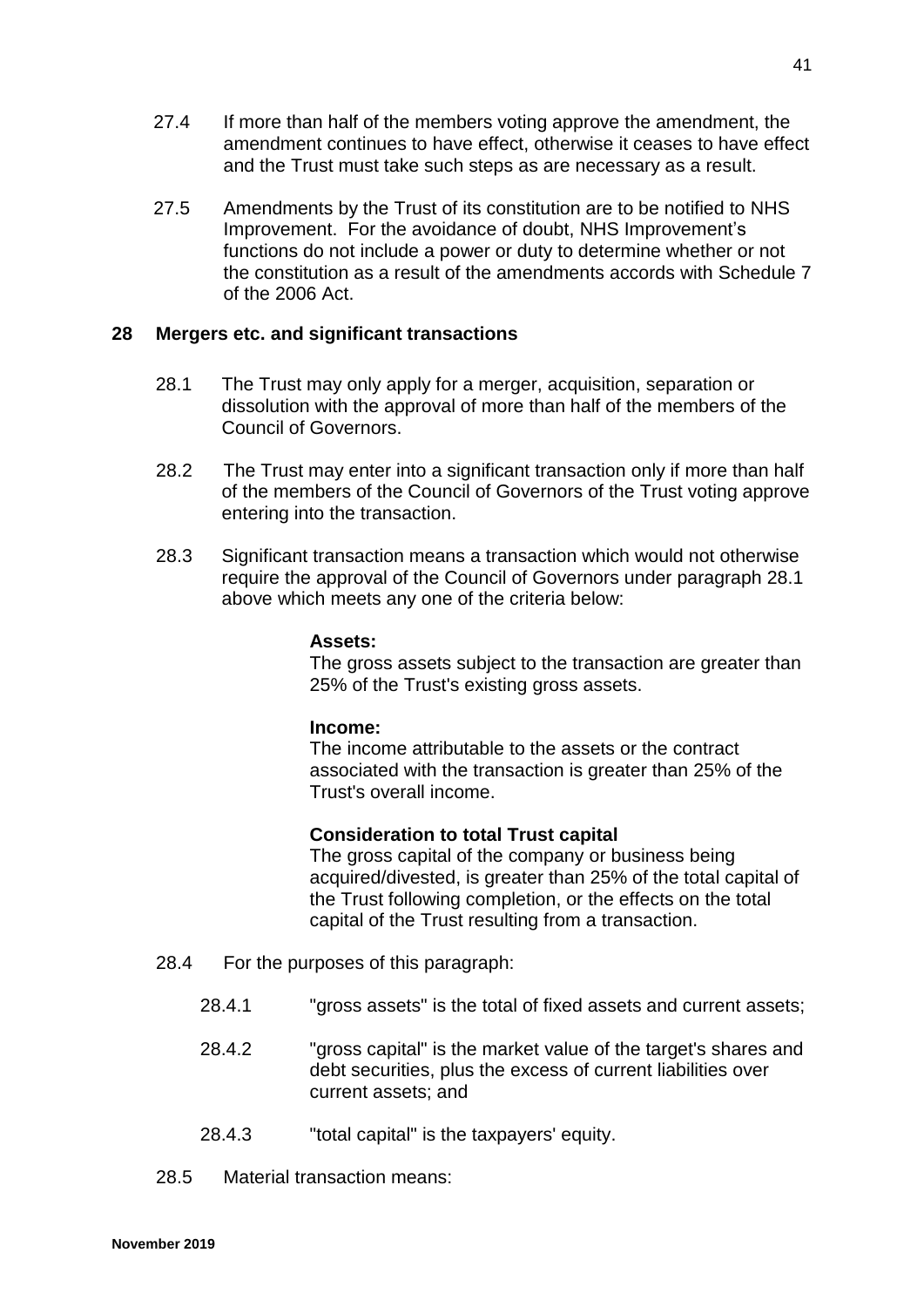28.4.1 If a transaction meets the criteria above, but the details are greater than 10% of the assets, income or total capital of the Trust, it is considered to be a material transaction. Material transactions do not require more than half of the Council of Governors to vote to approve entering into the transaction however, the Trust would undertake consultation with the Council of Governors prior to entering into a material transaction.

## **29 Head office and website**

- 29.1 The Trust's head office is at:
	- 29.1.1 Harrogate and District NHS Foundation Trust, Lancaster Park Road, Harrogate, HG2 7SX.
- 29.2 The Trust maintains a website, the current address of which is:
	- 29.2.1 www.hdft.nhs.uk
- 29.3 The Trust will display its name on the outside of its head office and at every other place at which it carries on business, and on its business letters, notices, advertisements and other publications.
- 29.4 Changes to the address and website will require a change to the constitution and will need to be approved by the Board of Directors and Council of Governors.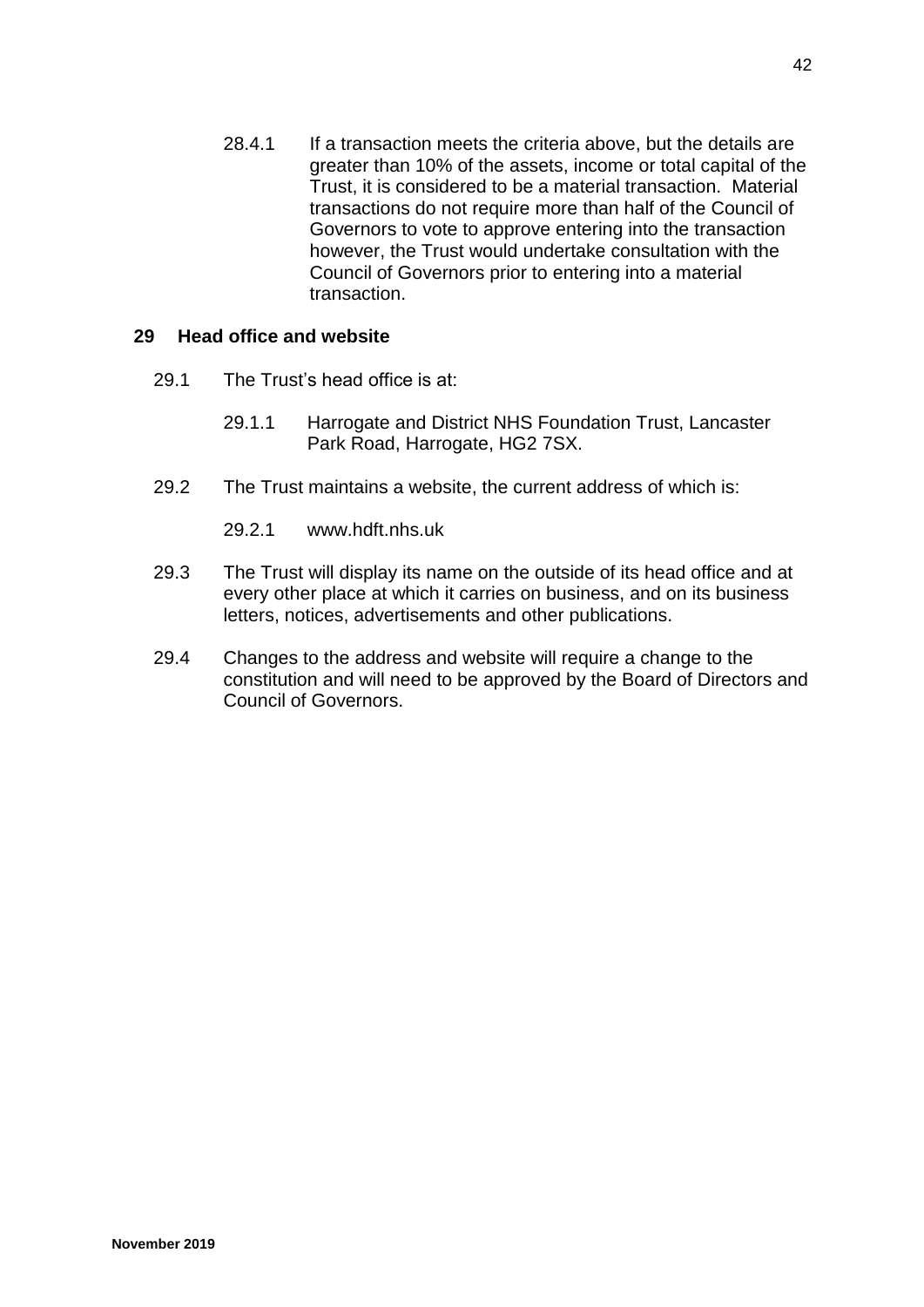# **Annex A**

# **1 Area of the Trust**

Eligibility to become a public member will be available to people living within the defined catchment area of the Trust. This includes residents from the following Local Authority electoral areas (as defined for the purposes of local government elections):

- $\div$  Harrogate and surrounding villages
- ❖ Ripon and West District
- ❖ Knaresborough and East District
- Wetherby and Harewood
- ❖ Alwoodley
- Otley and Yeadon
- Adel and Wharfedale
- ❖ The Rest of North Yorkshire and York
- The Rest of England

Membership will remain valid whilst ever a person resides in the above catchment areas.

Public constituencies with minimum numbers as described in  $7.2.2$ :

Public constituency area 1 – Harrogate and surrounding villages is defined by the following electoral wards of Harrogate District Council:

Killinghall, Ripley, Washburn and Harrogate (including: Stray, Hookstone, Rossett, Pannal, Harlow Moor, Saltergate, New Park, Low Harrogate, High Harrogate, Bilton, Woodfield, Granby and Starbeck).

Public constituency area 2 - Ripon and West District is defined by the following electoral wards of Harrogate District Council:

Pateley Bridge, Mashamshire, Kirkby Malzeard, Nidd Valley, Lower Nidderdale, Bishop Monkton, Wathvale and Ripon (including Spa, Minster and Moorside).

Public constituency area 3 – Knaresborough and East District is defined by the following electoral wards of Harrogate District Council:

Newby, Boroughbridge, Claro, Ouseburn, Ribston, Marston Moor, Spofforth with Lower Wharfedale and Knaresborough (including Scriven Park, East and King James).

Public constituency area 4 – Wetherby, and Harewood including Otley and Yeadon, Adel and Wharfedale and Alwoodley Wards are defined by the Wetherby and Harewood electoral Wards of Leeds City Council.

Public Constituency Area 5 – rest of North Yorkshire and York is defined as those areas not served by public constituency areas  $1 - 3$ .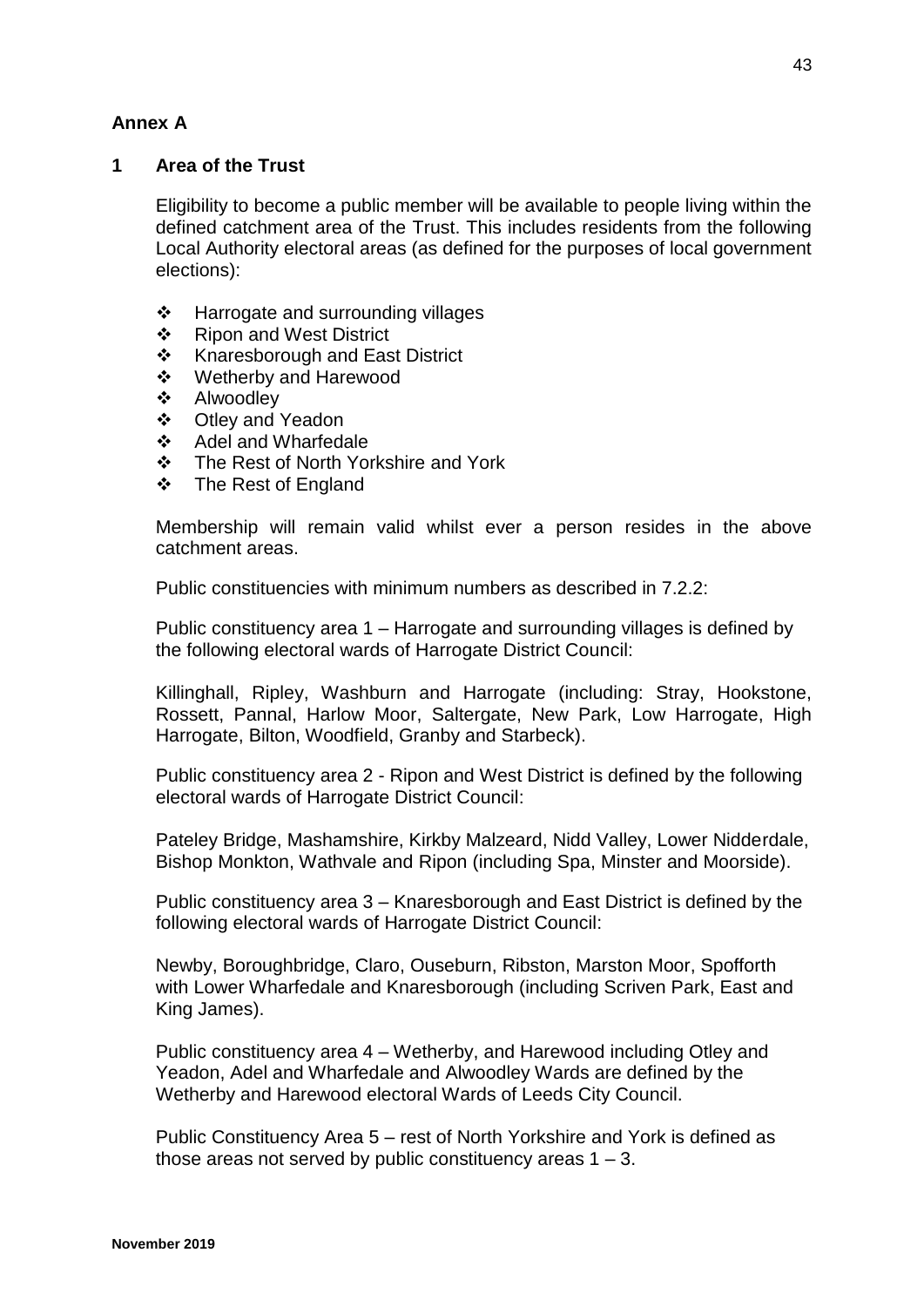Public Constituency Area 6 – the rest of England is defined as those areas not served by public constituency areas  $1 - 5$ .

2 Staff constituency as defined in 7.3.1, with minimum numbers as described in 7.3.7

The Nursing and Midwifery Staff Class;

The Medical Practitioners' Staff Class;

The Other Clinical Staff Class; and,

The Non-Clinical Staff Class.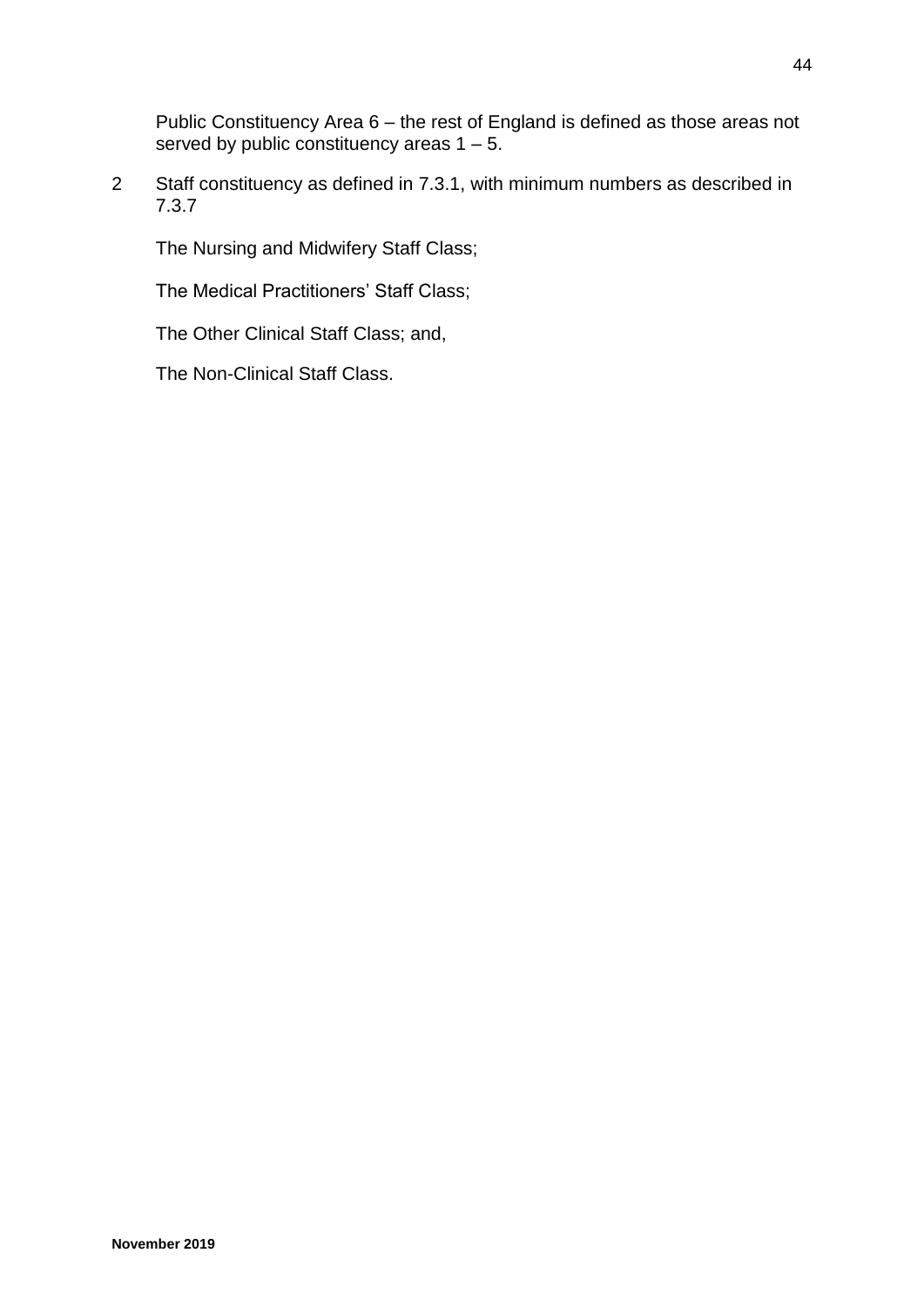# **Annex B**

## **MODEL ELECTION RULES**

### **PART 1: INTERPRETATION**

1. Interpretation

### **PART 2: TIMETABLE FOR ELECTION**

- 2. Timetable
- 3. Computation of time

### **PART 3: RETURNING OFFICER**

- 4. Returning officer
- 5. Staff
- 6. Expenditure
- 7. Duty of co-operation

## **PART 4: STAGES COMMON TO CONTESTED AND UNCONTESTED ELECTIONS**

- 8. Notice of election
- 9. Nomination of candidates
- 10. Candidate's particulars
- 11. Declaration of interests
- 12. Declaration of eligibility
- 13. Signature of candidate
- 14. Decisions as to validity of nomination forms
- 15. Publication of statement of nominated candidates
- 16. Inspection of statement of nominated candidates and nomination forms
- 17. Withdrawal of candidates
- 18. Method of election

#### **PART 5: CONTESTED ELECTIONS**

- 19. Poll to be taken by ballot
- 20. The ballot paper
- 21. The declaration of identity (public and patient constituencies)

#### *Action to be taken before the poll*

- 22. List of eligible voters
- 23. Notice of poll
- 24. Issue of voting information by returning officer
- 25. Ballot paper envelope and covering envelope
- 26. E-voting systems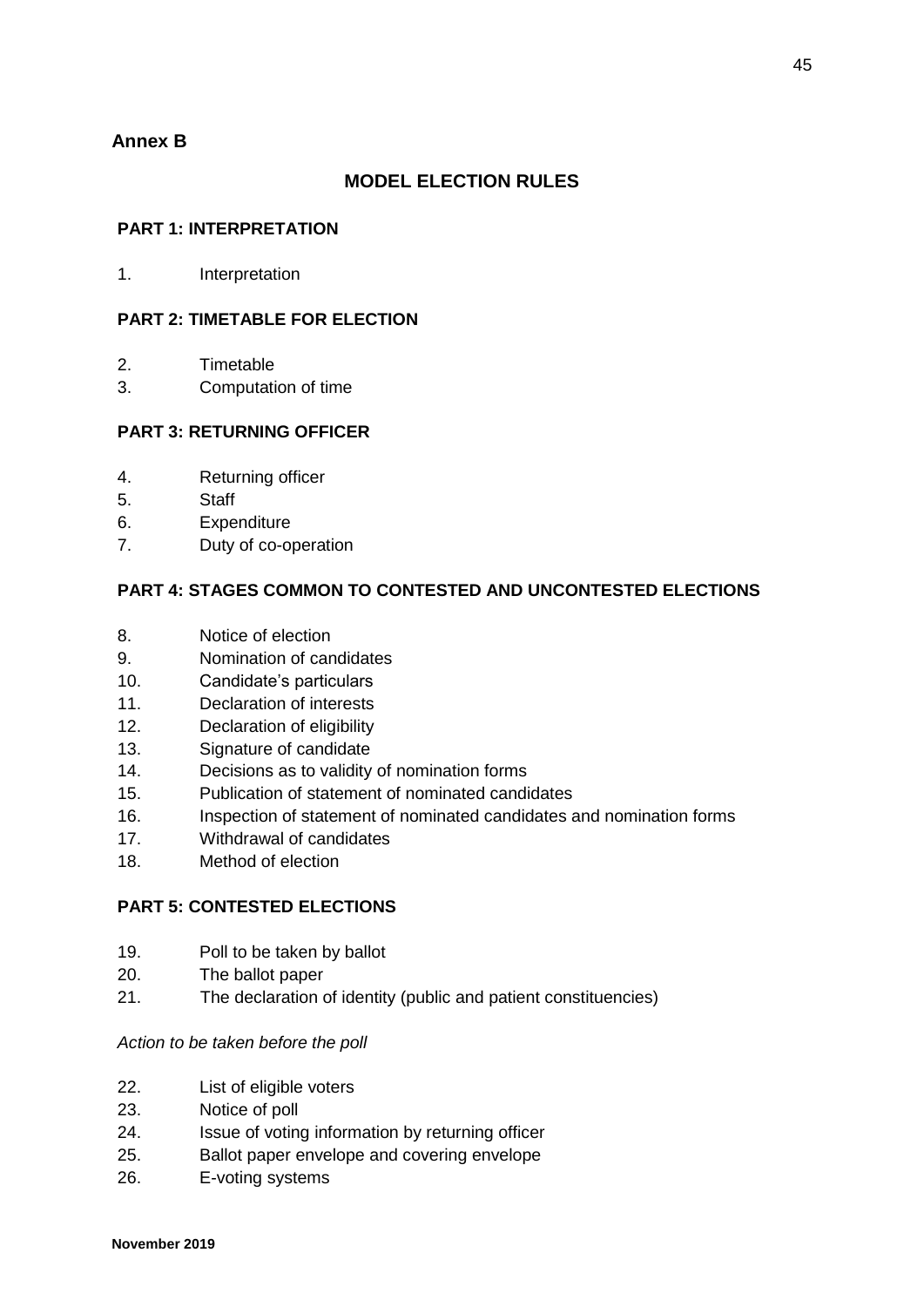## *The poll*

- 27. Eligibility to vote
- 28. Voting by persons who require assistance
- 29. Spoilt ballot papers and spoilt text message votes
- 30. Lost voting information
- 31. Issue of replacement voting information
- 32. ID declaration form for replacement ballot papers (public and patient

constituencies)

- 33 Procedure for remote voting by internet
- 34. Procedure for remote voting by telephone
- 35. Procedure for remote voting by text message

*Procedure for receipt of envelopes, internet votes, telephone vote and text message votes*

- 36. Receipt of voting documents
- 37. Validity of votes
- 38. Declaration of identity but no ballot (public and patient constituency)
- 39. De-duplication of votes
- 40. Sealing of packets

# **PART 6: COUNTING THE VOTES**

- STV41. Interpretation of Part 6
- 42. Arrangements for counting of the votes
- 43. The count
- STV44. Rejected ballot papers and rejected text voting records
- FPP44. Rejected ballot papers and rejected text voting records
- STV45. First stage
- STV46. The quota
- STV47 Transfer of votes
- STV48. Supplementary provisions on transfer
- STV49. Exclusion of candidates
- STV50. Filling of last vacancies
- STV51. Order of election of candidates
- FPP51. Equality of votes

## **PART 7: FINAL PROCEEDINGS IN CONTESTED AND UNCONTESTED ELECTIONS**

- FPP52. Declaration of result for contested elections
- STV52. Declaration of result for contested elections
- 53. Declaration of result for uncontested elections

## **PART 8: DISPOSAL OF DOCUMENTS**

- 54. Sealing up of documents relating to the poll
- 55. Delivery of documents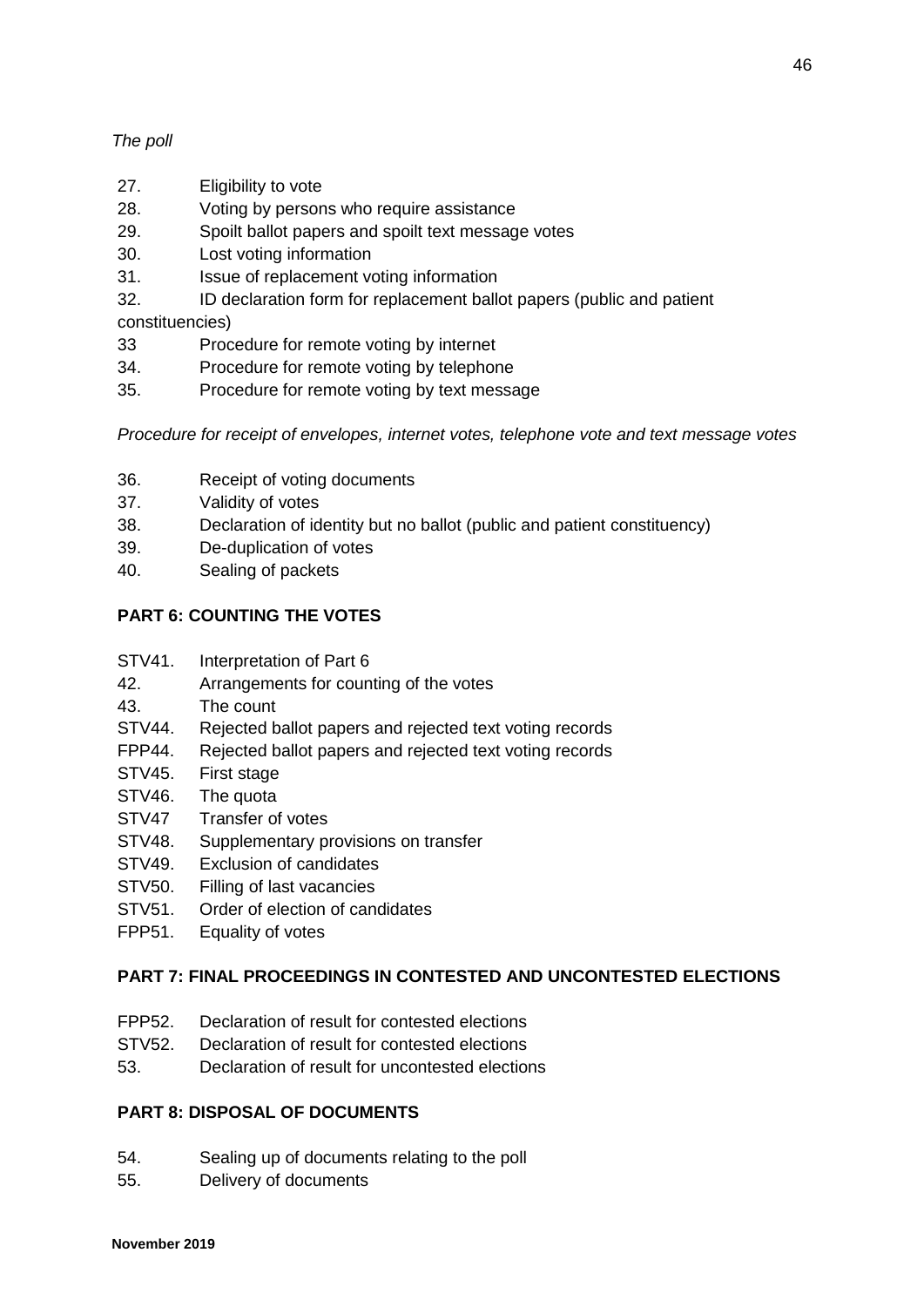- 56. Forwarding of documents received after close of the poll
- 57. Retention and public inspection of documents
- 58. Application for inspection of certain documents relating to election

## **PART 9: DEATH OF A CANDIDATE DURING A CONTESTED ELECTION**

- FPP59. Countermand or abandonment of poll on death of candidate
- STV59. Countermand or abandonment of poll on death of candidate

## **PART 10: ELECTION EXPENSES AND PUBLICITY**

### *Expenses*

- 60. Election expenses
- 61. Expenses and payments by candidates
- 62. Expenses incurred by other persons

## *Publicity*

- 63. Publicity about election by the corporation
- 64. Information about candidates for inclusion with voting information
- 65. Meaning of "for the purposes of an election"

## **PART 11: QUESTIONING ELECTIONS AND IRREGULARITIES**

66. Application to question an election

## **PART 12: MISCELLANEOUS**

- 67. Secrecy
- 68. Prohibition of disclosure of vote
- 69. Disqualification
- 70. Delay in postal service through industrial action or unforeseen event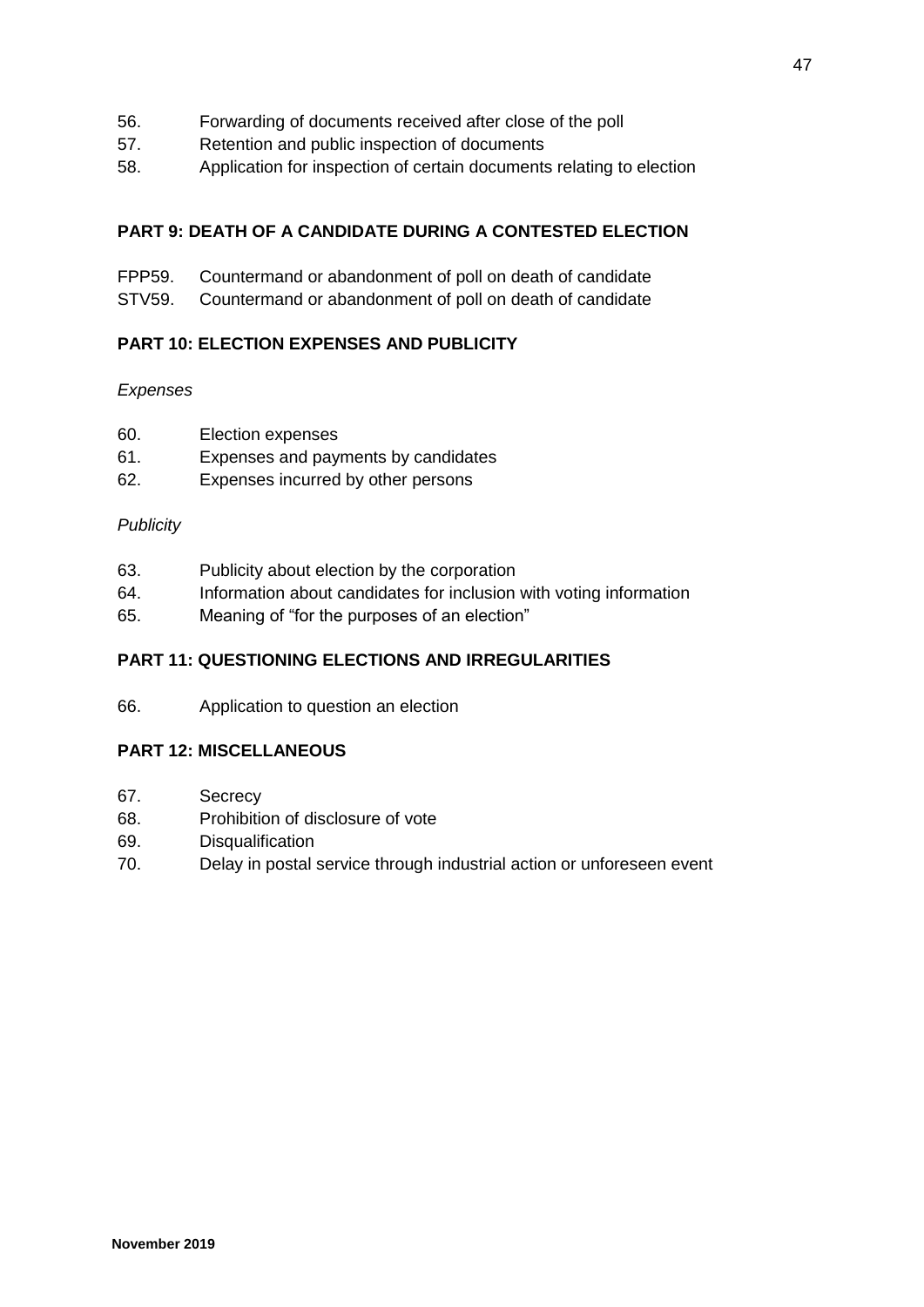### **1. Interpretation**

1.1 **In these rules, unless the context otherwise requires:** 

"*2006 Act*" means the National Health Service Act 2006;

"*corporation*" means the public benefit corporation subject to this constitution;

"*council of governors*" means the council of governors of the corporation;

"*declaration of identity*" has the meaning set out in rule 21.1;

"*election*" means an election by a constituency, or by a class within a constituency, to fill a vacancy among one or more posts on the council of governors;

"*e-voting*" means voting using either the internet, telephone or text message;

"*e-voting information*" has the meaning set out in rule 24.2;

"*ID declaration form*" has the meaning set out in Rule 21.1; "internet voting record" has the meaning set out in rule 26.4(d);

"*internet voting system*" means such computer hardware and software, data other equipment and services as may be provided by the returning officer for the purpose of enabling voters to cast their votes using the internet;

"*lead governor*" means the governor nominated by the corporation to fulfil the role described in Appendix B to The NHS Foundation Trust Code of Governance (NHS Improvement, December 2013) or any later version of such code.

"*list of eligible voters*" means the list referred to in rule 22.1, containing the information in rule 22.2;

"*method of polling*" means a method of casting a vote in a poll, which may be by post, internet, text message or telephone;

"*NHS Improvement*" means the corporate body known as NHS Improvement as provided by section 61 of the 2012 Act;

"*numerical voting code*" has the meaning set out in rule 64.2(b)

"*polling website*" has the meaning set out in rule 26.1;

"*postal voting information*" has the meaning set out in rule 24.1;

"*telephone short code"* means a short telephone number used for the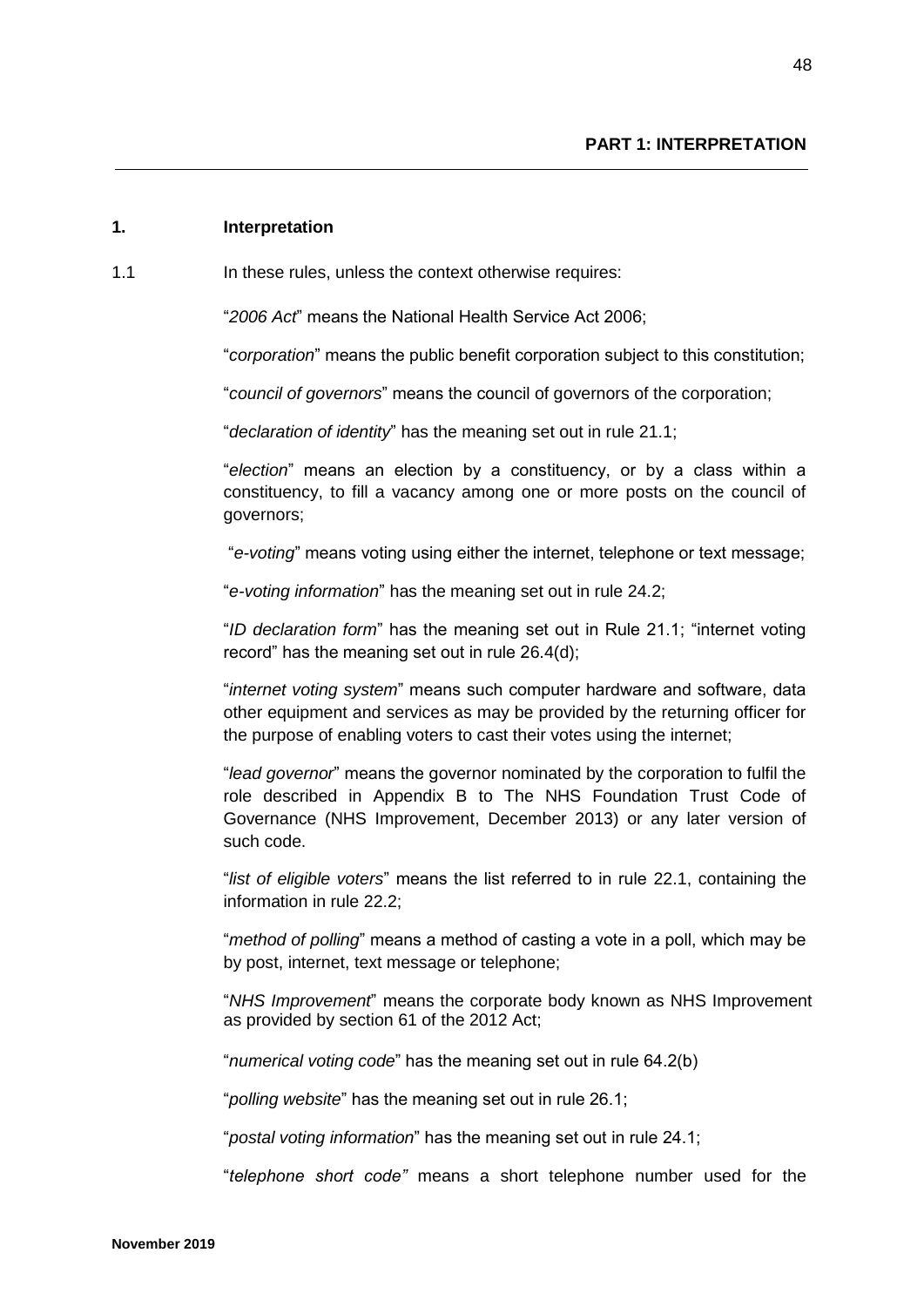purposes of submitting a vote by text message;

"*telephone voting facility*" has the meaning set out in rule 26.2;

"*telephone voting record*" has the meaning set out in rule 26.5 (d);

"*text message voting facility*" has the meaning set out in rule 26.3;

"*text voting record*" has the meaning set out in rule 26.6 (d);

"*the telephone voting system*" means such telephone voting facility as may be provided by the returning officer for the purpose of enabling voters to cast their votes by telephone;

"*the text message voting system*" means such text messaging voting facility as may be provided by the returning officer for the purpose of enabling voters to cast their votes by text message;

"*voter ID number*" means a unique, randomly generated numeric identifier allocated to each voter by the Returning Officer for the purpose of e-voting,

"*voting information*" means postal voting information and/or e-voting information

1.2 Other expressions used in these rules and in Schedule 7 to the NHS Act 2006 have the same meaning in these rules as in that Schedule.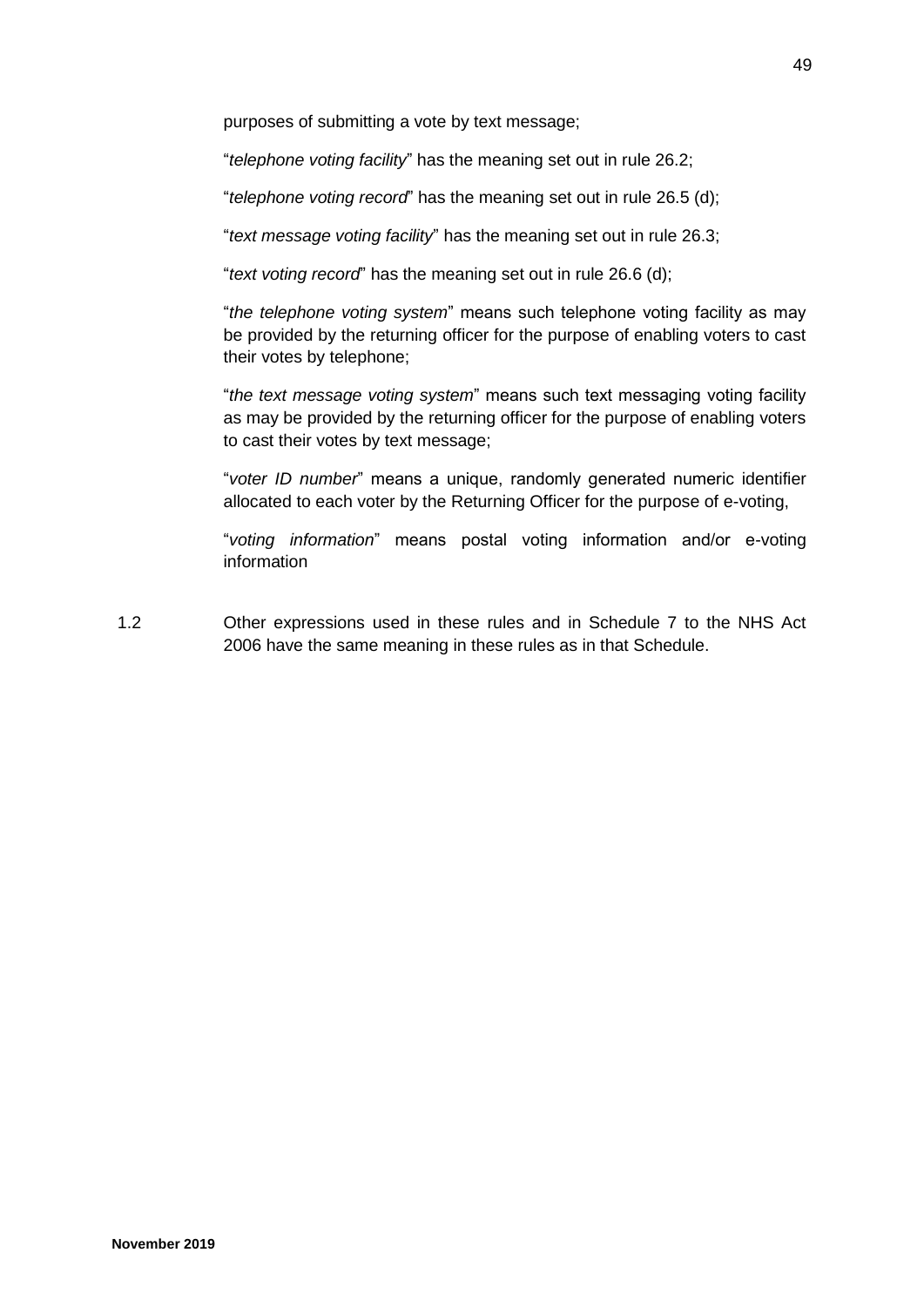### **2. Timetable**

2.1 The proceedings at an election shall be conducted in accordance with the following timetable:

| <b>Proceeding</b>                                                               | Time                                                                              |
|---------------------------------------------------------------------------------|-----------------------------------------------------------------------------------|
| Publication of notice of election                                               | Not later than the fortieth day before the<br>day of the close of the poll.       |
| Final day for delivery of nomination forms to<br>returning officer              | Not later than the twenty eighth day before<br>the day of the close of the poll.  |
| Publication of statement of nominated<br>candidates                             | Not later than the twenty seventh day<br>before the day of the close of the poll. |
| Final day for delivery of notices of withdrawals<br>by candidates from election | Not later than twenty fifth day before the<br>day of the close of the poll.       |
| Notice of the poll                                                              | Not later than the fifteenth day before the<br>day of the close of the poll.      |
| Close of the poll                                                               | By 5.00pm on the final day of the election.                                       |

## **3. Computation of time**

- 3.1 In computing any period of time for the purposes of the timetable:
	- (a) a Saturday or Sunday;
	- (b) Christmas day, Good Friday, or a bank holiday, or
	- (c) a day appointed for public thanksgiving or mourning,

shall be disregarded, and any such day shall not be treated as a day for the purpose of any proceedings up to the completion of the poll, nor shall the returning officer be obliged to proceed with the counting of votes on such a day.

3.2 In this rule, "bank holiday" means a day which is a bank holiday under the Banking and Financial Dealings Act 1971 in England and Wales.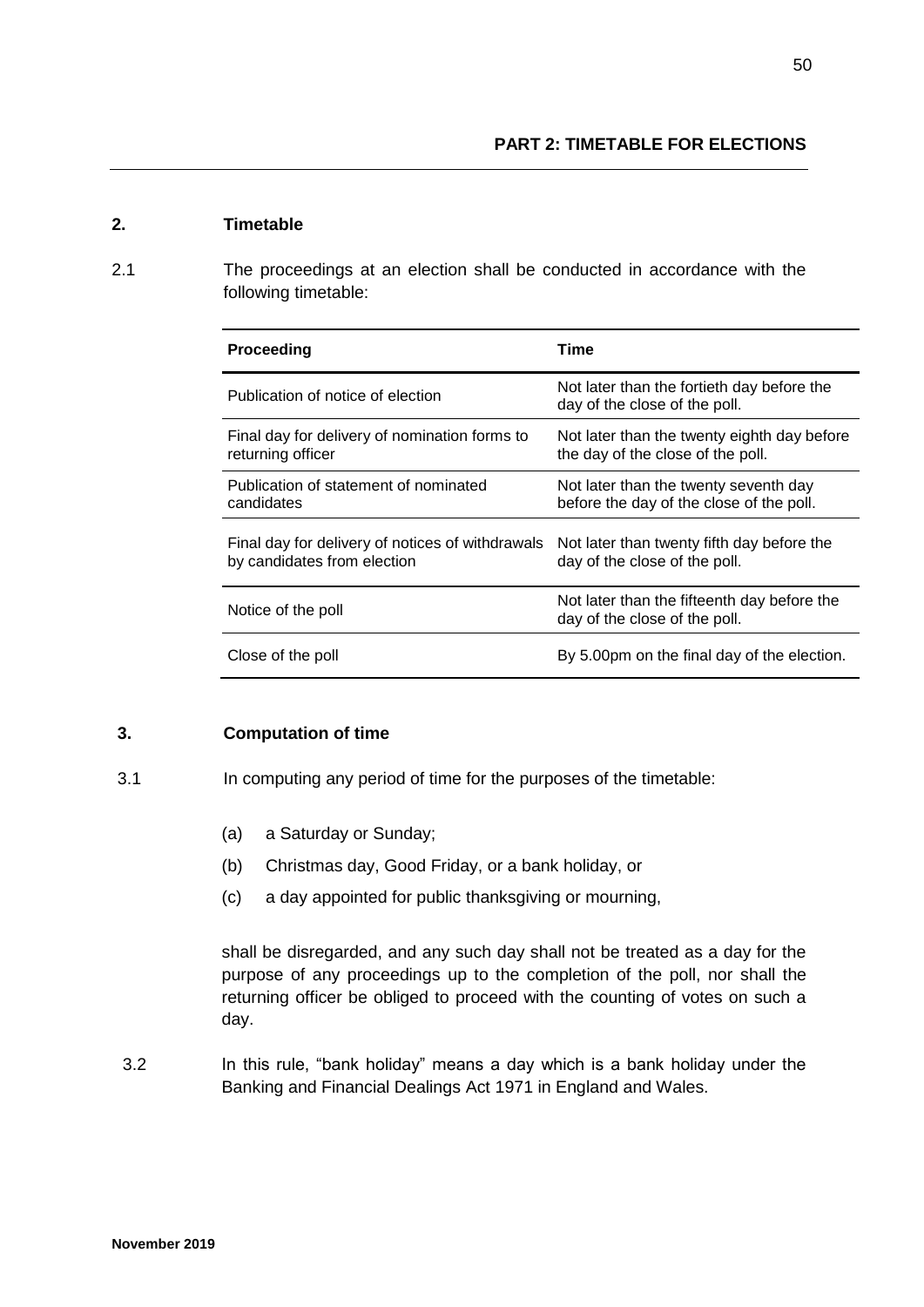## **4. Returning Officer**

- 4.1 Subject to rule 69, the returning officer for an election is to be appointed by the corporation.
- 4.2 Where two or more elections are to be held concurrently, the same returning officer may be appointed for all those elections.

## **5. Staff**

5.1 Subject to rule 69, the returning officer may appoint and pay such staff, including such technical advisers, as he or she considers necessary for the purposes of the election.

## **6. Expenditure**

- 6.1 The corporation is to pay the returning officer:
	- (a) any expenses incurred by that officer in the exercise of his or her functions under these rules,
	- (b) such remuneration and other expenses as the corporation may determine.

## **7. Duty of co-operation**

7.1 The corporation is to co-operate with the returning officer in the exercise of his or her functions under these rules.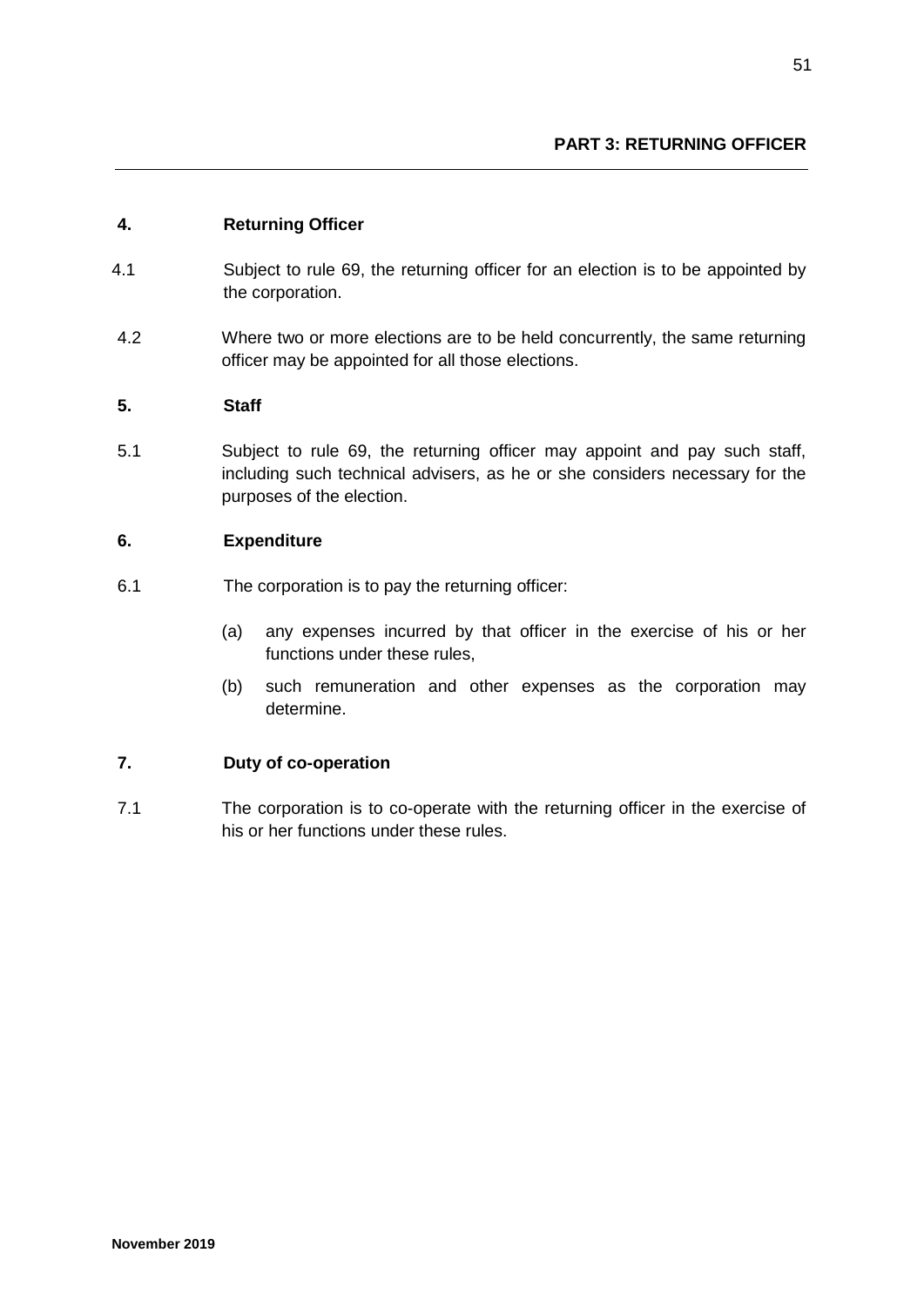#### **8. Notice of election**

- 8.1 The returning officer is to publish a notice of the election stating:
	- (a) the constituency, or class within a constituency, for which the election is being held,
	- (b) the number of members of the council of governors to be elected from that constituency, or class within that constituency,
	- (c) the details of any nomination committee that has been established by the corporation,
	- (d) the address and times at which nomination forms may be obtained;
	- (e) the address for return of nomination forms (including, where the return of nomination forms in an electronic format will be permitted, the e-mail address for such return) and the date and time by which they must be received by the returning officer,
	- (f) the date and time by which any notice of withdrawal must be received by the returning officer
	- (g) the contact details of the returning officer
	- (h) the date and time of the close of the poll in the event of a contest.

#### **9. Nomination of candidates**

- 9.1 Subject to rule 9.2, each candidate must nominate themselves on a single nomination form.
- 9.2 The returning officer:
	- (a) is to supply any member of the corporation with a nomination form, and
	- (b) is to prepare a nomination form for signature at the request of any member of the corporation,

but it is not necessary for a nomination to be on a form supplied by the returning officer and a nomination can, subject to rule 13, be in an electronic format.

#### **10. Candidate's particulars**

- 10.1 The nomination form must state the candidate's:
	- (a) full name,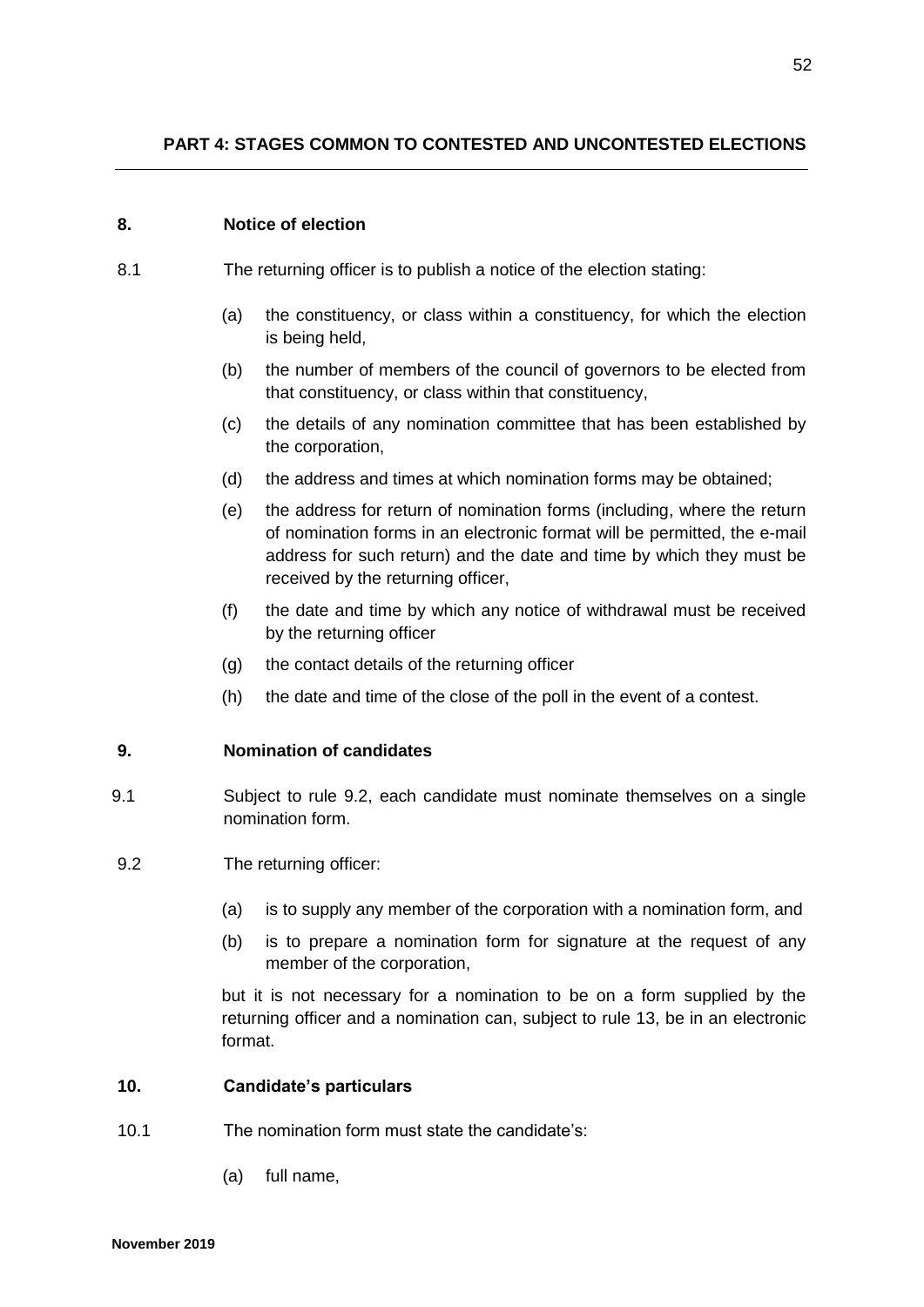- (b) contact address in full (which should be a postal address although an e-mail address may also be provided for the purposes of electronic communication), and
- (c) constituency, or class within a constituency, of which the candidate is a member.

## **11. Declaration of interests**

- 11.1 The nomination form must state:
	- (a) any financial interest that the candidate has in the corporation, and
	- (b) whether the candidate is a member of a political party, and if so, which party,

and if the candidate has no such interests, the paper must include a statement to that effect.

### **12. Declaration of eligibility**

- 12.1 The nomination form must include a declaration made by the candidate:
	- (a) that he or she is not prevented from being a member of the council of governors by paragraph 8 of Schedule 7 of the 2006 Act or by any provision of the constitution; and,
	- (b) for a member of the public or patient constituency, of the particulars of his or her qualification to vote as a member of that constituency, or class within that constituency, for which the election is being held.

## **13. Signature of candidate**

- 13.1 The nomination form must be signed and dated by the candidate, in a manner prescribed by the returning officer, indicating that:
	- (a) they wish to stand as a candidate,
	- (b) their declaration of interests as required under rule 11, is true and correct, and
	- (c) their declaration of eligibility, as required under rule 12, is true and correct.
- 13.2 Where the return of nomination forms in an electronic format is permitted, the returning officer shall specify the particular signature formalities (if any) that will need to be complied with by the candidate.

#### **14. Decisions as to the validity of nomination**

14.1 Where a nomination form is received by the returning officer in accordance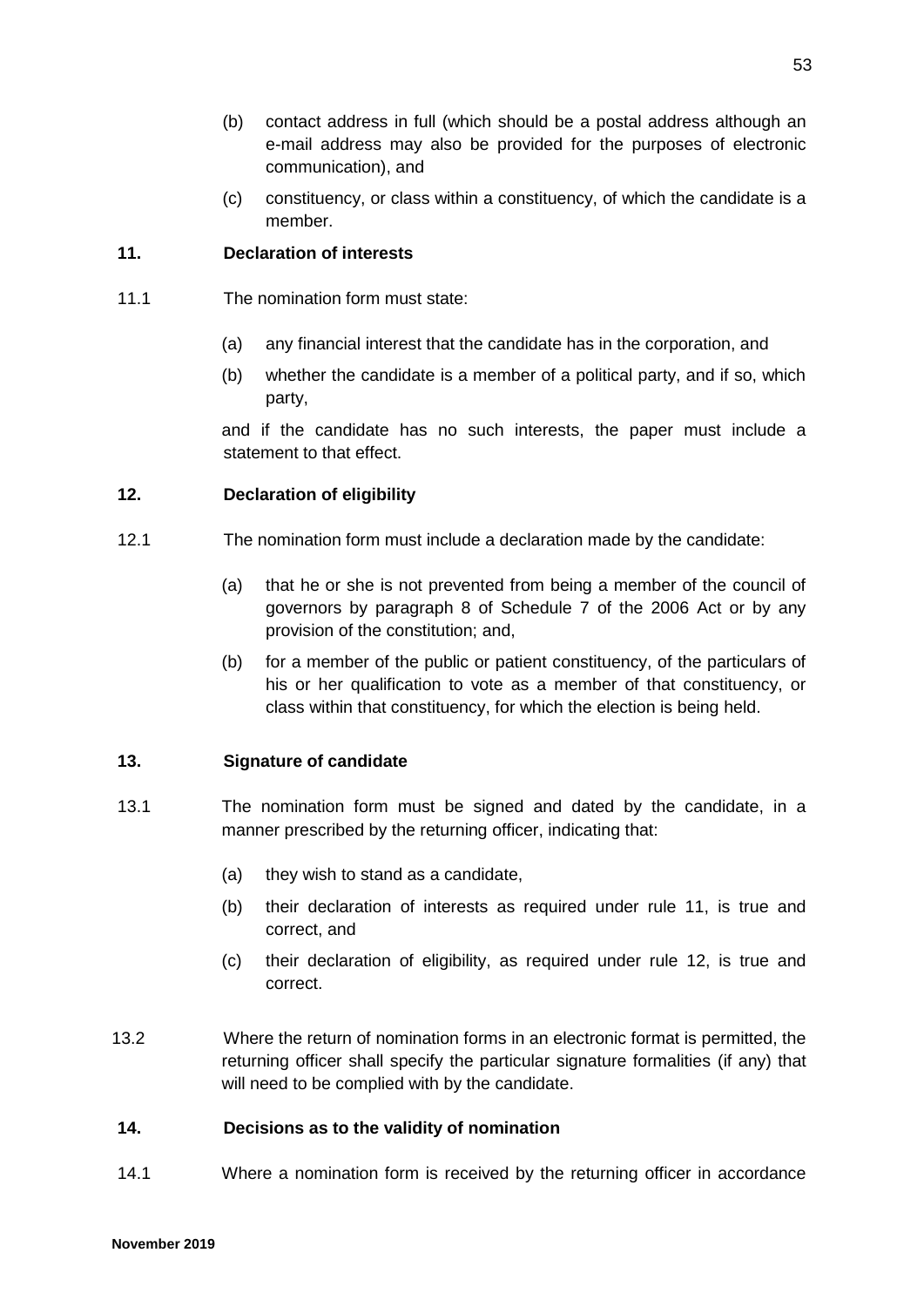with these rules, the candidate is deemed to stand for election unless and until the returning officer:

- (a) decides that the candidate is not eligible to stand,
- (b) decides that the nomination form is invalid,
- (c) receives satisfactory proof that the candidate has died, or
- (d) receives a written request by the candidate of their withdrawal from candidacy.
- 14.2 The returning officer is entitled to decide that a nomination form is invalid only on one of the following grounds:
	- (a) that the paper is not received on or before the final time and date for return of nomination forms, as specified in the notice of the election,
	- (b) that the paper does not contain the candidate's particulars, as required by rule 10;
	- (c) that the paper does not contain a declaration of the interests of the candidate, as required by rule 11,
	- (d) that the paper does not include a declaration of eligibility as required by rule 12, or
	- (e) that the paper is not signed and dated by the candidate, if required by rule 13.
- 14.3 The returning officer is to examine each nomination form as soon as is practicable after he or she has received it, and decide whether the candidate has been validly nominated.
- 14.4 Where the returning officer decides that a nomination is invalid, the returning officer must endorse this on the nomination form, stating the reasons for their decision.
- 14.5 The returning officer is to send notice of the decision as to whether a nomination is valid or invalid to the candidate at the contact address given in the candidate's nomination form. If an e-mail address has been given in the candidate's nomination form (in addition to the candidate's postal address), the returning officer may send notice of the decision to that address.

## **15. Publication of statement of candidates**

- 15.1 The returning officer is to prepare and publish a statement showing the candidates who are standing for election.
- 15.2 The statement must show: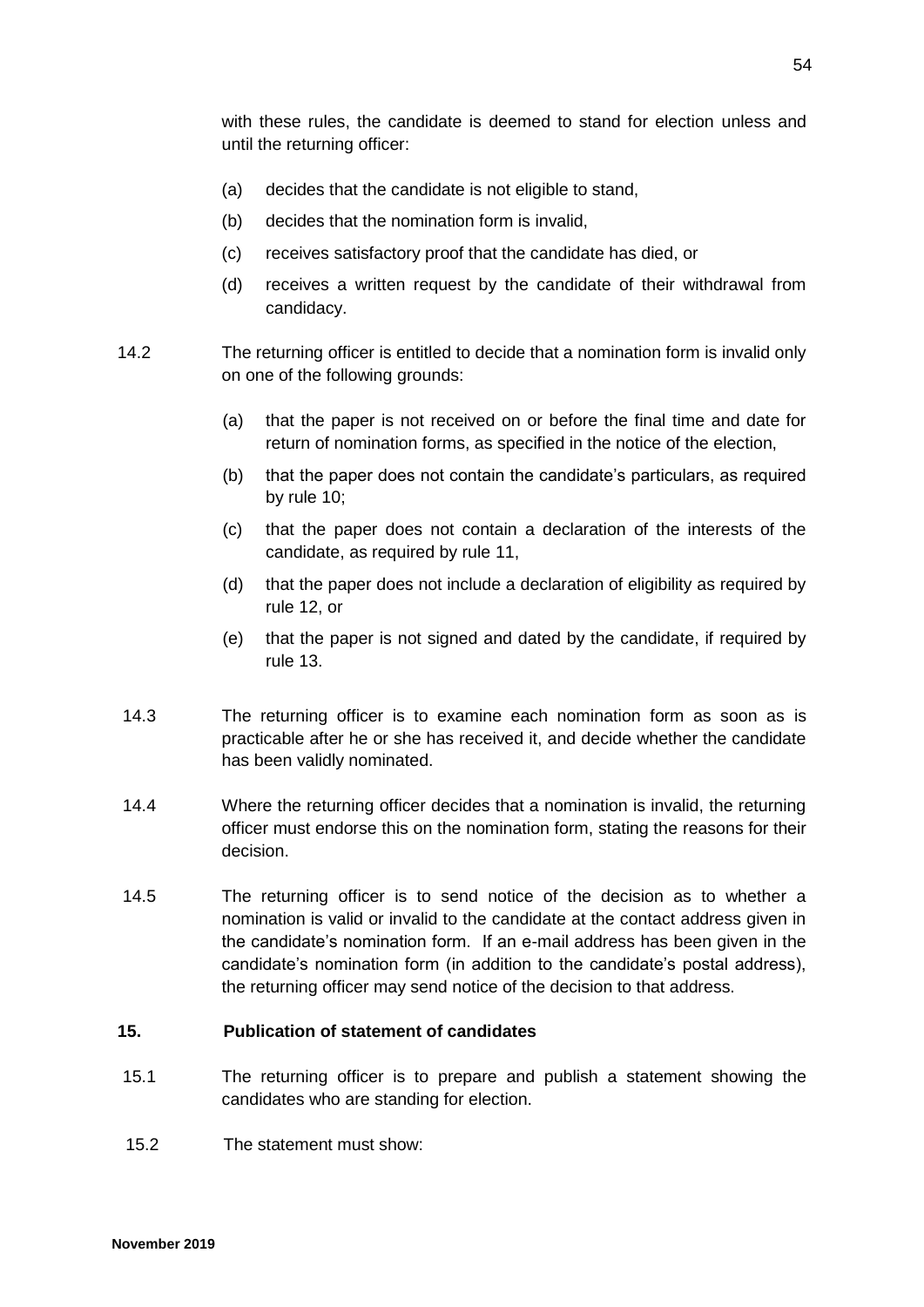- (a) the name, and constituency or class within a constituency of each candidate standing, and
- (b) the declared interests of each candidate standing,

as given in their nomination form.

- 15.3 The statement must list the candidates standing for election in alphabetical order by surname.
- 15.4 The returning officer must send a copy of the statement of candidates and copies of the nomination forms to the corporation as soon as is practicable after publishing the statement.

## **16. Inspection of statement of nominated candidates and nomination forms**

- 16.1 The corporation is to make the statement of the candidates and the nomination forms supplied by the returning officer under rule 15.4 available for inspection by members of the corporation free of charge at all reasonable times.
- 16.2 If a member of the corporation requests a copy or extract of the statement of candidates or their nomination forms, the corporation is to provide that member with the copy or extract free of charge.

#### **17. Withdrawal of candidates**

17.1 A candidate may withdraw from election on or before the date and time for withdrawal by candidates, by providing to the returning officer a written notice of withdrawal which is signed by the candidate and attested by a witness.

#### **18. Method of election**

- 18.1 If the number of candidates remaining validly nominated for an election after any withdrawals under these rules is greater than the number of members to be elected to the council of governors, a poll is to be taken in accordance with Parts 5 and 6 of these rules.
- 18.2 If the number of candidates remaining validly nominated for an election after any withdrawals under these rules is equal to the number of members to be elected to the council of governors, those candidates are to be declared elected in accordance with Part 7 of these rules.
- 18.3 If the number of candidates remaining validly nominated for an election after any withdrawals under these rules is less than the number of members to be elected to be council of governors, then:
	- (a) the candidates who remain validly nominated are to be declared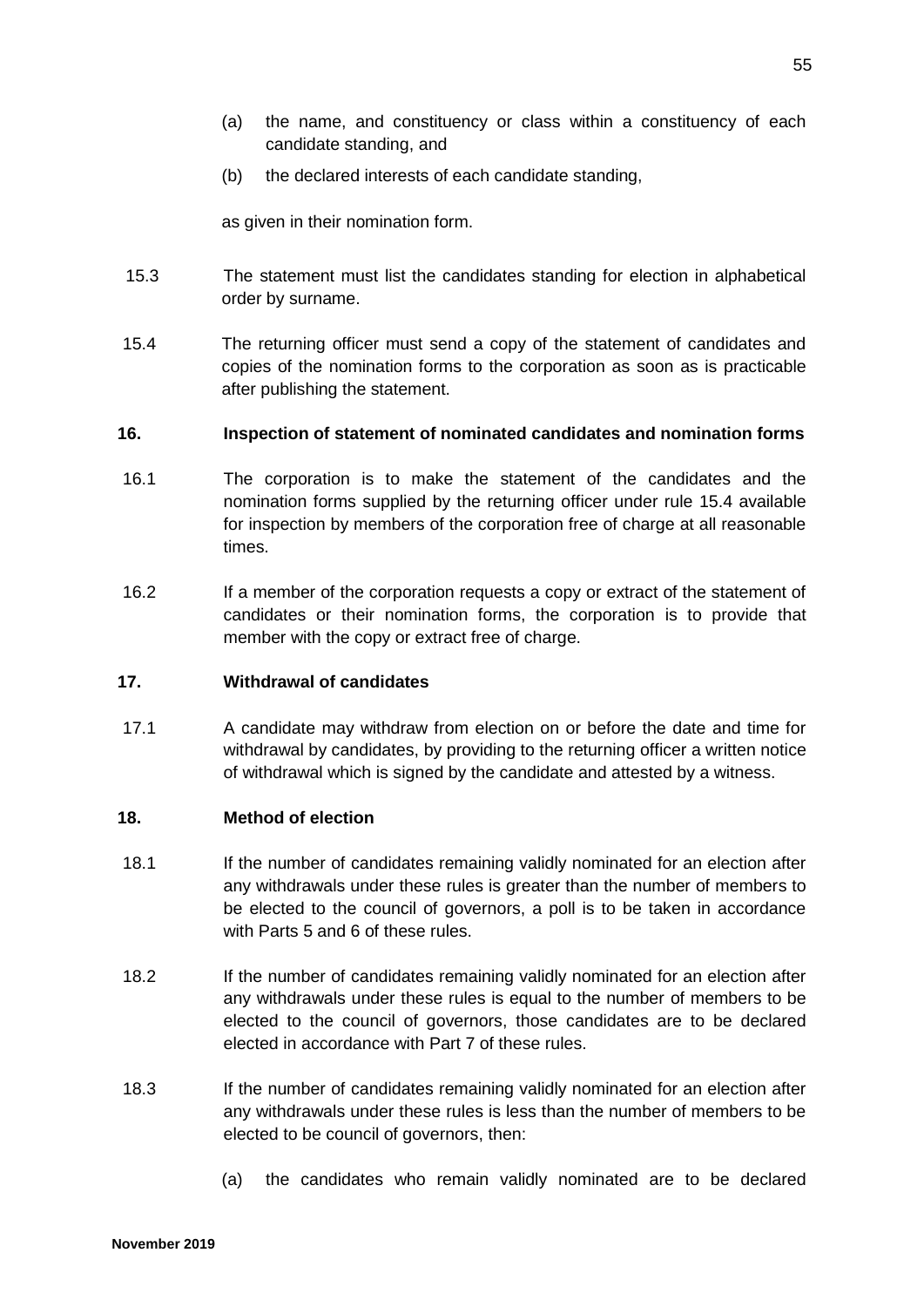elected in accordance with Part 7 of these rules, and

(b) the returning officer is to order a new election to fill any vacancy which remains unfilled, on a day appointed by him or her in consultation with the corporation.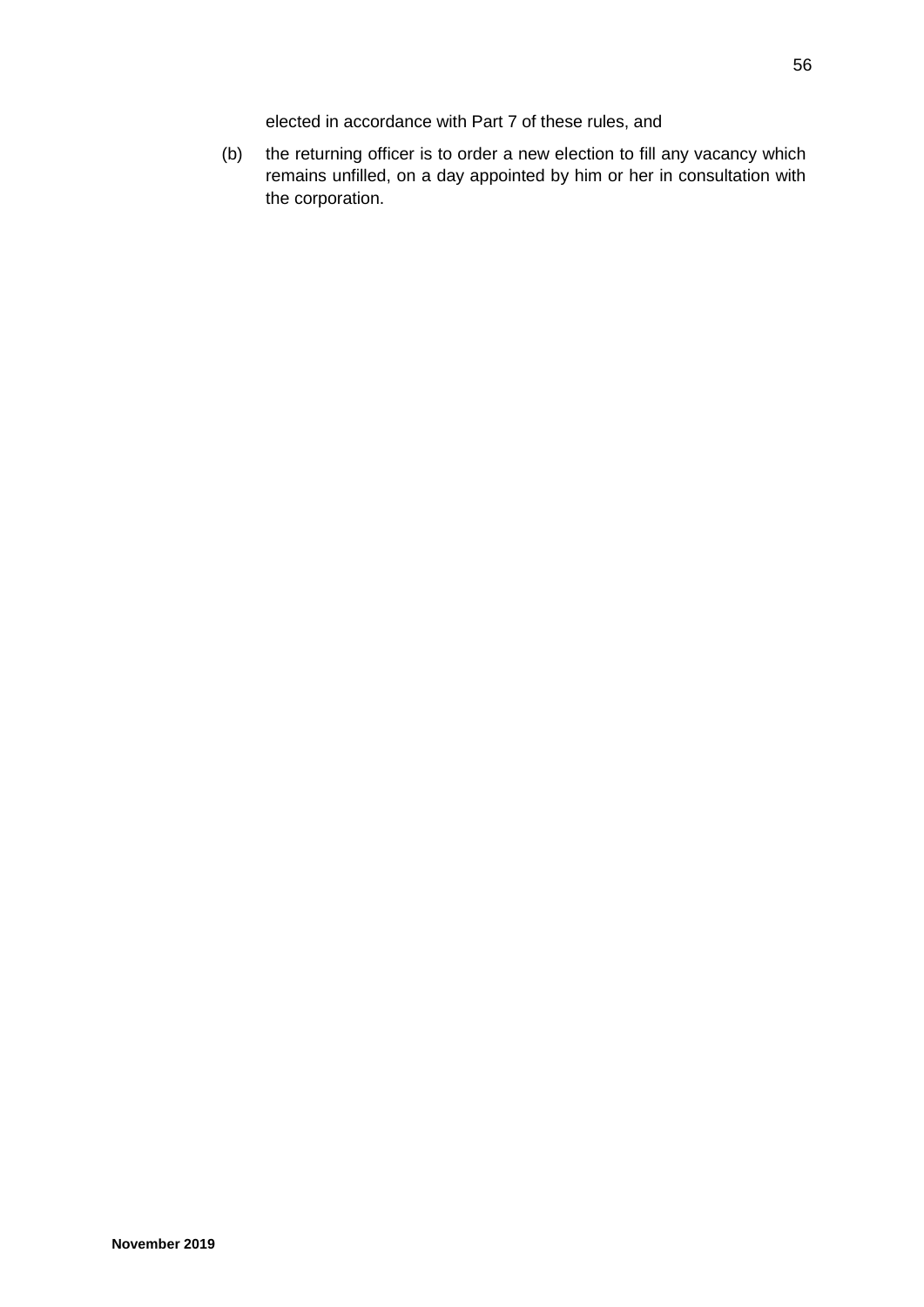### **19. Poll to be taken by ballot**

- 19.1 The votes at the poll must be given by secret ballot.
- 19.2 The votes are to be counted and the result of the poll determined in accordance with Part 6 of these rules.
- 19.3 The corporation may decide that voters within a constituency or class within a constituency, may, subject to rule 19.4, cast their votes at the poll using such different methods of polling in any combination as the corporation may determine.
- 19.4 The corporation may decide that voters within a constituency or class within a constituency for whom an e-mail address is included in the list of eligible voters may only cast their votes at the poll using an e-voting method of polling.
- 19.5 Before the corporation decides, in accordance with rule 19.3 that one or more e-voting methods of polling will be made available for the purposes of the poll, the corporation must satisfy itself that:
	- (a) if internet voting is to be a method of polling, the internet voting system to be used for the purpose of the election is:
		- (i) configured in accordance with these rules; and
		- (ii) will create an accurate internet voting record in respect of any voter who casts his or her vote using the internet voting system;
	- (b) if telephone voting to be a method of polling, the telephone voting system to be used for the purpose of the election is:
		- (i) configured in accordance with these rules; and
		- (ii) will create an accurate telephone voting record in respect of any voter who casts his or her vote using the telephone voting system;
	- (c) if text message voting is to be a method of polling, the text message voting system to be used for the purpose of the election is:
		- (i) configured in accordance with these rules; and
		- (ii) will create an accurate text voting record in respect of any voter who casts his or her vote using the text message voting system.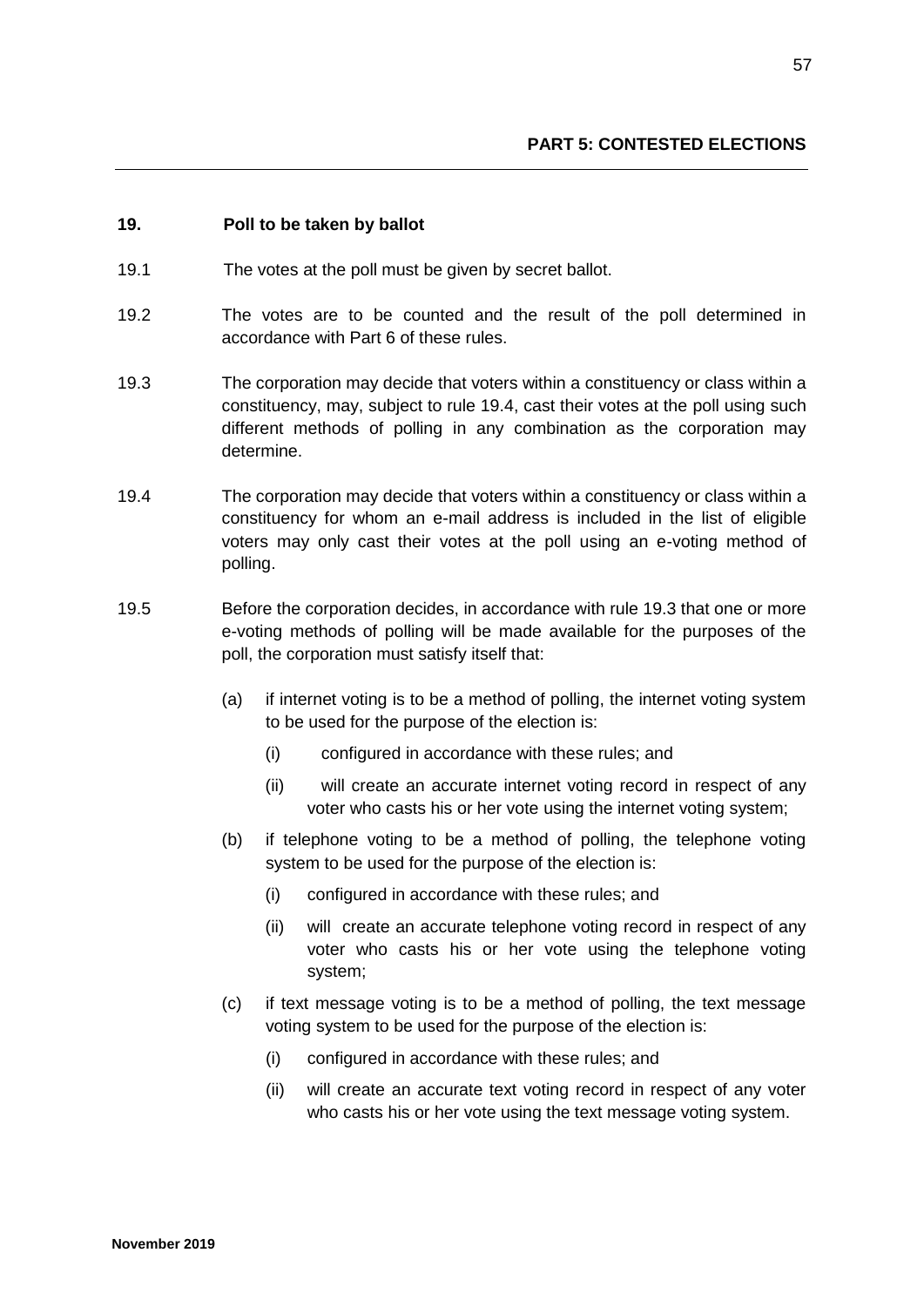## **20. The ballot paper**

- 20.1 The ballot of each voter (other than a voter who casts his or her ballot by an e-voting method of polling) is to consist of a ballot paper with the persons remaining validly nominated for an election after any withdrawals under these rules, and no others, inserted in the paper.
- 20.2 Every ballot paper must specify:
	- (a) the name of the corporation,
	- (b) the constituency, or class within a constituency, for which the election is being held,
	- (c) the number of members of the council of governors to be elected from that constituency, or class within that constituency,
	- (d) the names and other particulars of the candidates standing for election, with the details and order being the same as in the statement of nominated candidates,
	- (e) instructions on how to vote by all available methods of polling, including the relevant voter's voter ID number if one or more e-voting methods of polling are available,
	- (f) if the ballot paper is to be returned by post, the address for its return and the date and time of the close of the poll, and
	- (g) the contact details of the returning officer.
- 20.3 Each ballot paper must have a unique identifier.
- 20.4 Each ballot paper must have features incorporated into it to prevent it from being reproduced.
- **21. The declaration of identity (public and patient constituencies)**
- 21.1 The corporation shall require each voter who participates in an election for a public or patient constituency to make a declaration confirming:
	- (a) that the voter is the person:
		- (i) to whom the ballot paper was addressed, and/or
		- (ii) to whom the voter ID number contained within the e-voting information was allocated,
	- (b) that he or she has not marked or returned any other voting information in the election, and
	- (c) the particulars of his or her qualification to vote as a member of the constituency or class within the constituency for which the election is being held,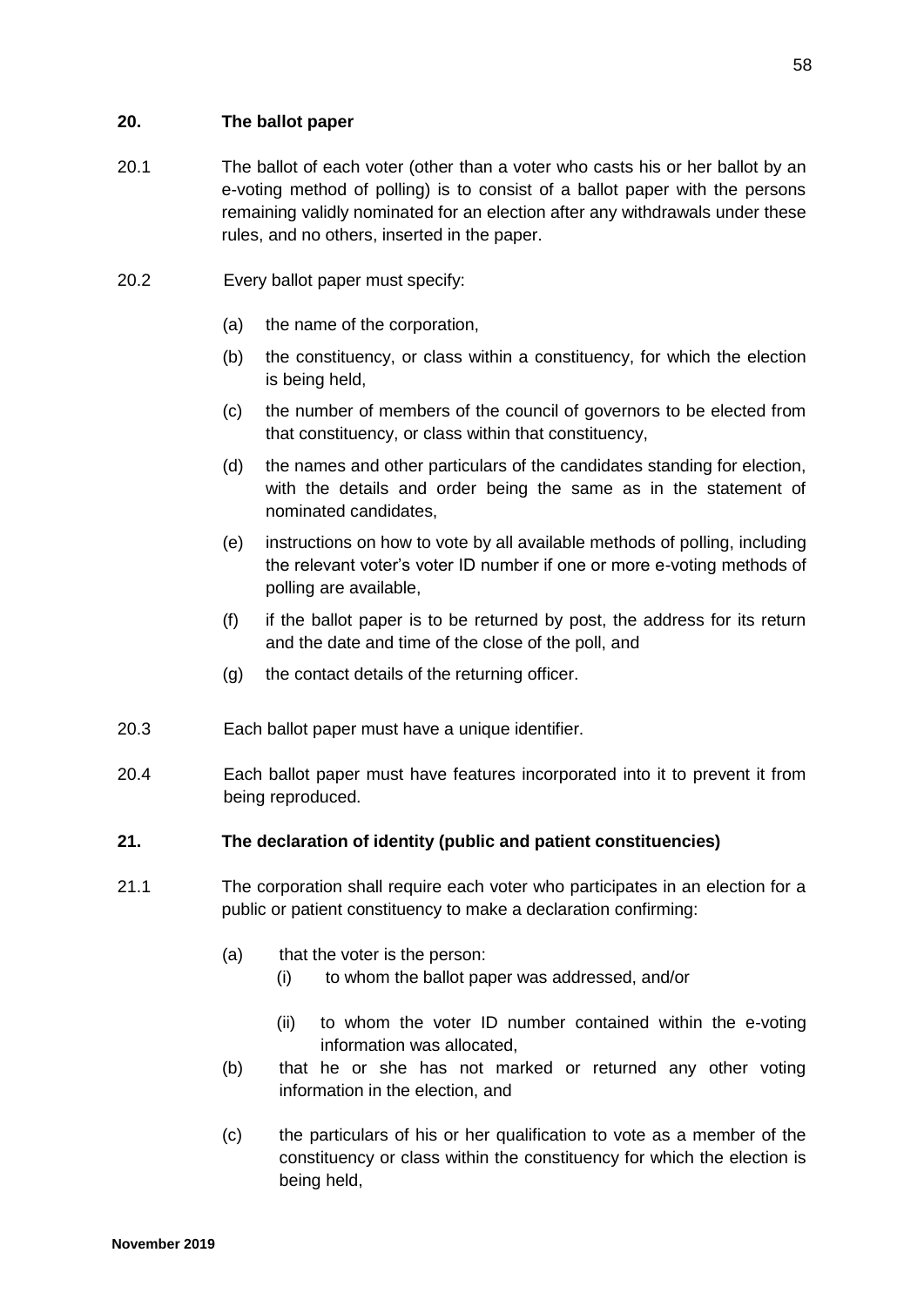## ("declaration of identity")

and the corporation shall make such arrangements as it considers appropriate to facilitate the making and the return of a declaration of identity by each voter, whether by the completion of a paper form ("ID declaration form") or the use of an electronic method.

- 21.2 The voter must be required to return his or her declaration of identity with his or her ballot.
- 21.3 The voting information shall caution the voter that if the declaration of identity is not duly returned or is returned without having been made correctly, any vote cast by the voter may be declared invalid.

*Action to be taken before the poll*

## **22. List of eligible voters**

- 22.1 The corporation is to provide the returning officer with a list of the members of the constituency or class within a constituency for which the election is being held who are eligible to vote by virtue of rule 27 as soon as is reasonably practicable after the final date for the delivery of notices of withdrawals by candidates from an election.
- 22.2 The list is to include, for each member:
	- (a) a postal address; and,
	- (b) the member's e-mail address, if this has been provided

to which his or her voting information may, subject to rule 22.3, be sent.

22.3 The corporation may decide that the e-voting information is to be sent only by e-mail to those members in the list of eligible voters for whom an e-mail address is included in that list.

## **23. Notice of poll**

- 23.1 The returning officer is to publish a notice of the poll stating:
	- (a) the name of the corporation,
	- (b) the constituency, or class within a constituency, for which the election is being held,
	- (c) the number of members of the council of governors to be elected from that constituency, or class with that constituency,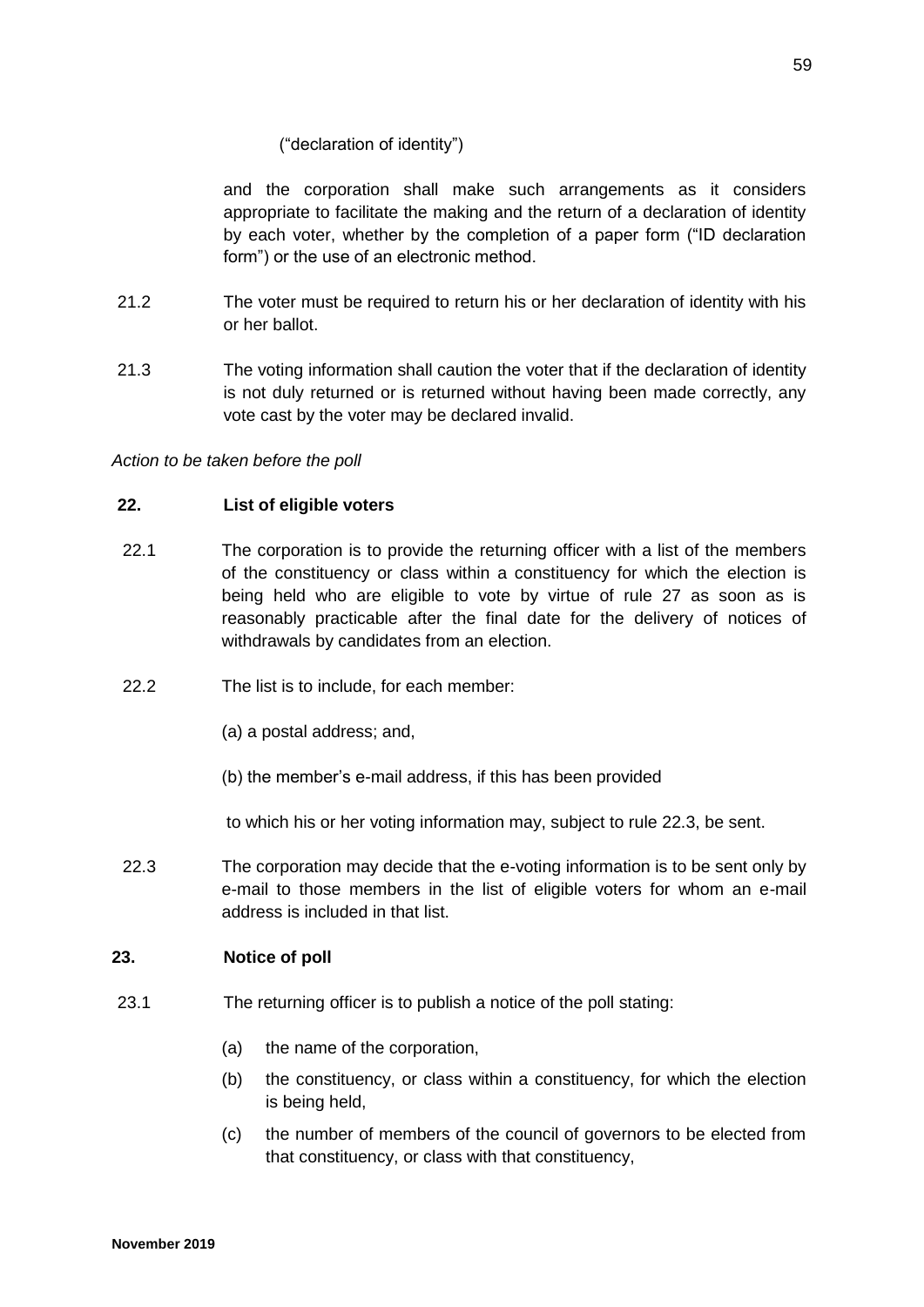- (d) the names and other particulars of the candidates standing for election, with the details and order being the same as in the statement of nominated candidates,
- (e) that the ballot papers for the election are to be issued and returned, if appropriate, by post,
- (f) the methods of polling by which votes may be cast at the election by voters in a constituency or class within a constituency, as determined by the corporation in accordance with rule 19.3,
- (g) the address for return of the ballot papers,
- (h) the uniform resource locator (url) where, if internet voting is a method of polling, the polling website is located;
- (i) the telephone number where, if telephone voting is a method of polling, the telephone voting facility is located,
- (j) the telephone number or telephone short code where, if text message voting is a method of polling, the text message voting facility is located,
- (k) the date and time of the close of the poll,
- (l) the address and final dates for applications for replacement voting information, and
- (m) the contact details of the returning officer.

#### **24. Issue of voting information by returning officer**

- 24.1 Subject to rule 24.3, as soon as is reasonably practicable on or after the publication of the notice of the poll, the returning officer is to send the following information by post to each member of the corporation named in the list of eligible voters:
	- (a) a ballot paper and ballot paper envelope,
	- (b) the ID declaration form (if required),
	- (c) information about each candidate standing for election, pursuant to rule 61 of these rules, and
	- (d) a covering envelope;

("postal voting information").

24.2 Subject to rules 24.3 and 24.4, as soon as is reasonably practicable on or after the publication of the notice of the poll, the returning officer is to send the following information by e-mail and/ or by post to each member of the corporation named in the list of eligible voters whom the corporation determines in accordance with rule 19.3 and/ or rule 19.4 may cast his or her vote by an e-voting method of polling: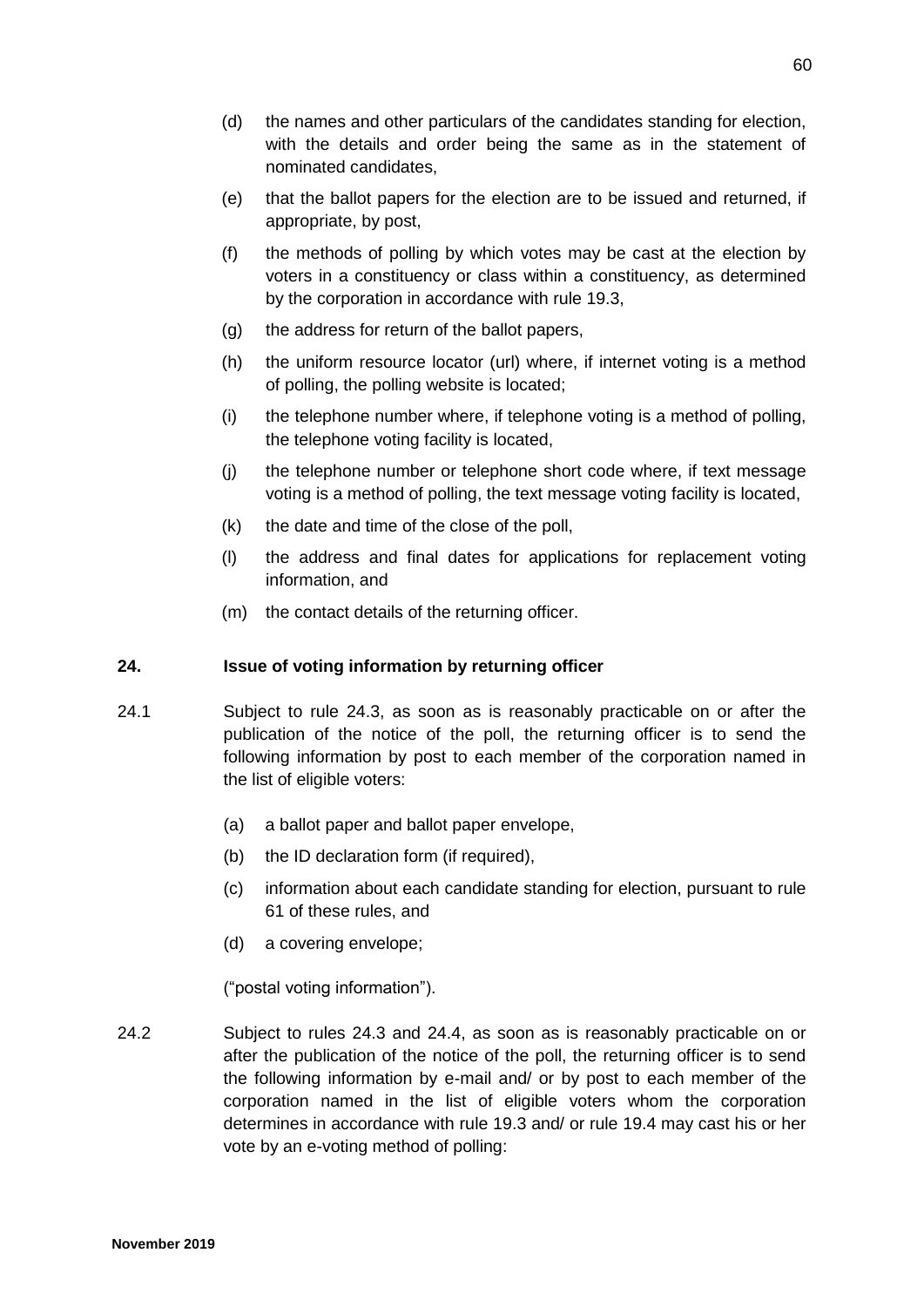- (a) instructions on how to vote and how to make a declaration of identity (if required),
- (b) the voter's voter ID number,
- (c) information about each candidate standing for election, pursuant to rule 64 of these rules, or details of where this information is readily available on the internet or available in such other formats as the Returning Officer thinks appropriate, (d) contact details of the returning officer,

("e-voting information").

- 24.3 The corporation may determine that any member of the corporation shall:
	- (a) only be sent postal voting information; or
	- (b) only be sent e-voting information; or
	- (c) be sent both postal voting information and e-voting information;

for the purposes of the poll.

- 24.4 If the corporation determines, in accordance with rule 22.3, that the e-voting information is to be sent only by e-mail to those members in the list of eligible voters for whom an e-mail address is included in that list, then the returning officer shall only send that information by e-mail.
- 24.5 The voting information is to be sent to the postal address and/ or e-mail address for each member, as specified in the list of eligible voters.

## **25. Ballot paper envelope and covering envelope**

- 25.1 The ballot paper envelope must have clear instructions to the voter printed on it, instructing the voter to seal the ballot paper inside the envelope once the ballot paper has been marked.
- 25.2 The covering envelope is to have:
	- (a) the address for return of the ballot paper printed on it, and
	- (b) pre-paid postage for return to that address.
- 25.3 There should be clear instructions, either printed on the covering envelope or elsewhere, instructing the voter to seal the following documents inside the covering envelope and return it to the returning officer –
	- (a) the completed ID declaration form if required, and
	- (b) the ballot paper envelope, with the ballot paper sealed inside it.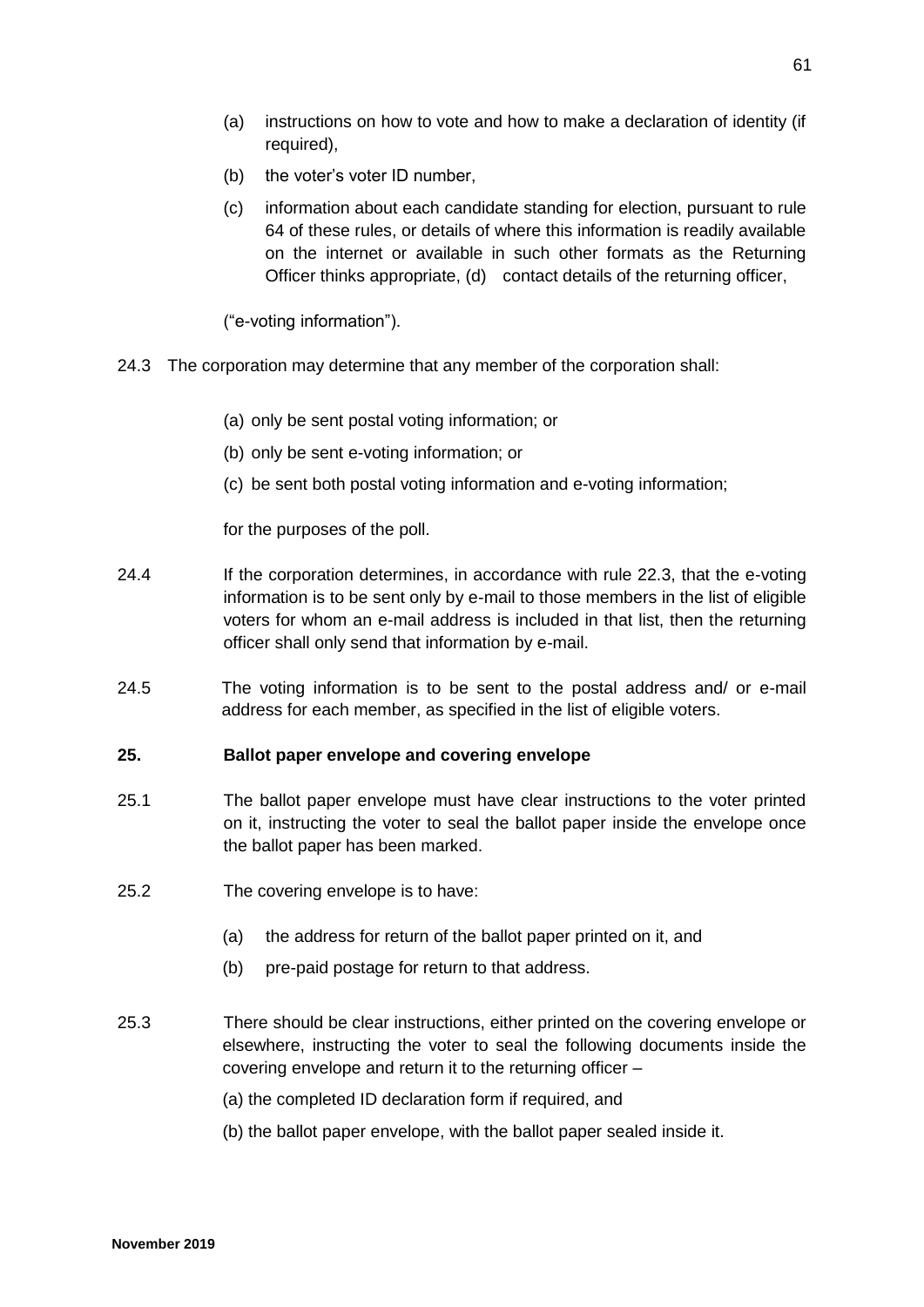### **26. E-voting systems**

- 26.1 If internet voting is a method of polling for the relevant election then the returning officer must provide a website for the purpose of voting over the internet (in these rules referred to as "the polling website").
- 26.2 If telephone voting is a method of polling for the relevant election then the returning officer must provide an automated telephone system for the purpose of voting by the use of a touch-tone telephone (in these rules referred to as "the telephone voting facility").
- 26.3 If text message voting is a method of polling for the relevant election then the returning officer must provide an automated text messaging system for the purpose of voting by text message (in these rules referred to as "the text message voting facility").
- 26.4 The returning officer shall ensure that the polling website and internet voting system provided will:
	- (a) require a voter to:
		- (i) enter his or her voter ID number; and
		- (ii) where the election is for a public or patient constituency, make a declaration of identity;

in order to be able to cast his or her vote;

- (b) specify:
	- (i) the name of the corporation,
	- (ii) the constituency, or class within a constituency, for which the election is being held,
	- (iii) the number of members of the council of governors to be elected from that constituency, or class within that constituency,
	- (iv) the names and other particulars of the candidates standing for election, with the details and order being the same as in the statement of nominated candidates,
	- (v) instructions on how to vote and how to make a declaration of identity,
	- (vi) the date and time of the close of the poll, and
	- (vii) the contact details of the returning officer;
- (c) prevent a voter from voting for more candidates than he or she is entitled to at the election;
- (d) create a record ("internet voting record") that is stored in the internet voting system in respect of each vote cast by a voter using the internet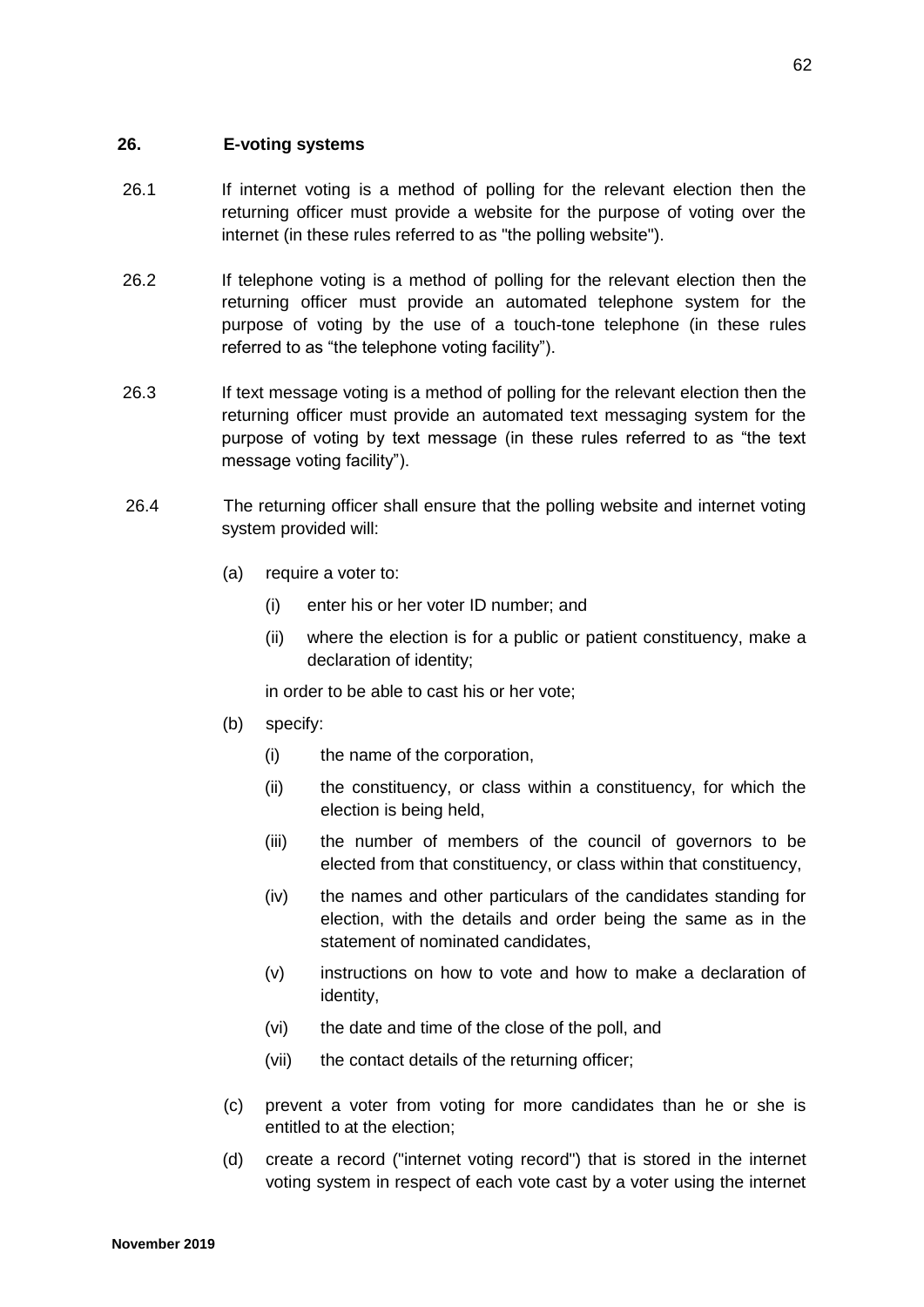that comprises of-

- (i) the voter's voter ID number;
- (ii) the voter's declaration of identity (where required);
- (iii) the candidate or candidates for whom the voter has voted; and
- (iv) the date and time of the voter's vote,
- (e) if the voter's vote has been duly cast and recorded, provide the voter with confirmation of this; and
- (f) prevent any voter from voting after the close of poll.
- 26.5 The returning officer shall ensure that the telephone voting facility and telephone voting system provided will:
	- (a) require a voter to
		- (i) enter his or her voter ID number in order to be able to cast his or her vote; and
		- (ii) where the election is for a public or patient constituency, make a declaration of identity;
	- (b) specify:
		- (i) the name of the corporation,
		- (ii) the constituency, or class within a constituency, for which the election is being held,
		- (iii) the number of members of the council of governors to be elected from that constituency, or class within that constituency,
		- (iv) instructions on how to vote and how to make a declaration of identity,
		- (v) the date and time of the close of the poll, and
		- (vi) the contact details of the returning officer;
	- (c) prevent a voter from voting for more candidates than he or she is entitled to at the election;
	- (d) create a record ("telephone voting record") that is stored in the telephone voting system in respect of each vote cast by a voter using the telephone that comprises of:
		- (i) the voter's voter ID number;
		- (ii) the voter's declaration of identity (where required);
		- (iii) the candidate or candidates for whom the voter has voted; and
		- (iv) the date and time of the voter's vote
	- (e) if the voter's vote has been duly cast and recorded, provide the voter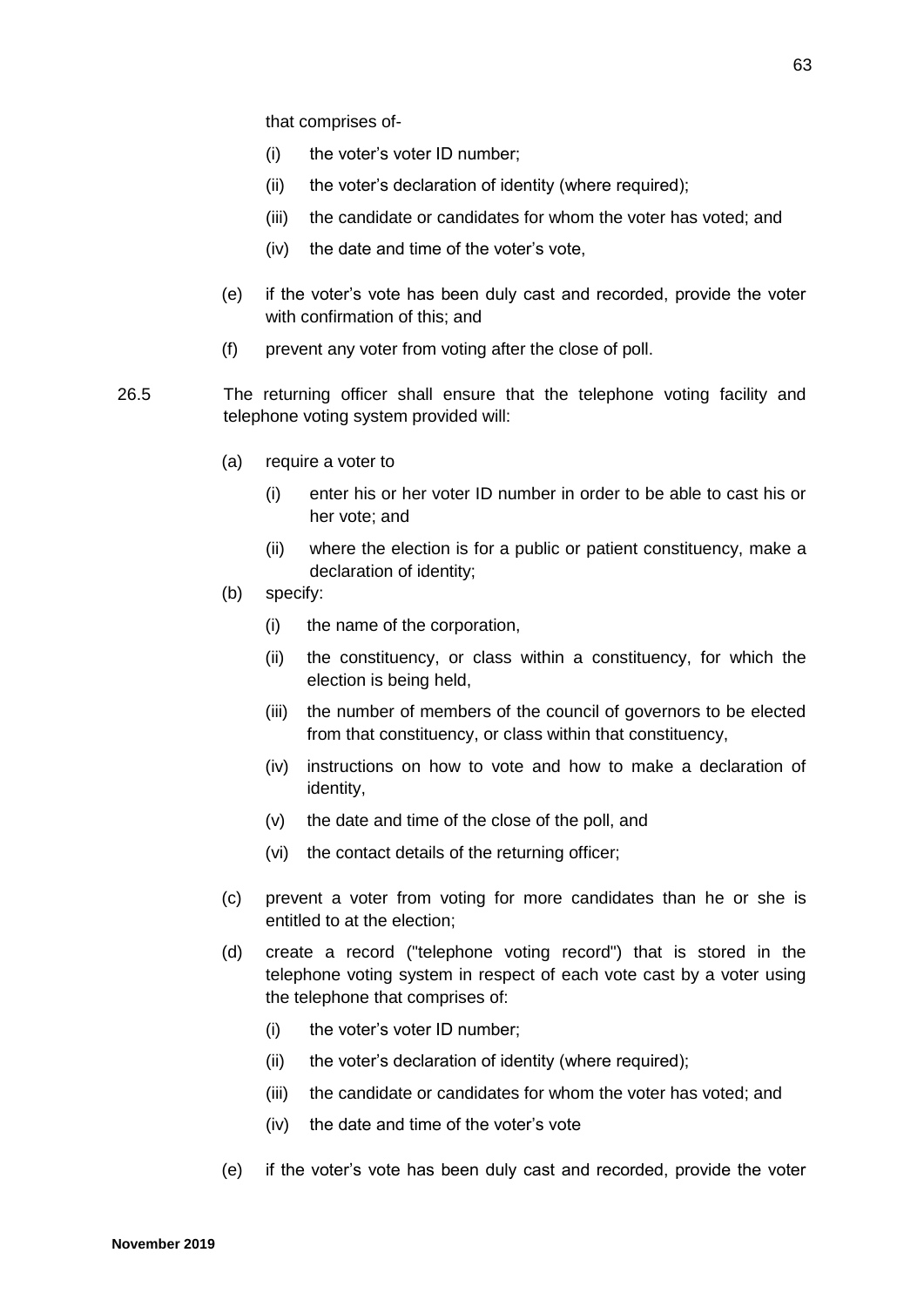with confirmation of this;

- (f) prevent any voter from voting after the close of poll.
- 26.6 The returning officer shall ensure that the text message voting facility and text messaging voting system provided will:
	- (a) require a voter to:
		- (i) provide his or her voter ID number; and
		- (ii) where the election is for a public or patient constituency, make a declaration of identity;

in order to be able to cast his or her vote;

- (b) prevent a voter from voting for more candidates than he or she is entitled to at the election;
- (d) create a record ("text voting record") that is stored in the text messaging voting system in respect of each vote cast by a voter by text message that comprises of:
	- (i) the voter's voter ID number;
	- (ii) the voter's declaration of identity (where required);
	- (ii) the candidate or candidates for whom the voter has voted; and
	- (iii) the date and time of the voter's vote
- (e) if the voter's vote has been duly cast and recorded, provide the voter with confirmation of this;
- (f) prevent any voter from voting after the close of poll.

#### *The poll*

#### **27. Eligibility to vote**

27.1 An individual who becomes a member of the corporation on or before the closing date for the receipt of nominations by candidates for the election, is eligible to vote in that election.

#### **28. Voting by persons who require assistance**

- 28.1 The returning officer is to put in place arrangements to enable requests for assistance to vote to be made.
- 28.2 Where the returning officer receives a request from a voter who requires assistance to vote, the returning officer is to make such arrangements as he or she considers necessary to enable that voter to vote.

#### **29. Spoilt ballot papers and spoilt text message votes**

29.1 If a voter has dealt with his or her ballot paper in such a manner that it cannot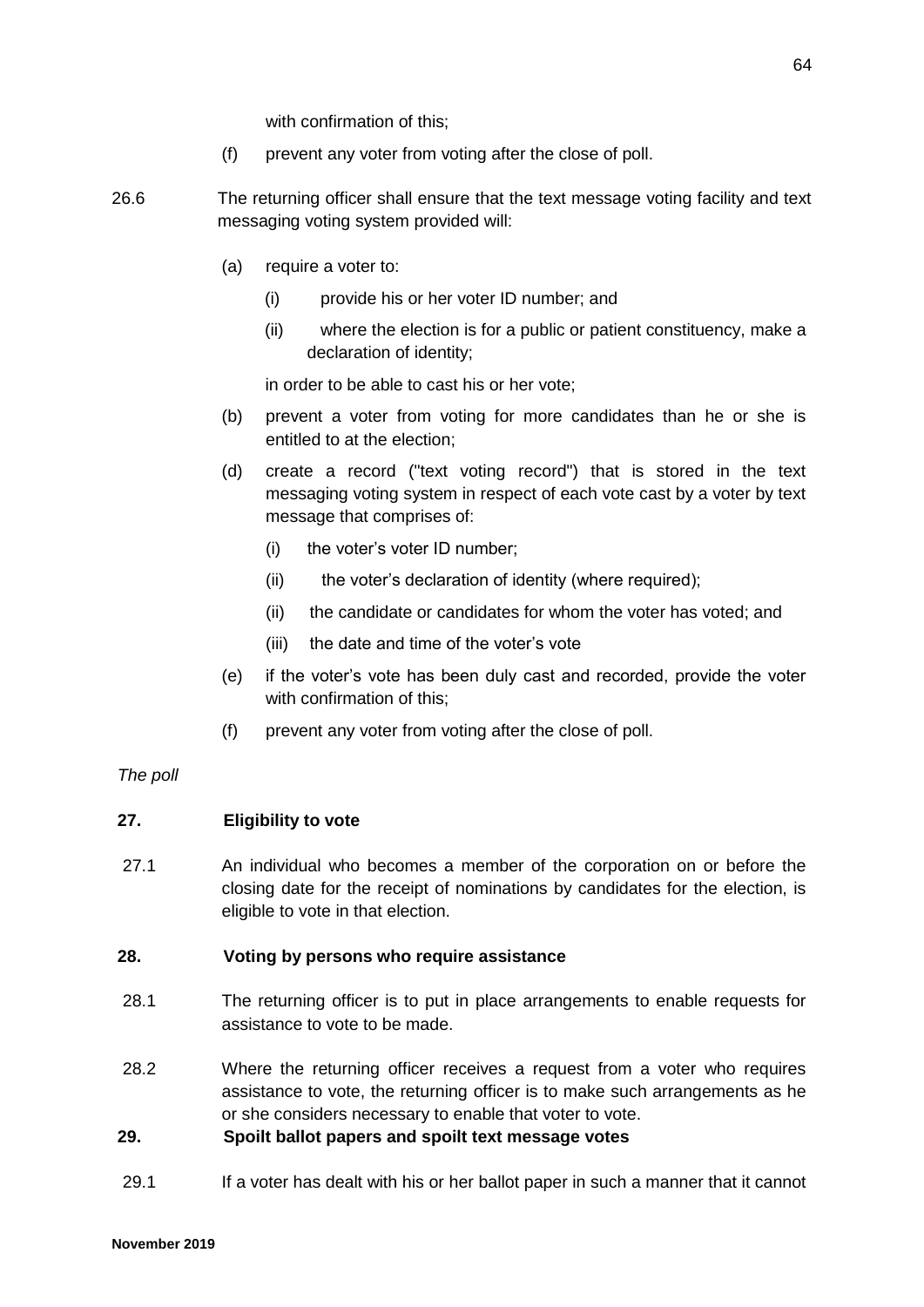be accepted as a ballot paper (referred to as a "spoilt ballot paper"), that voter may apply to the returning officer for a replacement ballot paper.

- 29.2 On receiving an application, the returning officer is to obtain the details of the unique identifier on the spoilt ballot paper, if he or she can obtain it.
- 29.3 The returning officer may not issue a replacement ballot paper for a spoilt ballot paper unless he or she:
	- (a) is satisfied as to the voter's identity; and
	- (b) has ensured that the completed ID declaration form, if required, has not been returned.
- 29.4 After issuing a replacement ballot paper for a spoilt ballot paper, the returning officer shall enter in a list ("the list of spoilt ballot papers"):
	- (a) the name of the voter, and
	- (b) the details of the unique identifier of the spoilt ballot paper (if that officer was able to obtain it), and
	- (c) the details of the unique identifier of the replacement ballot paper.
- 29.5 If a voter has dealt with his or her text message vote in such a manner that it cannot be accepted as a vote (referred to as a "spoilt text message vote"), that voter may apply to the returning officer for a replacement voter ID number.
- 29.6 On receiving an application, the returning officer is to obtain the details of the voter ID number on the spoilt text message vote, if he or she can obtain it.
- 29.7 The returning officer may not issue a replacement voter ID number in respect of a spoilt text message vote unless he or she is satisfied as to the voter's identity.
- 29.8 After issuing a replacement voter ID number in respect of a spoilt text message vote, the returning officer shall enter in a list ("the list of spoilt text message votes"):
	- (a) the name of the voter, and
	- (b) the details of the voter ID number on the spoilt text message vote (if that officer was able to obtain it), and
	- (c) the details of the replacement voter ID number issued to the voter.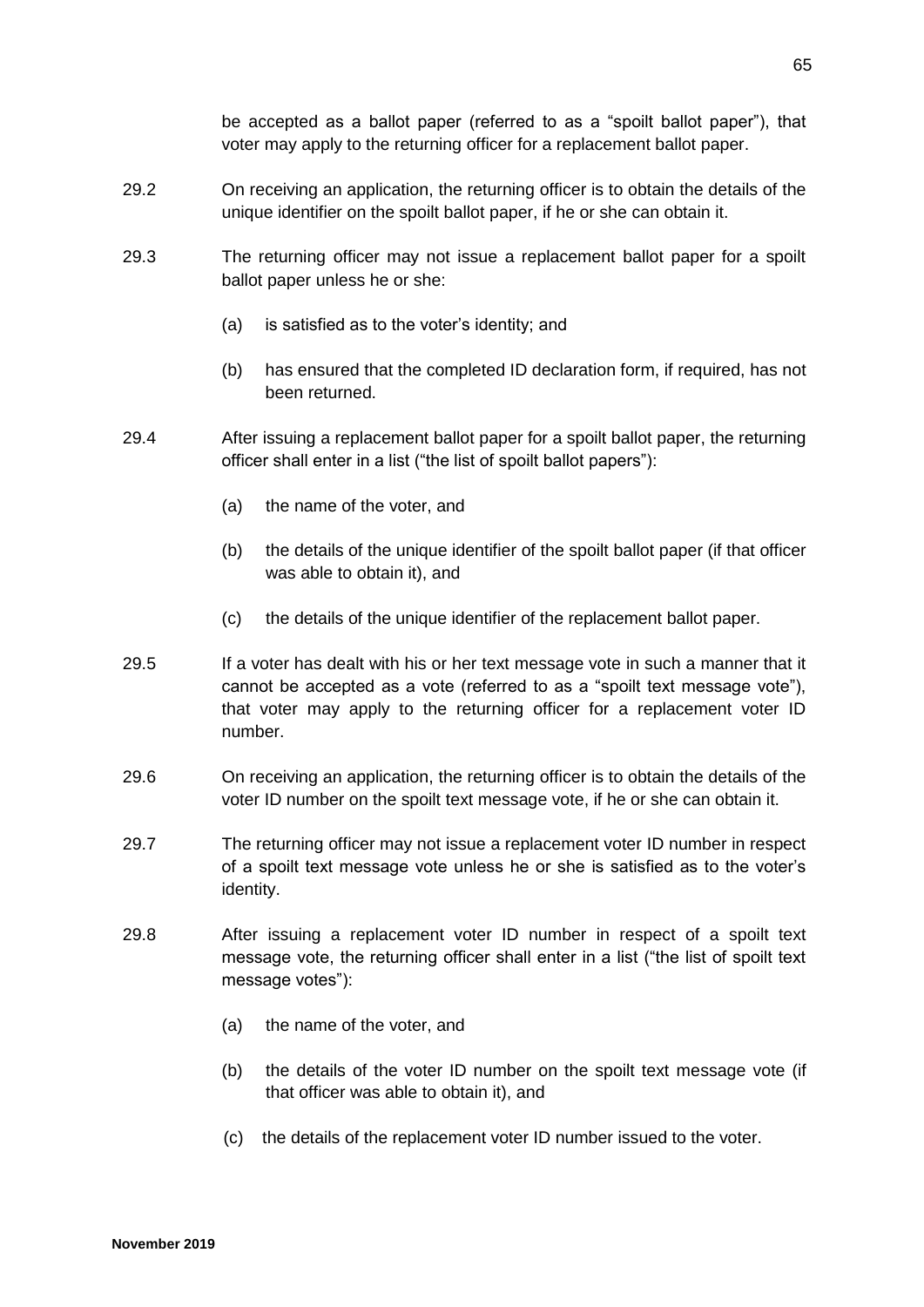## **30. Lost voting information**

- 30.1 Where a voter has not received his or her voting information by the tenth day before the close of the poll, that voter may apply to the returning officer for replacement voting information.
- 30.2 The returning officer may not issue replacement voting information in respect of lost voting information unless he or she:
	- (a) is satisfied as to the voter's identity,
	- (b) has no reason to doubt that the voter did not receive the original voting information,
	- (c) has ensured that no declaration of identity, if required, has been returned.
- 30.3 After issuing replacement voting information in respect of lost voting information, the returning officer shall enter in a list ("the list of lost ballot documents"):
	- (a) the name of the voter
	- (b) the details of the unique identifier of the replacement ballot paper, if applicable, and
	- (c) the voter ID number of the voter.

## **31. Issue of replacement voting information**

- 31.1 If a person applies for replacement voting information under rule 29 or 30 and a declaration of identity has already been received by the returning officer in the name of that voter, the returning officer may not issue replacement voting information unless, in addition to the requirements imposed by rule 29.3 or 30.2, he or she is also satisfied that that person has not already voted in the election, notwithstanding the fact that a declaration of identity if required has already been received by the returning officer in the name of that voter.
- 31.2 After issuing replacement voting information under this rule, the returning officer shall enter in a list ("the list of tendered voting information"):
	- (a) the name of the voter,

(b) the unique identifier of any replacement ballot paper issued under this rule;

(c) the voter ID number of the voter.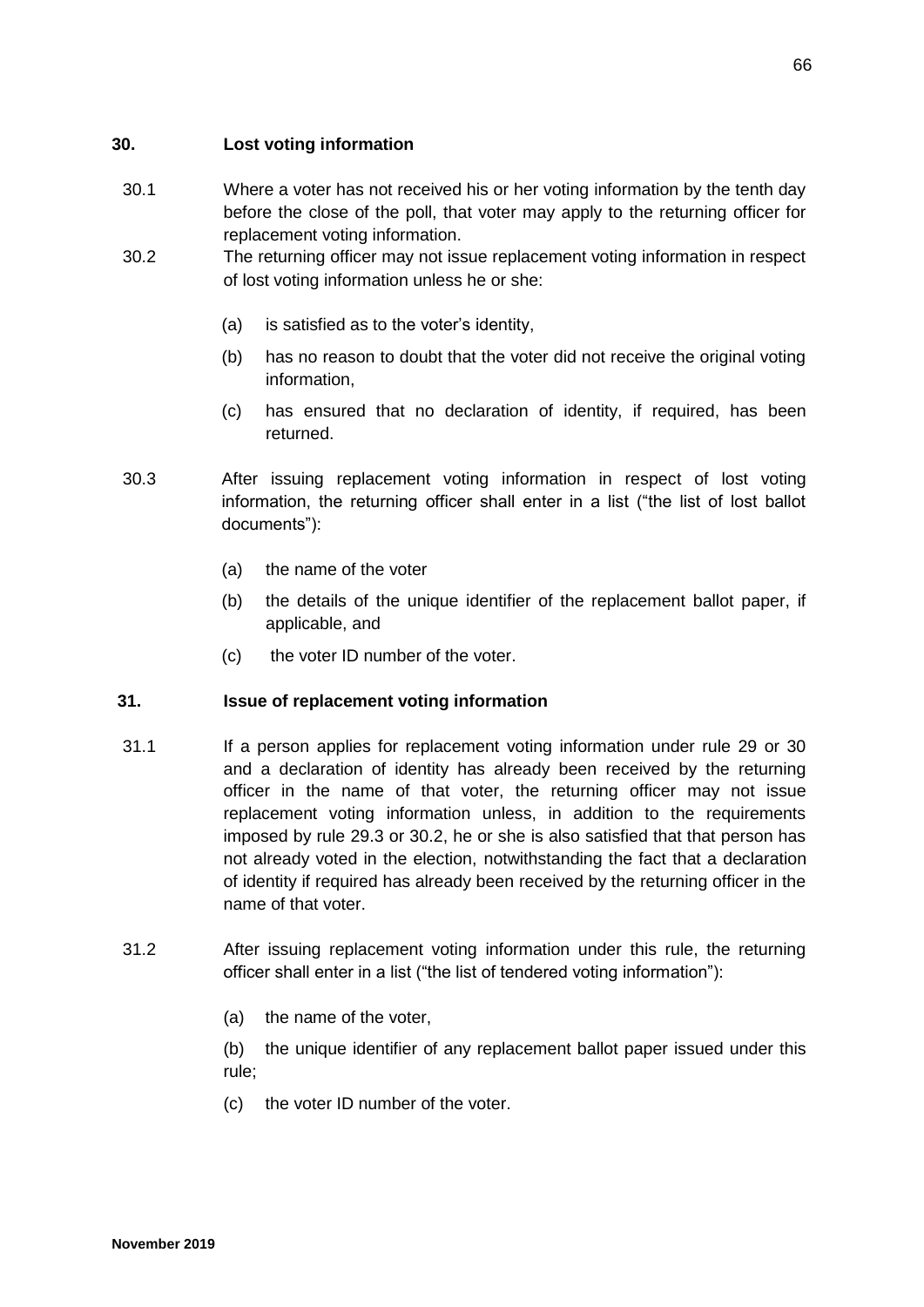## **32. ID declaration form for replacement ballot papers (public and patient constituencies)**

32.1 In respect of an election for a public or patient constituency an ID declaration form must be issued with each replacement ballot paper requiring the voter to make a declaration of identity.

*Polling by internet, telephone or text*

## **33. Procedure for remote voting by internet**

33.1 To cast his or her vote using the internet, a voter will need to gain access to the polling website by keying in the url of the polling website provided in the voting information.

33.2 When prompted to do so, the voter will need to enter his or her voter ID number.

- 33.3 If the internet voting system authenticates the voter ID number, the system will give the voter access to the polling website for the election in which the voter is eligible to vote.
- 33.4 To cast his or her vote, the voter will need to key in a mark on the screen opposite the particulars of the candidate or candidates for whom he or she wishes to cast his or her vote.
- 33.5 The voter will not be able to access the internet voting system for an election once his or her vote at that election has been cast.

## **34. Voting procedure for remote voting by telephone**

- 34.1 To cast his or her vote by telephone, the voter will need to gain access to the telephone voting facility by calling the designated telephone number provided in the voter information using a telephone with a touch-tone keypad.
- 34.2 When prompted to do so, the voter will need to enter his or her voter ID number using the keypad.
- 34.3 If the telephone voting facility authenticates the voter ID number, the voter will be prompted to vote in the election.
- 34.4 When prompted to do so the voter may then cast his or her vote by keying in the numerical voting code of the candidate or candidates, for whom he or she wishes to vote.
- 34.5 The voter will not be able to access the telephone voting facility for an election once his or her vote at that election has been cast.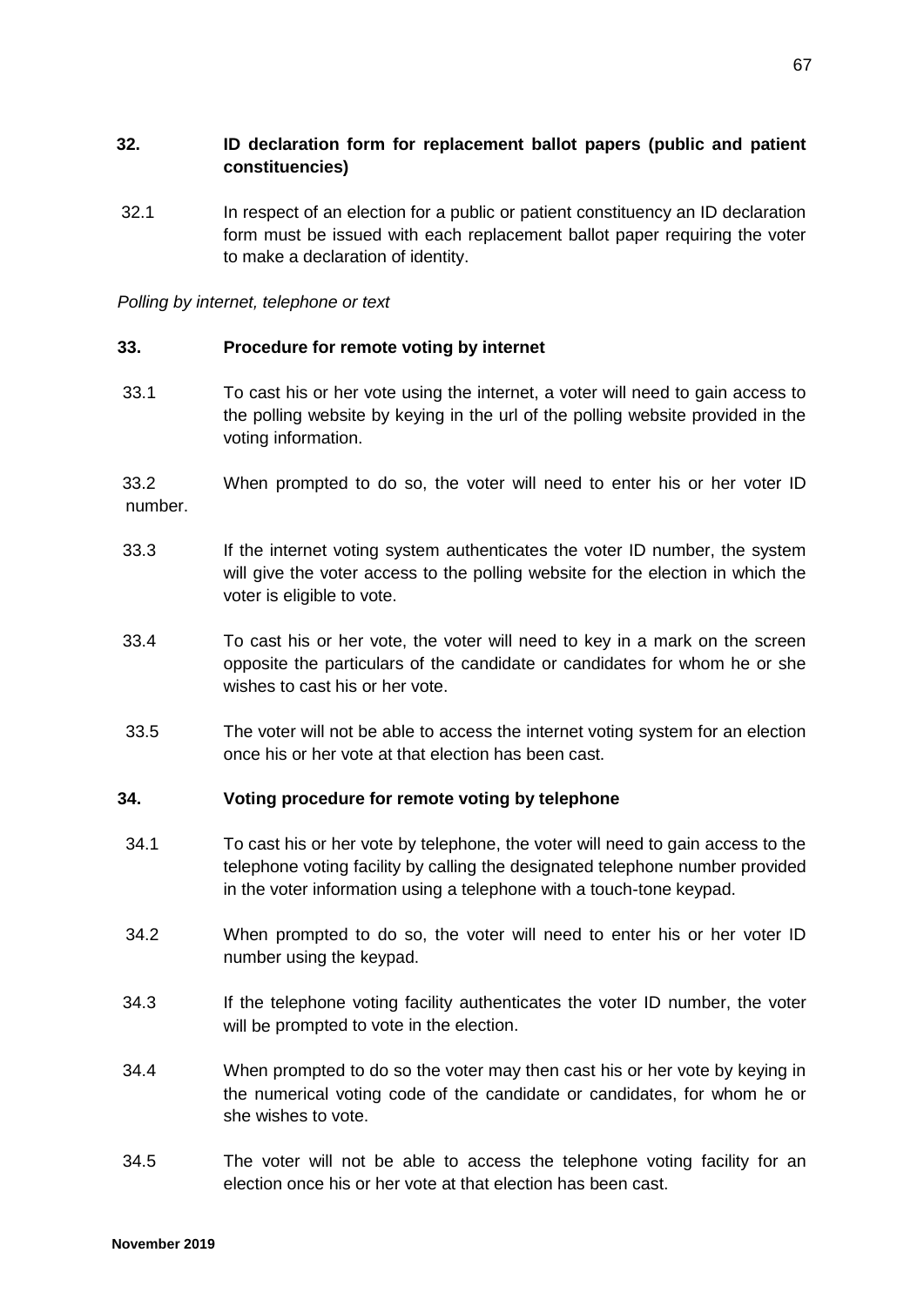## **35. Voting procedure for remote voting by text message**

- 35.1 To cast his or her vote by text message the voter will need to gain access to the text message voting facility by sending a text message to the designated telephone number or telephone short code provided in the voter information.
- 35.2 The text message sent by the voter must contain his or her voter ID number and the numerical voting code for the candidate or candidates, for whom he or she wishes to vote.
- 35.3 The text message sent by the voter will need to be structured in accordance with the instructions on how to vote contained in the voter information, otherwise the vote will not be cast.

*Procedure for receipt of envelopes, internet votes, telephone votes and text message votes*

### **36. Receipt of voting documents**

- 36.1 Where the returning officer receives:
	- (a) a covering envelope, or
	- (b) any other envelope containing an ID declaration form if required, a ballot paper envelope, or a ballot paper,

before the close of the poll, that officer is to open it as soon as is practicable; and rules 37 and 38 are to apply.

- 36.2 The returning officer may open any covering envelope or any ballot paper envelope for the purposes of rules 37 and 38, but must make arrangements to ensure that no person obtains or communicates information as to:
	- (a) the candidate for whom a voter has voted, or
	- (b) the unique identifier on a ballot paper.
- 36.3 The returning officer must make arrangements to ensure the safety and security of the ballot papers and other documents.

## **37. Validity of votes**

- 37.1 A ballot paper shall not be taken to be duly returned unless the returning officer is satisfied that it has been received by the returning officer before the close of the poll, with an ID declaration form if required that has been correctly completed, signed and dated.
- 37.2 Where the returning officer is satisfied that rule 37.1 has been fulfilled, he or she is to:
	- (a) put the ID declaration form if required in a separate packet, and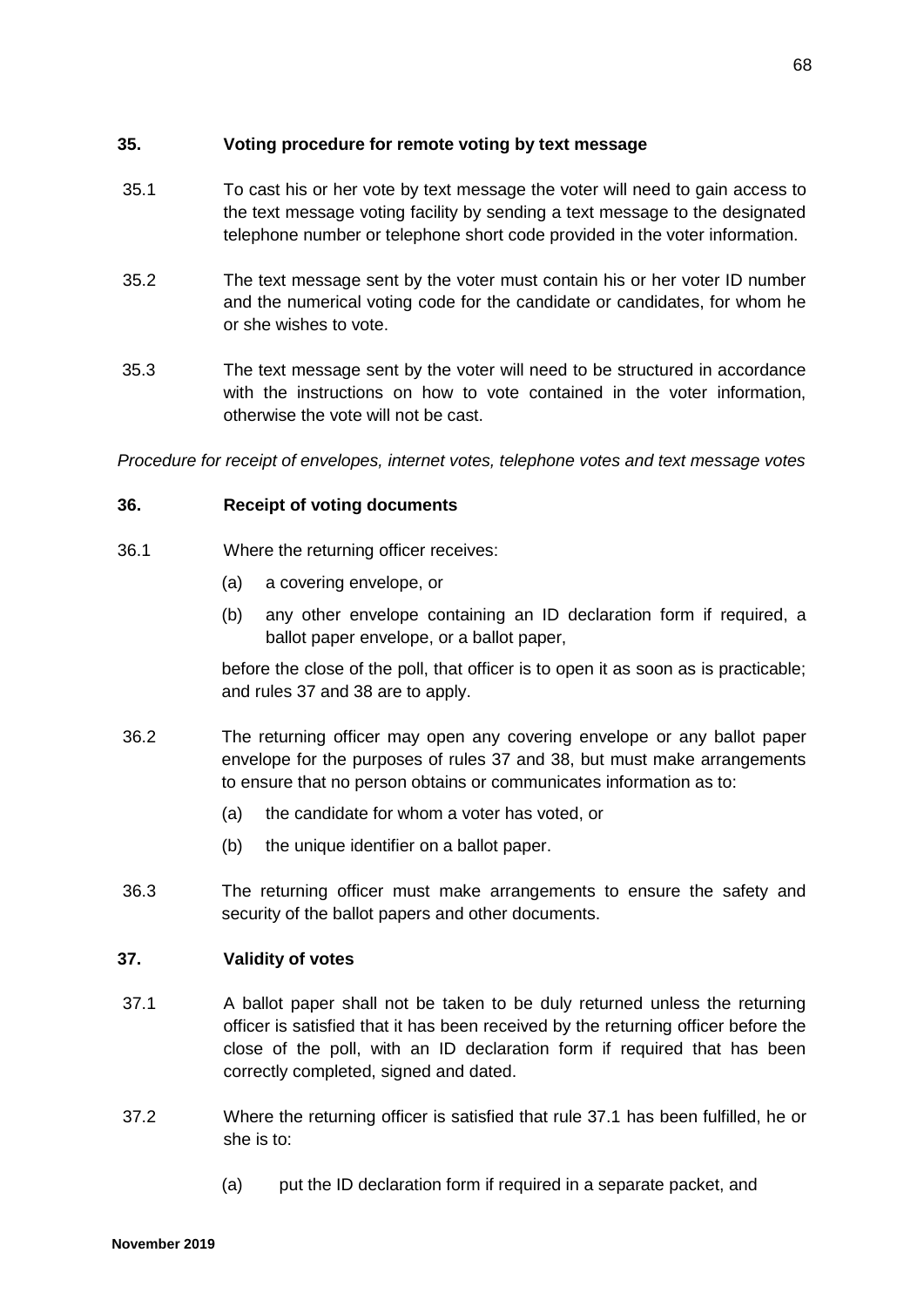- (b) put the ballot paper aside for counting after the close of the poll.
- 37.3 Where the returning officer is not satisfied that rule 37.1 has been fulfilled, he or she is to:
	- (a) mark the ballot paper "disqualified",
	- (b) if there is an ID declaration form accompanying the ballot paper, mark it "disqualified" and attach it to the ballot paper,
	- (c) record the unique identifier on the ballot paper in a list of disqualified documents (the "list of disqualified documents"); and
	- (d) place the document or documents in a separate packet.
- 37.4 An internet, telephone or text message vote shall not be taken to be duly returned unless the returning officer is satisfied that the internet voting record, telephone voting record or text voting record (as applicable) has been received by the returning officer before the close of the poll, with a declaration of identity if required that has been correctly made.
- 37.5 Where the returning officer is satisfied that rule 37.4 has been fulfilled, he or she is to put the internet voting record, telephone voting record or text voting record (as applicable) aside for counting after the close of the poll.
- 37.6 Where the returning officer is not satisfied that rule 37.4 has been fulfilled, he or she is to:
	- (a) mark the internet voting record, telephone voting record or text voting record (as applicable) "disqualified",
	- (b) record the voter ID number on the internet voting record, telephone voting record or text voting record (as applicable) in the list of disqualified documents; and
	- (c) place the document or documents in a separate packet.

## **38. Declaration of identity but no ballot paper (public and patient constituency)<sup>1</sup>**

- 38.1 Where the returning officer receives an ID declaration form if required but no ballot paper, the returning officer is to:
	- (a) mark the ID declaration form "disqualified",
	- (b) record the name of the voter in the list of disqualified documents, indicating that a declaration of identity was received from the voter without a ballot paper, and
	- (c) place the ID declaration form in a separate packet.

**.** 

<sup>&</sup>lt;sup>1</sup> It should not be possible, technically, to make a declaration of identity electronically without also submitting a vote.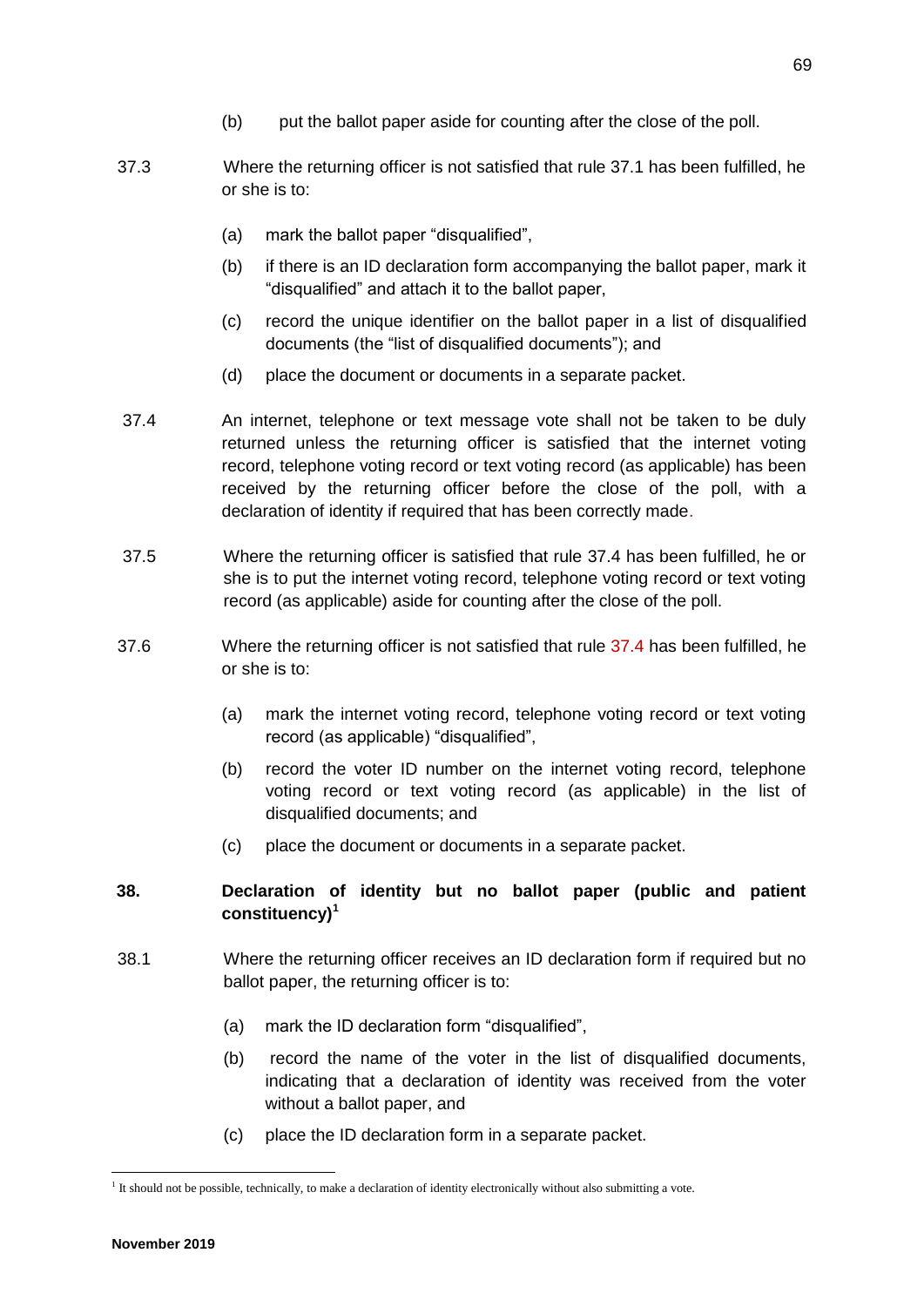### **39. De-duplication of votes**

- 39.1 Where different methods of polling are being used in an election, the returning officer shall examine all votes cast to ascertain if a voter ID number has been used more than once to cast a vote in the election.
- 39.2 If the returning officer ascertains that a voter ID number has been used more than once to cast a vote in the election he or she shall:
	- (a) only accept as duly returned the first vote received that was cast using the relevant voter ID number; and
	- (b) mark as "disqualified" all other votes that were cast using the relevant voter ID number
- 39.3 Where a ballot paper is disqualified under this rule the returning officer shall:
	- (a) mark the ballot paper "disqualified",
	- (b) if there is an ID declaration form accompanying the ballot paper, mark it "disqualified" and attach it to the ballot paper,
	- (c) record the unique identifier and the voter ID number on the ballot paper in the list of disqualified documents;
	- (d) place the document or documents in a separate packet; and
	- (e) disregard the ballot paper when counting the votes in accordance with these rules.
- 39.4 Where an internet voting record, telephone voting record or text voting record is disqualified under this rule the returning officer shall:
	- (a) mark the internet voting record, telephone voting record or text voting record (as applicable) "disqualified",
	- (b) record the voter ID number on the internet voting record, telephone voting record or text voting record (as applicable) in the list of disqualified documents;
	- (c) place the internet voting record, telephone voting record or text voting record (as applicable) in a separate packet, and
	- (d) disregard the internet voting record, telephone voting record or text voting record (as applicable) when counting the votes in accordance with these rules.

#### **40. Sealing of packets**

40.1 As soon as is possible after the close of the poll and after the completion of the procedure under rules 37 and 38, the returning officer is to seal the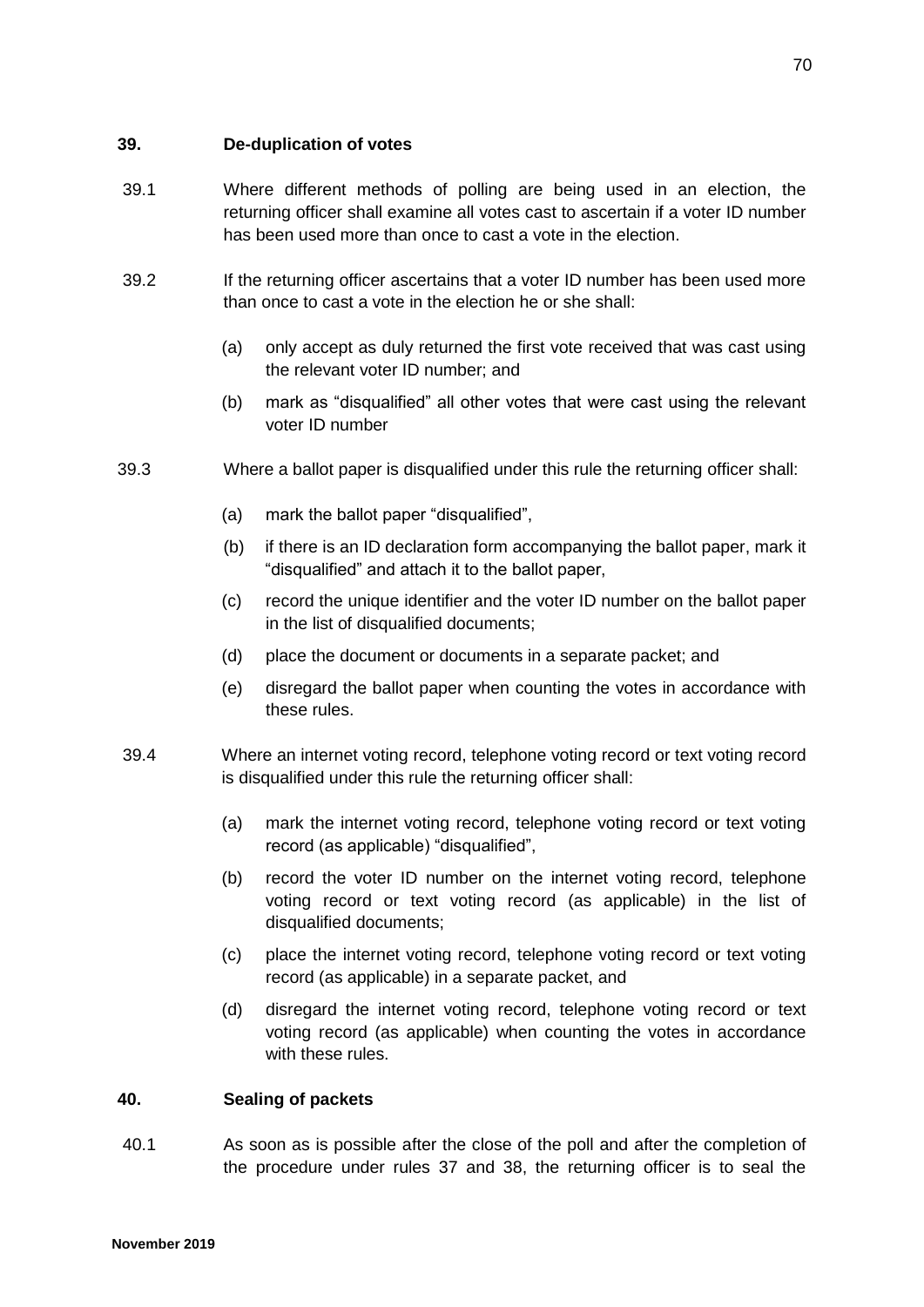packets containing:

- (a) the disqualified documents, together with the list of disqualified documents inside it,
- (b) the ID declaration forms, if required,
- (c) the list of spoilt ballot papers and the list of spoilt text message votes,
- (d) the list of lost ballot documents,
- (e) the list of eligible voters, and
- (f) the list of tendered voting information

and ensure that complete electronic copies of the internet voting records, telephone voting records and text voting records created in accordance with rule 26 are held in a device suitable for the purpose of storage.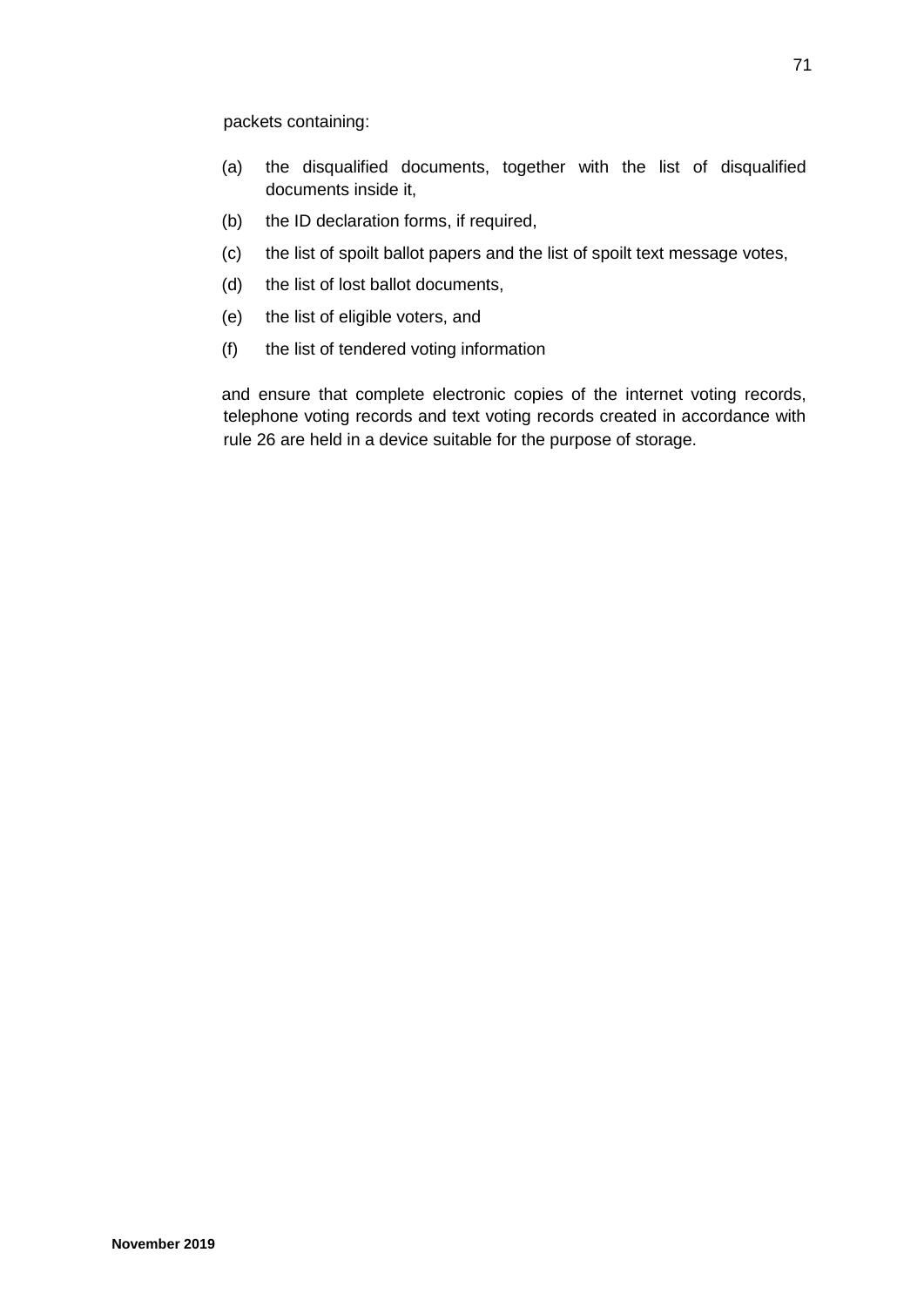## **STV41. Interpretation of Part 6**

STV41.1 In Part 6 of these rules:

"ballot document" means a ballot paper, internet voting record, telephone voting record or text voting record.

"continuing candidate" means any candidate not deemed to be elected, and not excluded,

"count" means all the operations involved in counting of the first preferences recorded for candidates, the transfer of the surpluses of elected candidates, and the transfer of the votes of the excluded candidates,

"deemed to be elected" means deemed to be elected for the purposes of counting of votes but without prejudice to the declaration of the result of the poll,

"mark" means a figure, an identifiable written word, or a mark such as "X",

"non-transferable vote" means a ballot document:

(a) on which no second or subsequent preference is recorded for a continuing candidate,

or

(b) which is excluded by the returning officer under rule STV49,

"preference" as used in the following contexts has the meaning assigned below:

- (a) "first preference" means the figure "1" or any mark or word which clearly indicates a first (or only) preference
- (b) "next available preference" means a preference which is the second, or as the case may be, subsequent preference recorded in consecutive order for a continuing candidate (any candidate who is deemed to be elected or is excluded thereby being ignored); and
- (c) in this context, a "second preference" is shown by the figure "2" or any mark or word which clearly indicates a second preference, and a third preference by the figure "3" or any mark or word which clearly indicates a third preference, and so on,

"quota" means the number calculated in accordance with rule STV46,

"surplus" means the number of votes by which the total number of votes for any candidate (whether first preference or transferred votes, or a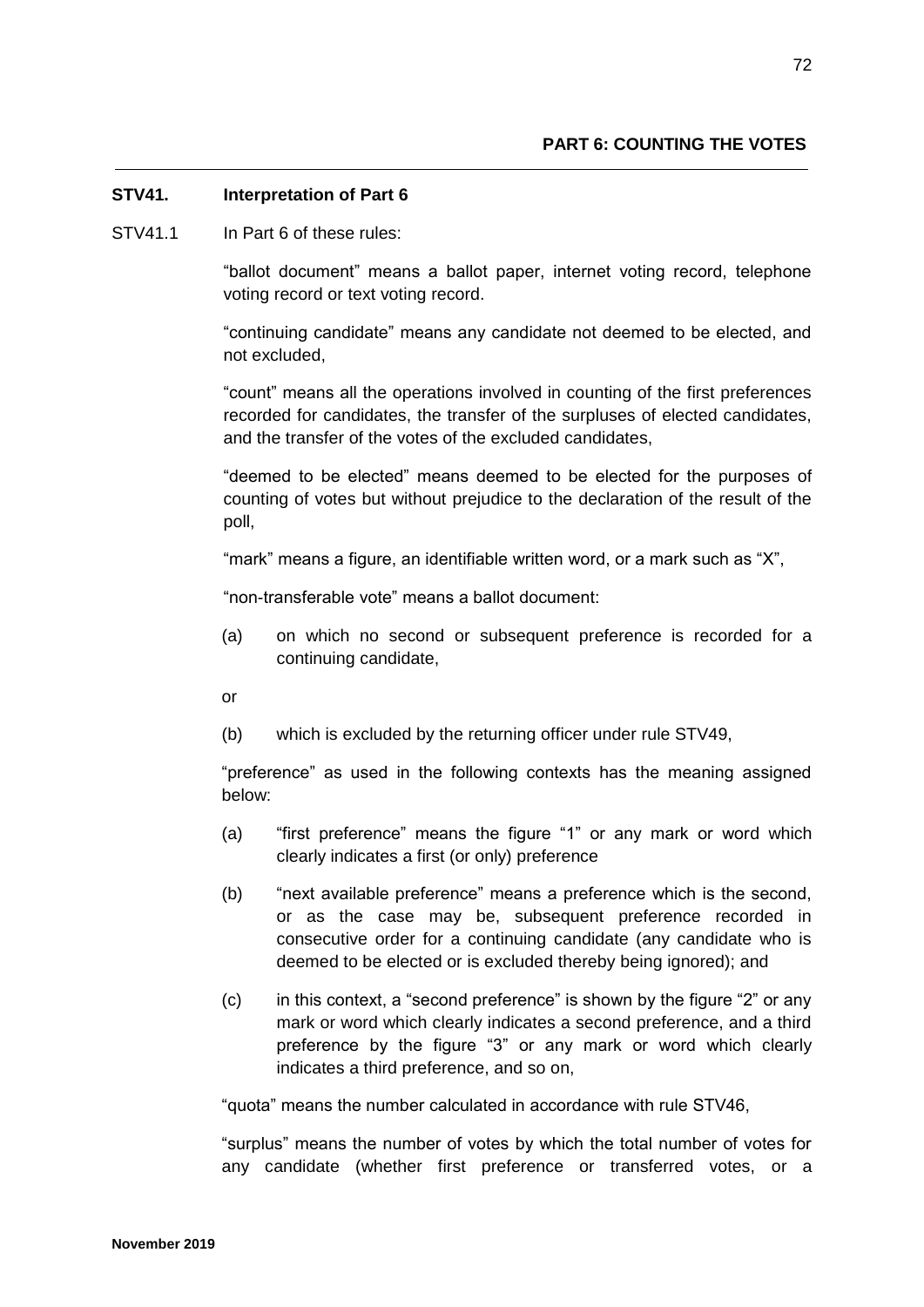combination of both) exceeds the quota; but references in these rules to the transfer of the surplus means the transfer (at a transfer value) of all transferable ballot documents from the candidate who has the surplus,

"stage of the count" means:

- (a) the determination of the first preference vote of each candidate,
- (b) the transfer of a surplus of a candidate deemed to be elected, or
- (c) the exclusion of one or more candidates at any given time,

"transferable vote" means a ballot document on which, following a first preference, a second or subsequent preference is recorded in consecutive numerical order for a continuing candidate,

"transferred vote" means a vote derived from a ballot document on which a second or subsequent preference is recorded for the candidate to whom that ballot document has been transferred, and

"transfer value" means the value of a transferred vote calculated in accordance with rules STV47.4 or STV47.7.

## **42. Arrangements for counting of the votes**

- 42.1 The returning officer is to make arrangements for counting the votes as soon as is practicable after the close of the poll.
- 42.2 The returning officer may make arrangements for any votes to be counted using vote counting software where:
	- (a) the board of directors and the council of governors of the corporation have approved:
		- (i) the use of such software for the purpose of counting votes in the relevant election, and
		- (ii) a policy governing the use of such software, and
	- (b) the corporation and the returning officer are satisfied that the use of such software will produce an accurate result.

## **43. The count**

- 43.1 The returning officer is to:
	- (a) count and record the number of:
		- (iii) ballot papers that have been returned; and
		- (iv) the number of internet voting records, telephone voting records and/or text voting records that have been created, and
	- (b) count the votes according to the provisions in this Part of the rules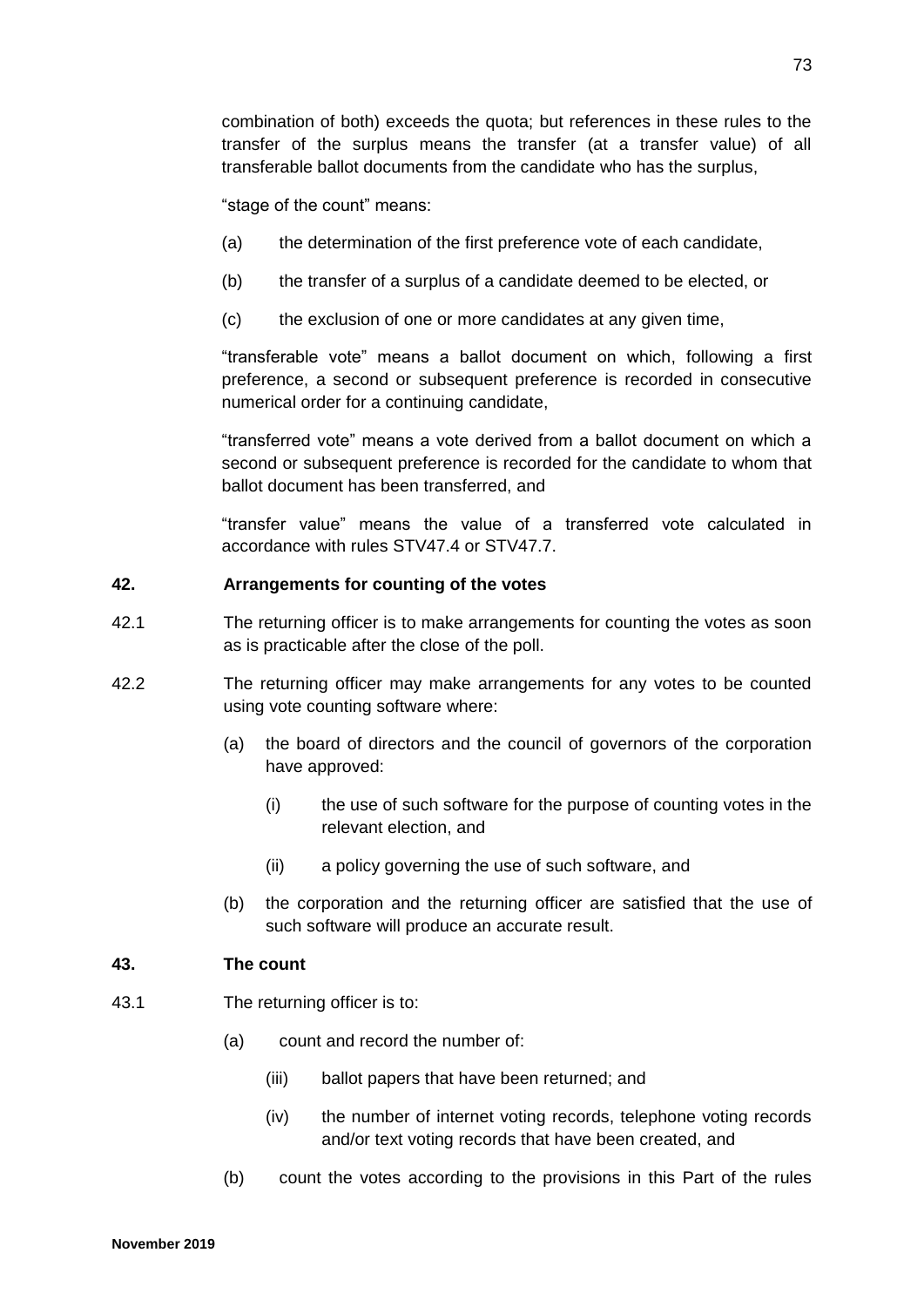and/or the provisions of any policy approved pursuant to rule 42.2(ii) where vote counting software is being used.

- 43.2 The returning officer, while counting and recording the number of ballot papers, internet voting records, telephone voting records and/or text voting records and counting the votes, must make arrangements to ensure that no person obtains or communicates information as to the unique identifier on a ballot paper or the voter ID number on an internet voting record, telephone voting record or text voting record.
- 43.3 The returning officer is to proceed continuously with counting the votes as far as is practicable.

## **STV44. Rejected ballot papers and rejected text voting records**

- STV44.1 Any ballot paper:
	- (a) which does not bear the features that have been incorporated into the other ballot papers to prevent them from being reproduced,
	- (b) on which the figure "1" standing alone is not placed so as to indicate a first preference for any candidate,
	- (c) on which anything is written or marked by which the voter can be identified except the unique identifier, or
	- (d) which is unmarked or rejected because of uncertainty,

shall be rejected and not counted, but the ballot paper shall not be rejected by reason only of carrying the words "one", "two", "three" and so on, or any other mark instead of a figure if, in the opinion of the returning officer, the word or mark clearly indicates a preference or preferences.

- STV44.2 The returning officer is to endorse the word "rejected" on any ballot paper which under this rule is not to be counted.
- STV44.3 Any text voting record:
	- (a) on which the figure "1" standing alone is not placed so as to indicate a first preference for any candidate,
	- (b) on which anything is written or marked by which the voter can be identified except the unique identifier, or
	- (c) which is unmarked or rejected because of uncertainty,

shall be rejected and not counted, but the text voting record shall not be rejected by reason only of carrying the words "one", "two", "three" and so on, or any other mark instead of a figure if, in the opinion of the returning officer, the word or mark clearly indicates a preference or preferences.

STV44.4 The returning officer is to endorse the word "rejected" on any text voting record which under this rule is not to be counted.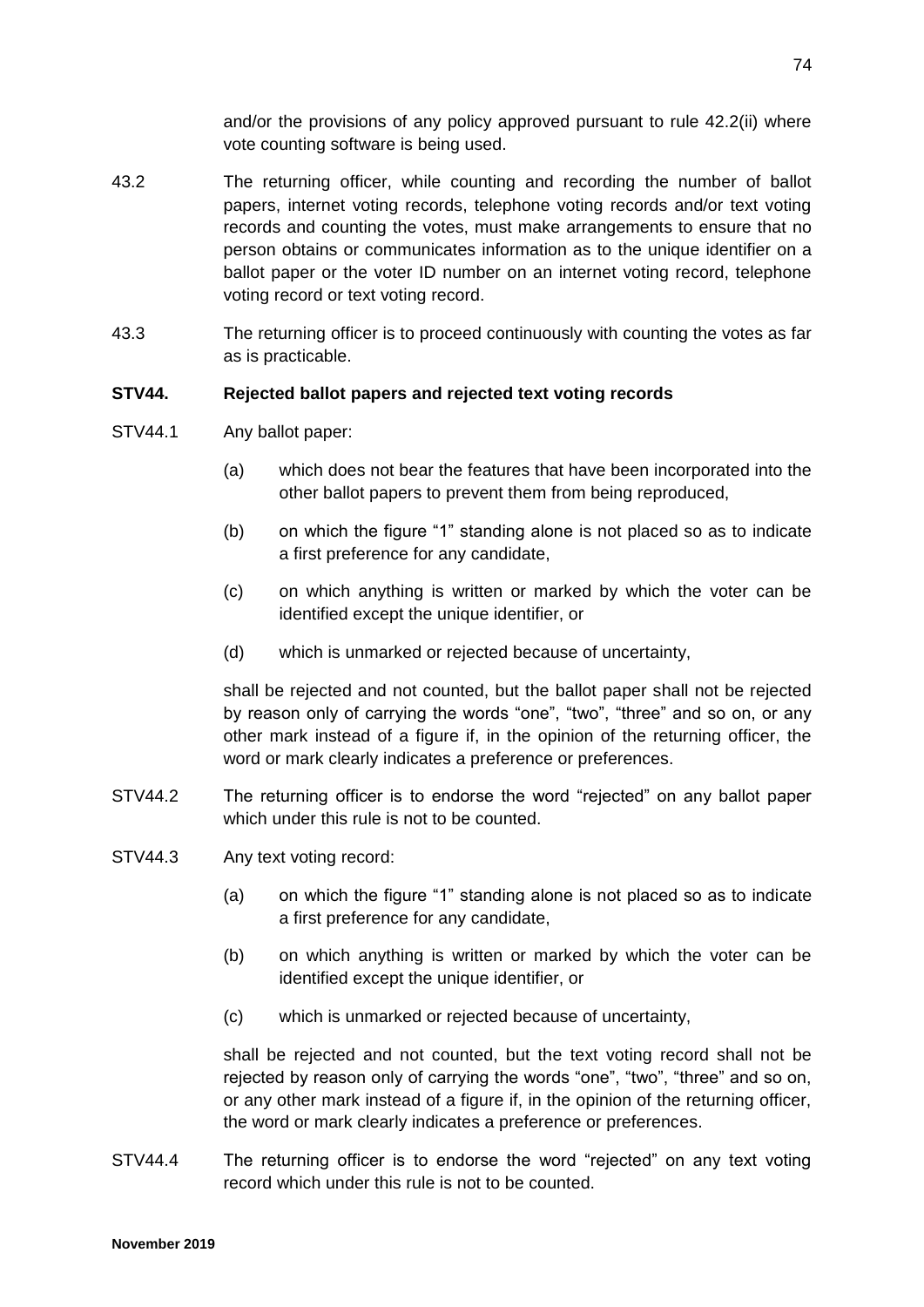STV44.5 The returning officer is to draw up a statement showing the number of ballot papers rejected by him or her under each of the subparagraphs (a) to (d) of rule STV44.1 and the number of text voting records rejected by him or her under each of the sub-paragraphs (a) to (c) of rule STV44.3.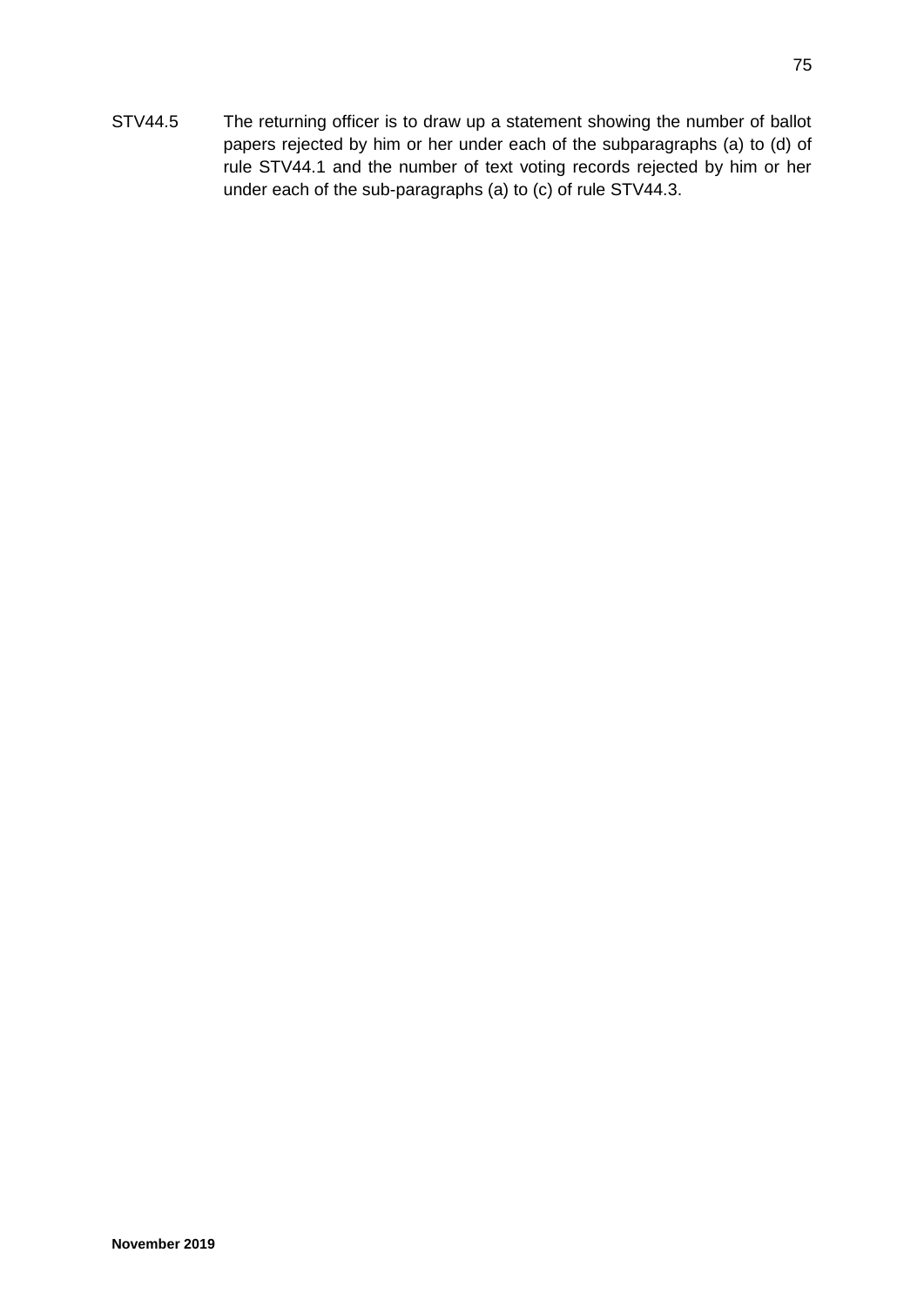# **FPP44. Rejected ballot papers and rejected text voting records**

- FPP44.1 Any ballot paper:
	- (a) which does not bear the features that have been incorporated into the other ballot papers to prevent them from being reproduced,
	- (b) on which votes are given for more candidates than the voter is entitled to vote,
	- (c) on which anything is written or marked by which the voter can be identified except the unique identifier, or
	- (d) which is unmarked or rejected because of uncertainty,

shall, subject to rules FPP44.2 and FPP44.3, be rejected and not counted.

- FPP44.2 Where the voter is entitled to vote for more than one candidate, a ballot paper is not to be rejected because of uncertainty in respect of any vote where no uncertainty arises, and that vote is to be counted.
- FPP44.3 A ballot paper on which a vote is marked:
	- (a) elsewhere than in the proper place,
	- (b) otherwise than by means of a clear mark,
	- (c) by more than one mark,

is not to be rejected for such reason (either wholly or in respect of that vote) if an intention that the vote shall be for one or other of the candidates clearly appears, and the way the paper is marked does not itself identify the voter and it is not shown that he or she can be identified by it.

- FPP44.4 The returning officer is to:
	- (a) endorse the word "rejected" on any ballot paper which under this rule is not to be counted, and
	- (b) in the case of a ballot paper on which any vote is counted under rules FPP44.2 and FPP 44.3, endorse the words "rejected in part" on the ballot paper and indicate which vote or votes have been counted.
- FPP44.5 The returning officer is to draw up a statement showing the number of rejected ballot papers under the following headings:
	- (a) does not bear proper features that have been incorporated into the ballot paper,
	- (b) voting for more candidates than the voter is entitled to,
	- (c) writing or mark by which voter could be identified, and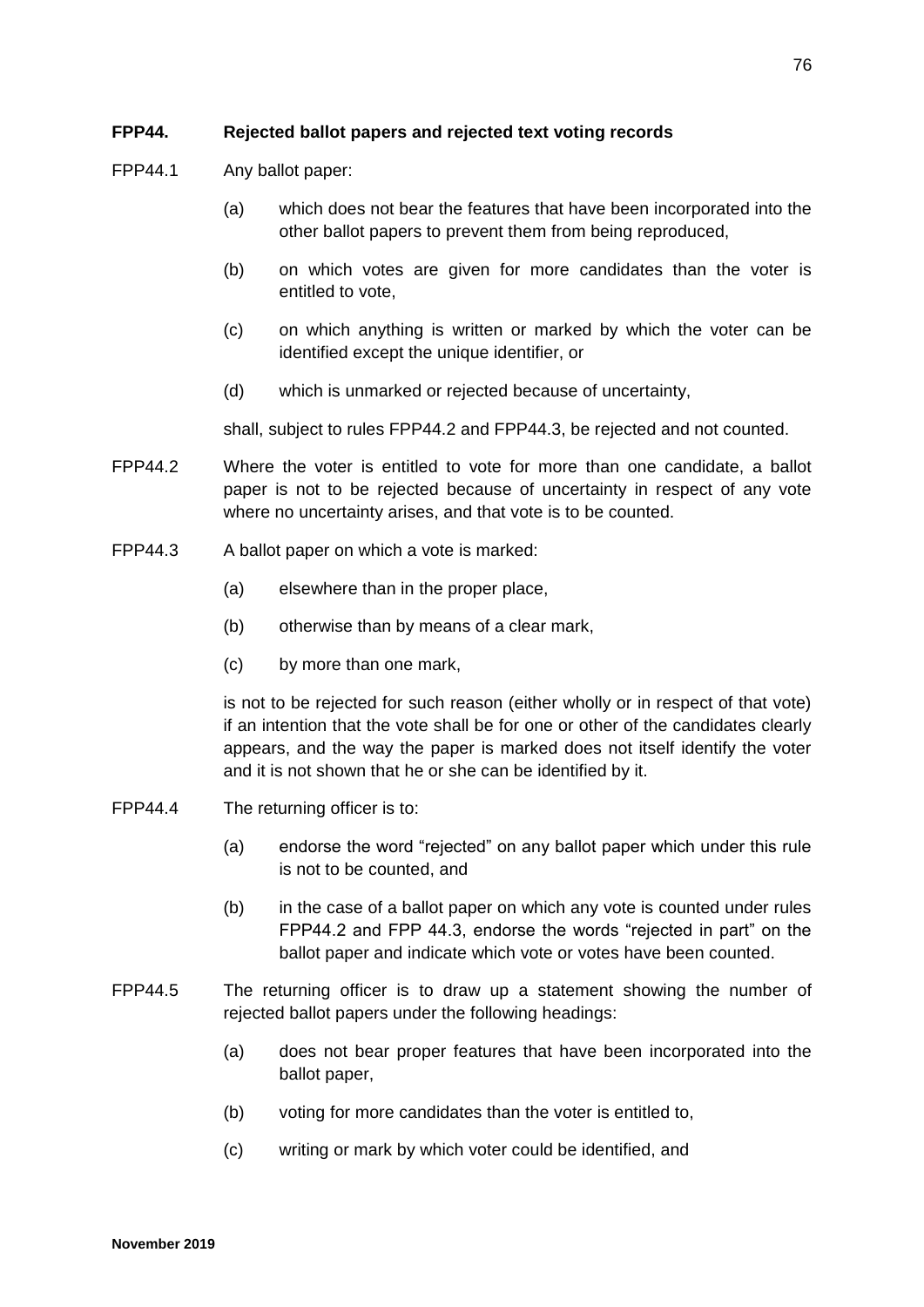and, where applicable, each heading must record the number of ballot papers rejected in part.

- FPP44.6 Any text voting record:
	- (a) on which votes are given for more candidates than the voter is entitled to vote,
	- (b) on which anything is written or marked by which the voter can be identified except the voter ID number, or
	- (c) which is unmarked or rejected because of uncertainty,

shall, subject to rules FPP44.7 and FPP44.8, be rejected and not counted.

- FPP44.7 Where the voter is entitled to vote for more than one candidate, a text voting record is not to be rejected because of uncertainty in respect of any vote where no uncertainty arises, and that vote is to be counted.
- FPP448 A text voting record on which a vote is marked:
	- (a) otherwise than by means of a clear mark,
	- (b) by more than one mark,

is not to be rejected for such reason (either wholly or in respect of that vote) if an intention that the vote shall be for one or other of the candidates clearly appears, and the way the text voting record is marked does not itself identify the voter and it is not shown that he or she can be identified by it.

- FPP44.9 The returning officer is to:
	- (a) endorse the word "rejected" on any text voting record which under this rule is not to be counted, and
	- (b) in the case of a text voting record on which any vote is counted under rules FPP44.7 and FPP 44.8, endorse the words "rejected in part" on the text voting record and indicate which vote or votes have been counted.
- FPP44.10 The returning officer is to draw up a statement showing the number of rejected text voting records under the following headings:
	- (a) voting for more candidates than the voter is entitled to,
	- (b) writing or mark by which voter could be identified, and
	- (c) unmarked or rejected because of uncertainty,

and, where applicable, each heading must record the number of text voting records rejected in part.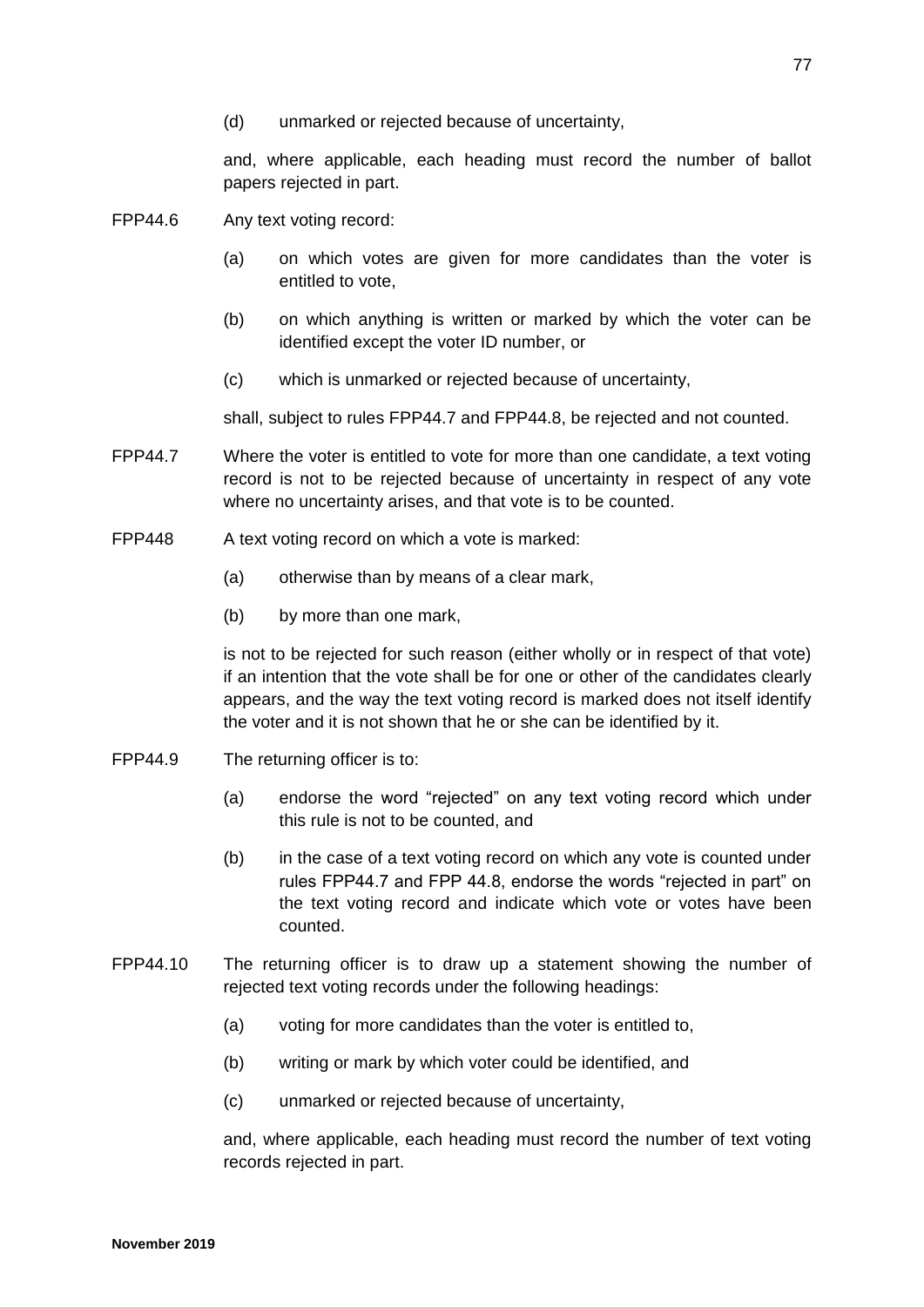## **STV45. First stage**

- STV45.1 The returning officer is to sort the ballot documents into parcels according to the candidates for whom the first preference votes are given.
- STV45.2 The returning officer is to then count the number of first preference votes given on ballot documents for each candidate, and is to record those numbers.
- STV45.3 The returning officer is to also ascertain and record the number of valid ballot documents.

## **STV46. The quota**

- STV46.1 The returning officer is to divide the number of valid ballot documents by a number exceeding by one the number of members to be elected.
- STV46.2 The result, increased by one, of the division under rule STV46.1 (any fraction being disregarded) shall be the number of votes sufficient to secure the election of a candidate (in these rules referred to as "the quota").
- STV46.3 At any stage of the count a candidate whose total votes equals or exceeds the quota shall be deemed to be elected, except that any election where there is only one vacancy a candidate shall not be deemed to be elected until the procedure set out in rules STV47.1 to STV47.3 has been complied with.

## **STV47. Transfer of votes**

- STV47.1 Where the number of first preference votes for any candidate exceeds the quota, the returning officer is to sort all the ballot documents on which first preference votes are given for that candidate into sub- parcels so that they are grouped:
	- (a) according to next available preference given on those ballot documents for any continuing candidate, or
	- (b) where no such preference is given, as the sub-parcel of nontransferable votes.
- STV47.2 The returning officer is to count the number of ballot documents in each parcel referred to in rule STV47.1.
- STV47.3 The returning officer is, in accordance with this rule and rule STV48, to transfer each sub-parcel of ballot documents referred to in rule STV47.1(a) to the candidate for whom the next available preference is given on those ballot documents.
- STV47.4 The vote on each ballot document transferred under rule STV47.3 shall be at a value ("the transfer value") which:
	- (a) reduces the value of each vote transferred so that the total value of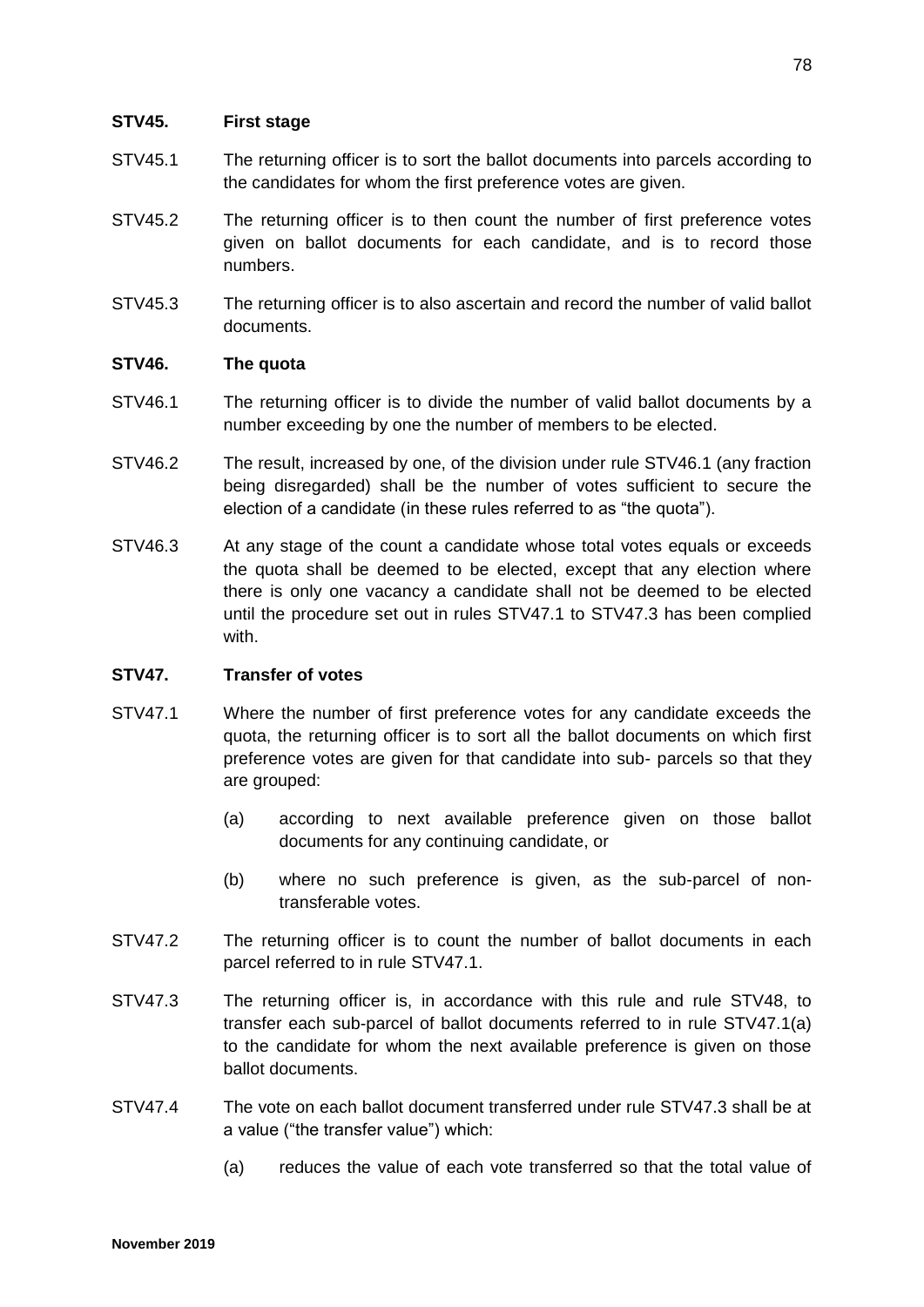all such votes does not exceed the surplus, and

- (b) is calculated by dividing the surplus of the candidate from whom the votes are being transferred by the total number of the ballot documents on which those votes are given, the calculation being made to two decimal places (ignoring the remainder if any).
- STV47.5 Where at the end of any stage of the count involving the transfer of ballot documents, the number of votes for any candidate exceeds the quota, the returning officer is to sort the ballot documents in the sub-parcel of transferred votes which was last received by that candidate into separate sub-parcels so that they are grouped:
	- (a) according to the next available preference given on those ballot documents for any continuing candidate, or
	- (b) where no such preference is given, as the sub-parcel of nontransferable votes.
- STV47.6 The returning officer is, in accordance with this rule and rule STV48, to transfer each sub-parcel of ballot documents referred to in rule STV47.5(a) to the candidate for whom the next available preference is given on those ballot documents.
- STV47.7 The vote on each ballot document transferred under rule STV47.6 shall be at:
	- (a) a transfer value calculated as set out in rule STV47.4(b), or
	- (b) at the value at which that vote was received by the candidate from whom it is now being transferred.

whichever is the less.

- STV47.8 Each transfer of a surplus constitutes a stage in the count.
- STV47.9 Subject to rule STV47.10, the returning officer shall proceed to transfer transferable ballot documents until no candidate who is deemed to be elected has a surplus or all the vacancies have been filled.
- STV47.10 Transferable ballot documents shall not be liable to be transferred where any surplus or surpluses which, at a particular stage of the count, have not already been transferred, are:
	- (a) less than the difference between the total vote then credited to the continuing candidate with the lowest recorded vote and the vote of the candidate with the next lowest recorded vote, or
	- (b) less than the difference between the total votes of the two or more continuing candidates, credited at that stage of the count with the lowest recorded total numbers of votes and the candidate next above such candidates.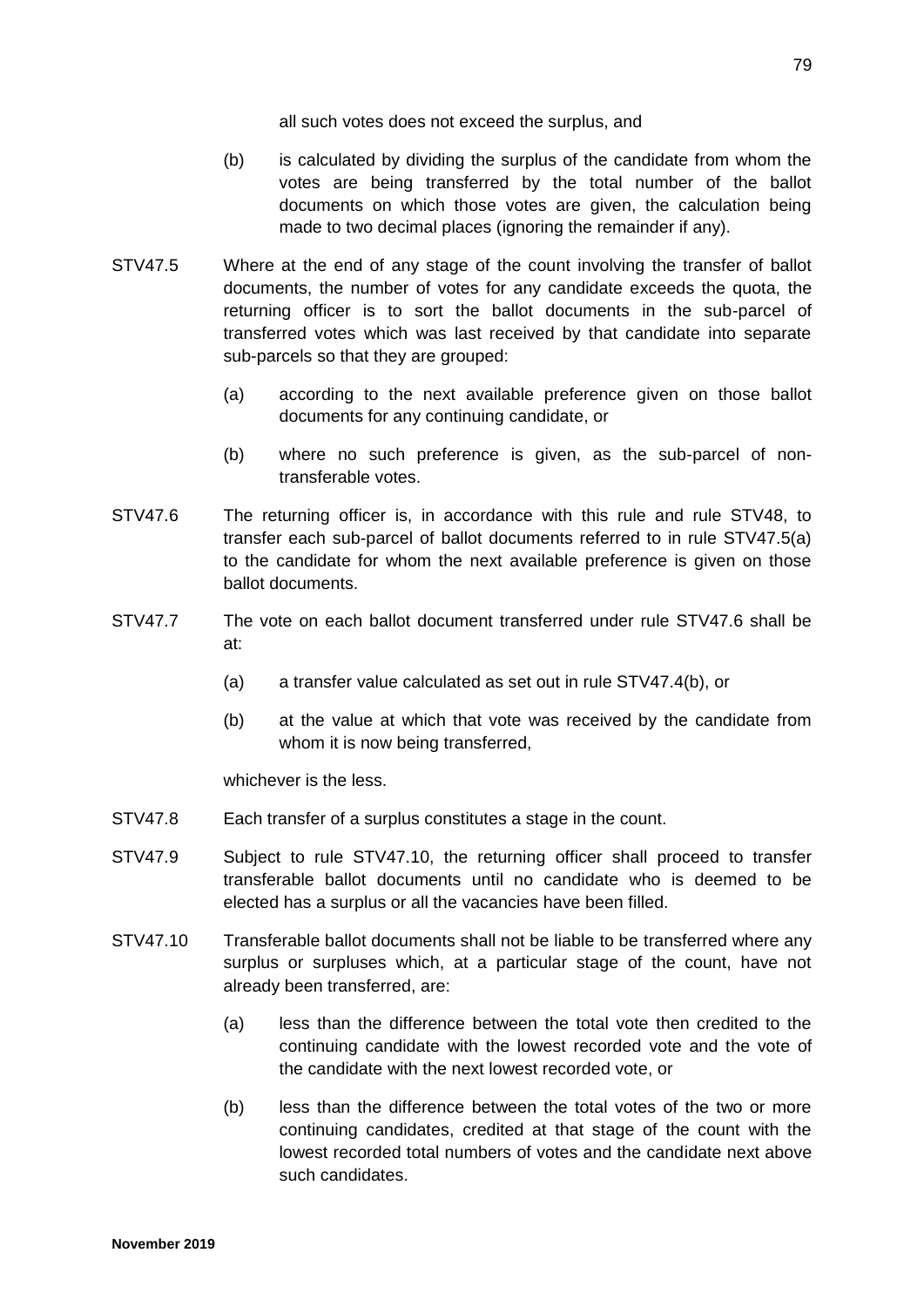#### **STV48. Supplementary provisions on transfer**

- STV48.1 If, at any stage of the count, two or more candidates have surpluses, the transferable ballot documents of the candidate with the highest surplus shall be transferred first, and if:
	- (a) The surpluses determined in respect of two or more candidates are equal, the transferable ballot documents of the candidate who had the highest recorded vote at the earliest preceding stage at which they had unequal votes shall be transferred first, and
	- (b) the votes credited to two or more candidates were equal at all stages of the count, the returning officer shall decide between those candidates by lot, and the transferable ballot documents of the candidate on whom the lot falls shall be transferred first.
- STV48.2 The returning officer shall, on each transfer of transferable ballot documents under rule STV47:
	- (a) record the total value of the votes transferred to each candidate,
	- (b) add that value to the previous total of votes recorded for each candidate and record the new total,
	- (c) record as non-transferable votes the difference between the surplus and the total transfer value of the transferred votes and add that difference to the previously recorded total of non-transferable votes, and
	- (d) compare:
		- (i) the total number of votes then recorded for all of the candidates, together with the total number of non-transferable votes, with
		- (ii) the recorded total of valid first preference votes.
- STV48.3 All ballot documents transferred under rule STV47 or STV49 shall be clearly marked, either individually or as a sub-parcel, so as to indicate the transfer value recorded at that time to each vote on that ballot document or, as the case may be, all the ballot documents in that sub-parcel.
- STV48.4 Where a ballot document is so marked that it is unclear to the returning officer at any stage of the count under rule STV47 or STV49 for which candidate the next preference is recorded, the returning officer shall treat any vote on that ballot document as a non-transferable vote; and votes on a ballot document shall be so treated where, for example, the names of two or more candidates (whether continuing candidates or not) are so marked that, in the opinion of the returning officer, the same order of preference is indicated or the numerical sequence is broken.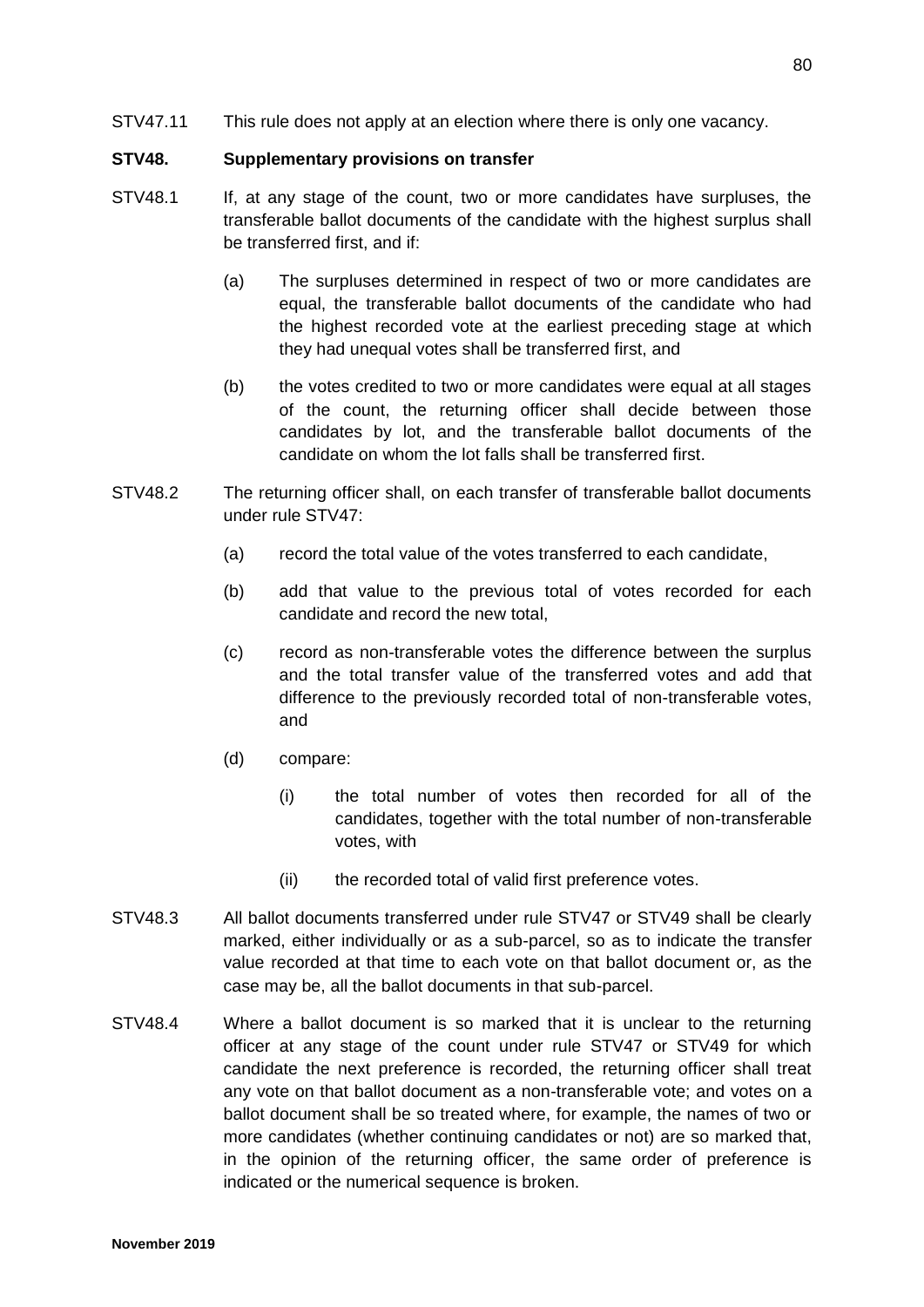## **STV49. Exclusion of candidates**

 $STV491$  If

- (a) all transferable ballot documents which under the provisions of rule STV47 (including that rule as applied by rule STV49.11) and this rule are required to be transferred, have been transferred, and
- (b) subject to rule STV50, one or more vacancies remain to be filled, the returning officer shall exclude from the election at that stage the candidate with the then lowest vote (or, where rule STV49.12 applies, the candidates with the then lowest votes).
- STV9.2 The returning officer shall sort all the ballot documents on which first preference votes are given for the candidate or candidates excluded under rule STV49.1 into two sub-parcels so that they are grouped as:
	- (a) ballot documents on which a next available preference is given, and
	- (b) ballot documents on which no such preference is given (thereby including ballot documents on which preferences are given only for candidates who are deemed to be elected or are excluded).
- STV49.3 The returning officer shall, in accordance with this rule and rule STV48, transfer each sub-parcel of ballot documents referred to in rule STV49.2 to the candidate for whom the next available preference is given on those ballot documents.
- STV49.4 The exclusion of a candidate, or of two or more candidates together, constitutes a further stage of the count.
- STV49.5 If, subject to rule STV50, one or more vacancies still remain to be filled, the returning officer shall then sort the transferable ballot documents, if any, which had been transferred to any candidate excluded under rule STV49.1 into sub- parcels according to their transfer value.
- STV49.6 The returning officer shall transfer those ballot documents in the sub-parcel of transferable ballot documents with the highest transfer value to the continuing candidates in accordance with the next available preferences given on those ballot documents (thereby passing over candidates who are deemed to be elected or are excluded).
- STV49.7 The vote on each transferable ballot document transferred under rule STV49.6 shall be at the value at which that vote was received by the candidate excluded under rule STV49.1.
- STV49.8 Any ballot documents on which no next available preferences have been expressed shall be set aside as non-transferable votes.
- STV49.9 After the returning officer has completed the transfer of the ballot documents in the sub-parcel of ballot documents with the highest transfer value he or she shall proceed to transfer in the same way the sub-parcel of ballot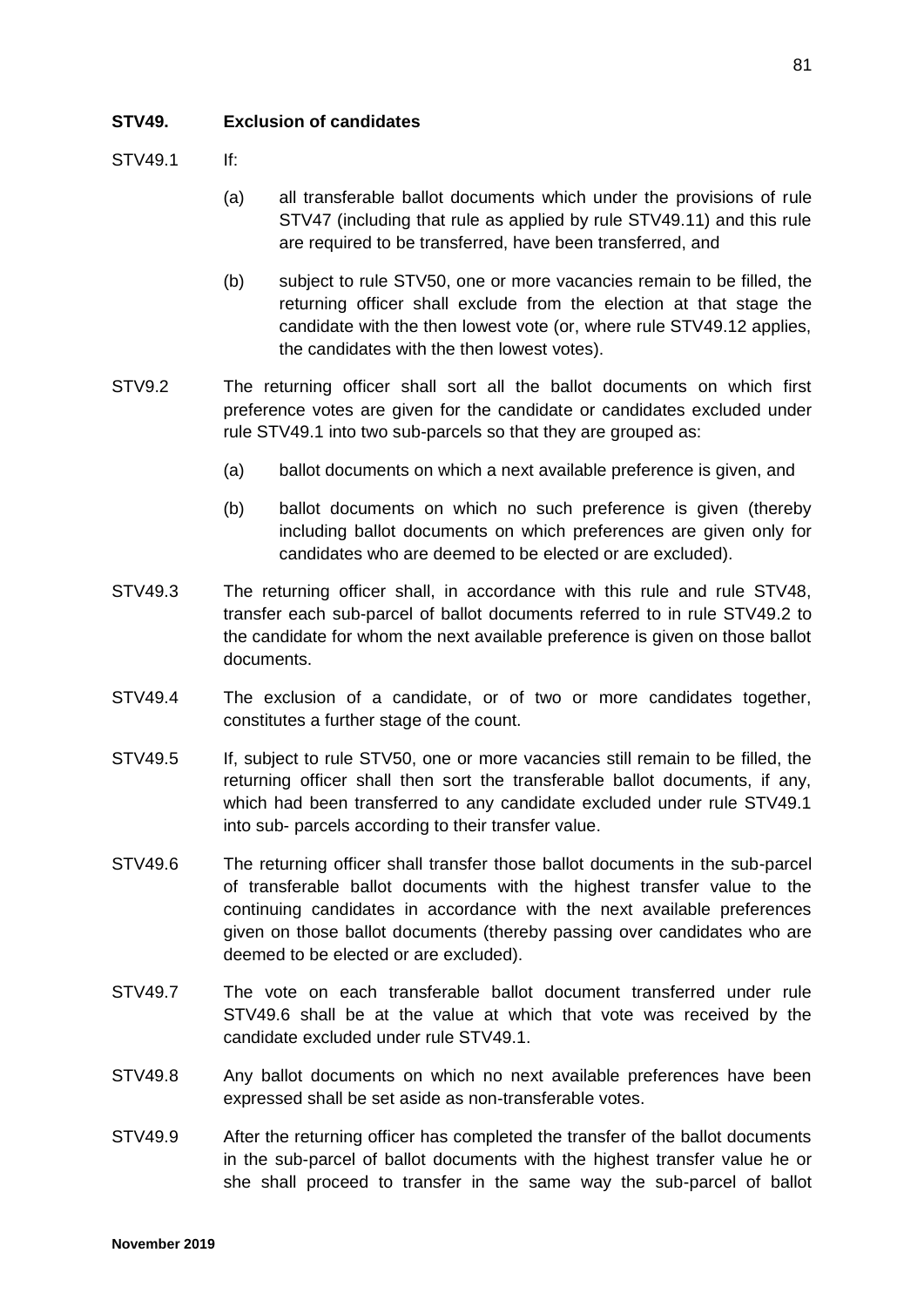documents with the next highest value and so on until he has dealt with each sub-parcel of a candidate excluded under rule STV49.1.

- STV49.10 The returning officer shall after each stage of the count completed under this rule:
	- (a) record:
		- (i) the total value of votes, or
		- (ii) the total transfer value of votes transferred to each candidate,
	- (b) add that total to the previous total of votes recorded for each candidate and record the new total,
	- (c) record the value of non-transferable votes and add that value to the previous non-transferable votes total, and
	- (d) compare:
		- (i) the total number of votes then recorded for each candidate together with the total number of non-transferable votes, with
		- (ii) the recorded total of valid first preference votes.
- STV49.11 If after a transfer of votes under any provision of this rule, a candidate has a surplus, that surplus shall be dealt with in accordance with rules STV47.5 to STV47.10 and rule STV48.
- STV49.12 Where the total of the votes of the two or more lowest candidates, together with any surpluses not transferred, is less than the number of votes credited to the next lowest candidate, the returning officer shall in one operation exclude such two or more candidates.
- STV49.13 If when a candidate has to be excluded under this rule, two or more candidates each have the same number of votes and are lowest:
	- (a) regard shall be had to the total number of votes credited to those candidates at the earliest stage of the count at which they had an unequal number of votes and the candidate with the lowest number of votes at that stage shall be excluded, and
	- (b) where the number of votes credited to those candidates was equal at all stages, the returning officer shall decide between the candidates by lot and the candidate on whom the lot falls shall be excluded.

#### **STV50. Filling of last vacancies**

- STV50.1 Where the number of continuing candidates is equal to the number of vacancies remaining unfilled the continuing candidates shall thereupon be deemed to be elected.
- STV50.2 Where only one vacancy remains unfilled and the votes of any one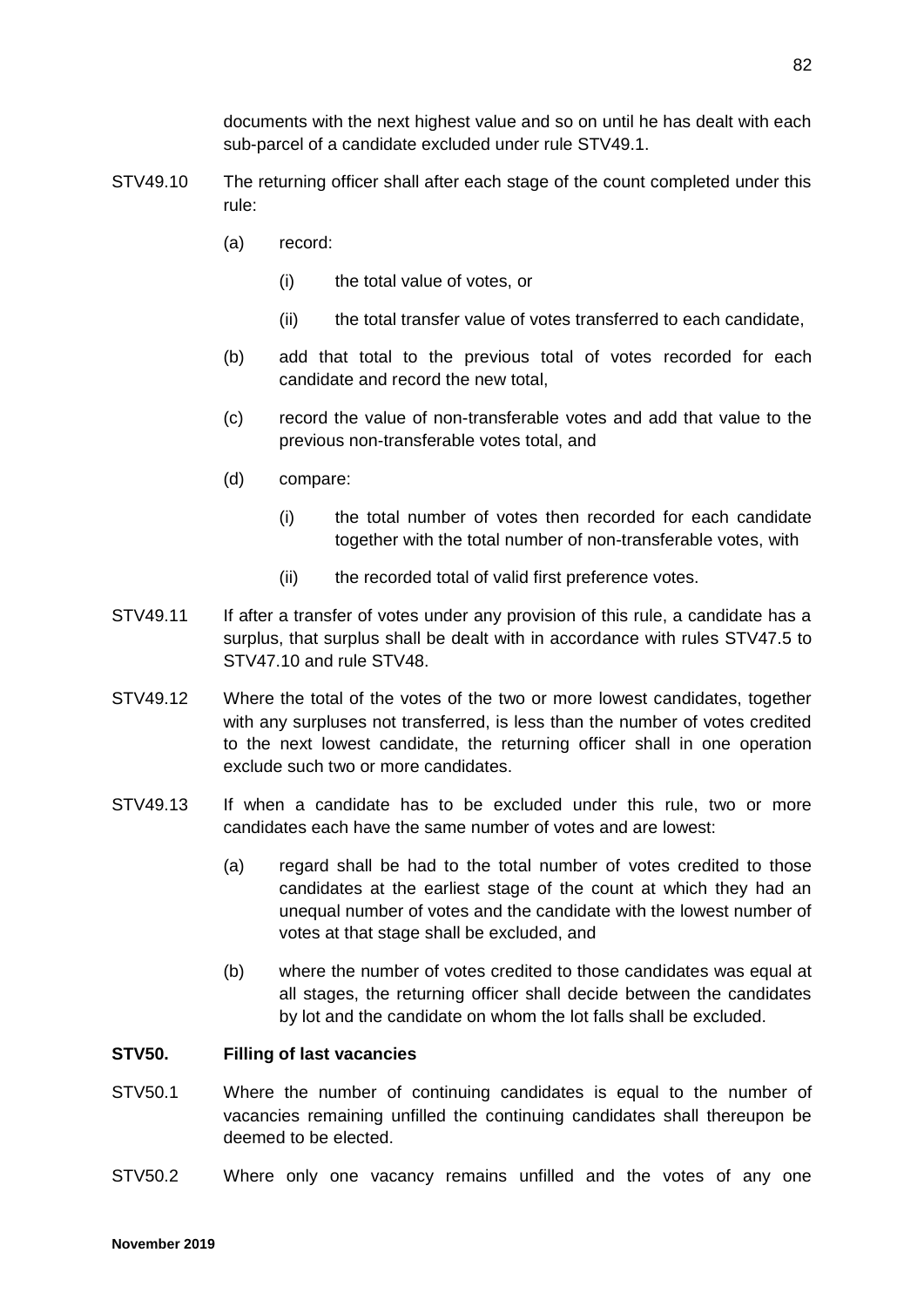continuing candidate are equal to or greater than the total of votes credited to other continuing candidates together with any surplus not transferred, the candidate shall thereupon be deemed to be elected.

STV50.3 Where the last vacancies can be filled under this rule, no further transfer of votes shall be made.

### **STV51. Order of election of candidates**

- STV51.1 The order in which candidates whose votes equal or exceed the quota are deemed to be elected shall be the order in which their respective surpluses were transferred, or would have been transferred but for rule STV47.10.
- STV51.2 A candidate credited with a number of votes equal to, and not greater than, the quota shall, for the purposes of this rule, be regarded as having had the smallest surplus at the stage of the count at which he obtained the quota.
- STV51.3 Where the surpluses of two or more candidates are equal and are not required to be transferred, regard shall be had to the total number of votes credited to such candidates at the earliest stage of the count at which they had an unequal number of votes and the surplus of the candidate who had the greatest number of votes at that stage shall be deemed to be the largest.
- STV51.4 Where the number of votes credited to two or more candidates were equal at all stages of the count, the returning officer shall decide between them by lot and the candidate on whom the lot falls shall be deemed to have been elected first.

## **FPP51. Equality of votes**

FPP51.1 Where, after the counting of votes is completed, an equality of votes is found to exist between any candidates and the addition of a vote would entitle any of those candidates to be declared elected, the returning officer is to decide between those candidates by a lot, and proceed as if the candidate on whom the lot falls had received an additional vote.

#### **FPP52. Declaration of result for contested elections**

- FPP52.1 In a contested election, when the result of the poll has been ascertained, the returning officer is to:
	- (a) declare the candidate or candidates whom more votes have been given than for the other candidates, up to the number of vacancies to be filled on the council of governors from the constituency, or class within a constituency, for which the election is being held to be elected,
	- (b) give notice of the name of each candidate who he or she has declared elected: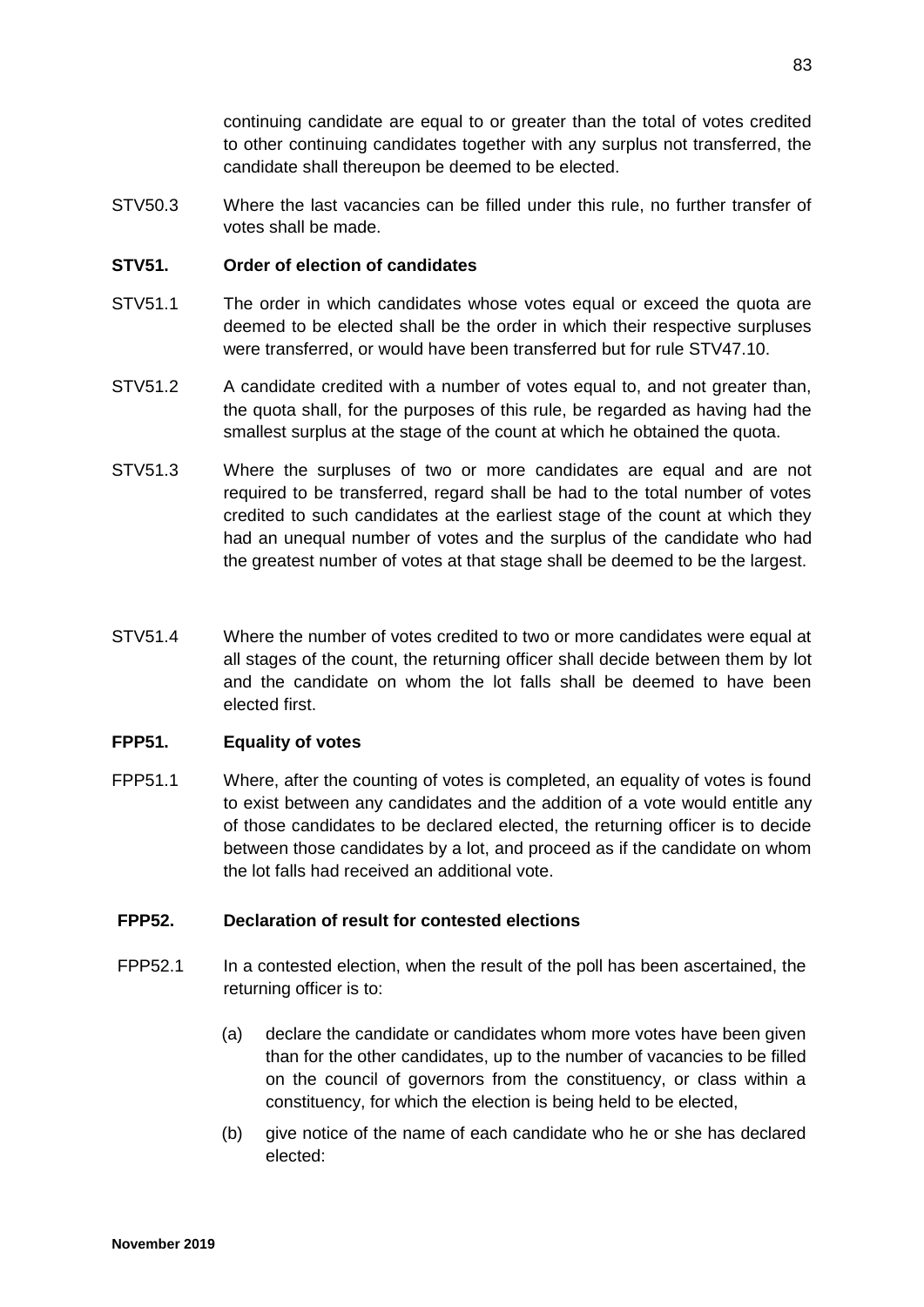- (i) where the election is held under a proposed constitution pursuant to powers conferred on the [insert name] NHS Trust by section 33(4) of the 2006 Act, to the chairman of the NHS Trust, or
- (ii) in any other case, to the chairman of the corporation; and
- (c) give public notice of the name of each candidate whom he or she has declared elected.
- FPP52.2 The returning officer is to make:
	- (a) the total number of votes given for each candidate (whether elected or not), and
	- (b) the number of rejected ballot papers under each of the headings in rule FPP44.5,
	- (c) the number of rejected text voting records under each of the headings in rule FPP44.10,

available on request.

## **STV52. Declaration of result for contested elections**

- STV52.1 In a contested election, when the result of the poll has been ascertained, the returning officer is to:
	- (a) declare the candidates who are deemed to be elected under Part 6 of these rules as elected,
	- (b) give notice of the name of each candidate who he or she has declared elected –
		- (i) where the election is held under a proposed constitution pursuant to powers conferred on the [insert name] NHS Trust by section 33(4) of the 2006 Act, to the chairman of the NHS Trust, or
		- (ii) in any other case, to the chairman of the corporation, and
	- (c) give public notice of the name of each candidate who he or she has declared elected.
- STV52.2 The returning officer is to make:
	- (a) the number of first preference votes for each candidate whether elected or not,
	- (b) any transfer of votes,
	- (c) the total number of votes for each candidate at each stage of the count at which such transfer took place,
	- (d) the order in which the successful candidates were elected, and
	- (e) the number of rejected ballot papers under each of the headings in rule STV44.1,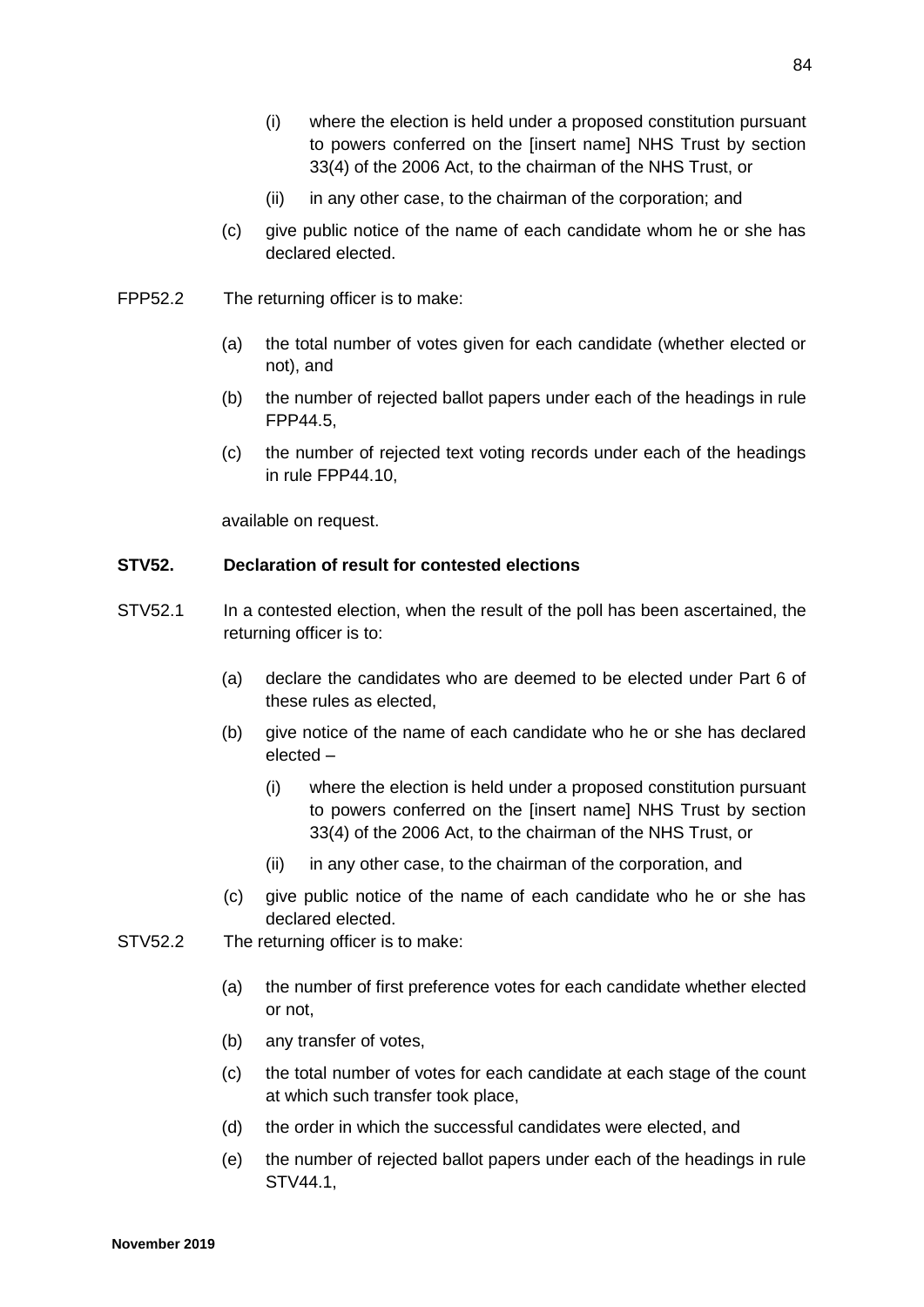(f) the number of rejected text voting records under each of the headings in rule STV44.3,

available on request.

## **53. Declaration of result for uncontested elections**

- 53.1 In an uncontested election, the returning officer is to as soon as is practicable after final day for the delivery of notices of withdrawals by candidates from the election:
	- (a) declare the candidate or candidates remaining validly nominated to be elected,
	- (b) give notice of the name of each candidate who he or she has declared elected to the chairman of the corporation, and
	- (c) give public notice of the name of each candidate who he or she has declared elected.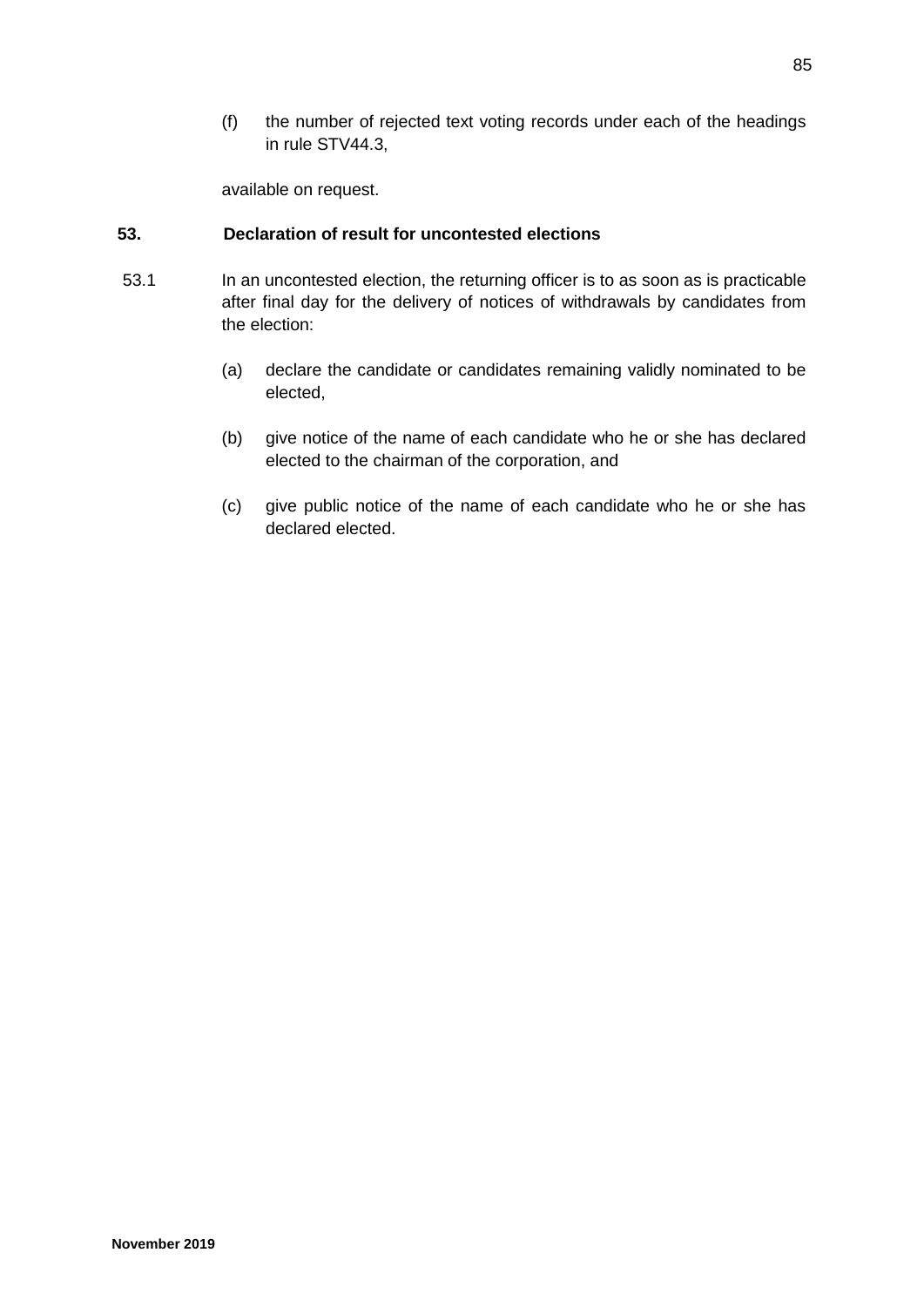### **54. Sealing up of documents relating to the poll**

- 54.1 On completion of the counting at a contested election, the returning officer is to seal up the following documents in separate packets:
	- (a) the counted ballot papers, internet voting records, telephone voting records and text voting records,
	- (b) the ballot papers and text voting records endorsed with "rejected in part",
	- (c) the rejected ballot papers and text voting records, and
	- (d) the statement of rejected ballot papers and the statement of rejected text voting records,

and ensure that complete electronic copies of the internet voting records, telephone voting records and text voting records created in accordance with rule 26 are held in a device suitable for the purpose of storage.

- 54.2 The returning officer must not open the sealed packets of:
	- (a) the disqualified documents, with the list of disqualified documents inside it,
	- (b) the list of spoilt ballot papers and the list of spoilt text message votes,
	- (c) the list of lost ballot documents, and
	- (d) the list of eligible voters,

or access the complete electronic copies of the internet voting records, telephone voting records and text voting records created in accordance with rule 26 and held in a device suitable for the purpose of storage.

- 54.3 The returning officer must endorse on each packet a description of:
	- (a) its contents,
	- (b) the date of the publication of notice of the election,
	- (c) the name of the corporation to which the election relates, and
	- (d) the constituency, or class within a constituency, to which the election relates.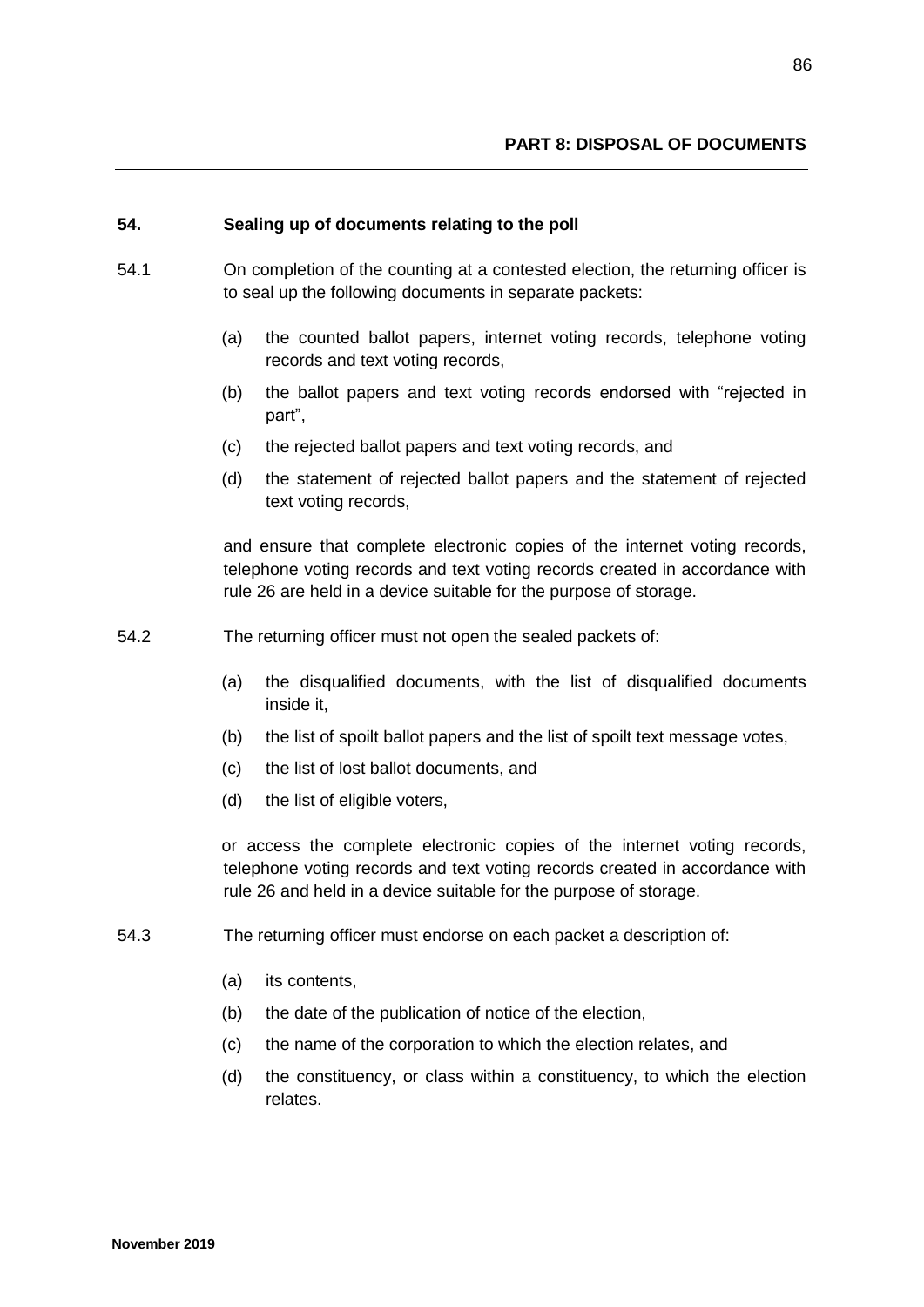## **55. Delivery of documents**

55.1 Once the documents relating to the poll have been sealed up and endorsed pursuant to rule 56, the returning officer is to forward them to the chair of the corporation.

## **56. Forwarding of documents received after close of the poll**

- 56.1 Where:
	- (a) any voting documents are received by the returning officer after the close of the poll, or
	- (b) any envelopes addressed to eligible voters are returned as undelivered too late to be resent, or
	- (c) any applications for replacement voting information are made too late to enable new voting information to be issued,

the returning officer is to put them in a separate packet, seal it up, and endorse and forward it to the chairman of the corporation.

#### **57. Retention and public inspection of documents**

- 57.1 The corporation is to retain the documents relating to an election that are forwarded to the chair by the returning officer under these rules for one year, and then, unless otherwise directed by the board of directors of the corporation, cause them to be destroyed.
- 57.2 With the exception of the documents listed in rule 58.1, the documents relating to an election that are held by the corporation shall be available for inspection by members of the public at all reasonable times.
- 57.3 A person may request a copy or extract from the documents relating to an election that are held by the corporation, and the corporation is to provide it, and may impose a reasonable charge for doing so.

## **58. Application for inspection of certain documents relating to an election**

- 58.1 The corporation may not allow:
	- (a) the inspection of, or the opening of any sealed packet containing
		- (i) any rejected ballot papers, including ballot papers rejected in part,
		- (ii) any rejected text voting records, including text voting records rejected in part,
		- (iii) any disqualified documents, or the list of disqualified documents,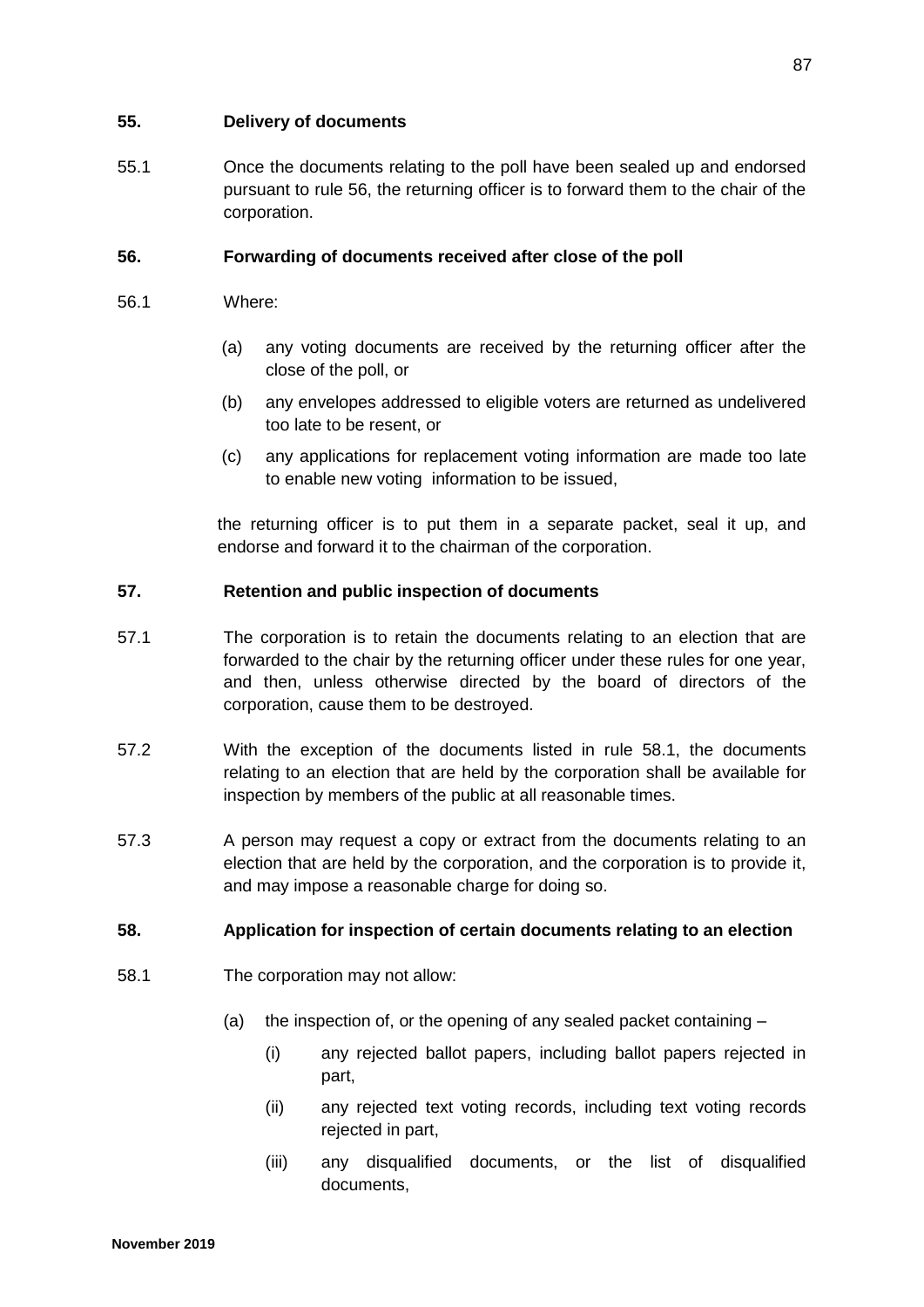- (iv) any counted ballot papers, internet voting records, telephone voting records or text voting records, or
- (v) the list of eligible voters, or
- (b) access to or the inspection of the complete electronic copies of the internet voting records, telephone voting records and text voting records created in accordance with rule 26 and held in a device suitable for the purpose of storage,

by any person without the consent of the board of directors of the corporation.

- 58.2 A person may apply to the board of directors of the corporation to inspect any of the documents listed in rule 58.1, and the board of directors of the corporation may only consent to such inspection if it is satisfied that it is necessary for the purpose of questioning an election pursuant to Part 11.
- 58.3 The board of directors of the corporation's consent may be on any terms or conditions that it thinks necessary, including conditions as to –
	- (a) persons,
	- (b) time,
	- (c) place and mode of inspection,
	- (d) production or opening,

and the corporation must only make the documents available for inspection in accordance with those terms and conditions.

- 58.4 On an application to inspect any of the documents listed in rule 58.1 the board of directors of the corporation must:
	- (a) in giving its consent, and
	- (b) in making the documents available for inspection

ensure that the way in which the vote of any particular member has been given shall not be disclosed, until it has been established –

- (i) that his or her vote was given, and
- (ii) that NHS Improvement has declared that the vote was invalid.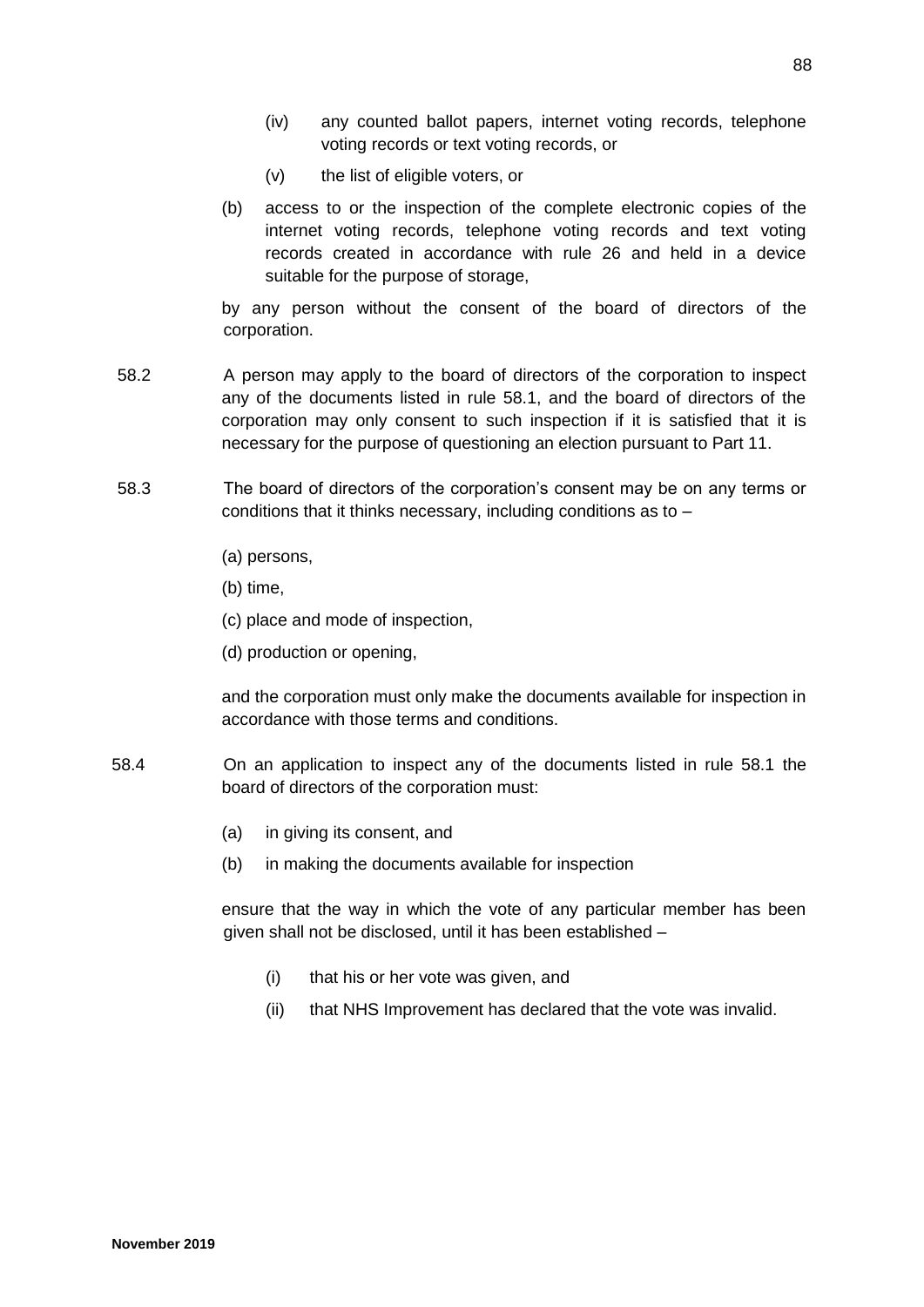#### **FPP59. Countermand or abandonment of poll on death of candidate**

- FPP59.1 If at a contested election, proof is given to the returning officer's satisfaction before the result of the election is declared that one of the persons named or to be named as a candidate has died, then the returning officer is to:
	- (a) countermand notice of the poll, or, if voting information has been issued, direct that the poll be abandoned within that constituency or class, and
	- (b) order a new election, on a date to be appointed by him or her in consultation with the corporation, within the period of 40 days, computed in accordance with rule 3 of these rules, beginning with the day that the poll was countermanded or abandoned.
- FPP59.2 Where a new election is ordered under rule FPP59.1, no fresh nomination is necessary for any candidate who was validly nominated for the election where the poll was countermanded or abandoned but further candidates shall be invited for that constituency or class.
- FPP59.3 Where a poll is abandoned under rule FPP59.1(a), rules FPP59.4 to FPP59.7 are to apply.
- FPP59.4 The returning officer shall not take any step or further step to open envelopes or deal with their contents in accordance with rules 38 and 39, and is to make up separate sealed packets in accordance with rule 40.
- FPP59.5 The returning officer is to:
	- (a) count and record the number of ballot papers, internet voting records, telephone voting records and text voting records that have been received,
	- (b) seal up the ballot papers, internet voting records, telephone voting records and text voting records into packets, along with the records of the number of ballot papers, internet voting records, telephone voting records and text voting records and

ensure that complete electronic copies of the internet voting records telephone voting records and text voting records created in accordance with rule 26 are held in a device suitable for the purpose of storage.

FPP59.6 The returning officer is to endorse on each packet a description of: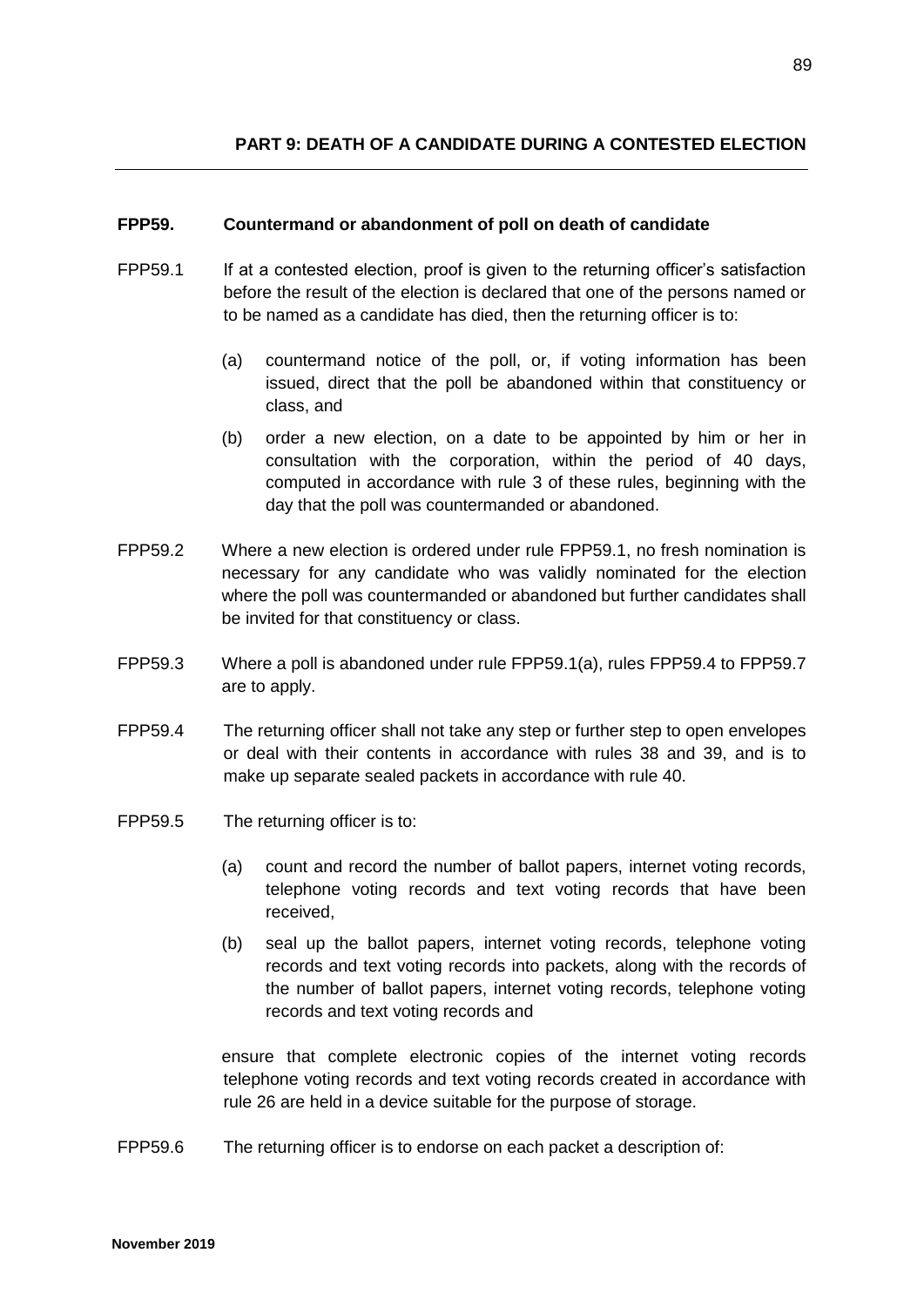- (a) its contents,
- (b) the date of the publication of notice of the election,
- (c) the name of the corporation to which the election relates, and
- (d) the constituency, or class within a constituency, to which the election relates.
- FPP59.7 Once the documents relating to the poll have been sealed up and endorsed pursuant to rules FPP59.4 to FPP59.6, the returning officer is to deliver them to the chairman of the corporation, and rules 57 and 58 are to apply.

#### **STV59. Countermand or abandonment of poll on death of candidate**

- STV59.1 If, at a contested election, proof is given to the returning officer's satisfaction before the result of the election is declared that one of the persons named or to be named as a candidate has died, then the returning officer is to:
	- (a) publish a notice stating that the candidate has died, and
	- (b) proceed with the counting of the votes as if that candidate had been excluded from the count so that –
		- (i) ballot documents which only have a first preference recorded for the candidate that has died, and no preferences for any other candidates, are not to be counted, and
		- (ii) ballot documents which have preferences recorded for other candidates are to be counted according to the consecutive order of those preferences, passing over preferences marked for the candidate who has died.
- STV59.2 The ballot documents which have preferences recorded for the candidate who has died are to be sealed with the other counted ballot documents pursuant to rule 54.1(a).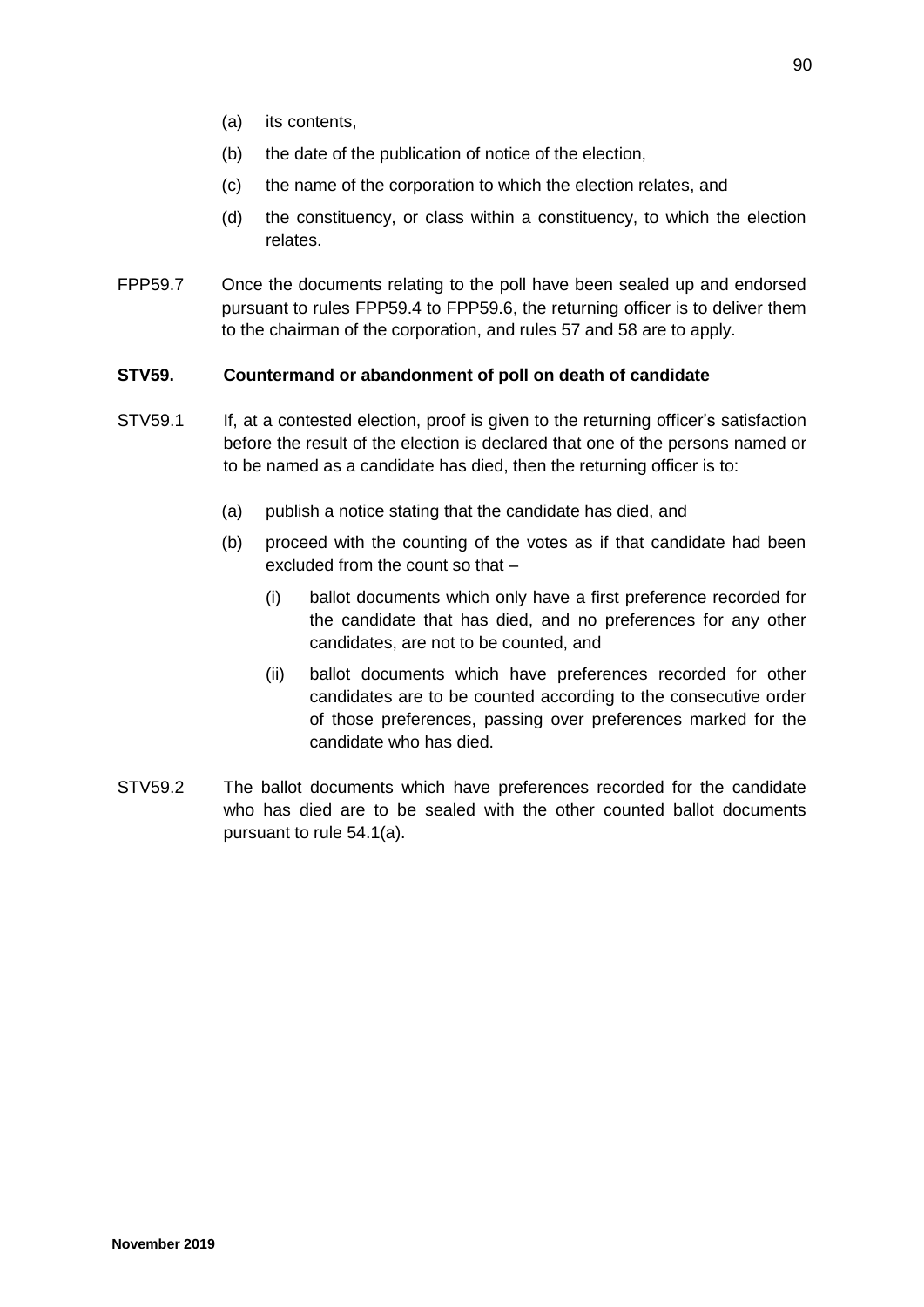#### *Election expenses*

#### **60. Election expenses**

60.1 Any expenses incurred, or payments made, for the purposes of an election which contravene this Part are an electoral irregularity, which may only be questioned in an application made to NHS Improvement under Part 11 of these rules.

#### **61. Expenses and payments by candidates**

- 61.1 A candidate may not incur any expenses or make a payment (of whatever nature) for the purposes of an election, other than expenses or payments that relate to:
	- (a) personal expenses,
	- (b) travelling expenses, and expenses incurred while living away from home, and
	- (c) expenses for stationery, postage, telephone, internet(or any similar means of communication) and other petty expenses, to a limit of £100.

#### **62. Election expenses incurred by other persons**

- 62.1 No person may:
	- (a) incur any expenses or make a payment (of whatever nature) for the purposes of a candidate's election, whether on that candidate's behalf or otherwise, or
	- (b) give a candidate or his or her family any money or property (whether as a gift, donation, loan, or otherwise) to meet or contribute to expenses incurred by or on behalf of the candidate for the purposes of an election.
- 62.2 Nothing in this rule is to prevent the corporation from incurring such expenses, and making such payments, as it considers necessary pursuant to rules 63 and 64.

*Publicity*

#### **63. Publicity about election by the corporation**

63.1 The corporation may: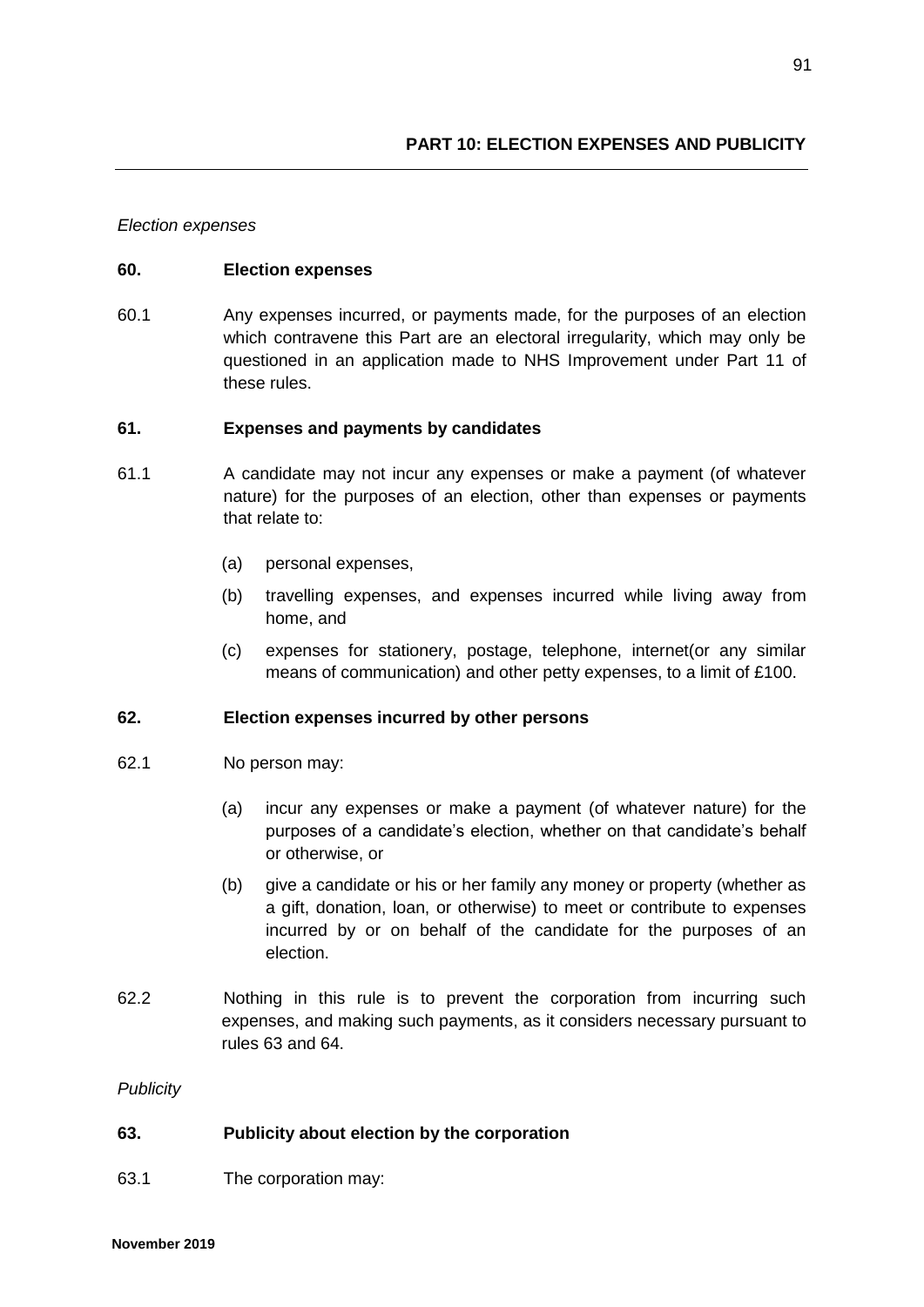- (a) compile and distribute such information about the candidates, and
- (b) organise and hold such meetings to enable the candidates to speak and respond to questions,

as it considers necessary.

- 63.2 Any information provided by the corporation about the candidates, including information compiled by the corporation under rule 64, must be:
	- (a) objective, balanced and fair,
	- (b) equivalent in size and content for all candidates,
	- (c) compiled and distributed in consultation with all of the candidates standing for election, and
	- (d) must not seek to promote or procure the election of a specific candidate or candidates, at the expense of the electoral prospects of one or more other candidates.
- 63.3 Where the corporation proposes to hold a meeting to enable the candidates to speak, the corporation must ensure that all of the candidates are invited to attend, and in organising and holding such a meeting, the corporation must not seek to promote or procure the election of a specific candidate or candidates at the expense of the electoral prospects of one or more other candidates.

#### **64. Information about candidates for inclusion with voting information**

- 64.1 The corporation must compile information about the candidates standing for election, to be distributed by the returning officer pursuant to rule 24 of these rules.
- 64.2 The information must consist of:
	- (a) a statement submitted by the candidate of no more than 250 words,
	- (b) if voting by telephone or text message is a method of polling for the election, the numerical voting code allocated by the returning officer to each candidate, for the purpose of recording votes using the telephone voting facility or the text message voting facility ("numerical voting code"), and
	- (c) a photograph of the candidate.

#### **65. Meaning of "for the purposes of an election"**

65.1 In this Part, the phrase "for the purposes of an election" means with a view to, or otherwise in connection with, promoting or procuring a candidate's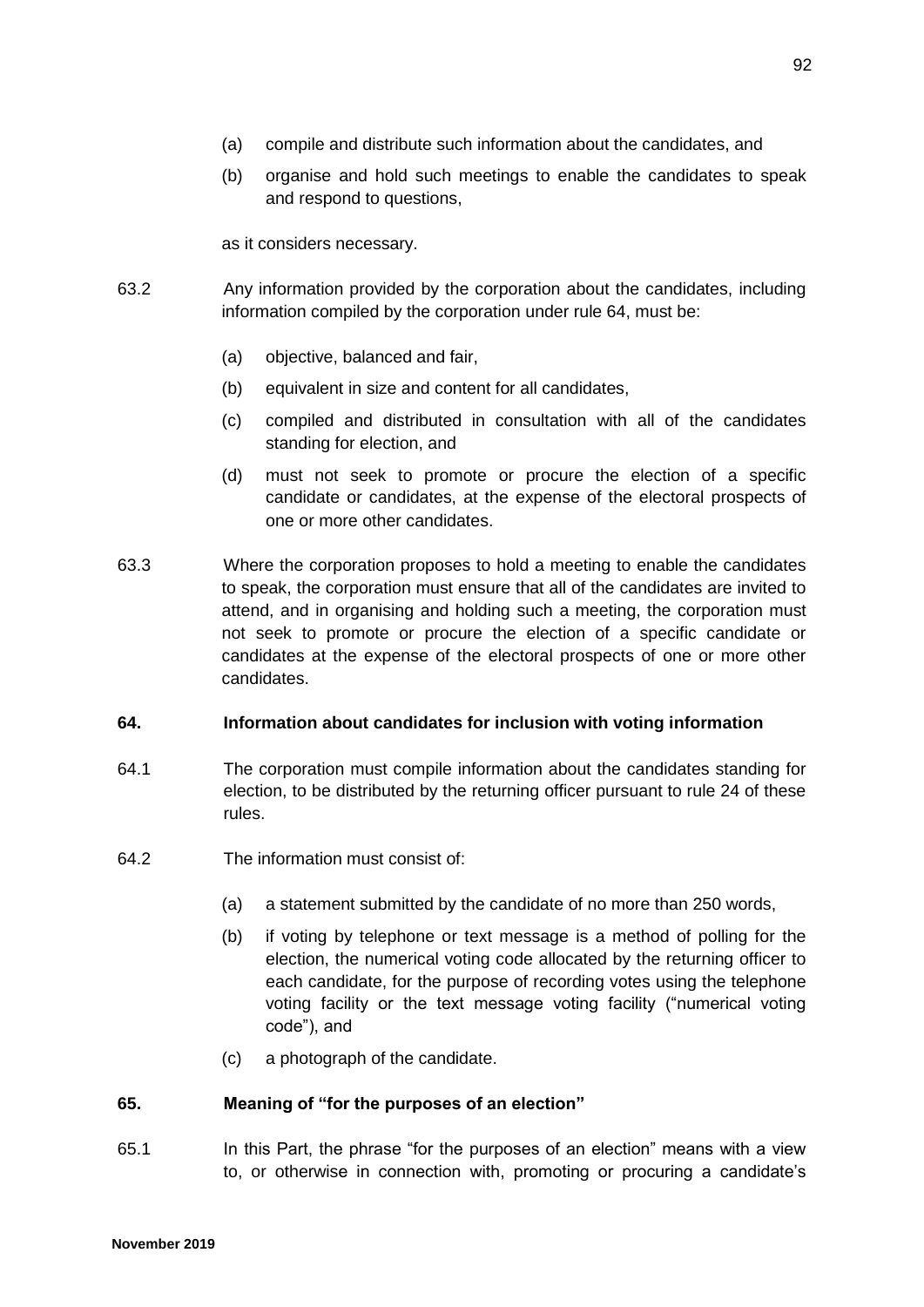election, including the prejudicing of another candidate's electoral prospects; and the phrase "for the purposes of a candidate's election" is to be construed accordingly.

65.2 The provision by any individual of his or her own services voluntarily, on his or her own time, and free of charge is not to be considered an expense for the purposes of this Part.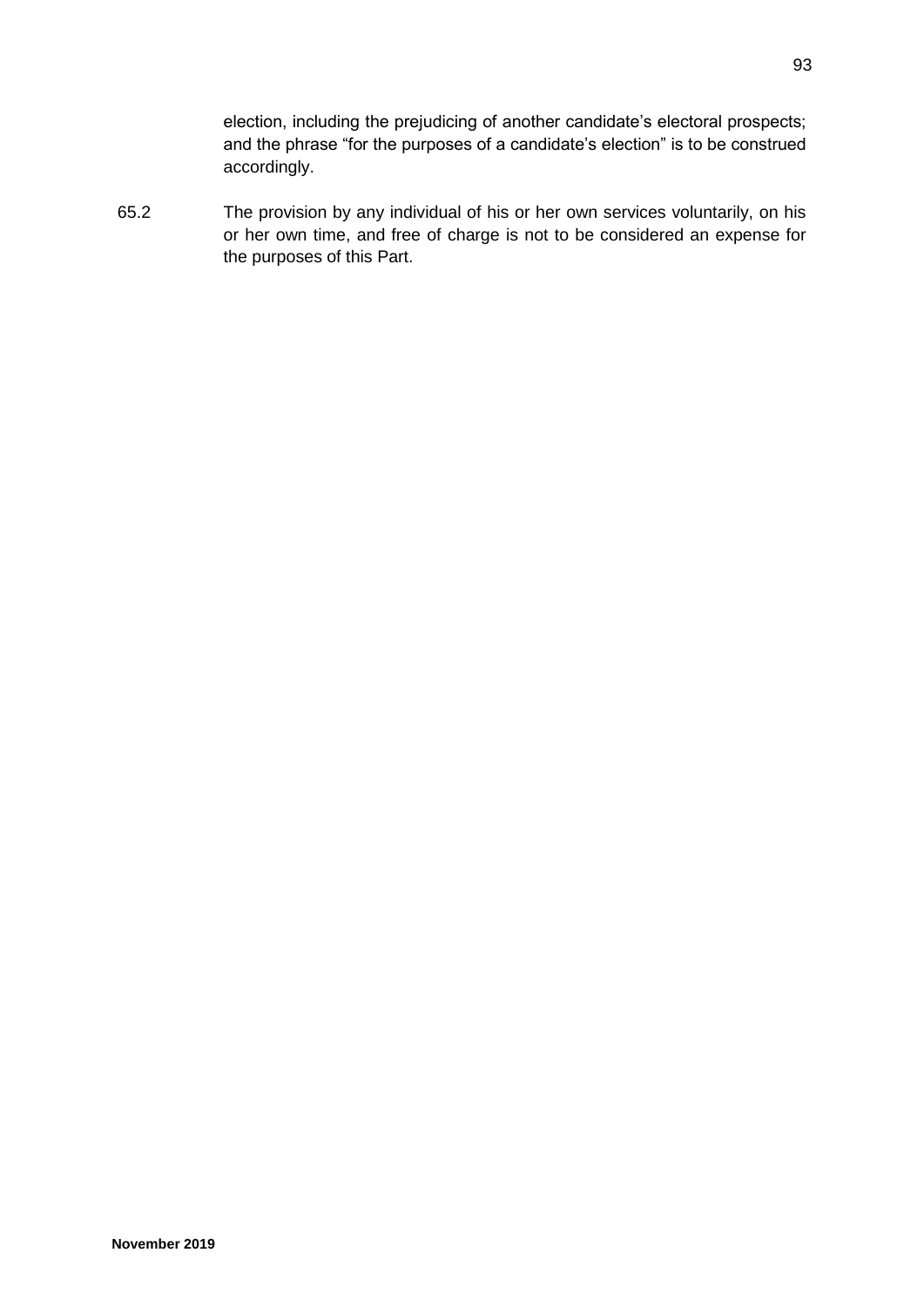#### **66. Application to question an election**

- 66.1 An application alleging a breach of these rules, including an electoral irregularity under Part 10, may be made to NHS Improvement for the purpose of seeking a referral to the independent election arbitration panel ( IEAP).
- 66.2 An application may only be made once the outcome of the election has been declared by the returning officer.
- 66.3 An application may only be made to NHS Improvement by:
	- (a) a person who voted at the election or who claimed to have had the right to vote, or
	- (b) a candidate, or a person claiming to have had a right to be elected at the election.
- 66.4 The application must:
	- (a) describe the alleged breach of the rules or electoral irregularity, and
	- (b) be in such a form as the independent panel may require.
- 66.5 The application must be presented in writing within 21 days of the declaration of the result of the election. NHS Improvement will refer the application to the independent election arbitration panel appointed by NHS Improvement.
- 66.6 If the independent election arbitration panel requests further information from the applicant, then that person must provide it as soon as is reasonably practicable.
- 66.7 NHS Improvement shall delegate the determination of an application to a person or panel of persons to be nominated for the purpose.
- 66.8 The determination by the IEAP shall be binding on and shall be given effect by the corporation, the applicant and the members of the constituency (or class within a constituency) including all the candidates for the election to which the application relates.
- 66.9 The IEAP may prescribe rules of procedure for the determination of an application including costs.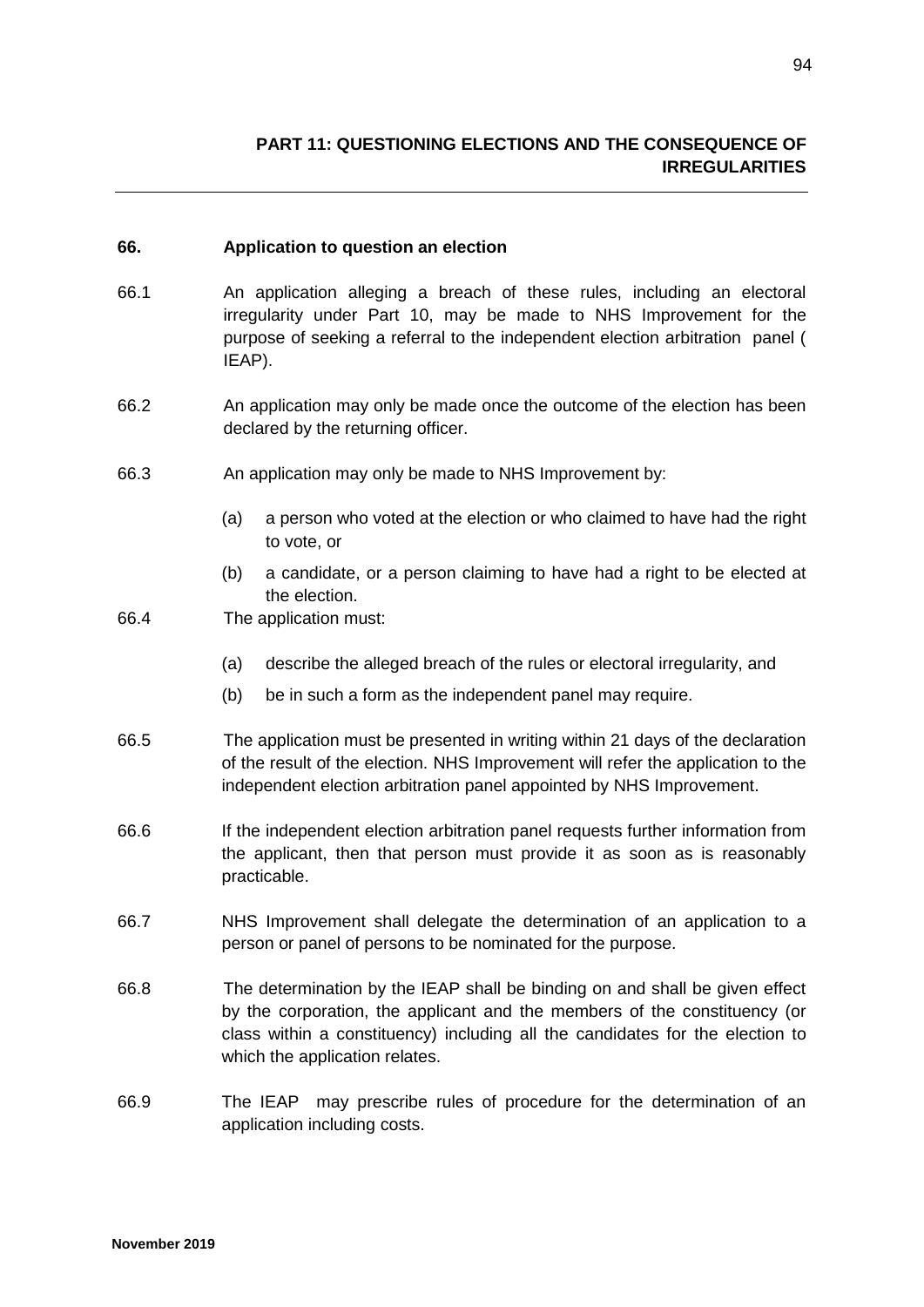#### **67. Secrecy**

- 67.1 The following persons:
	- (a) the returning officer,
	- (b) the returning officer's staff,

must maintain and aid in maintaining the secrecy of the voting and the counting of the votes, and must not, except for some purpose authorised by law, communicate to any person any information as to:

- (i) the name of any member of the corporation who has or has not been given voting information or who has or has not voted,
- (ii) the unique identifier on any ballot paper,
- (iii) the voter ID number allocated to any voter,
- (iv) the candidate(s) for whom any member has voted.
- 67.2 No person may obtain or attempt to obtain information as to the candidate(s) for whom a voter is about to vote or has voted, or communicate such information to any person at any time, including the unique identifier on a ballot paper given to a voter or the voter ID number allocated to a voter.
- 67.3 The returning officer is to make such arrangements as he or she thinks fit to ensure that the individuals who are affected by this provision are aware of the duties it imposes.

#### **68. Prohibition of disclosure of vote**

68.1 No person who has voted at an election shall, in any legal or other proceedings to question the election, be required to state for whom he or she has voted.

#### **69. Disqualification**

- 69.1 A person may not be appointed as a returning officer, or as staff of the returning officer pursuant to these rules, if that person is:
	- (a) a member of the corporation,
	- (b) an employee of the corporation,
	- (c) a director of the corporation, or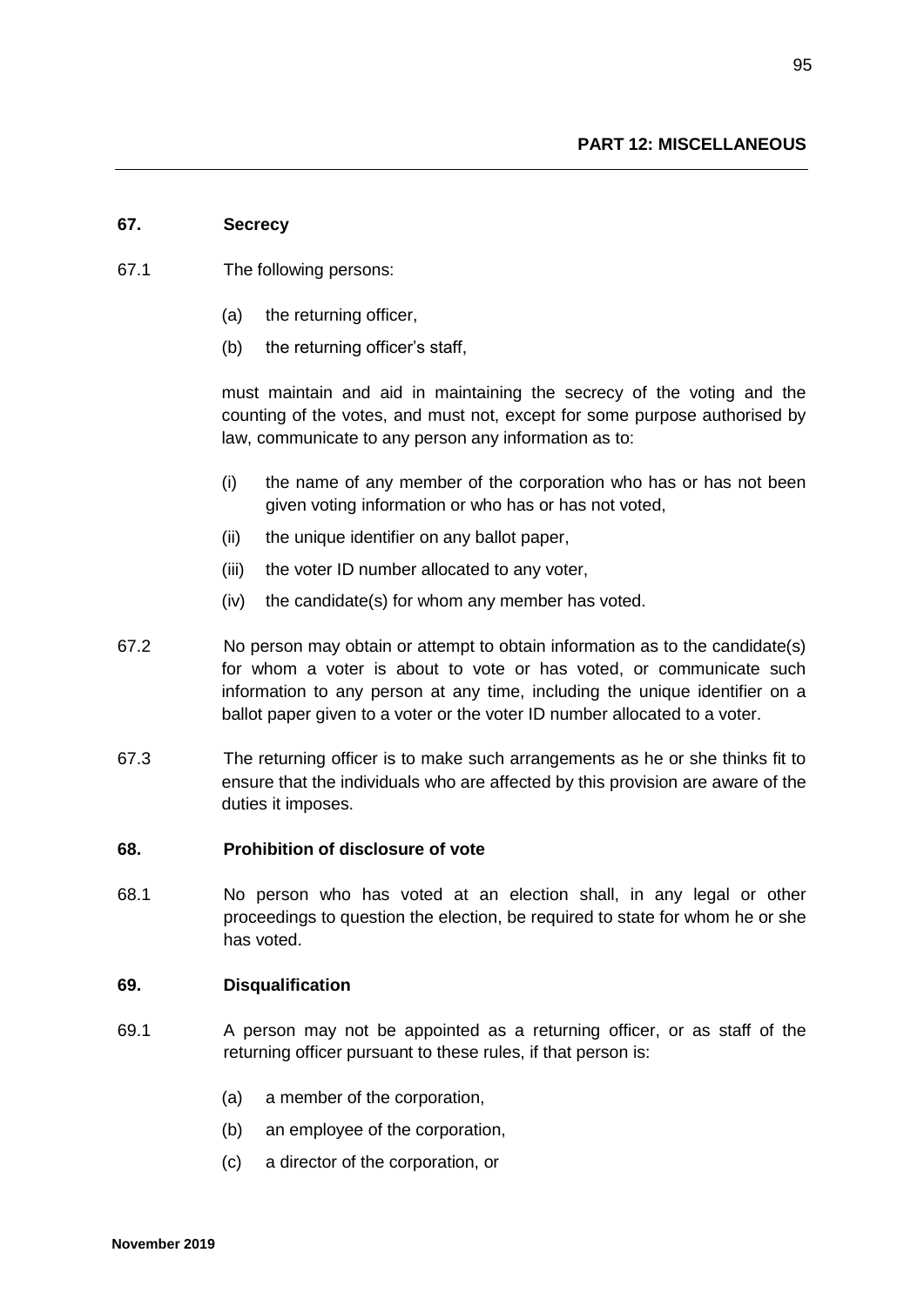(d) employed by or on behalf of a person who has been nominated for election.

## **70. Delay in postal service through industrial action or unforeseen event**

- 70.1 If industrial action, or some other unforeseen event, results in a delay in:
	- (a) the delivery of the documents in rule 24, or
	- (b) the return of the ballot papers,

the returning officer may extend the time between the publication of the notice of the poll and the close of the poll by such period as he or she considers appropriate.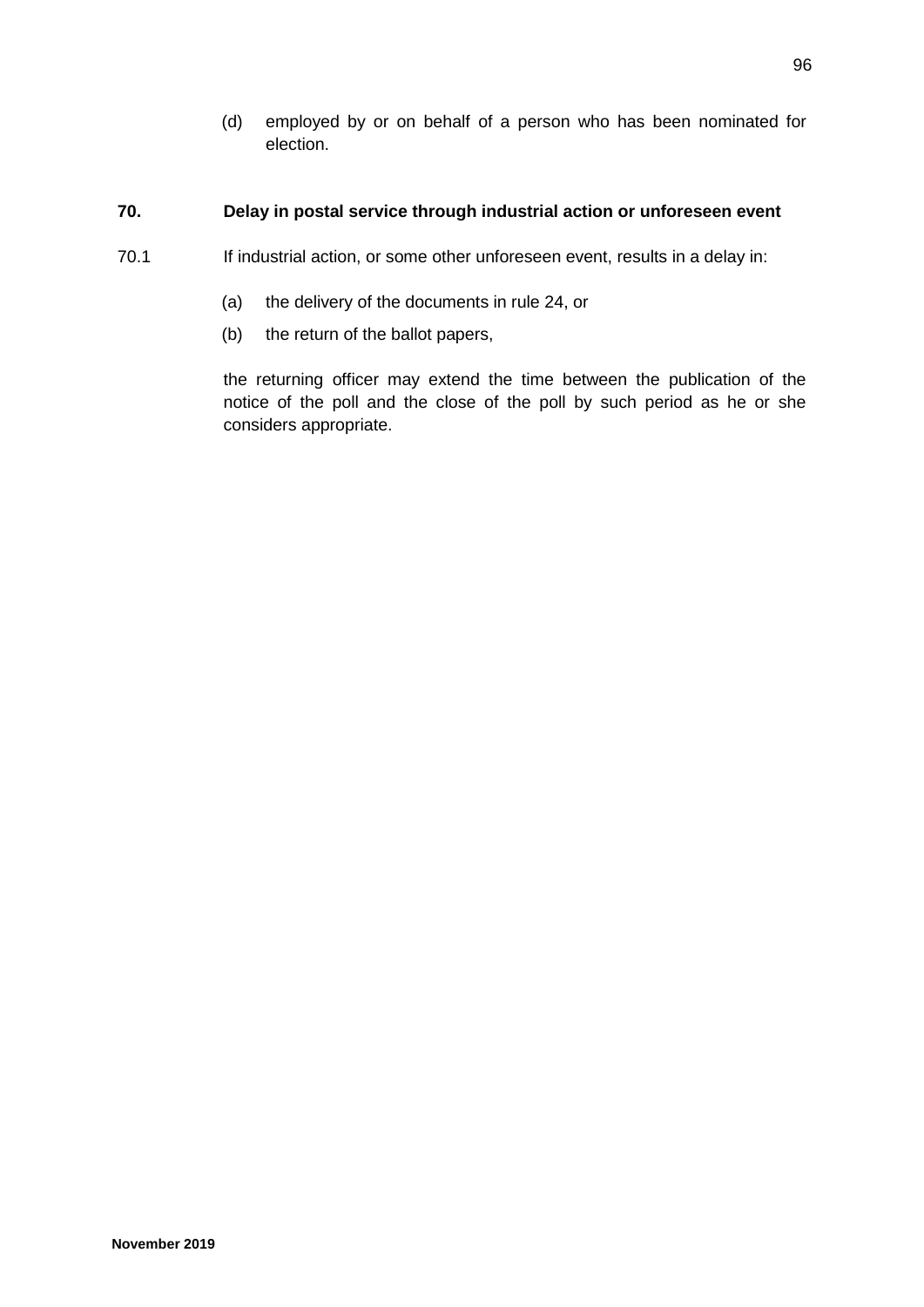# **Annex C**

## **Form of Declaration**

Harrogate and District NHS Foundation Trust Lancaster Park Road **Harrogate** HG2 7SX

Date:

Dear Sirs

## **Election or Nomination to the Office of Governor**

I **…………………….** confirm that I am a member of the *staff constituency/public constituency/have been nominated by a partner organisation [delete as appropriate],* and that I:

- am not a Director of the NHS Foundation Trust, or a governor of another NHS Foundation Trust;
- am not a public member who shares the same household as a member of the Board of Directors of the NHS Foundation Trust;
- have not been responsible for, been privy to, contributed to or facilitated any serious misconduct or mismanagement(whether unlawful or not) in the course of carrying out regulated activity or providing a service elsewhere which, if provided in England, would be a regulated activity;
- have not been adjudged bankrupt or my estate has been sequestrated and (in either case) I have not been discharged;
- have not made a composition or arrangement with, or granted a trust deed for, creditors and have not been discharged in respect of it;
- have not within the preceding 5 years been convicted in the British Islands of any offence where a sentence of imprisonment (whether suspended or not) for a period of not less than 3 months (without the option of a fine) was imposed;
- have not within the preceding two years been dismissed from any paid employment with a health for reasons considered to be inappropriate by this Trust;
- am not a person whose tenure of office as the chairman or as a member or director of a health service body has been terminated on the grounds that my appointment was not in the interests of the health service, for non-attendance at meetings, or for non-disclosure of a pecuniary interest;
- have not had my name removed by a direction under paragraph 10 of the National Health Service (Performers Lists) Regulations 2004 or Section 151 of the 2006 Act (or similar provisions elsewhere), and have not subsequently had my name included in such a list;
- am not able by reason of my health of properly performing tasks which are intrinsic to the office for which I am elected or appointed;
- have not had my name placed on a register of Schedule 1 offenders pursuant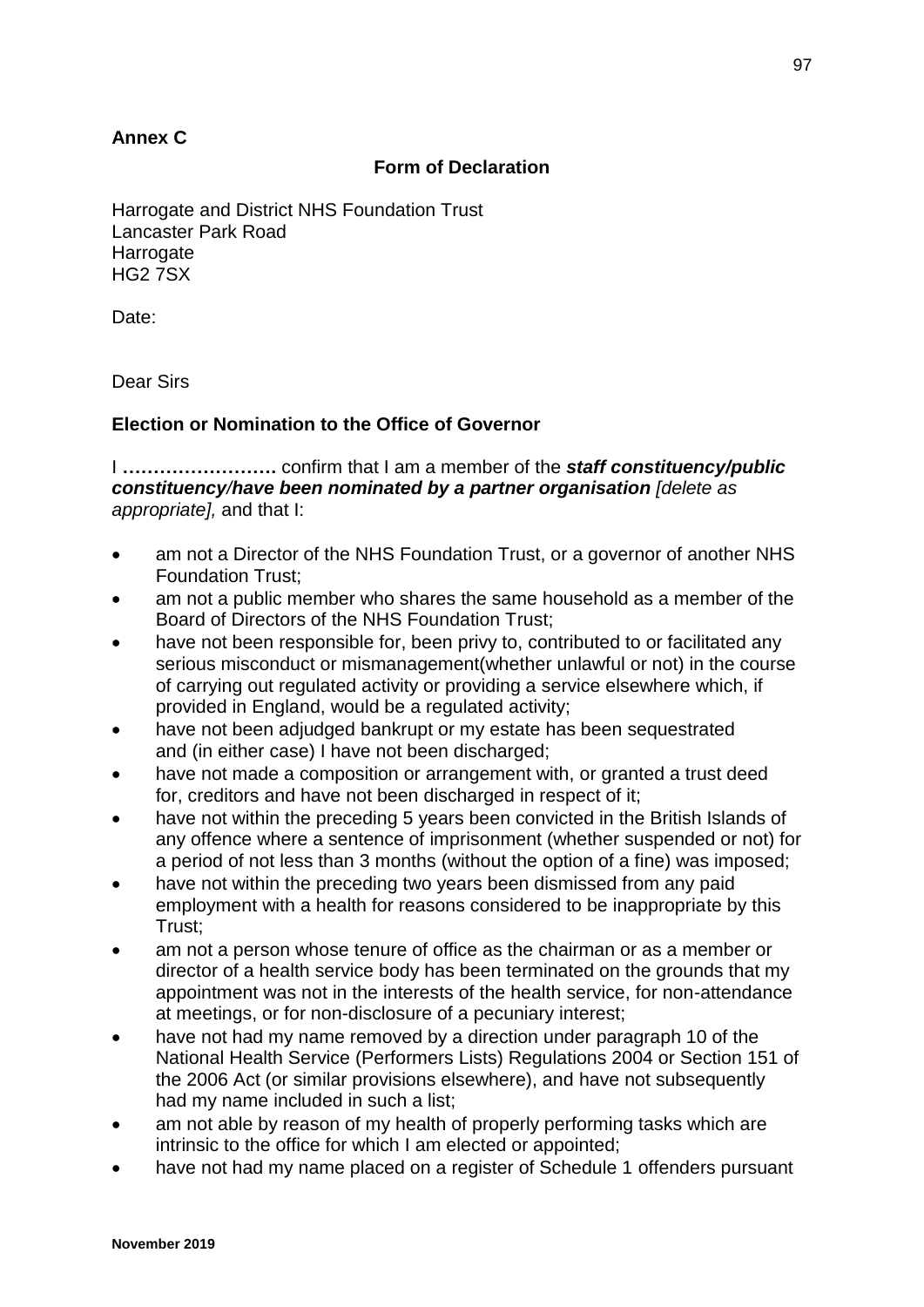to the Sex Offences Act 2003 and/ or the Children and Young Persons Act 1933 and the conviction is not spent under the Rehabilitation of Offenders Act 1974;

- am not a vexatious complainant of the NHS Foundation Trust, as defined by the Trust policy;
- am not a vexatious litigant of the NHS Foundation Trust, as defined by the Trust policy;
- am not a family relation or occupant of the same household of a person who is an existing Governor of the NHS Foundation Trust; and
- confirm any amount properly owing to the NHS Foundation Trust by me, if any, does not remain outstanding without good cause.

Yours faithfully

………………………………………… **SIGNATURE** 

…………………………………………………… PRINTED NAME

………………………………………… DATE

98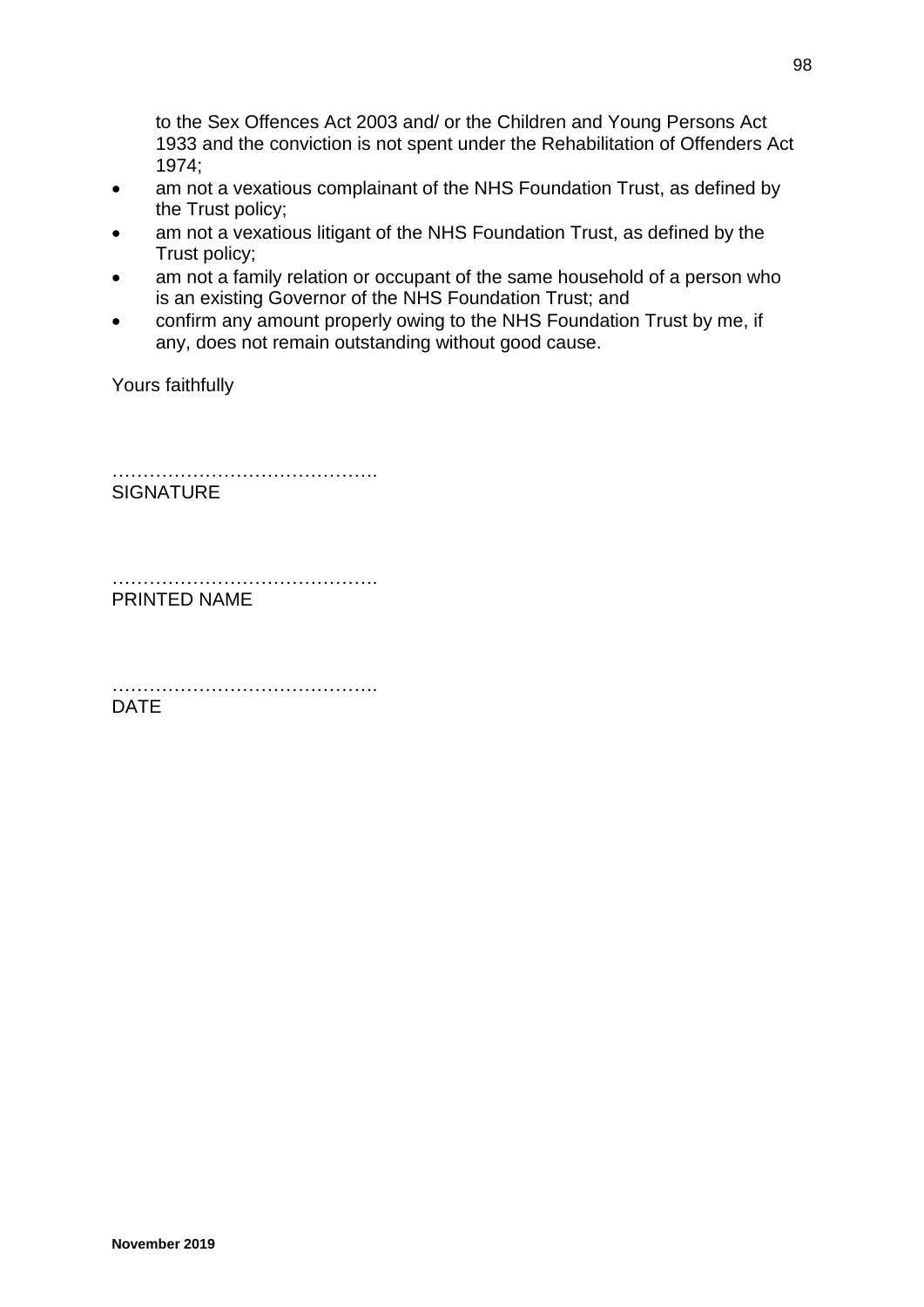# **Annex D**

# **Council of Governors**

## **Standing Orders**

## **1. NOTICE**

- 1.1 The Council of Governors is to meet at least three times in each financial year in addition to the Annual Members' Meeting. Save in the case of emergencies or the need to conduct urgent business, the Company Secretary shall give at least seven days written notice of the date and place of every meeting of the Council of Governors to all Governors.
- 1.2 Meetings of the Council of Governors will normally be called at the direction of the Chairman. A meeting may also be held if ten Governors give written notice to the Company Secretary specifying the business to be carried out. The Company Secretary shall send a written notice to all Governors as soon as possible after receipt of such a request. The Company Secretary shall issue notice of a meeting on at least seven but not more than twenty-eight days' notice to discuss the specified business.
- 1.3 Notice of the meetings of the Council of Governors is to be given:
	- 1.3.1 by notice sent by post, or by electronic mail where the Governor has provided an email address for service, to all Governors;
	- 1.3.2 by notice prominently displayed at the registered office and at all of the Trust's places of business;
	- 1.3.3 by notice on the Trust's website;
	- 1.3.4 by any other method approved by the Council of Governors at least seven clear days before the date of the meeting.
- 1.4 The notice must:
	- 1.4.1 be given to the Council of Governors and the Board of Directors, and to the external auditors;
	- 1.4.2 state whether the meeting is an Annual Members' Meeting or a Council of Governors meeting;
	- 1.4.3 give the time, date and place of the meeting; and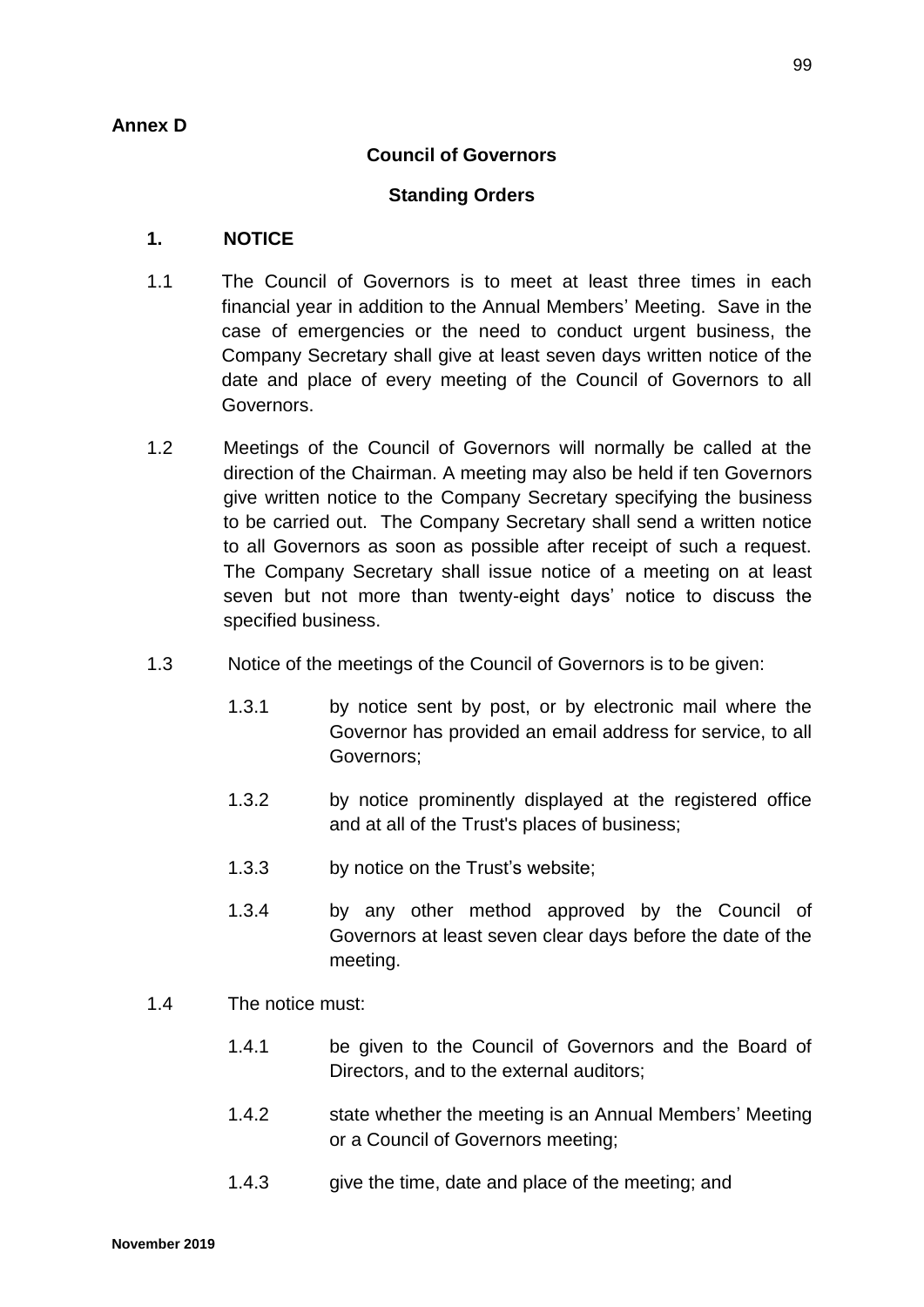1.4.4 indicate the business to be dealt with at the meeting

# **2. QUORUM**

- 2.1 Before a Council of Governors meeting can do business there must be a quorum present. Except where these rules say otherwise, a quorum is one third of Governors in post and entitled to vote at the meeting, with the majority of Governors from the public constituencies.
- 2.2 If no quorum is present within half an hour of the time fixed for the start of the meeting, the meeting shall stand adjourned to the same day in the next week at the same time and place or to such time and place as the Council of Governors determine and notice of the adjourned meeting shall be circulated to members of the Council of Governors. If a quorum is not present within half an hour of the time fixed for the start of the adjourned meeting, the number of Governors present during the meeting is to be a quorum.

# **3. CONDUCT OF MEETING**

- 3.1 It is the responsibility of the Council of Governors, the Chairman of the meeting and the Company Secretary to ensure that at any meeting:
	- 3.1.1 the issues to be decided are clearly explained;
	- 3.1.2 sufficient information is provided to Governors to enable rational discussion to take place; and
	- 3.1.3 where appropriate, experts in relevant fields or representatives of special interest groups are invited to address the meeting.
- 3.2 The Chairman of the Trust, or in their absence, the Vice Chairman of the Trust, or in exceptional circumstances in the absence of both the Chairman and Vice Chairman, the Lead Governor of the Council of Governors shall preside at a meeting of the Council of Governors.

Where a conflict of interest arises for the Chairman and Vice Chairman, the Lead Governor of the Governors shall chair that element of the meeting. In these circumstances and in the absence of the Lead Governor, the Governors shall elect from their members, a Governor to chair that element of the meeting. In acting as the Chairman a Governor shall have a casting vote on that issue.

 3.3 Where a Governor wishes to formally pose a question at the public Council of Governors meeting, they should supply this question in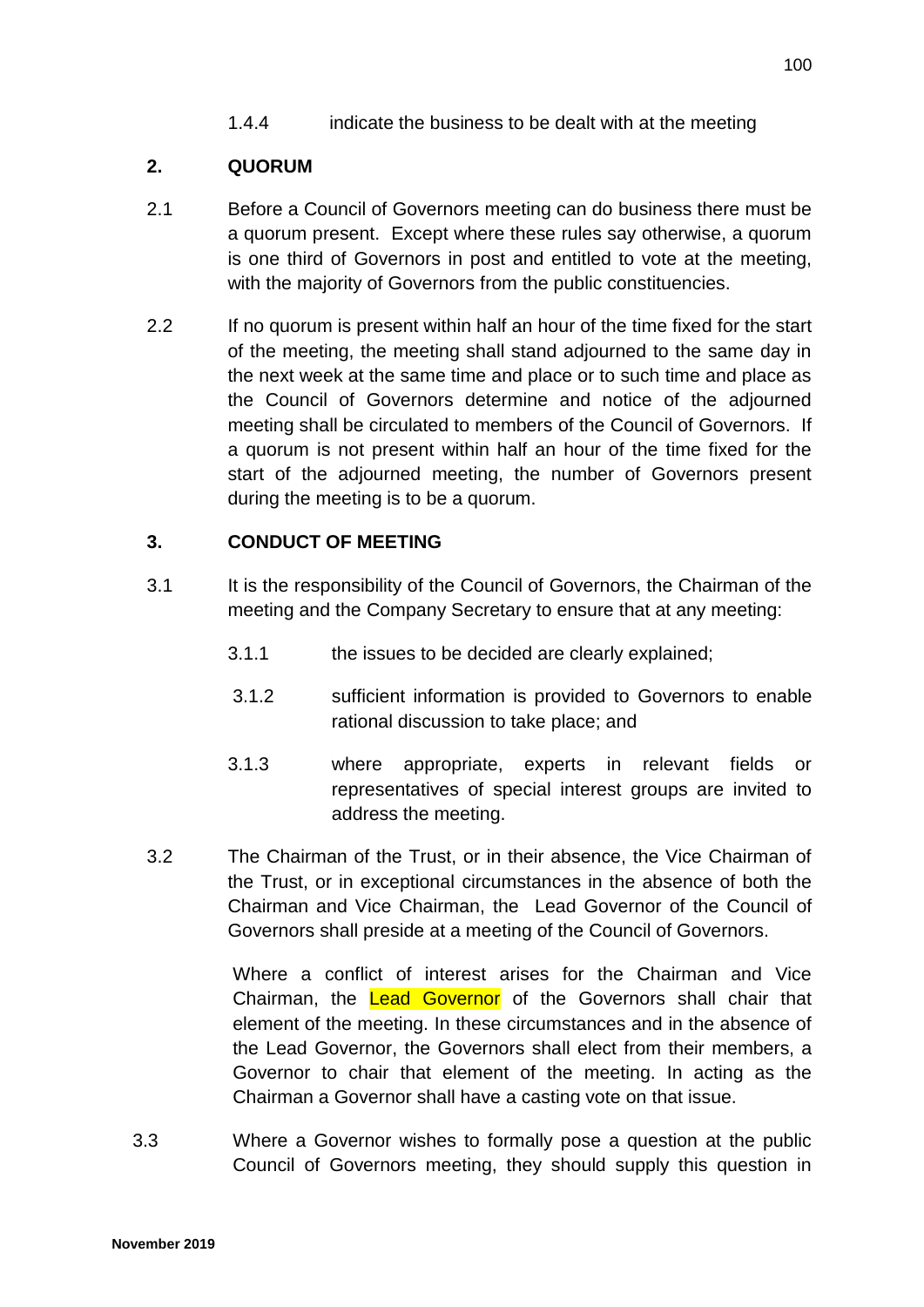writing to the Company Secretary no less than 24 hours prior to the meeting. If a query arises during the meeting that is not resolved through the discussions at the meeting, any questions to be formally posed should be supplied in writing to the Company Secretary or the Chairman.

# **4. VOTING**

- 4.1 Subject to the constitution, a resolution put to the vote at a meeting of the Council of Governors shall, except where a poll is demanded or directed, be decided upon by a show of hands.
- 4.2 On a show of hands or on a poll, every Governor present is to have one vote. On a poll, votes may be given either personally or by proxy under arrangements laid down by the Council of Governors, and every Governor is to have one vote. In the case of an equality of votes the Chairman of the meeting is to have a casting vote, unless there is a conflict of interest as set out in 3.2. in which case the acting chairman will have both a primary and a casting vote.
- 4.3 Unless a poll is demanded, the result of any vote will be declared by the Chairman and entered in the minutes of the meeting. The minutes will be conclusive evidence of the result of the vote.
- 4.4 A poll may be directed by the Chairman or demanded either before or immediately after a vote by show of hands by not less than one-tenth of the Governor present at the meeting. A poll shall be taken immediately.
- 4.5 Subject to the following provisions of this paragraph, questions arising at a meeting of the Council of Governors shall be decided by a majority of votes.
	- 4.5.1 no resolution of the Council of Governors shall be passed if all the Public Governors present unanimously oppose it.
	- 4.5.2 the removal of the Chairman or another Non-Executive Director requires the approval of three-quarters of the full membership of the Council of Governors.
- 4.6 Save as set out in 4.2 the Chairman of the Council of Governors or Vice Chairman shall not have a vote at a meeting of the Council of Governors.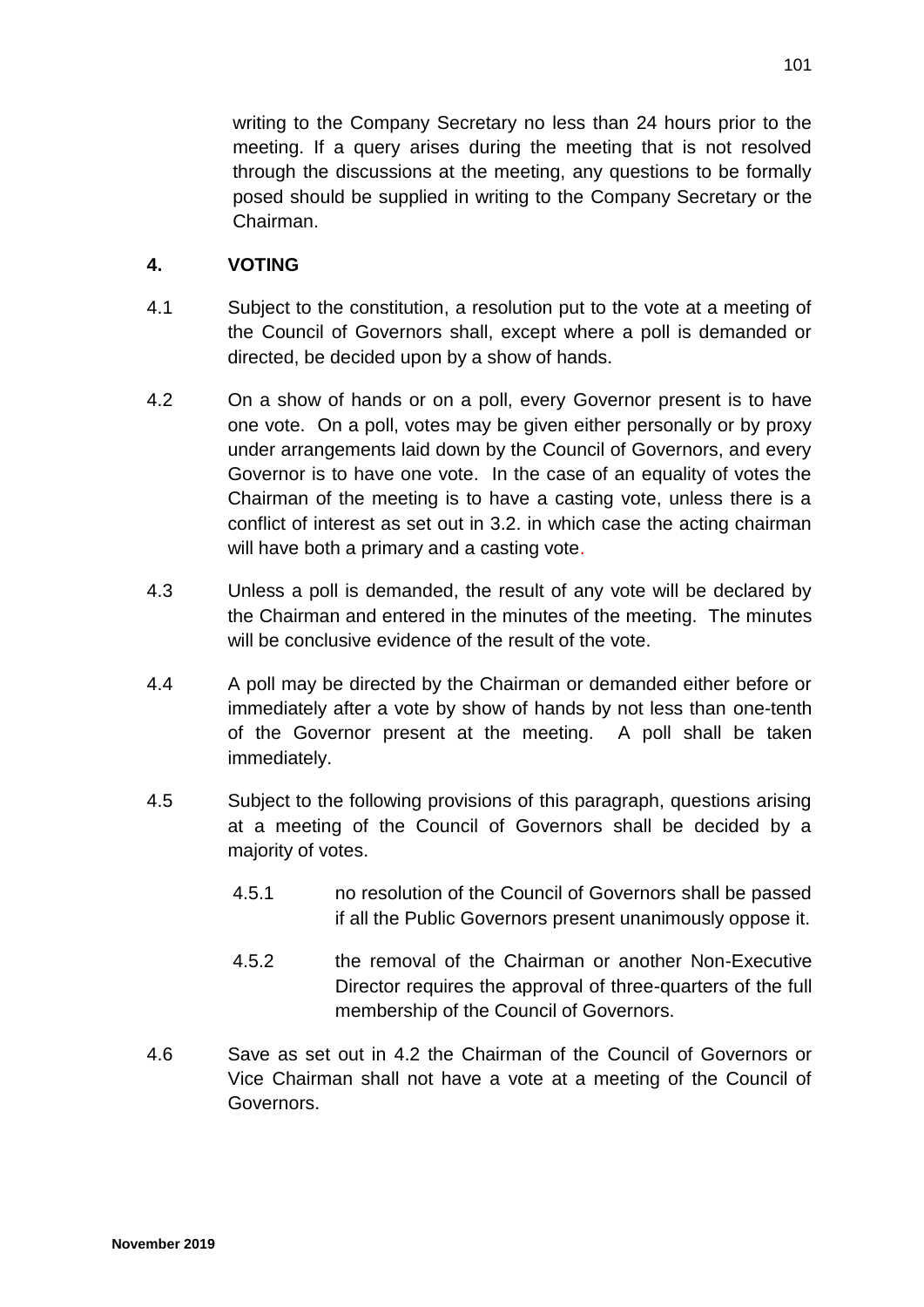# **5 PERSONS ENTITLED TO ATTEND MEETINGS**

- 5.1 All meetings of the Council of Governors are to be open to the public unless the Council of Governors decides otherwise in relation to all or part of a meeting for reasons of commercial confidentiality or on other proper grounds as set out in the constitution. The Chairman may exclude any member of the public from a meeting of the Council of Governors if they are interfering with or preventing the proper conduct of the meeting.
- 5.2 The Council of Governors may invite the Chief Executive or any other representatives of the Board of Directors, or a representative of the Trust's external auditors or other advisors to attend a meeting of the Council of Governors.
- 5.3 The Chief Executive and any other Director shall have the right to attend any meeting of the Council of Governors provided that they shall not be present for any discussion of their individual relationship with the Trust.

# **6. MEANS OF ATTENDANCE**

6.1 The Council of Governors may agree that its Governors can participate in its meetings by telephone, video or computer link. Participation in a meeting in this manner shall be deemed to constitute presence in person at the meeting.

# **7. COMMITTEES**

- 7.1 The Council of Governors may form advisory sub committees under written terms of reference to the Council of Governors which may include members of the Board of Directors and appropriate people (paid or unpaid) nominated by the Board of Directors and having relevant skills or experience. Those powers shall be exercised in accordance with any written instructions given by the Council of Governors. The Council of Governors will appoint the Chairman of any committee and shall specify the quorum. All acts and proceedings of any committee shall be reported to the Council of Governors.
- 7.2 The Council of Governors will establish a Remuneration, Nominations and Conduct Committee for the purpose of making recommendations to the Council of Governors for the appointment of the Chairman and Non-Executive Directors. In addition this committee will consider the remuneration of the Chairman and Non-Executive Directors, and decisions will be taken at a meeting of the Council of Governors.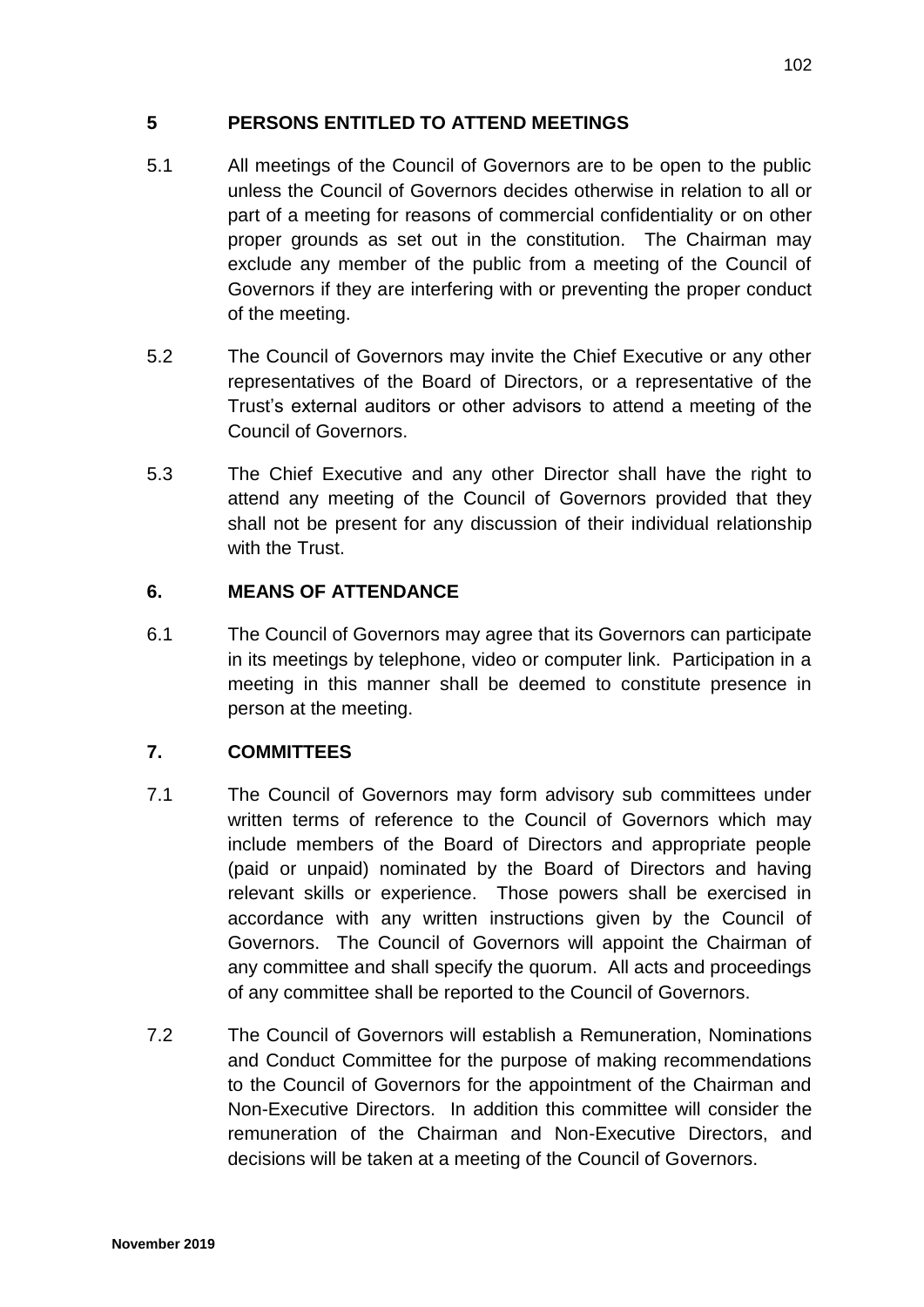7.4 The Council of Governors may, through the Company Secretary, request that advisors assist them on any committee they appoint in carrying out their functions.

# **8. VALIDITY OF DECISIONS**

8.1 Decisions taken in good faith at a meeting of the Council of Governors or of any committee shall be valid even if it is discovered subsequently that there was a defect in the calling of the meeting, or the appointment of the Council of Governors attending the meeting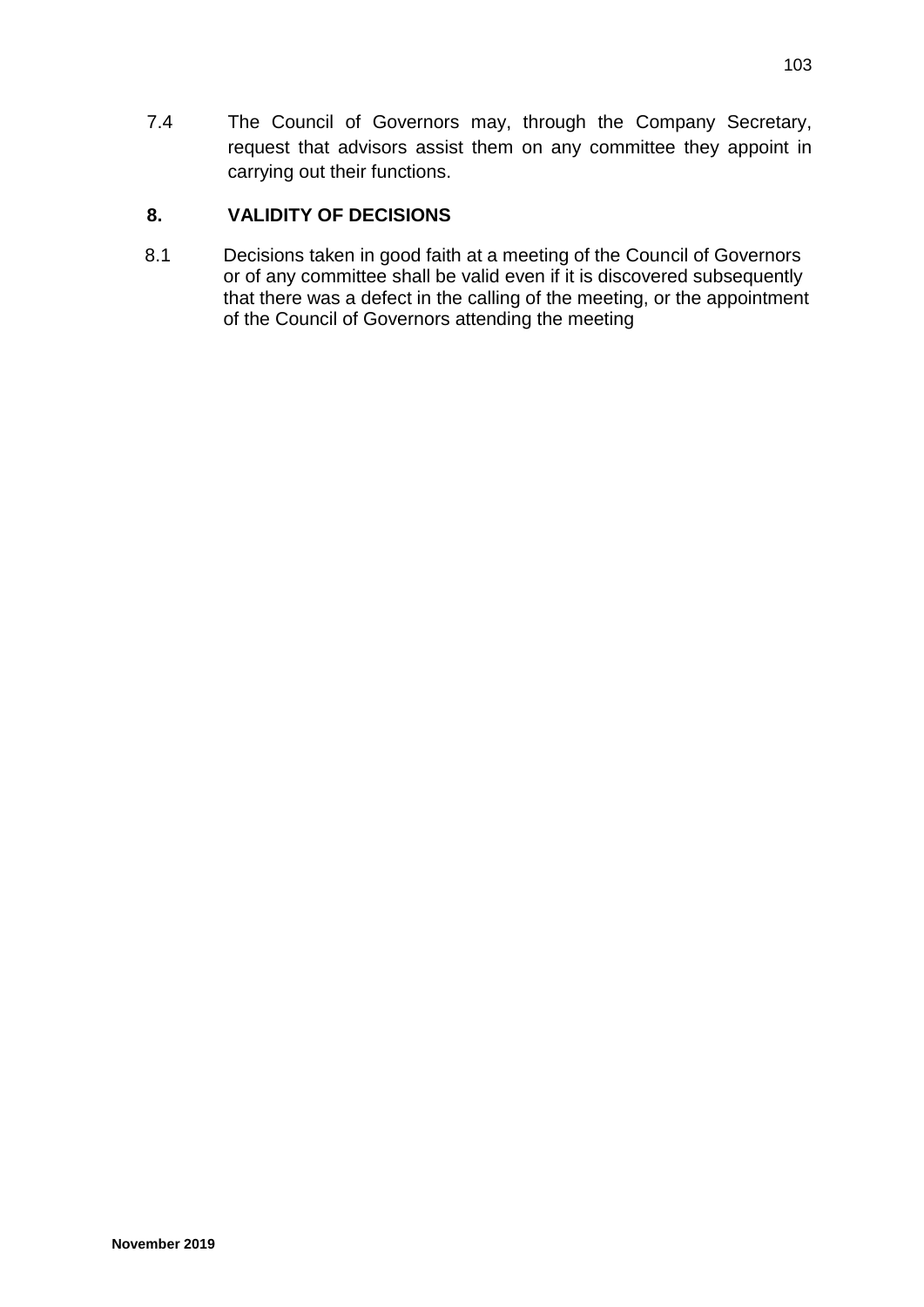# **Annex E**

Pursuant to Section 20 of Schedule 7 of the 2006 Act, a register of Director's and Governors' interests must be kept by each NHS Foundation Trust.

## **1. Declaration of Interests By Directors and Governors**

- 1.1. All existing Directors (including for the purposes of this document, Non-Executive Directors) and Governors should declare relevant and material interests. Any Directors or Governors appointed or elected subsequently should do so on appointment or election.
- 1.2. Interests which should be regarded as "relevant and material" and which, for the avoidance of doubt, should be included in the register, are:
	- (a) Directorships, including Non-Executive Directorships held in private companies or PLCs (with the exception of those of dormant companies).
	- (b) Ownership, part-ownership or directorship of private companies, business or consultancies likely or possibly seeking to do business with the NHS.
	- (c) Majority or controlling shareholdings in organisations likely or possibly seeking to do business with the NHS.
	- (d) A position of Authority in a charity or voluntary organisation in the field of health and social care.
	- (e) A position of Authority in a local council or Local Authority, for example, a Councillor.
	- (f) Any connection with a voluntary or other organisation contracting for NHS services or commissioning NHS services.
	- (g) Any connection with an organisation, entity or company considering entering into or having entered into a financial arrangement with the Trust, including but not limited to, lenders or banks.
- 1.3. If Directors or Governors have any doubt about the relevance or materiality of an interest, this should be discussed with the Chairman.
- 1.4. At the time the interests are declared, they should be recorded in the Board of Director minutes or Council of Governor minutes as appropriate. Any changes in interests should be officially declared at the next Board meeting or Council of Governors meeting as appropriate following the change occurring. It is the obligation of the Director or Governor to inform the Company Secretary of the Trust in writing within 7 days of becoming aware of the existence of a relevant or material interest. The Company Secretary will amend the register upon receipt within 3 working days.